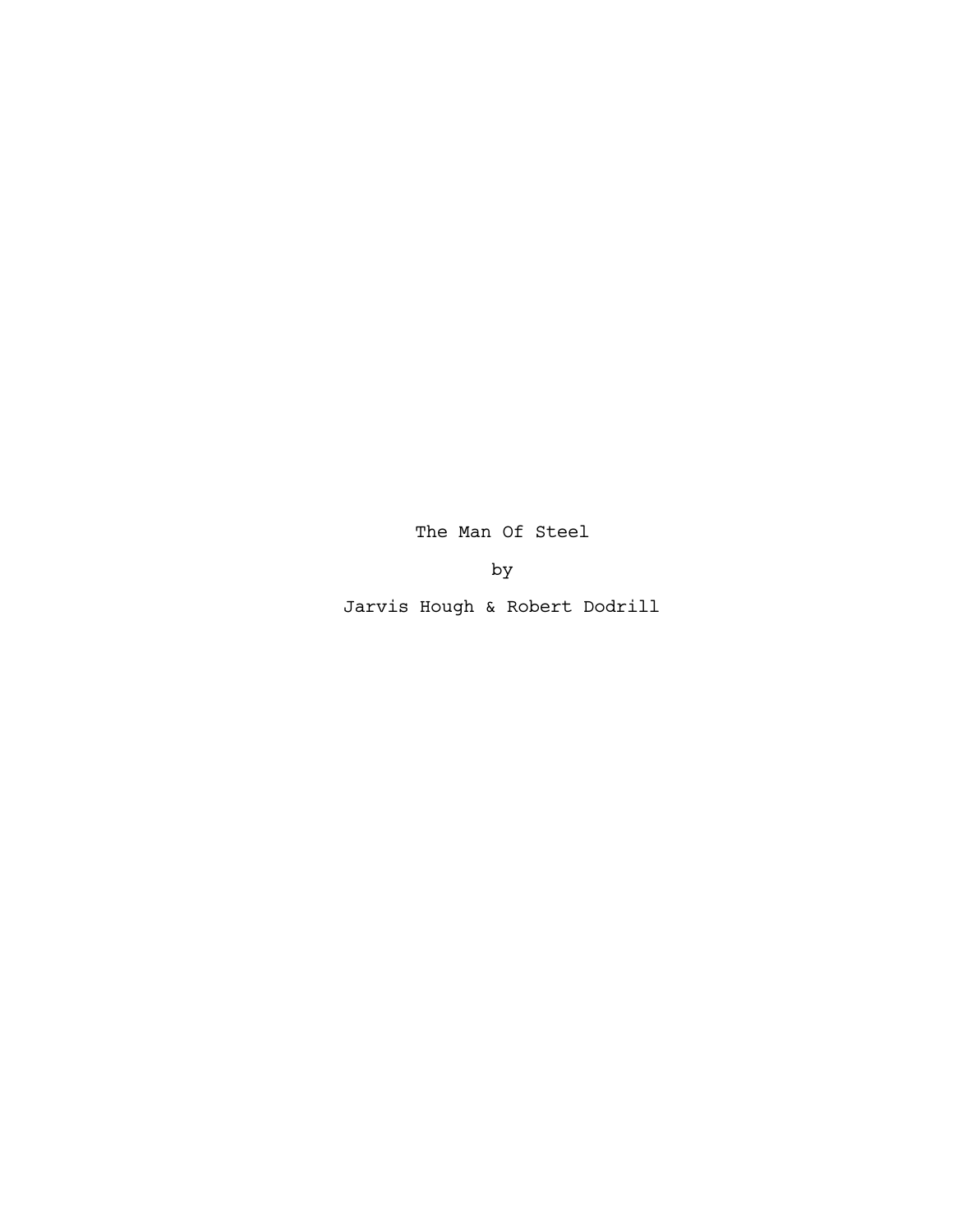INT. HALLWAY, PLANET KRYPTON - DAY

Looking through the eyes of an infant, in a place alien to our own, the world around shakes violently. A red piece of cloth, a cape, flaps in the air directly in front of his eyes.

He's being carried down a long hallway, held tight by a man named JOR-EL, his father. Pieces of the ceiling break off and fall to the ground, just feet behind him. The infant looks to the side and sees his mother LARA. She glances over and forces a smile, but there is much fear in her eyes. She looks back ahead and continues to run quickly, as they enter - --

### INT. LARGE ROOM , PLANET KRYPTON

The two of them wear brightly colored cloths; yellows, reds, blues. The designs however, as is the architecture around them, are nothing familiar to our world. The large cape that was flapping in the air is worn on the back of Jor-El. On his chest is a symbol. A diamond shape with an S in the middle.

#### JOR-EL

Here we are.

The running stops and the infant is slowly lowered into a bed that sits inside of a small round cockpit. The infant looks up and sees his parents looking down upon him.

Lara holds Jor-El tightly as he pushes a sequence of buttons on a control panel that is out of the infant's line of sight. Blocked by the rim of the cockpit. The sounds of each button press can still be heard.

> LARA Are you sure we are making the right decision Jor-El?

### JOR-EL

Lara, this planet and it's people may be doomed but I'll be damned if our son loses a chance to live his life because of the incompetence of the people of this planet.

LARA But he'll be all alone.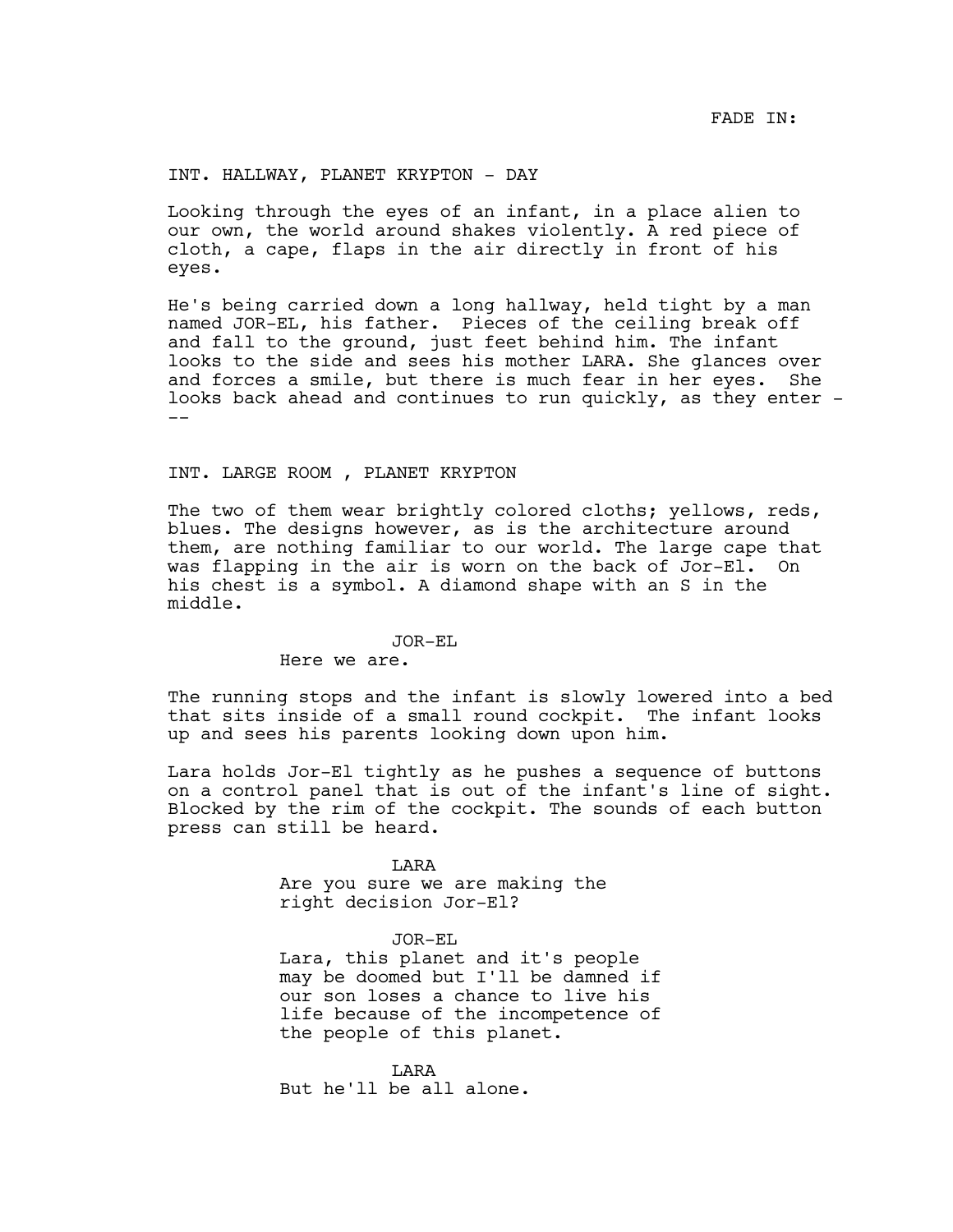JOR-EL

No, I've found a planet with beings of similar genetic structure. Far across the galaxy. He'll be able to blend in. He'll look like one of them, but he'll be able to do amazing things in their atmosphere.

Lara looks back to her son.

LARA Do you think he'll even remember us?

JOR-EL I've made sure of it. The entire history of krypton is stored in the ships memory. In time he'll find it and he'll know. Perhaps he'll use his abilities to help this new planet not share a similar fate to our own.

For just a moment it seems that Jor-El and Lara forget about the chaos that surrounds them. They hold each other and look down to their son.

### LARA

It will be cold in space.

Lara quickly reaches over and takes the red cape from Jor-El's back. She lays it over her son, then leans forward and kisses him on the forehead. She stands back up and looks to Jor-El.

> JOR-EL Goodbye my son. Goodbye my little Kal-El.

He reaches over and pushes a button and a clear green glass closes over the top of the infant. The ship starts to take off. As it ascends it shifts so that Jor-El and Lara can be seen below.

They hold each other as they watch the ship raise into the sky. The world still in chaos. Pieces of the room continue to fall to the ground.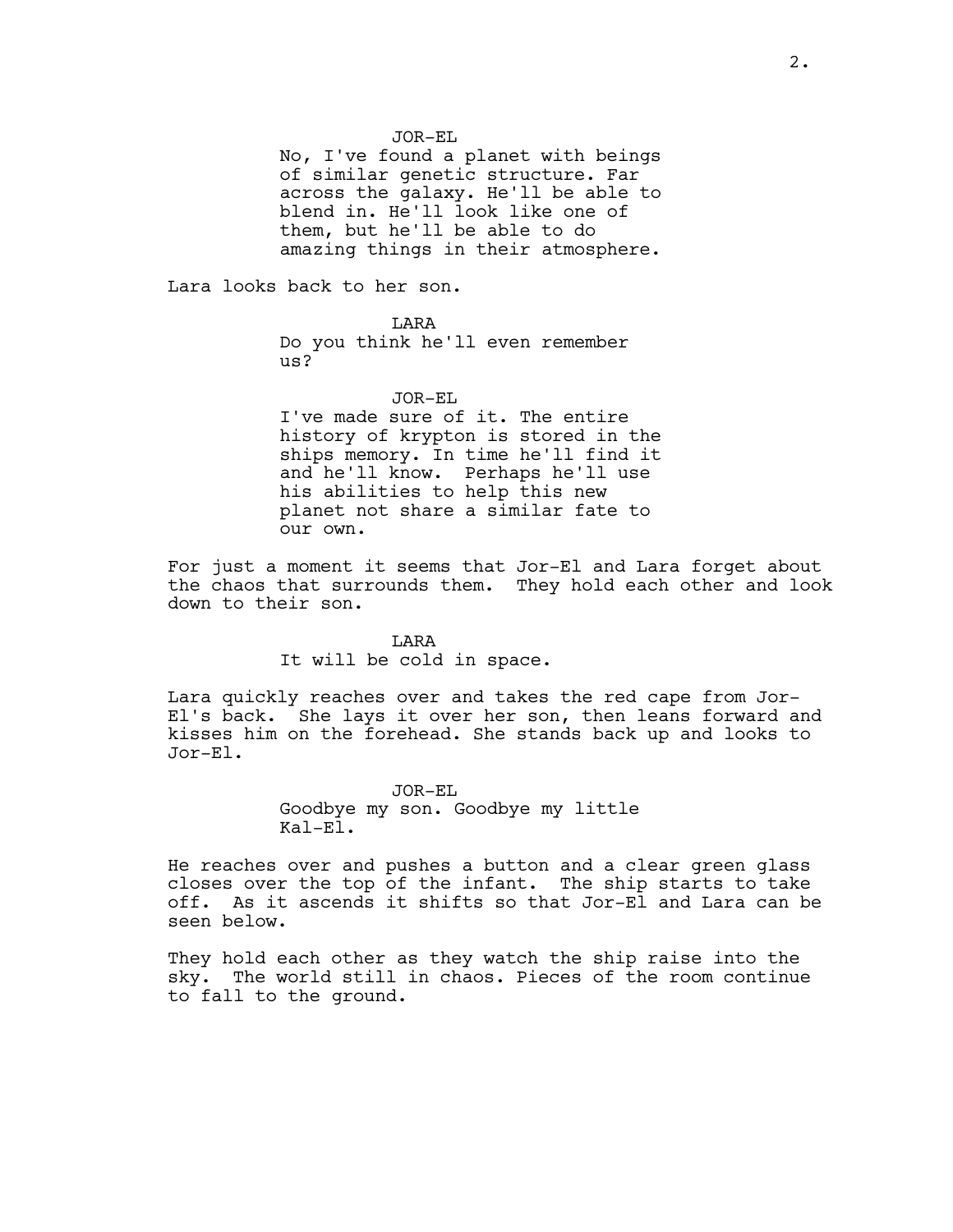### EXT. PLANET KRYPTON

The ship ascends and exits the building. It continues to climb higher and higher. The infant can see that the very surface of the planet is breaking up.

The ship picks up speed and exits the planet's atmosphere.

EXT. SPACE

As the ship increases it's speed, the planet reaches it's breaking point and it collapses in upon itself.

Then suddenly, it explodes.

EXT. KENT'S FARM - NIGHT

The shrill scream of an eight year old boy cuts through the calm and silence of the night sky.

CLARK KENT(V.O.)

DAAAAD!!!

INT. CLARK'S ROOM

Young CLARK KENT sits up in his bed, breathing heavily, in the darkness of his room.

The door bursts open spilling in light from the hallway. Through the doorway comes JONATHAN KENT.

> JONATHAN KENT What's wrong Clark?

CLARK KENT There's a monster in my closet!

Jonathan let's out a sigh. He shakes his head and smiles.

JONATHAN KENT A monster huh?

Jonathan walks over to the closet door.

JONATHAN KENT

In here?

Clark sits on his bed, his knees curled up to his chest and his arms wrapped around them.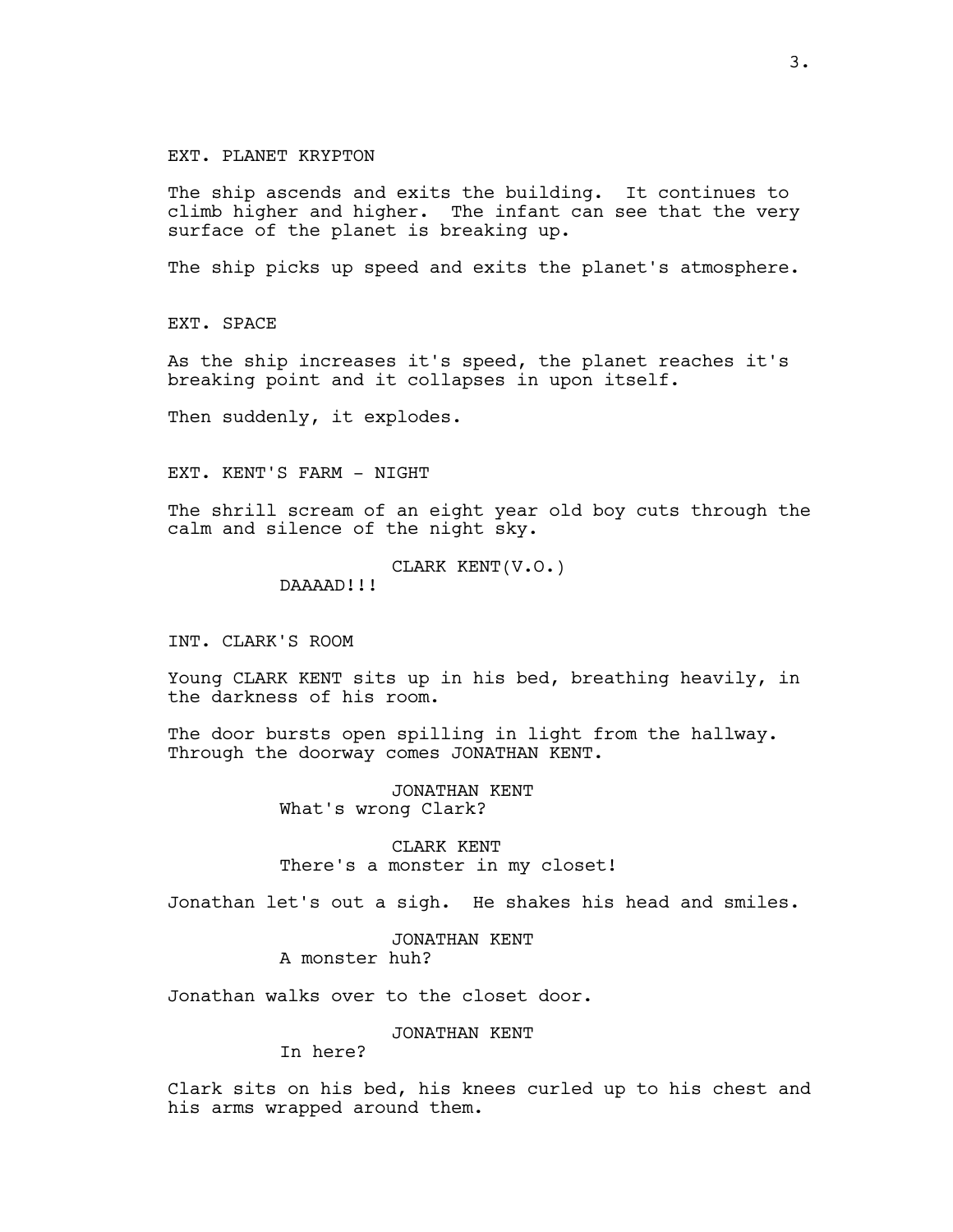He nods quickly with his brilliant blue eyes wide open. A blue like no other set of eyes on the planet.

Jonathan reaches over, slowly grabs the doorknob and starts to turn it.

Clark reaches forward and grabs his covers, pulling them over his knees and up half his face. Only his eyes peek out over them.

### CLARK KENT

Careful.

Jonathan quickly opens the door then jumps in the closet and closes the door behind him. From inside the closet Clark hears him speak.

> JONATHAN KENT (O.C.) Now you see here monster, this is my boy Clark's room. You can't keep coming in here and scaring him like this. Now I'm only going to ask you this once, leave and never come back. (Beat) Hey what are doing? Get your hands off me!

Clark's eyes go wide, he jumps as he hears what seems like a fight between Jonathan and the monster.

> JONATHAN KENT (O.C.) Oh yeah! Take this! And this.

The closet opens and Jonathan sticks his head out. He smiles at Clark then using his other arm grabs his own head and pulls it back in the closet, as if the monster was pulling him back in.

Clark throws the blanket over his head, then quickly brings it back down under his eyes.

> JONATHAN KENT (O.C.) Oh no you don't! Taaaaake that! HA! And don't ever come back here again!

The door to the closet slowly opens and Jonathan walks out. Clark slowly lowers the blanket. He stares at his father in awe as Jonathan comes out dusting his hands off.

> CLARK KENT What happened?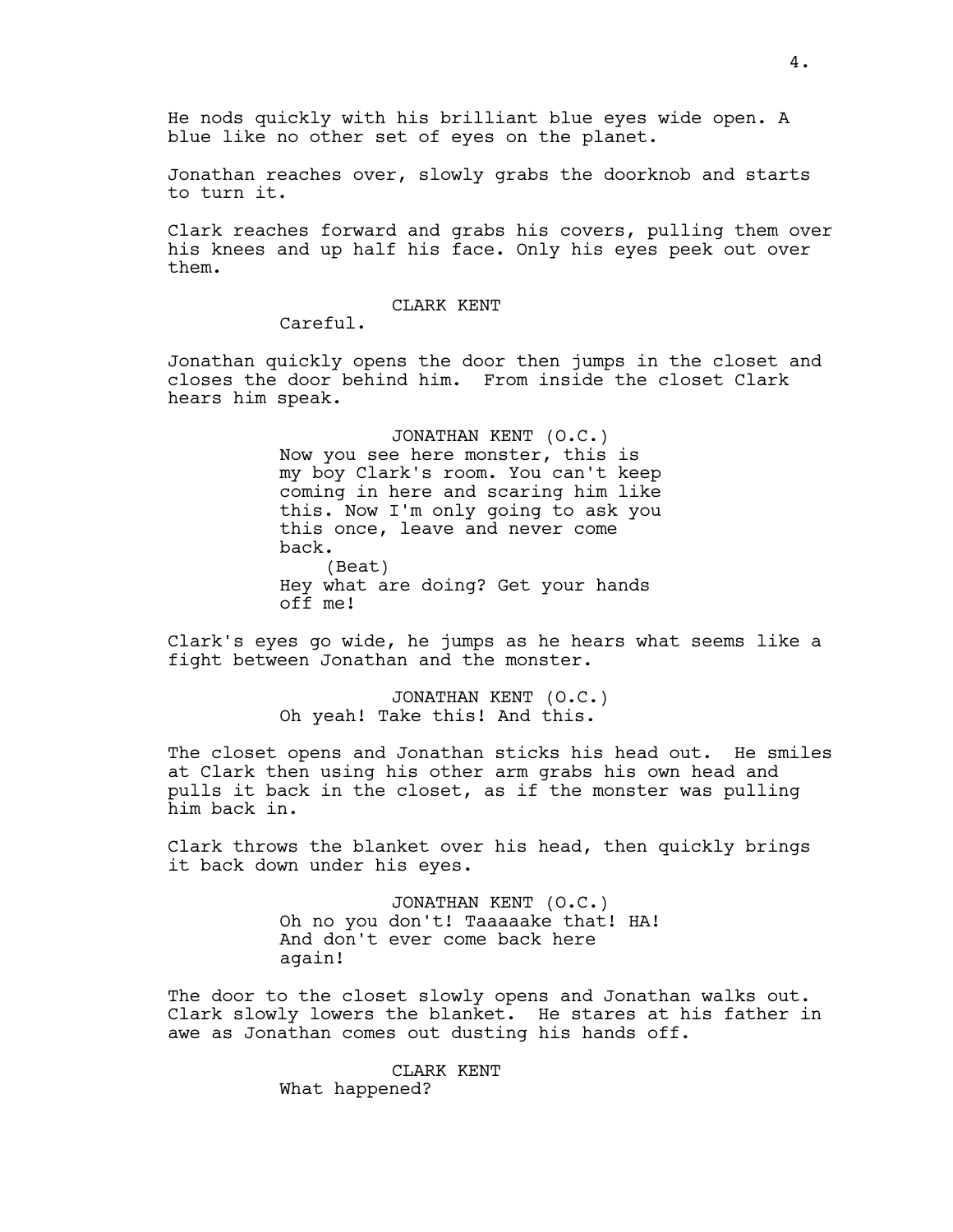JONATHAN KENT I scared him off. He won't be coming back.

CLARK KENT

Really?

JONATHAN KENT Yeah, and I'm sure he'll tell all his friends to stay away from the Kent farm in the future.

CLARK KENT Wow daddy, I can't believe you beat up a monster.

Jonathan Kent rests his hand gently on Clark's shoulder, he smiles down at him.

> JONATHAN KENT All in a days work son. Now go to sleep.

Clark lays back down as Jonathan walks back to the door. Jonathan stops in the doorway and turns back to Clark.

> JONATHAN KENT And remember, there are no more monsters.

Jonathan smiles and closes the door.

INT. KENT'S HOUSE, HALLWAY

Jonathan looks over after closing the door. MA KENT stands in the hallway smiling. He smiles back at her.

INT. CLARK'S ROOM

Clark settles back under his covers. He stares up at the ceiling, and whispers to himself.

> CLARK KENT No more monsters.

INT. ABANDONED TOY FACTORY - NIGHT

Years Later.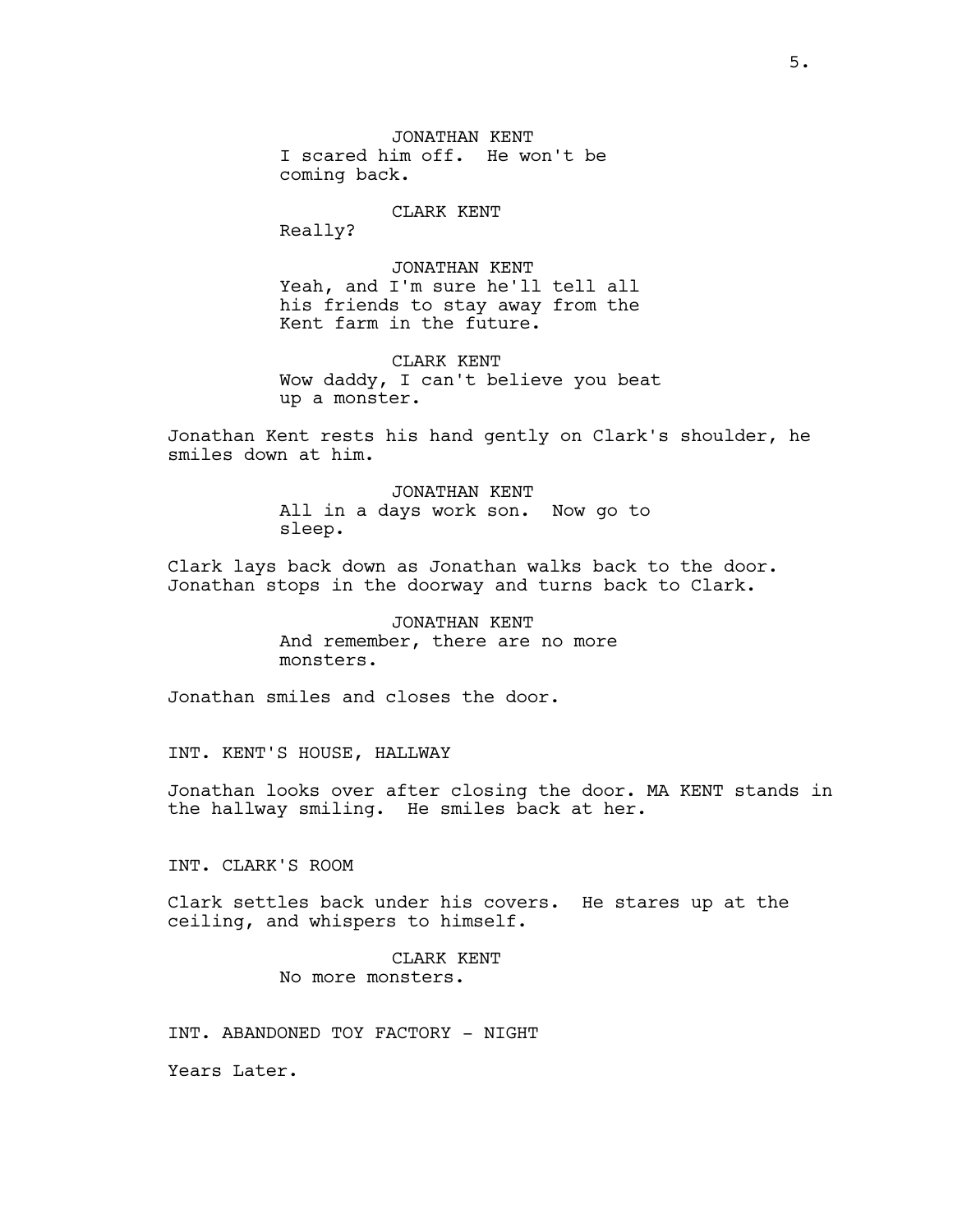Old tattered conveyor belts with rusty machines and various parts of old toys that are scattered about collect layers of dust in this old warehouse. Only a few lights here and there still work and shine down dim spot lights. Most of the light in the factory comes from the moon that shines light through the glass section of the roof.

Deep, rapid, short breaths are heard in the darkness of an abandoned toy factory. It's the nervous breathing of an eight year old girl named CYNTHIA EDWARDS, scared stiff by the maniac that stands before her. A maniac, which at the moment, she can not see because of the dirty blindfold covering her eyes. The maniac calls himself TOYMAN.

SSHHHHK. SSHHHHK. With every swipe, the slow steady sound of a large knife being sharpened on a piece of leather causes the young girl to shift uncomfortably in her chair.

Toyman smiles. A slow laugh slips through his teeth. His perfect, pearly white teeth that show up bright in the darkness.

> **TOYMAN** You and I are about to have lots of fun, Cynthia.

Toyman stops sharpening. All is quiet for a moment. He stands in the darkness, completely nude.

> TOYMAN Well, me more than you.

Toyman slowly starts walking toward Cynthia, whom is sitting in a chair with her hands and legs bound with jump rope.

He reaches out and slowly pulls the blindfold down so it hangs around her neck. Her face dirty and eyes wet with tears, she shakes heavily as she stares up at him.

TOYMAN

Ahh, there's those big beautiful green eyes. Please, whatever you do Cynthia, try to keep them open the whole time. And focus on me.

Toyman raises the knife and points the tip at her. He slowly inches the point in toward her throat. Closer and closer.

Suddenly a red beam of light comes out of the darkness burning Toyman's hand, he drops the knife. He let's out a loud scream as he grabs his hand in pain. Then quickly turns his attention to the darkness.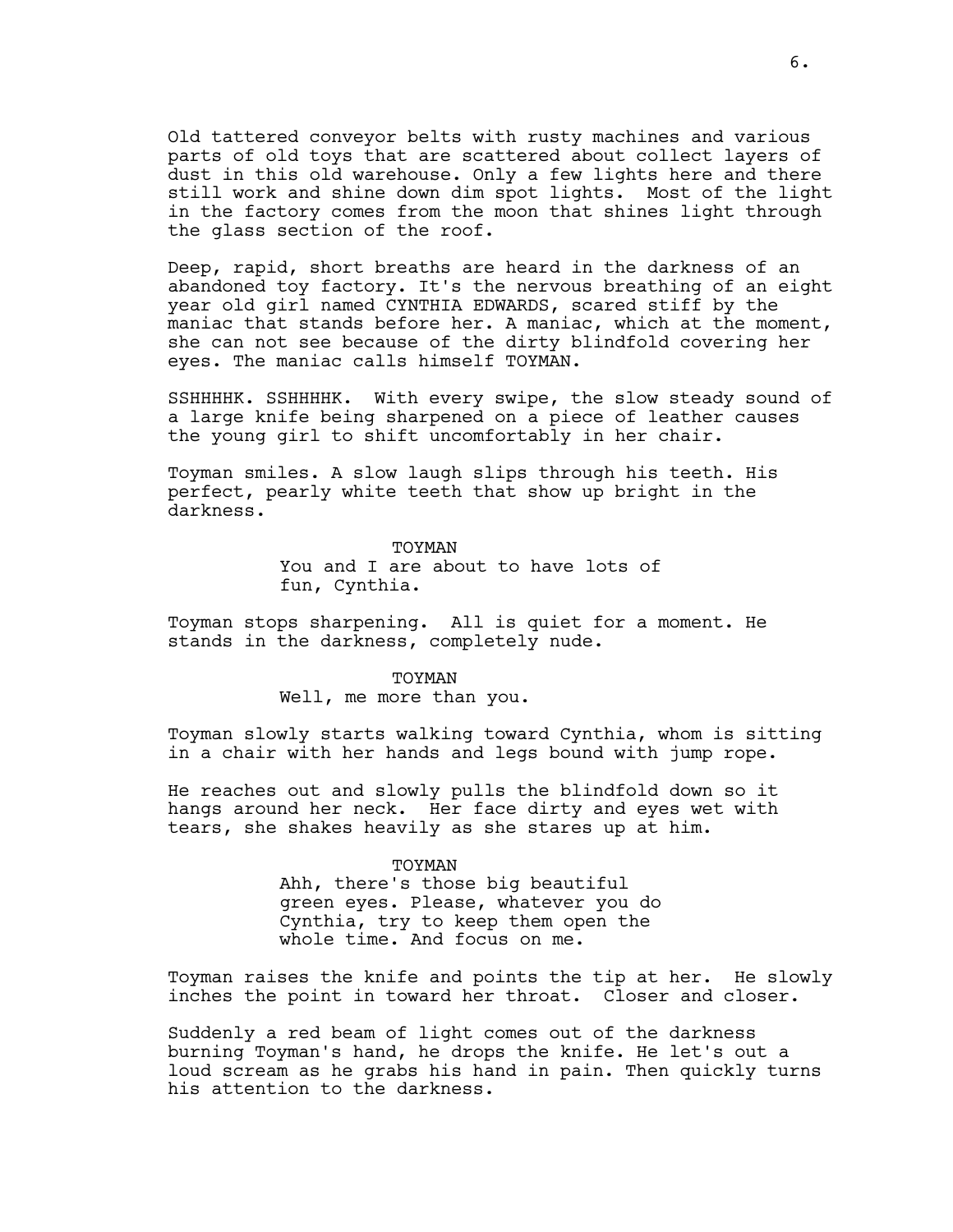In the darkness there are two red burning eyes staring back at Toyman. The red eyes seems to burn the very air around them as a steam rises from the sides.

The light coming from the eyes, combined with the pale moonlight coming from the roof, slightly reveals a FIGURE floating above the ground. However, no other details about what or who this figure is are easily discernible at the moment.

Toyman's eyes widen in fear. He seems to know.

TOYMAN

You!

Out of desperation he reaches over and grabs Cynthia from the chair. He holds her in front of him then looks back to the darkness. There is nothing there.

His eyes shift back and forth, his head turns side to side, as he searches the darkness.

Suddenly a wisp of wind behind him. His eyes and head freeze staring forward as a red drape, or something similar, falls from a light to his side back into the darkness directly behind him.

Everything is silent for a moment. The only sounds are the deep, rapid, short breaths, now coming from Toyman. His arm drops from the front of Cynthia.

WHOOSH! Toyman is suddenly pulled into the darkness behind him.

Cynthia's eyes clench shut as sounds of Toyman screaming, objects breaking, and flesh hitting flesh is heard behind her. Then once again there is silence.

A large strong hand softly sets down on her shoulder. She slowly opens her eyes and turns her head. At first all she see's is blue, then she looks up and notices a familiar red and yellow shield with an S inside. She smiles.

INT. MAXIMUM SECURITY PRISON, CELL BLOCK 8 - DAY

A GUARD walks down a cell block. He passes by a few cells and eventually stops in front of cell block 8. Inside a MAN is laying down on the bed. The guard bangs on the steel bars with his nightstick.

> GUARD Wake up Luthor.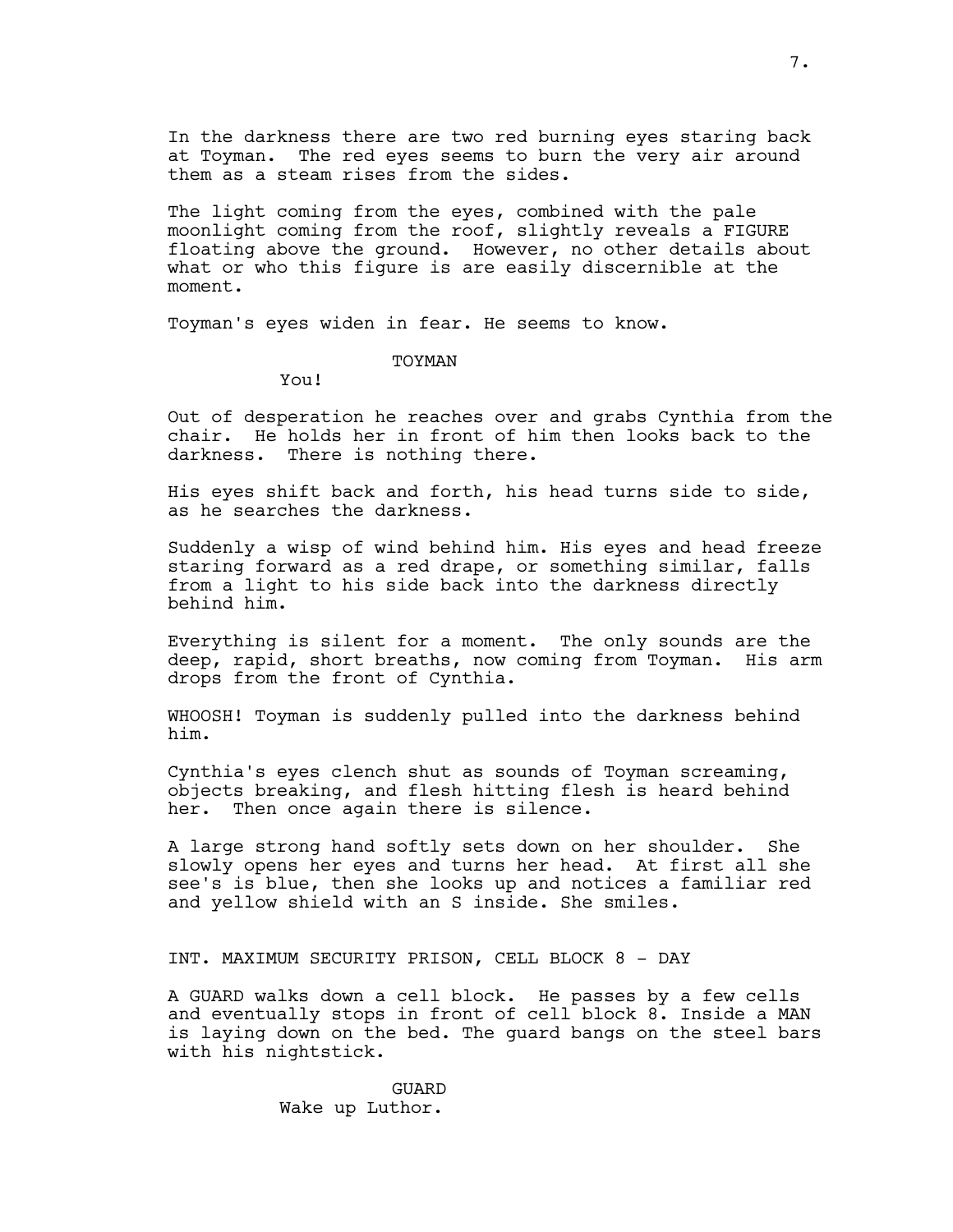INT. LEX LUTHOR'S PRISON CELL

LEX LUTHOR (30s) lays on his back while reading a book. The book obscures the view of his head for the moment.

> LEX LUTHOR What do you want?

GUARD (O.C.) Your lawyer is here to see you.

Luthor lowers the book to reveal the face of a completely bald man.

> LEX LUTHOR Give me a minute, will you? I'm almost done with this chapter.

Luthor raises the book back up and continues reading.

The guard's eyes narrow as he stares at Luthor through the bars.

> GUARD You've got thirty seconds before I tell the prick you don't want to see him.

Luthor drops the book to his chest and lets out a deep sigh. He sits up then turns to sit on the edge of the bed. After a moment he stands and walks over to the sink, setting the book on the edge.

The guard starts tapping the bars with his nightstick as Luthor turns the faucet on, washes his hands, and splashes some water on his face and head.

Slowly he drys his hands and dabs the towel on head. He picks up the book and turns toward the guard.

INT. MAXIMUM SECURITY PRISON, CELL BLOCK 8

Luthor walks up to the guard, who is still tapping the bars.

LEX LUTHOR You know that's very annoying.

GUARD Good. Step back and turn around.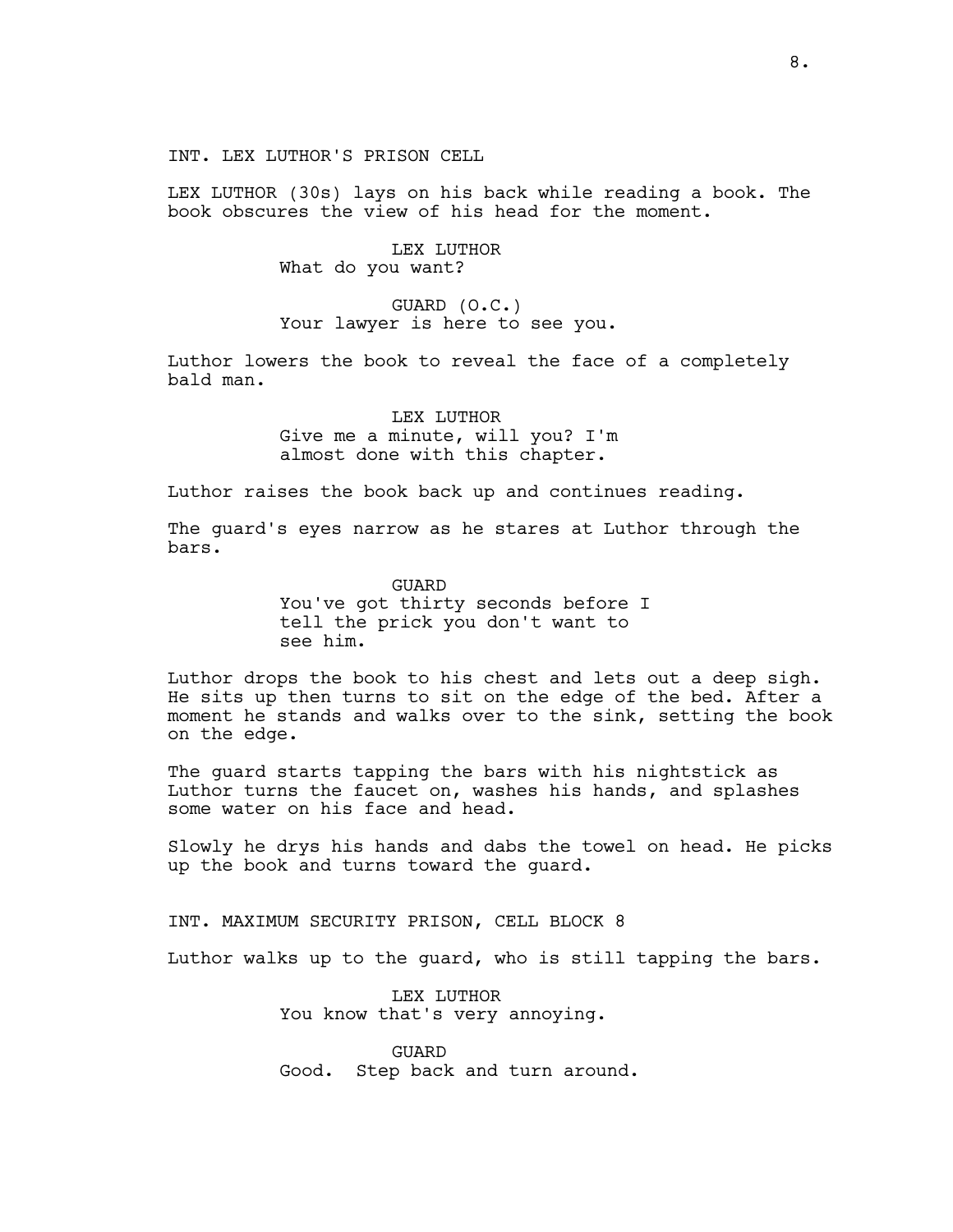Luthor takes a step back and the guard opens the cell door. He walks in to cuff him.

INT. MAXIMUM SECURITY PRISON, MEETING ROOM - MOMENTS LATER

The door opens to a small room. No windows, not even a two way mirror. Luthor walks in, book still in hand. The door shuts hard behind him.

Inside the room is a single desk where Lex Luthor's LAWYER is sitting.

He stands up and extends his hand.

### LAWYER Lex. How you doing?

Lex glares at his Lawyer, ignoring the hand, as he sits down.

# LEX LUTHOR Tell me you have some good news.

The Lawyer redraws his hand and uncomfortably returns to his seat.

> LAWYER Unfortunately I can't do that.

LEX LUTHOR Then why have you even bothered to come?

The Lawyer takes a deep breath.

LAWYER To inform you personally that your request for a re-trial has been denied.

Luthor's brow narrows.

LEX LUTHOR

What!?

LAWYER Frankly, no judge wants to review your case. Which is pretty open and shut, if I might add.

Lex sits back in his chair. His teeth clench, his lip snarls, and he lets out long grunt.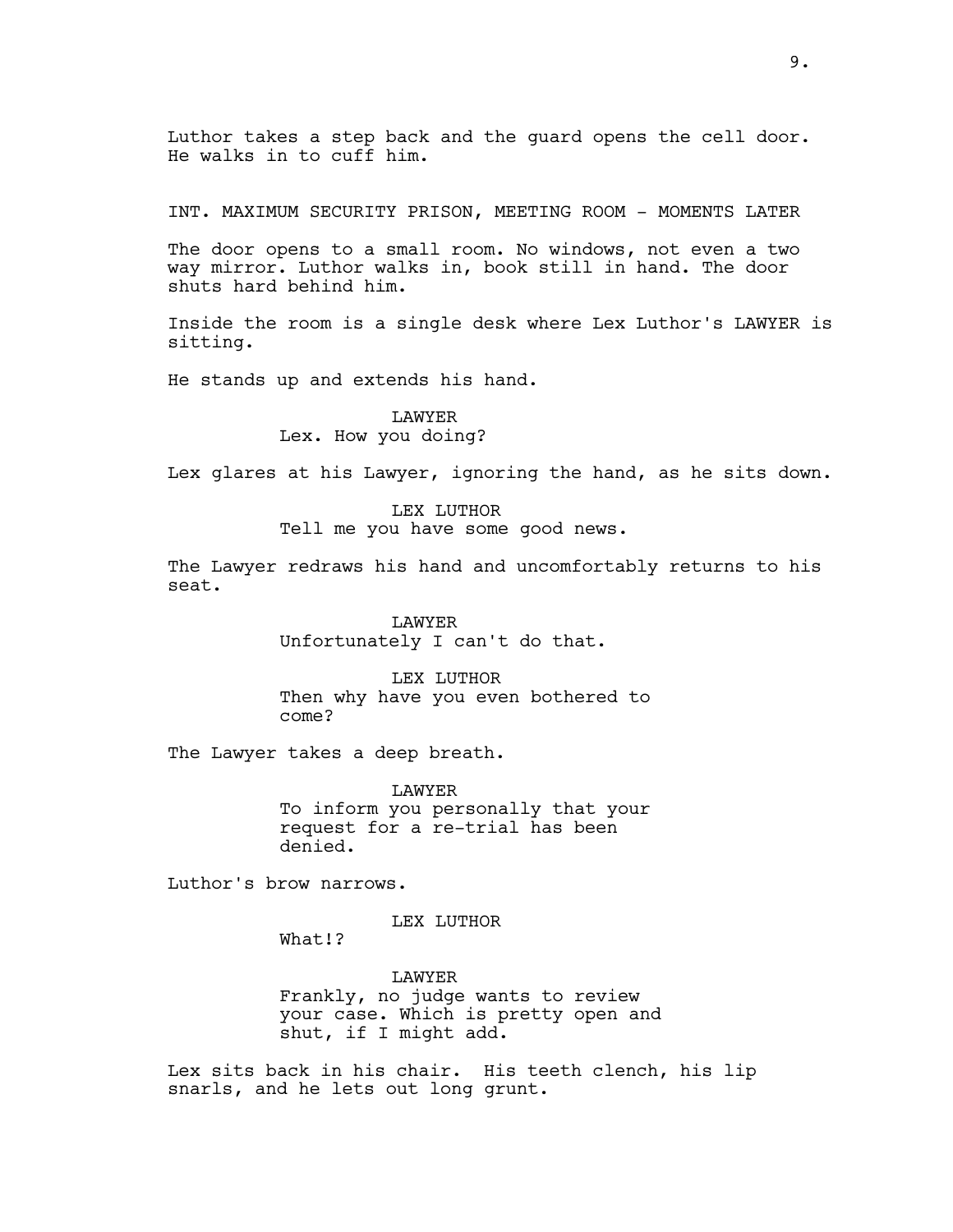#### LAWYER

Look I'm on your side in all this, you know that, but we gotta face the facts here. You were caught on video breaking into a museum and stealing meteor rocks. But worse than that you high-jacked government weapons programs, putting thousands of people's lives in danger all because you wanted to kill---

LEX LUTHOR DON'T, say his name!

For a moment there is an awkward silence between the two of them as Lex, half standing, stares down his lawyer.

#### LAWYER

Sorry Lex, but after they got the warrant to search LexCorp and discovered its presence in the international black market.Not to mention your company manufactured the weapons in question; you are lucky your weren't charged with treason.

Lex sits back down.

LEX LUTHOR

Lucky huh? You're lucky I don't come across this table and strangle you. Think for a second, will ya? Why don't you just locate a respectable judge and buy him off. It's that simple.

Luthor's Lawyer stands up. He buttons his jacket, then looks back to Lex.

> LAWYER I wish it were that simple Lex. The fact is there is nothing left to buy anyone off with. The government has taken control of LexCorp and all your assets. The President has made it clear that he never wants you to see the light of day.

LEX LUTHOR Pfft, President.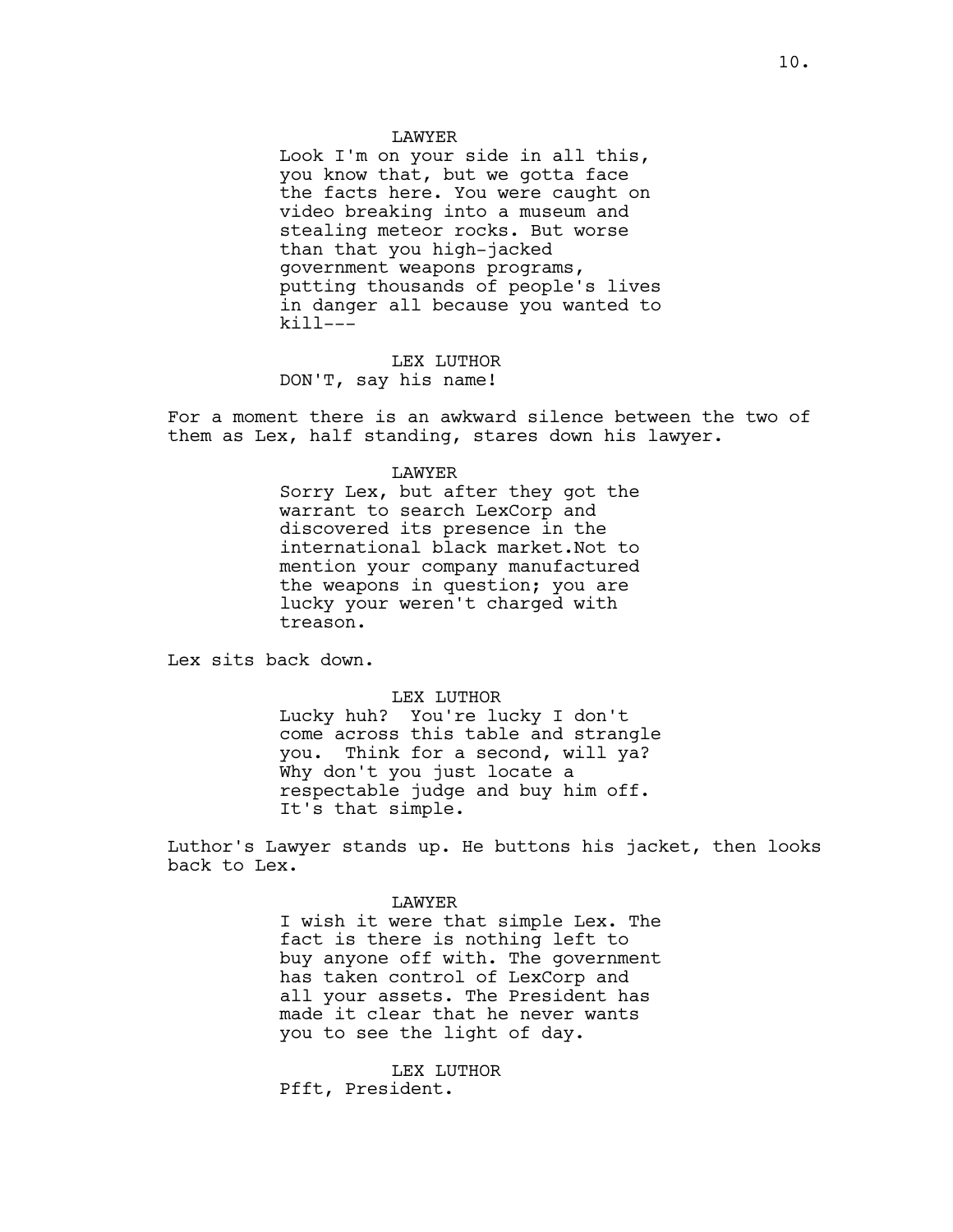Luthor slouches in his chair.

LAWYER Just give it time. You'll figure something out. Is there anything you need while I'm here?

Luthor quickly leans forward and opens his book to the back cover, and starts scratching at the backing.

> LEX LUTHOR No, I believe that will be all. Thank you.

The Lawyer stands there for a moment watching Luthor, a curious look on his face.

Luthor stops what he's doing and looks to the Lawyer.

LEX LUTHOR I said that will be all.

The Lawyer nods and walks to the door and knocks. The door opens and he exits. Afterwards a DIFFERENT GUARD enters the room.

Luthor returns to scratching at the book backing.

GUARD 2 I'll take you back to your cell when you're ready Mr. Luthor.

Luthor finally gets part of the backing off and peels the paper back, revealing an envelope hidden underneath. He stands up and turns to the guard.

> GUARD 2 And sorry about the other guy earlier. He's new.

### LEX LUTHOR

Well rookies will be rookies. I'm sure he'll learn fast enough who runs this place. Listen, I've been thinking about these guys you're involved with on the outside. This Intergang, as you called it. This little project they're working on is of great interest to me. I'd like to help out.

The guard smiles. Luthor extends the envelope to him.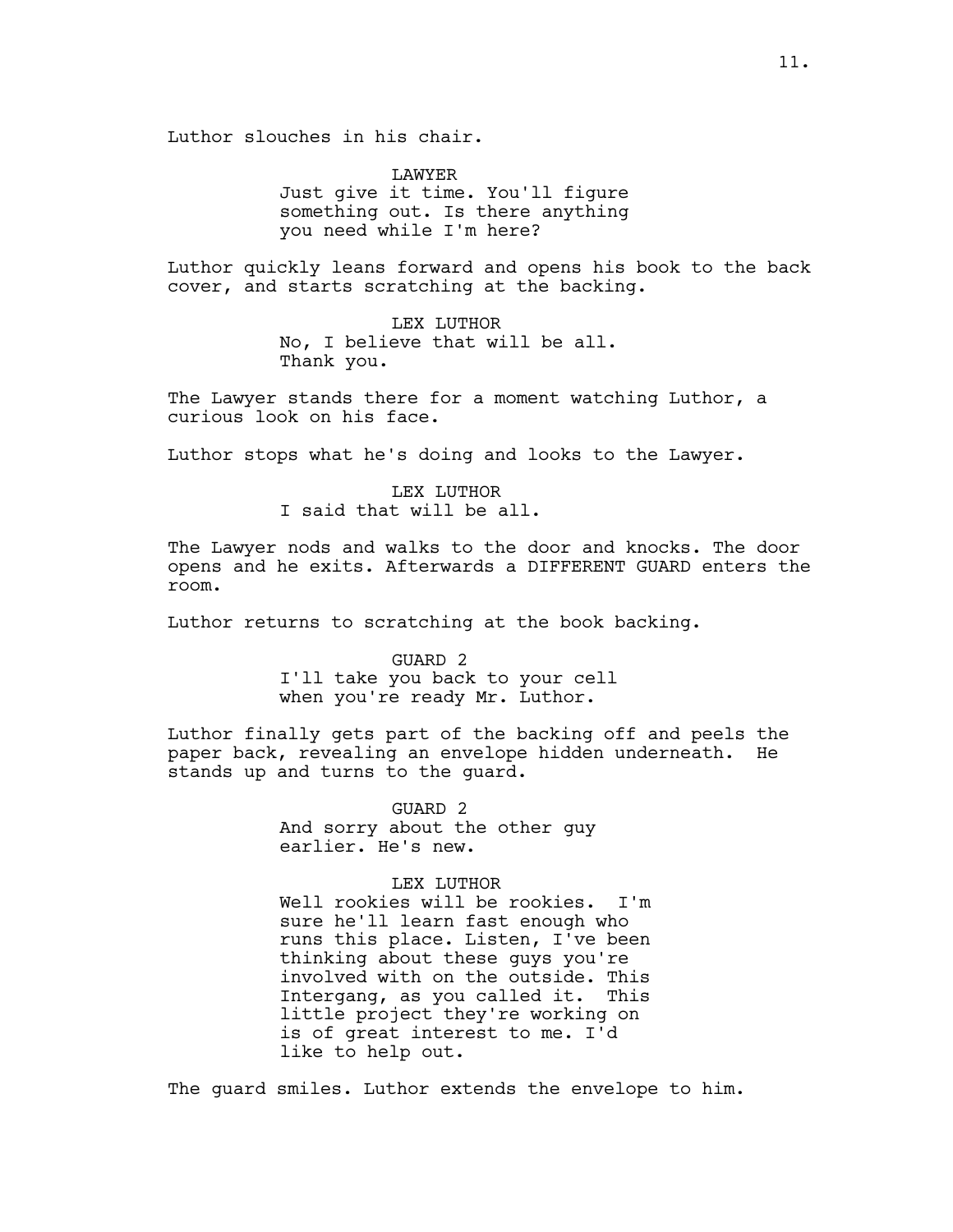LUTHOR Give this to your boss on the outside. I think he'll appreciate it.

INT. LUTHOR'S CELL - MOMENTS LATER

The guard shuts the door to Luthor's cell. Luthor turns back to him and moves in close.

> LEX LUTHOR It's very important that letter makes it to your boss.

GUARD 2 I'll deliver it personally.

LEX LUTHOR Excellent my boy. Excellent.

The guard nods and then walks away. Luthor takes a few steps back and looks around his cell. He walks over to the sink and washes his hands again, then looks into the mirror.

He gazes at his reflection, his eyes narrow as he continues to stare back at himself. His breathing becomes a bit more heavy. His eyes begin to narrow.

Moving slightly sideways a back wall is revealed. It's now apparent that he's not staring at himself but the wall that he sees in the mirror. On the wall are several newspaper clipping, all dealing with Superman.

Luthor punches the mirror, shattering it to pieces.

INT. METROPOLIS, BAR - DAY

Heavy smoke and music fills the air of a rough bar in a bad part of Metropolis. It's a hangout for bikers and gangsters. Someone in the back hollers out in a drunken celebration. One of those outbursts catch the attention of everyone in the room. Several pool tables line the wall were games are going on each, just for the moment all the games pause.

At the bar two men sit, RUDY JONES and JOHN CORBEN. They both have turned around to look at whoever yelled out. With the excitement fading they turn back toward their beers.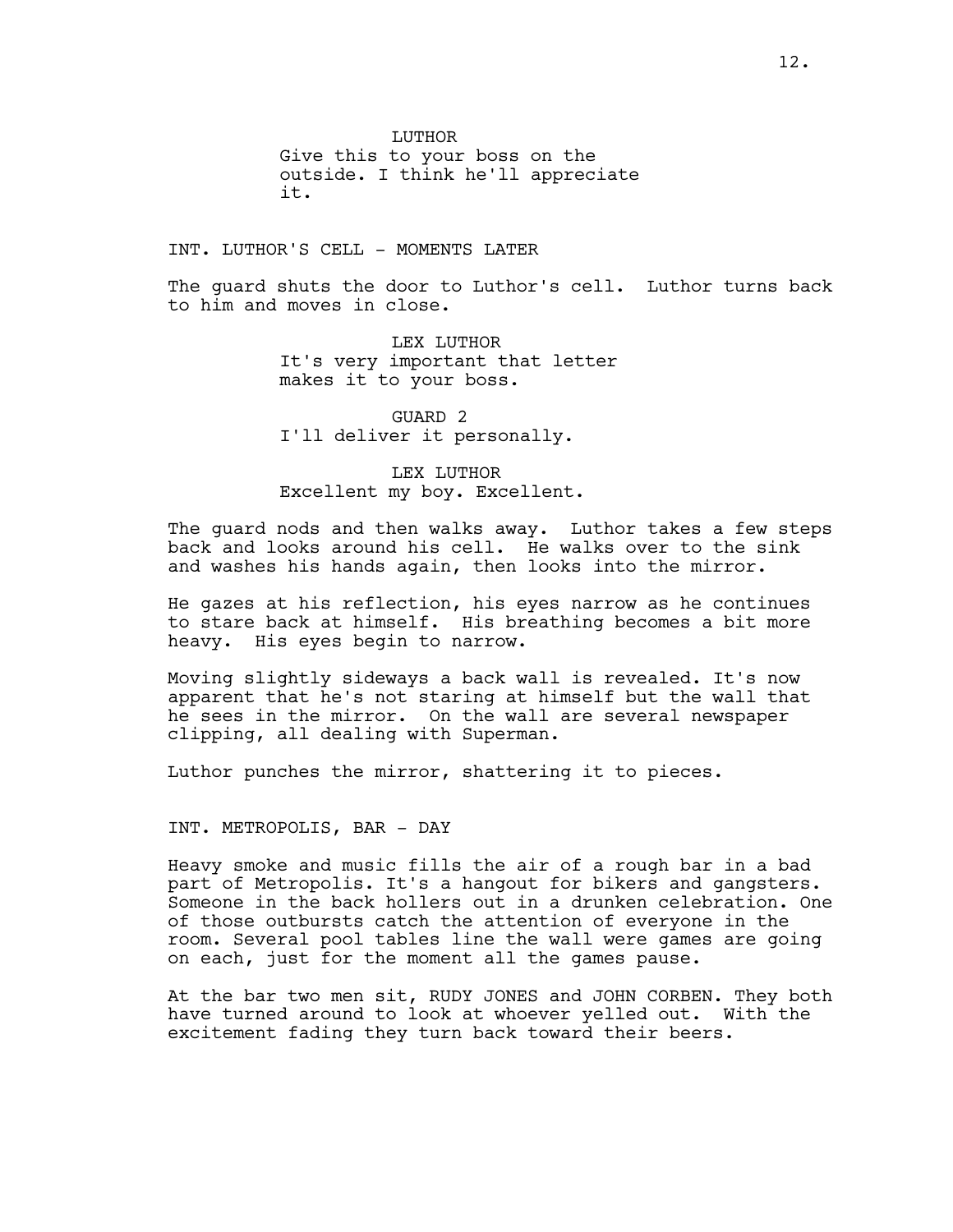RUDY JONES So as I was saying man, I really think that the times are coming to an end for me.

Corben shakes his head as he takes a swig of his beer.

JOHN CORBEN I still think you're making a mistake Rudy.

RUDY JONES Hey, you said to wait til after we moved up in the ranks a bit. And we've moved up quite a bit.

### JOHN CORBEN

Yeah and Genolti just promoted both of us again last month. You know he never would have done anything like that if he didn't think we both brought something special to Intergang.

### RUDY JONES

Yeah well, I think that has a lot to do with me being friends with you. I never really thought Genolti cared for me all that much. You know his feelings about my past.

Rudy looks down to his arms where old scars of needle punctures remain.

> JOHN CORBEN You're not like that now.

RUDY JONES Yeah not anymore. Thanks to you.

### JOHN CORBEN

Thanks to Intergang. Thanks to Genolti. Man our lives would have been shit otherwise. Look at everything we got going for us now. We're living the dream man. Anything we want, anytime we want it.

RUDY JONES Yeah well, It's not my dream. Not anymore.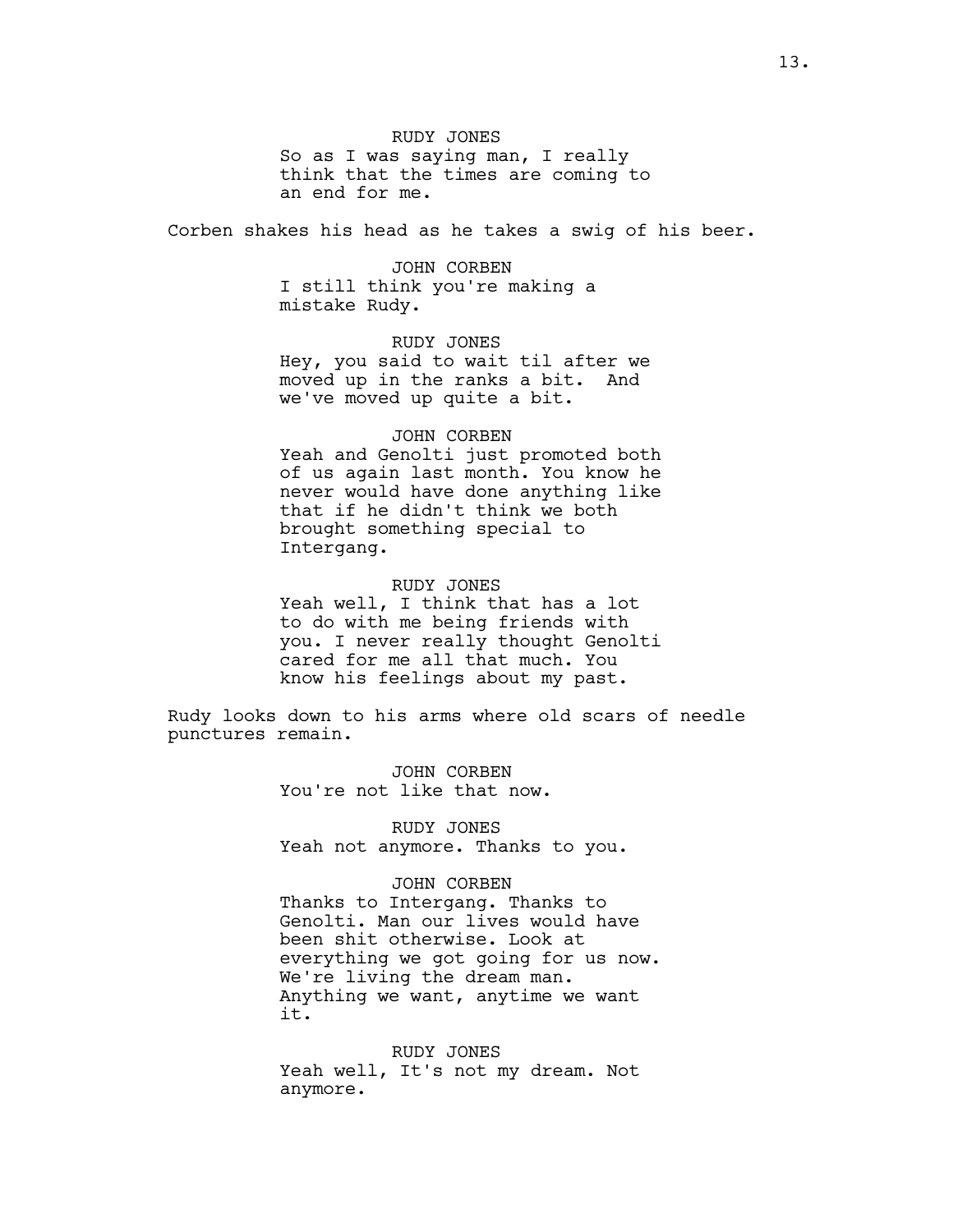Rudy takes a swig of his beer. He drops it from his lips and stares at the ceiling for a moment.

> RUDY JONES You know I haven't even held my daughter for five years? Anne won't let me come near her unless I'm straight.

> JOHN CORBEN That's not right. You haven't shot up for at least, what, two years? I'd say you're pretty clean by now.

RUDY JONES No she means with everything. If I'm ever going to have any kind of relationship with my daughter, I gotta leave all this stuff behind.

Corben just looks back into the eyes of his friend Rudy. He reaches over and slaps his hand on his back.

> JOHN CORBEN Well, if that's what you really want I'm not going to stop you. But I suggest that we do this job coming up before you let Genolti know.

Rudy nods.

In the background a DRUNK MAN stumbles around from side to side.

> RUDY JONES Any idea exactly what it is?

Corben finishes off the last of his beer. Then stands up.

JOHN CORBEN I have no idea. Something related to this Project Cadmus thing. They're supposed to tell us tonight, so we better get going.

Rudy nods and quickly finishes up the last of his beer. The drunk man stumbles forward and falls onto Corben. Corben pushes him away.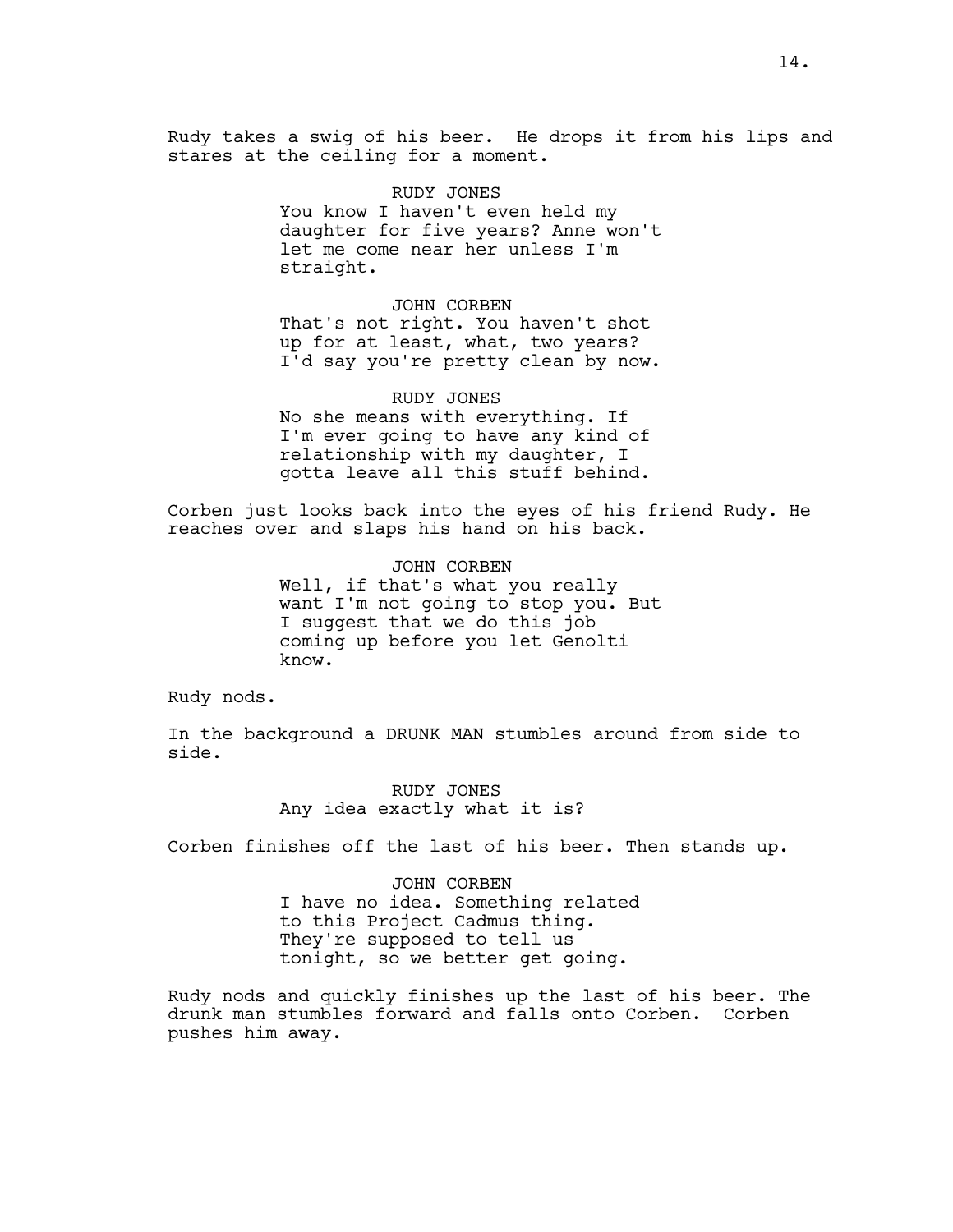DRUNK (Slurred) Hey-- man don't be pushin me- around.

JOHN CORBEN Then watch were you're walking pal.

DRUNK Hey I ain't your pal, pal. And don't be talkin to me like that. I'll kick your ass!

John laughs.

DRUNK You think it's funny?

The drunk takes a swing at John. John quickly reacts and ducks the punch, then tackles the drunk.

They fall backwards on the pool table, interrupting the game of a couple of BIKERS.

### BIKER

Hey!

The biker raises his pool cue above his head and brings it down swiftly. Corben quickly moves out of the way and the pool cue breaks over the ribcage of the drunk.

Corben stands up next to the other biker who grabs him and throws him up against the wall.

Rudy sees this and quickly comes to the rescue. He runs over and turns the biker around then punches him square in the nose. The biker screams as blood begins pouring out.

His friend grabs what is left of the pool cue and tries to stab Rudy with the splintered edge, but before he can get close Corben grabs another pool cue off the wall and swings it into the throat of the biker.

The biker falls to his knees gasping for air. Corben relentlessly starts beating the biker with the stick while Rudy starts kicking the other one who's on the ground.

A shotgun cocks. Everyone stops. The BARTENDER is pointing the shotgun at Rudy and Corben.

> BARTENDER That's enough. You two get the hell out of here.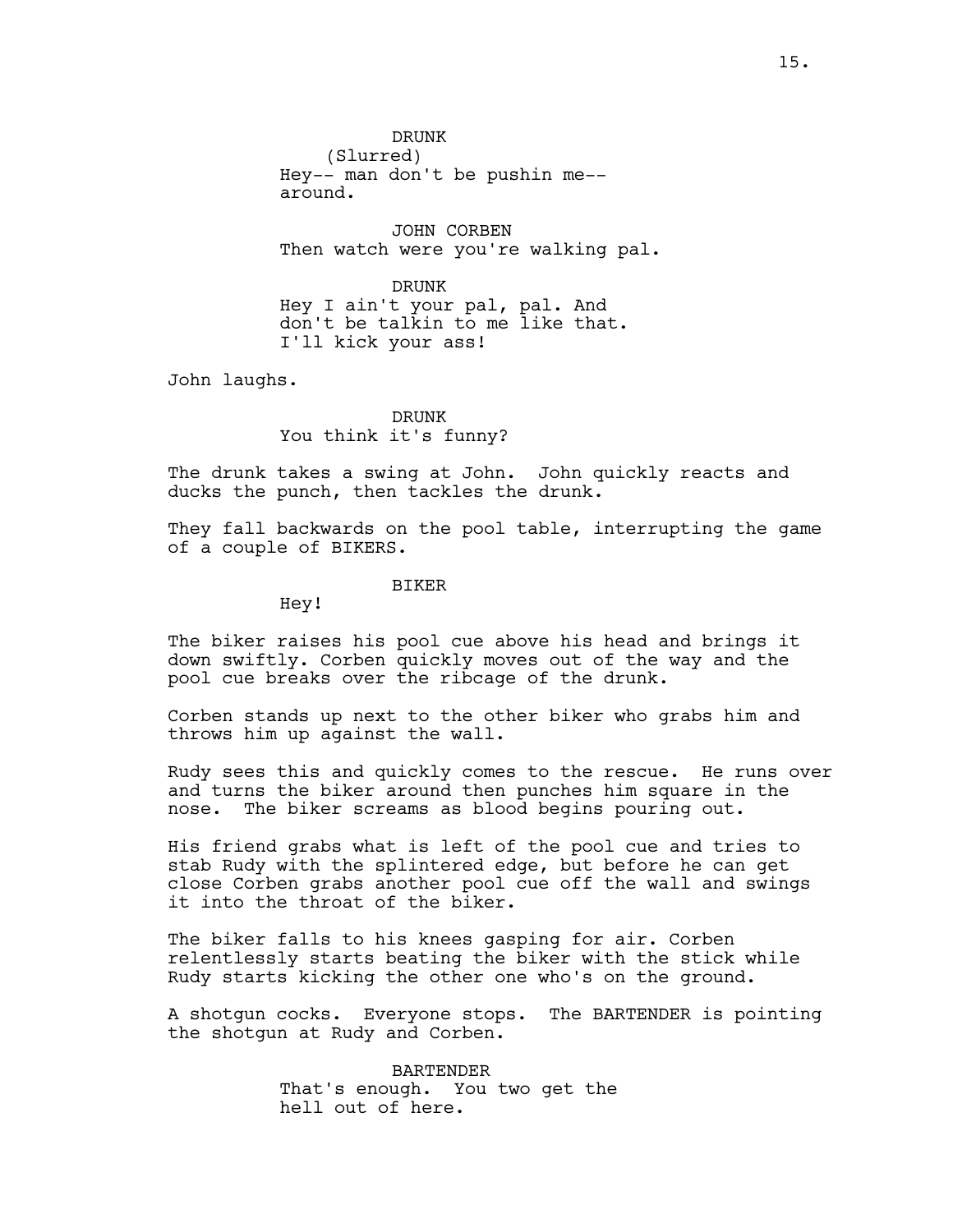The two step over the fallen bikers. Corben gives one a final swift kick before they exit. They both laugh as they walk to door.

Before they exit Corben turns back to Rudy.

JOHN CORBEN You sure you want to leave all this fun behind?

Rudy just smiles and chuckles as Corben opens the door and the bright daylight outside floods into the bar.

# INT. THE DAILY PLANET, NEWSROOM - DAY

As it is every other day, people scramble around in the news room of The Daily Planet. All the different voices fill the air, mixing with the sounds of constant keyboard strokes, it all molds into one big inaudible mess.

At one of the desks a name plate reads Clark Kent. Now in his late 20s, he's typing up a news piece on a Professor Emil Hamilton.

Clark wears a pair of thick black framed glasses, that have slipped down to the tip of his nose. His eyes are still just as blue as they were when he was young. He slouches over as he types away for a bit, until he stops and put his hand to his chin.

He rubs his smooth chin until suddenly he's interrupted by a voice that puts a smile on his face.

# LOIS LANE Hey Smallville.

Clark quickly turns and looks to LOIS LANE. A pretty brunette reporter that is about the same age as him. She's not looking at him however, she's looking at a folder in her hand.

# CLARK KENT

Uh, yes Lois?

Clark realizes his glasses are a bit far down and he quickly pushes them up just as Lois looks to him. The thick glass distorts his eyes a bit and makes the blue of his eyes more dull.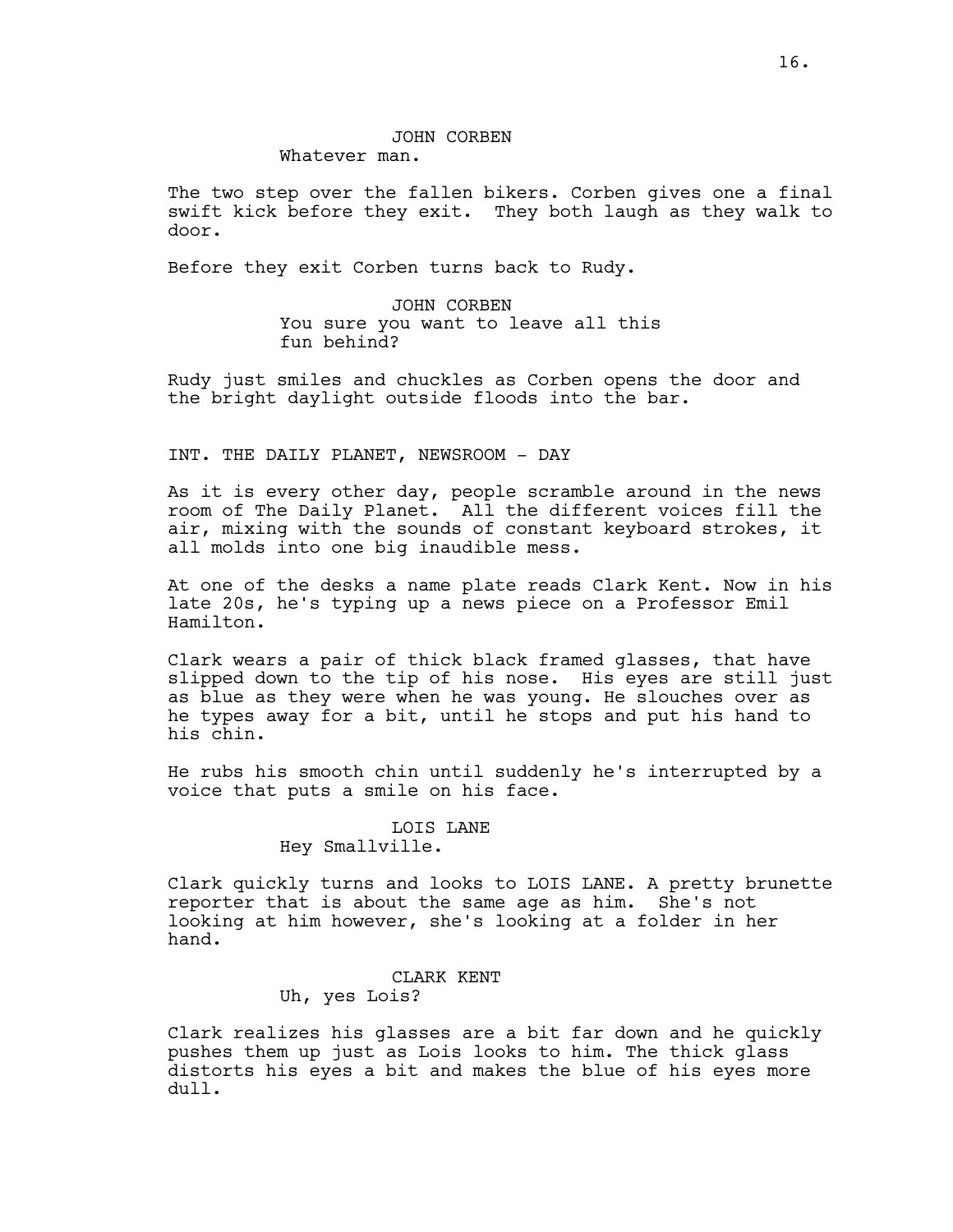For just a brief second, though, it's as if Lois caught a glimpse of the real color. She briefly looses her train of thought.

LOIS LANE

Umm...

She shakes herself out of it.

LOIS LANE Uh, oh yeah. Is Toyman one word or two?

Clark thinks for a moment.

CLARK KENT Well gee Lois, I would think that it would be two words, but of course I would think Superman would be two words also but you've always wrote that as one word so I figure...

Lois just stares back at Clark as he rambles on. She puts her hand up.

> LOIS LANE Nevermind. Hey Eddy.

EDDY, a fellow reporter stops as he's walking by.

LOIS LANE Toyman, one word or two?

EDDY

Uh, one.

Lois writes it down on the papers.

LOIS LANE

Thanks.

She turns back to Clark.

LOIS LANE See how easy that was.

Clark, a bit embarrassed, looks away sheepishly. As Lois starts to walk off he quickly perks up again, sticking his index finger in the air.

CLARK KENT

Oh Lois.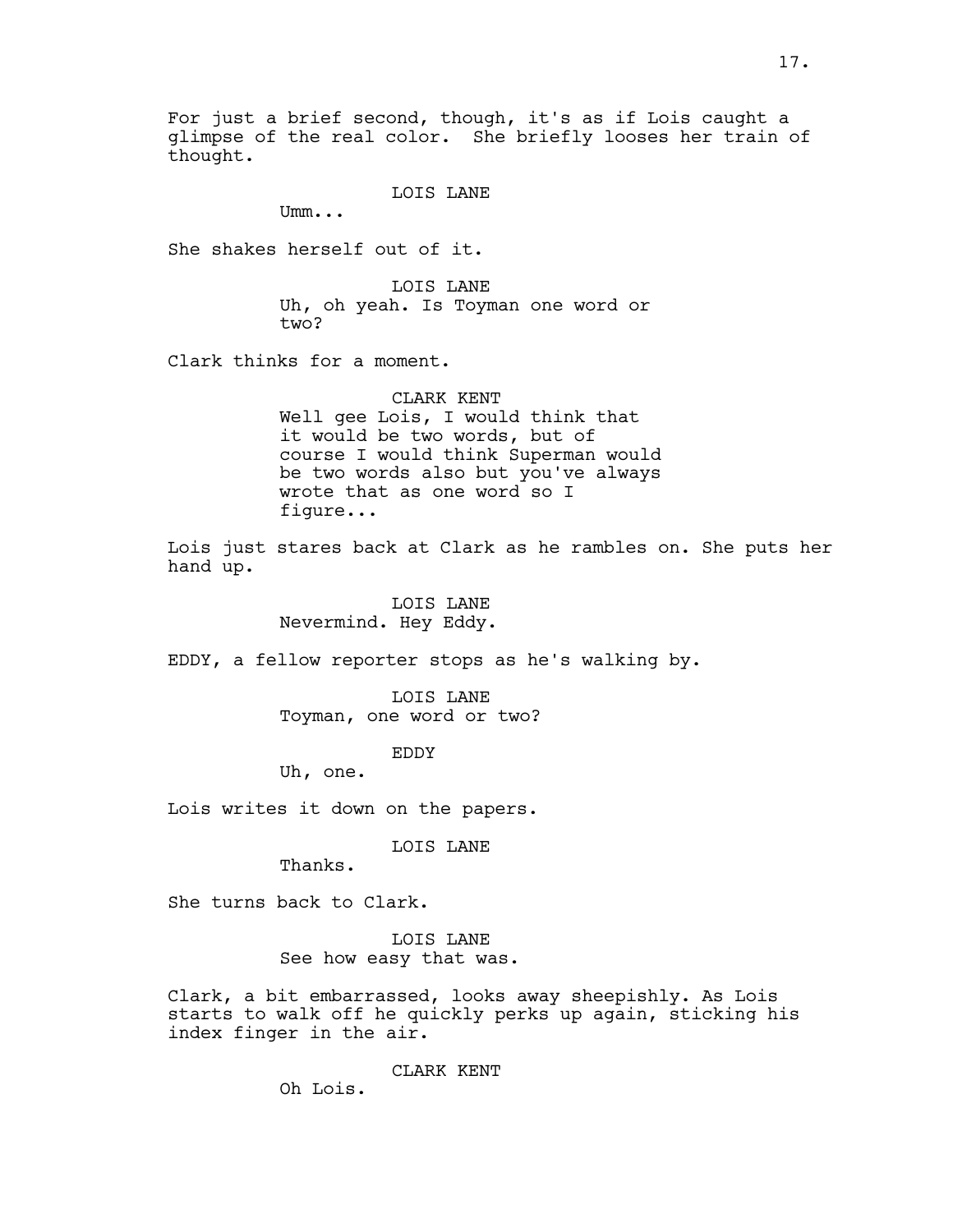Lois stops, she grimaces for a moment, then turns around. A forced smile now on her face. She walks back to Clark's desk.

### LOIS LANE

Yes?

CLARK KENT I was wondering if maybe, if it wasn't too much to ask, my father is coming in to Metropolis for a visit and I was wondering if maybe you'd like to have dinner with us tonight?

A real smile forms on Lois' face.

LOIS LANE That's sweet Clark.

Clark smiles.

LOIS LANE Unfortunately I have a date tonight, so I can't make it.

The smile fades from Clark's face. He slouches back in his chair.

> CLARK KENT Oh, a date?

> > LOIS LANE

Yeah.

CLARK KENT Oh, ok. Well maybe some other time then.

LOIS LANE Sure thing Smallville.

Lois winks at him then starts to turn away, but Clark quickly starts talking again.

> CLARK KENT So who's the lucky guy?

Lois turns back. She lets out a quick sigh.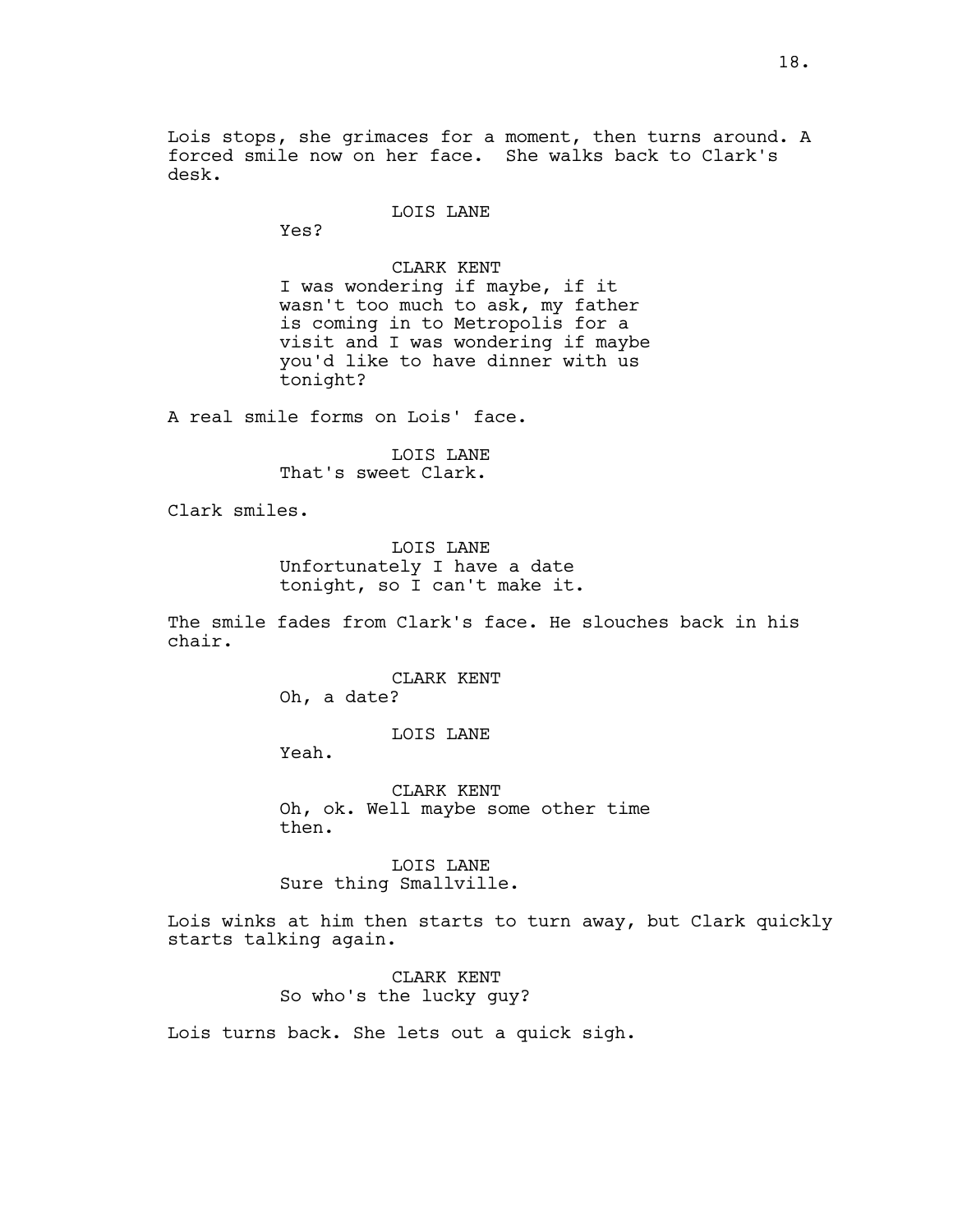### LOIS LANE

Just this guy I met a few days ago. He's suave and sophisticated, but the best thing about him is that I can talk about Superman all day and he never grows tired, or jealous.

Clark raises his eyebrows and fakes a smile.

CLARK KENT Sounds, like a winner. Seeing as the only thing you ever talk about is Superman.

Lois, chuckles a bit from brief astonishment.

LOIS LANE Ha, so Smallville does have jokes after all.

JIMMY OLSEN (19), a photographer at The Daily Planet, walks up to the two of them, interrupting their conversation.

> JIMMY OLSEN Hey Ms. Lane, Mr. Clark, I mean, Mr. Kent. The Chief is about to call everyone in for a meeting. Might wanna start heading that way.

Clark quickly stands up.

LOIS LANE

What for?

JIMMY OLSEN I'm not sure. Something about big blue.

# CLARK KENT

Superman?

# LOIS LANE

Superman?

Clark and Lois look at each other. Jimmy's eyes shift back and forth between them.

JIMMY OLSEN

Uh, yeah him.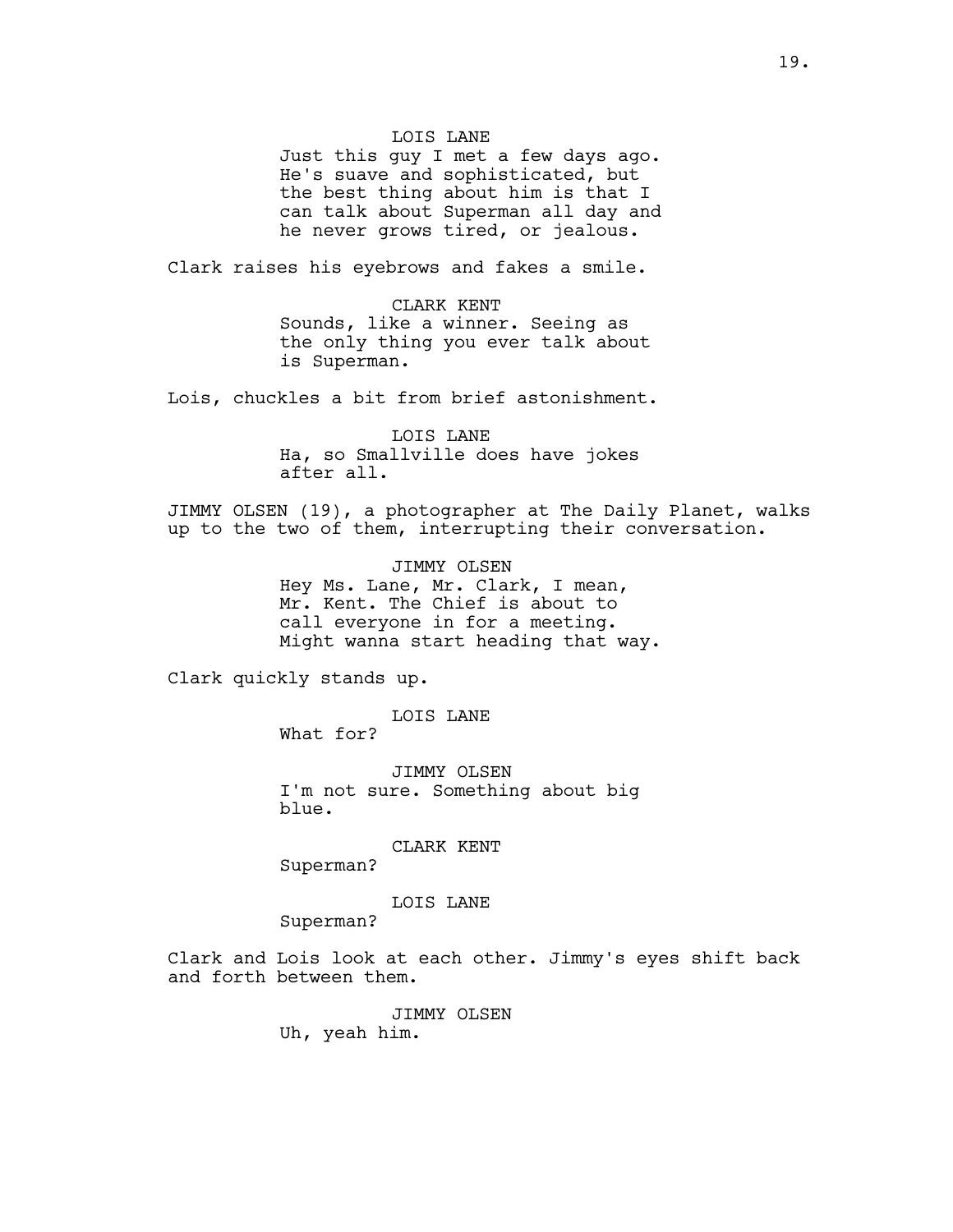INT. THE DAILY PLANET, STAFF MEETING ROOM

A newspaper slams down on the table. The headline reads AMAZING FLYING MAN RESCUES HELICOPTER, with a black and white picture of Superman holding a helicopter. The picture was taken from a distance so it's not very clear.

PERRY WHITE, the white haired editor-in-chief of The Daily Planet, looks around the room as about a dozen reporters stare back at him.

#### PERRY WHITE

Amazing flying man rescues helicopter. That was the first article we ever published on Superman.

Perry slams down another newspaper. The article reads, I SPENT THE NIGHT WITH SUPERMAN. A picture of Superman with his arms crossed smiling and Lois next to him with her arm outstretched taking the picture, is on the front page.

### PERRY WHITE

I spent the night with Superman, by Lois Lane. The first and only interview that anyone has ever had with Superman. Still your best work if you ask me.

Lois smiles and blushes a bit.

Perry slams another paper down. This one says. LEX LUTHOR CLAIMS SUPERMAN IS ALIEN INVADER, HAS PROOF. A picture of Lex accompanies it.

> PERRY WHITE Lex Luthor claims Superman is an alien invader, has proof. The start of what would be a great run of news.

Perry White slams several other papers down. He reads the titles as he goes through each.

> PERRY WHITE Superman tears down bridge. Is he really our friend? (Slams another) Explosive device found on bridge. Superman trying to help. Cleared of charges. (Slams another) (MORE)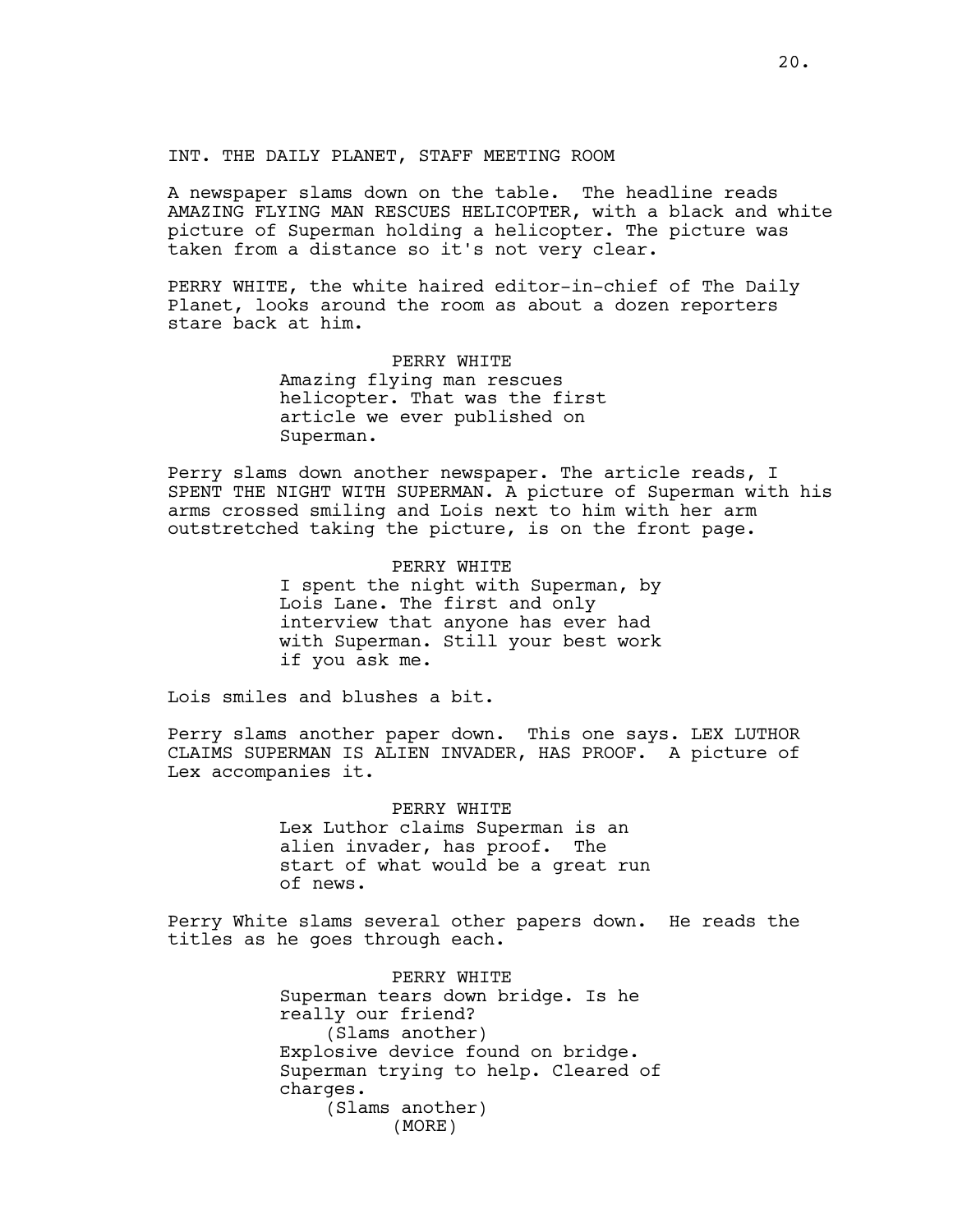Unmanned military planes attacks city and Superman. 2 dead. 17 injured. (Slams another) Military planes were sabotaged. Who's responsible? (Slams another) Lex Luthor named mastermind of hijacking. Where is he now? (Slams another) Superman captures Lex Luthor. (Slams another) Lex Luthor sentenced to life in prison without parole. PERRY WHITE (cont'd)

With no more papers in hand Perry looks out to everyone else in the room.

#### PERRY WHITE

That was four months ago. Since then the best thing we've had on Superman is bank robberies and saving kittens.

Lois abruptly interjects.

### LOIS LANE

No fair Chief! I'm working on a story as we speak. Superman saved a little girl from that child serial killer that's been calling himself Toyman.

#### PERRY WHITE

First, please don't call me chief, and second, I am glad he was able to get that scum off the street. But it's just...

Perry pauses for a moment.

### LOIS LANE

Just what?

PERRY WHITE Superman can fly. He can shoot lasers out of his eyes.

Clark quickly raises his index finger.

CLARK KENT

Umm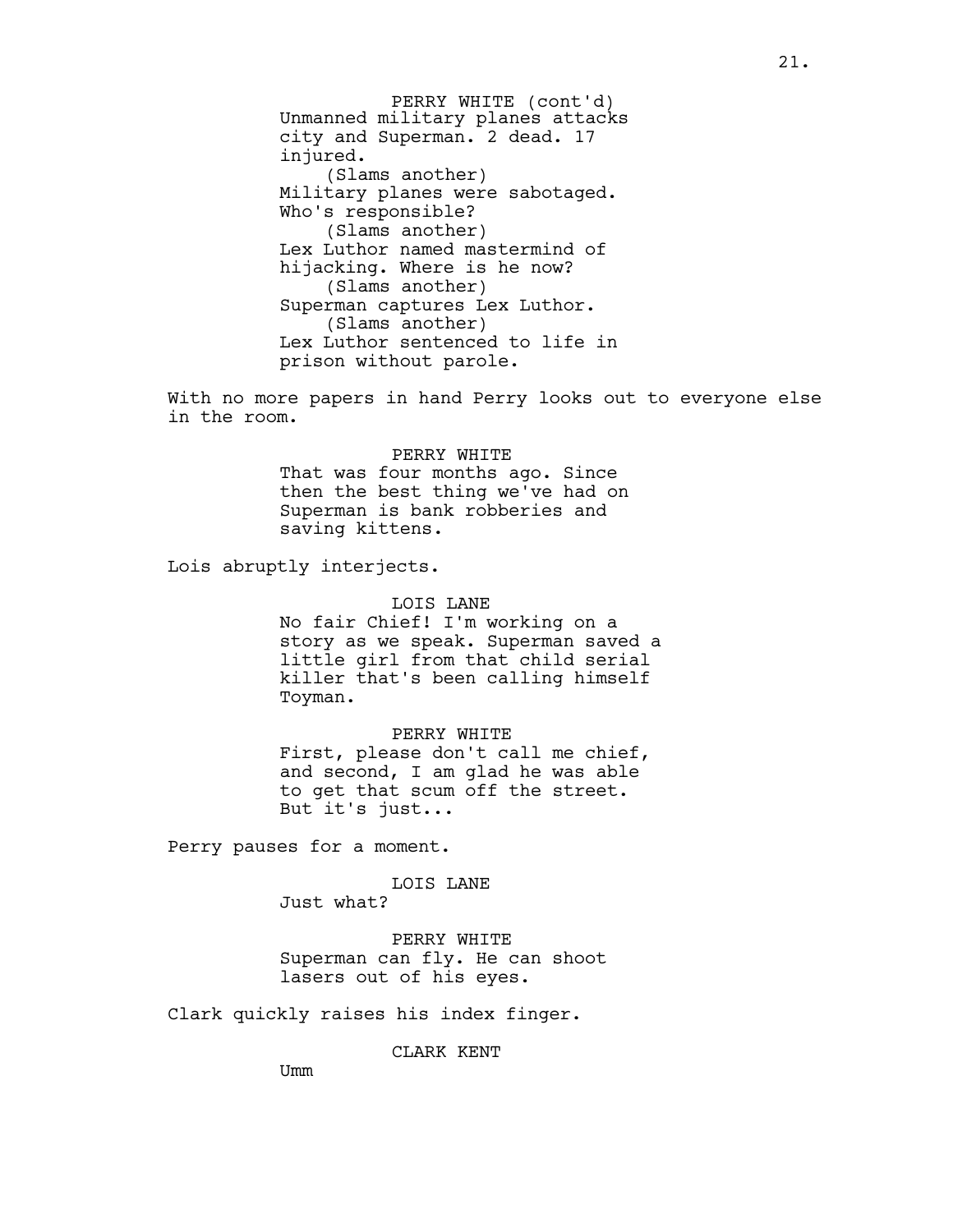As if he had a sudden change of heart he quickly puts it down.

### PERRY WHITE

What is it Kent?

Clark looks around the room for a moment as everyone turns to look at him.

> CLARK KENT It's actually, uh, heat vision, sir.

A reporter in the back of the room leans to the guy next to him and silently mocks Clark.

Clark clears his throat and then quickly looks to the ground.

PERRY WHITE Whatever. He can do all this amazing stuff but since he put Luthor away we haven't seen any of it put to use. No pictures of anything that's front page material.

### LOIS LANE

Geez, what do you want some kind of mega disaster?

### PERRY WHITE

No. Hell no! I don't want that. It's just that two days ago was the one year anniversary of Superman's first appearance. I wanted to have something big to present to our readers, but instead it was just a recap of the very articles I sat down here today.

Perry taps his finger on the stack of newspapers.

PERRY WHITE I'm just saying, is a little action too much to wish for?

LOIS LANE You know what they say Chief, be careful what you wish for.

Clark stands at the back of the room. He seems a bit uneasy as he listens to the conversation.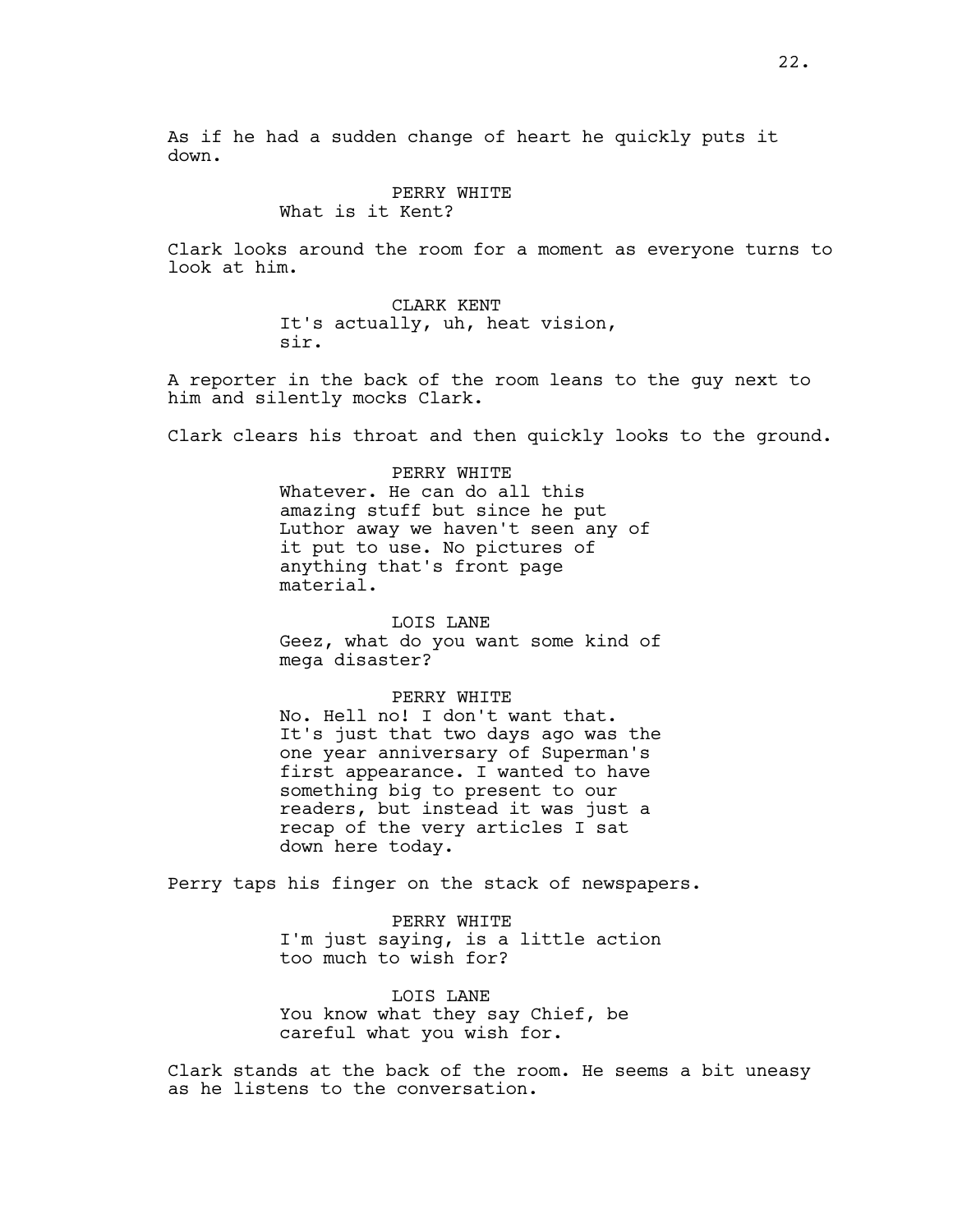PERRY WHITE I just want everyone to keep an eye out for anything dealing with Superman.

Everyone in the room nods.

PERRY WHITE Alright. For tomorrow's paper, Lois your article is front page. Have it on my desk by five.

Several groans and moans ring out through the room. Lois smiles big and pumps her fist.

> LOIS LANE Yes! Thanks Cheif.

Perry glares at Lois.

LOIS LANE I mean Mr. White.

PERRY WHITE Kent, what did you find out about Professor Hamilton's exhibition of that chemical thing?

Clark perks up. He start's moving through the people toward the front.

> CLARK KENT Oh yeah, M135 X7! It was very interesting. Professor Emil Hamilton has engineered this new compound that can literally absorb the energies of things like toxic waste or anything of that nature.

It works at a cellular level to bond with the---

PERRY WHITE Whoa whoa whoa! English, Kent, English

Clark thinks for a moment then grabs a glass of water sitting on the table.

> CLARK KENT Well, imagine that this water is toxic waste. And my hands are the compound.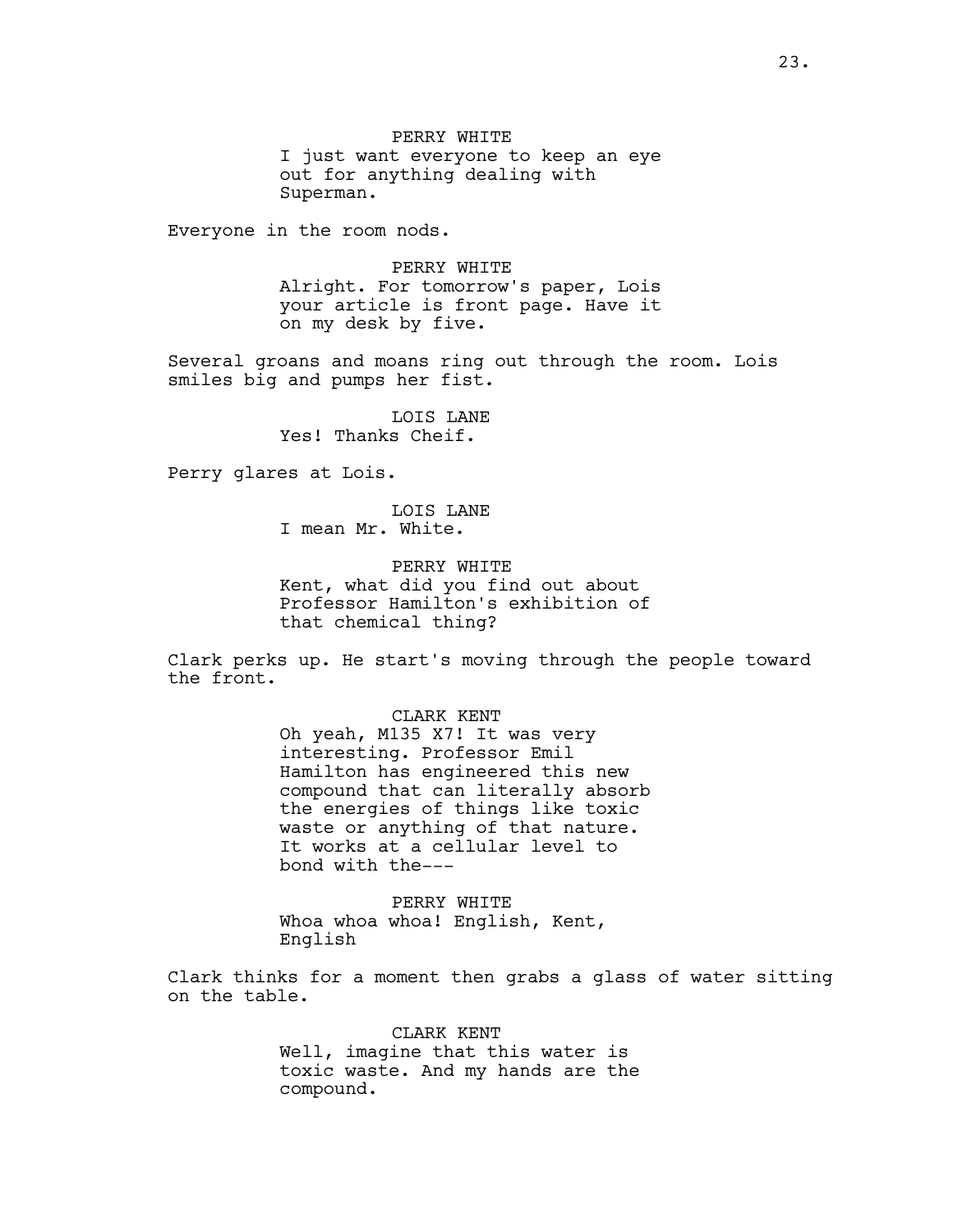Clark begins pouring the water from the glass onto his hand. The water starts spilling over the sides and onto the desk.

Perry's mouth drops open at the site. He's speechless.

CLARK KENT The compound would basically start absorbing the waste as my skin is currently absorbing this water.

Everyone in the room looks on confused as the water still splashes about.

> CLARK KENT Although it would soak it up faster than my skin is. But basically it would continue breaking it down, until eventually--

Clark puts the cup down, then suddenly slaps his hands together. He slaps it a little too hard though and the water that was in his hand splashes out all over those near him. They all jump back.

> CLARK KENT Oops, sorry. But uh, eventually there'd be-- nothing left.

Clark shows his hand to the room.

PERRY WHITE So wait. If this stuff is so powerful then how come they can keep it in some kind of glass containers?

CLARK KENT Well, because they keep it

electrically charged. And it doesn't bond to everything the same way. See that's what's interesting about the compound. If electrically charged it's more apt to work WITH whatever it's in contact with. Making it's cellular structure a little more durable, rather than breaking it down. Almost harmoniously. It's only toxic waste that it really has the direly negative impacts on.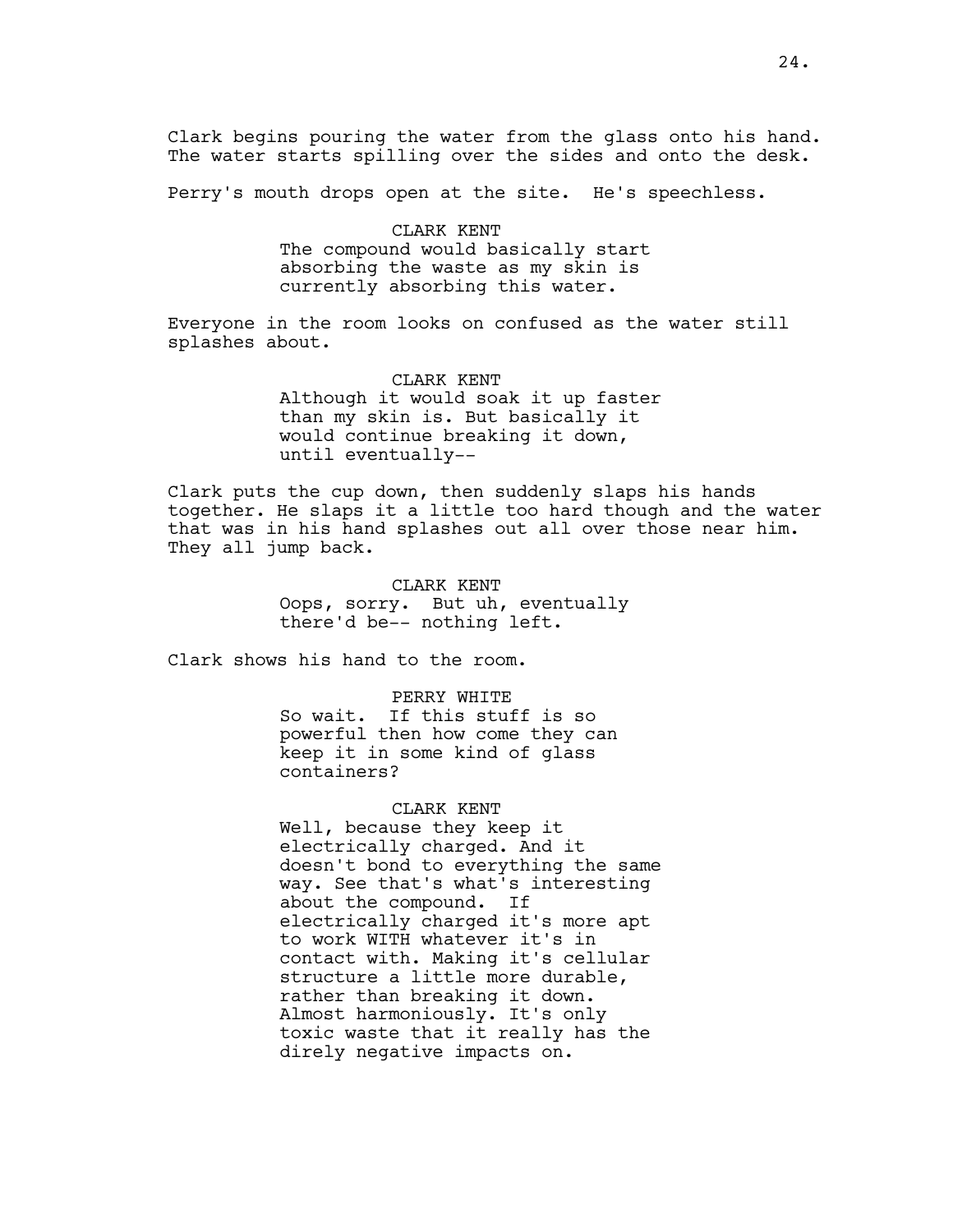Perry nods, but the expression on his face makes it apparent he has no idea what Clark was talking about. Everyone else in the room shares the same expression.

PERRY WHITE

Ah, yes... (Beat) Well as I said everyone keep your eyes out for news on Superman. Now get back to work!

Everyone hustles to get out of the room. Clark looks back and forth as everyone passes by, looking for, perhaps, a pat on the back. He does not get one. He then looks over to Lois who is organizing some papers in her folder.

JIMMY OLSEN

Hey Mr. Kent.

Clark turns to see Jimmy Olsen standing next to him.

JIMMY OLSEN I thought your report was very interesting.

Clark smiles.

CLARK KENT Thanks Jimmy.

# PERRY WHITE

Olsen!

Jimmy turns back to Perry.

JIMMY OLSEN

Yeah Chief?

Perry rolls his eyes.

PERRY WHITE Go get me some coffee.

JIMMY OLSEN Sure thing Chief.

PERRY WHITE And stop calling me Chief! (beat) Kent, Lois I wanna talk to you two about something.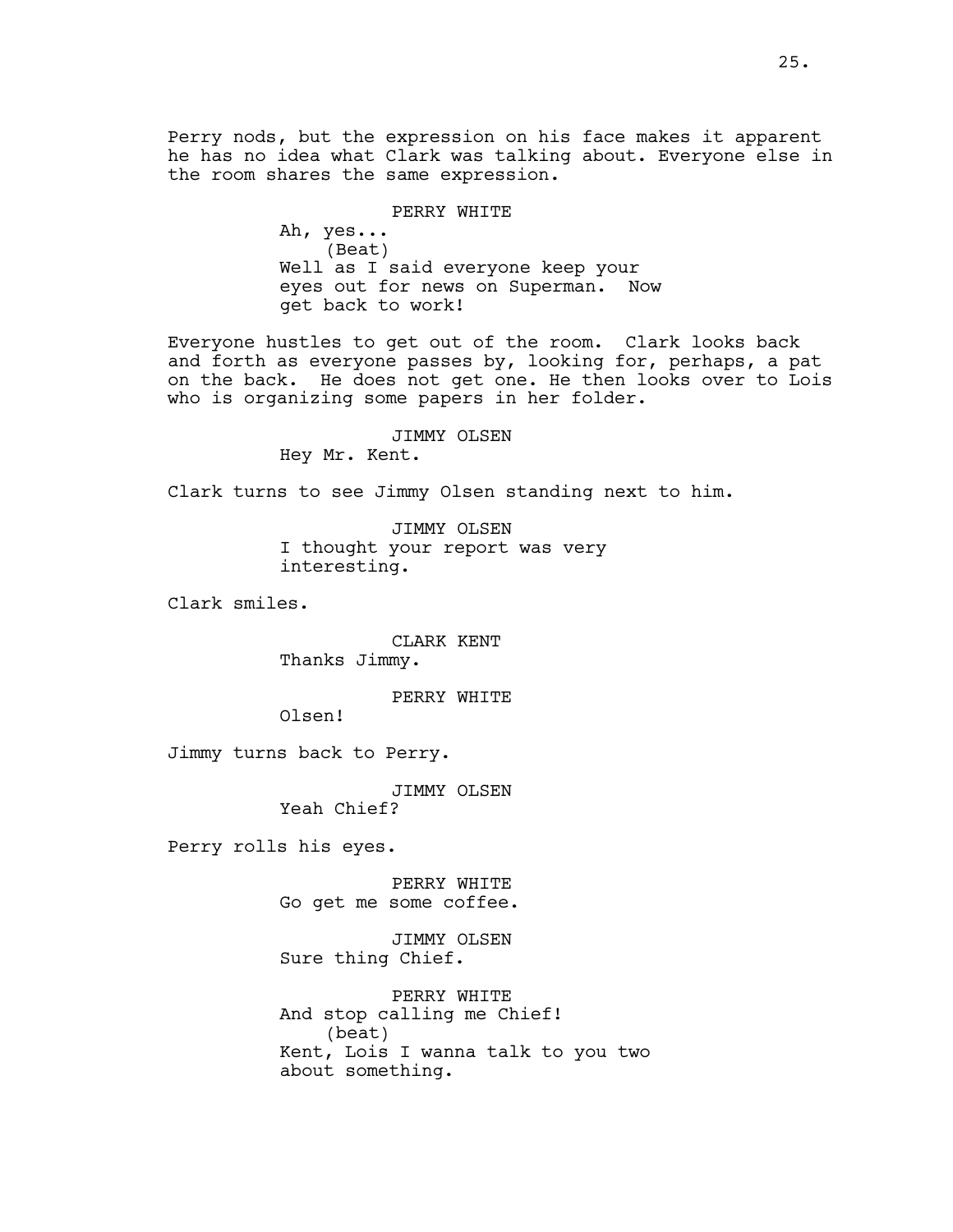Lois looks over to Clark, Clark shrugs his shoulders. Perry walks over to the two of them.

> PERRY WHITE I'm sure you've heard a lot of things lately on this new group of criminals out there that are calling themselves Intergang.

Clark nods his head.

LOIS LANE Yeah a little. Why?

PERRY WHITE Well Metropolis PD is bringing in a guy from the outside. Named---

Perry checks some notes he has at hand.

PERRY WHITE Dan Turpin. He's supposed to be in tomorrow. I'd like the two of you to go down and speak with him a bit. Find out what he plans to do differently and all that jazz.

Clark continues to nod, now with a smile on his face. He looks over to Lois. She's not smiling.

> LOIS LANE You really think that's a job that needs both of us?

Clark's smile fades, he looks to the ground.

PERRY WHITE Yeah, I do. Clark here is an excellent reporter, but his people skills need some work. I'd like to move him away from all these science geek stories and into some real news. And I think you're the right person to teach him how to handle people Lois.

Clark, still looking toward the ground, raises his eyebrows so his eyes peek up toward Perry. He then glances over to Lois. Lois looks back to him and lets out a large sigh.

> LOIS LANE Very well. You're the boss.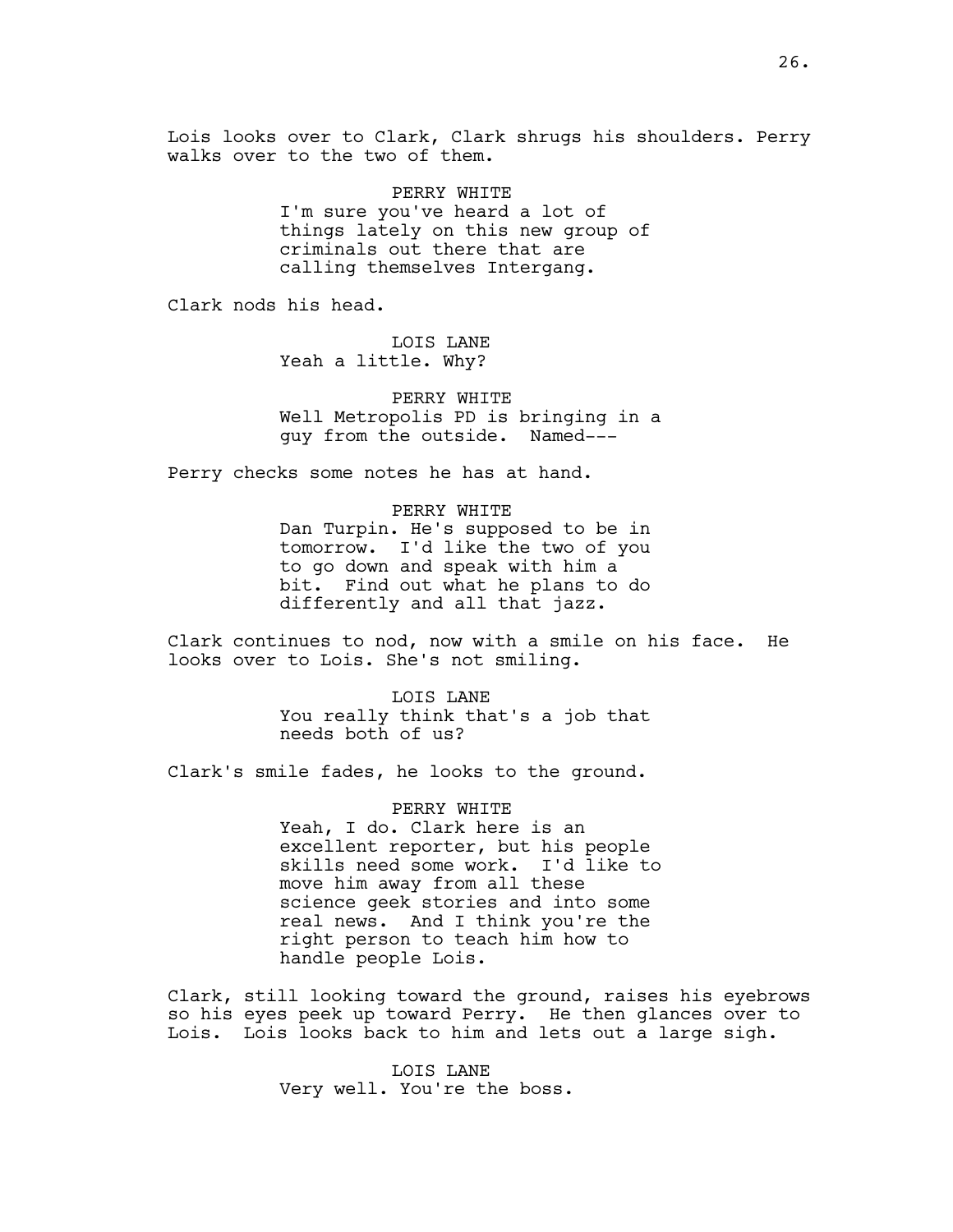PERRY WHITE Alright you two, go finish up your work.

INT. THE DAILY PLANET, NEWSROOM - DAY

Lois and Clark exit the room. Clark smiles as Lois looks at him.

# CLARK KENT Looks like we're partners.

Clark extends his hand to shake. Lois just looks at it, then shakes her head.

> LOIS LANE Just don't slow me down Smallville.

She walks off leaving Clark standing with his hand extended. He slowly pulls it back in.

INT. CLARK'S APARTMENT - EVENING

The door opens to Clark's apartment and he enters carrying a large suitcase. Behind him enters Jonathan Kent.

> JONATHAN KENT Now you're sure you don't mind me staying here, because I could get a hotel.

CLARK KENT It's fine Dad, really.

Jonathan walks around the apartment, looking things over.

### JONATHAN KENT

Nice place you got here son. Can't believe I didn't see it sooner. Ma would have come up but you know how she's afraid of flying.

Jonathan chuckles a bit as he takes a seat on the couch.

JONATHAN KENT Kind of ironic, huh?

Clark chuckles as well as he walks into the kitchen.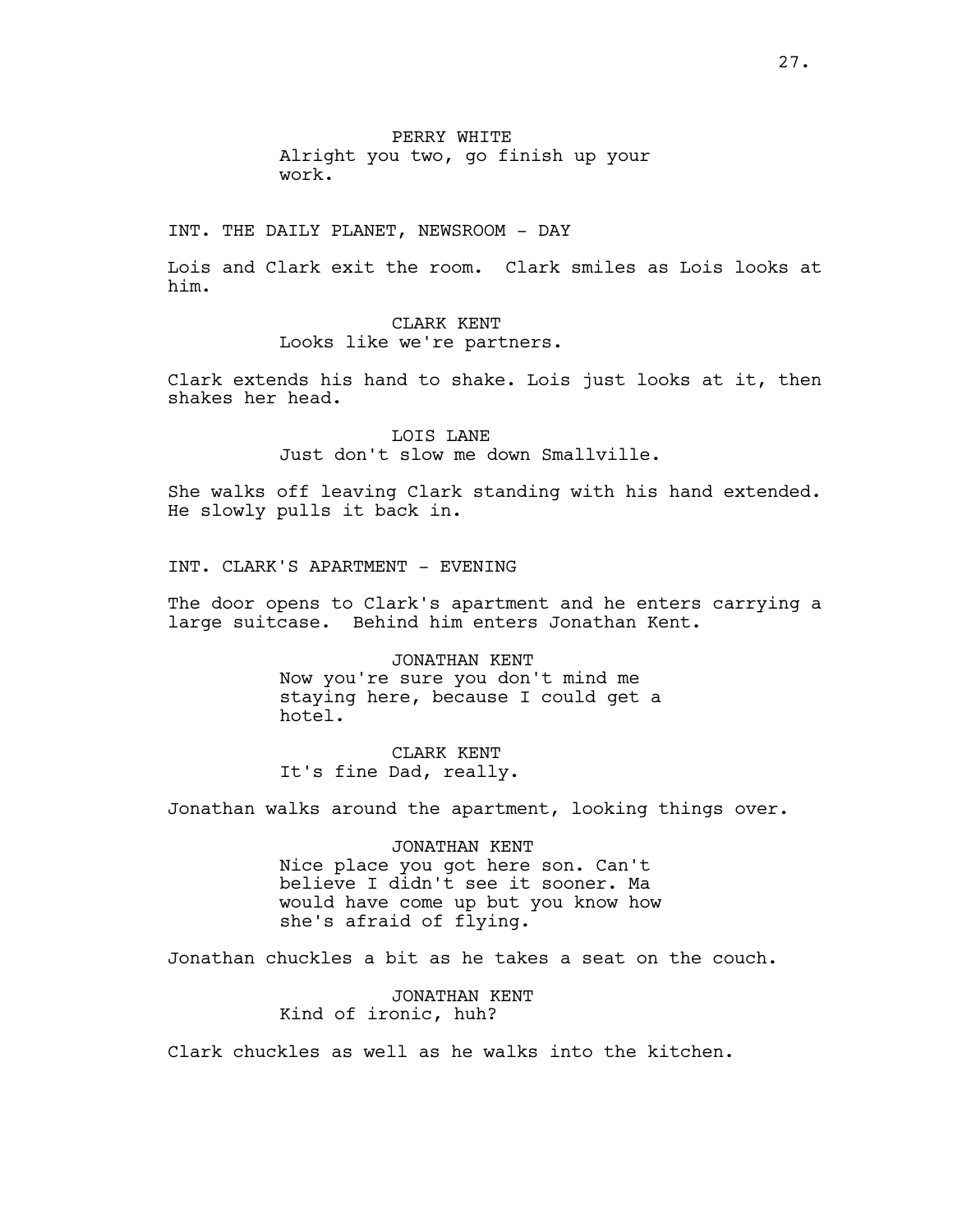### CLARK KENT

Yeah, well I'll make sure to stop in and check up on her while you're here. But yeah, kitchens over here, bathrooms over there. You can take the bed I'll sleep on the couch.

JONATHAN KENT Non-sense I won't throw you out of your own bed.

CLARK KENT It's ok. It really doesn't feel any different to me.

Jonathan thinks about it for a moment.

#### JONATHAN KENT

Oh, right.

Clark brings his father a bottle of water from the kitchen and then sits next to him.

> CLARK KENT So how are things on the farm?

#### JONATHAN KENT

Good. Old man Rains' grandson has been a real help around the house. With you gone... I mean lets face it I'm not getting any younger.

### CLARK KENT

Aww pop, you know that all you have to do is call, and I'll be there.

#### JONATHAN KENT

Son, you're mother and I have come to accept the fact that you've got your own life here. Besides no matter how bad you want to, you can't be everywhere at once. So we've decided holidays are enough for us.

Jonathan chuckles a bit.

CLARK Seriously pa, if there's anything that you ever need...

Jonathan interrupts Clark, with a smile.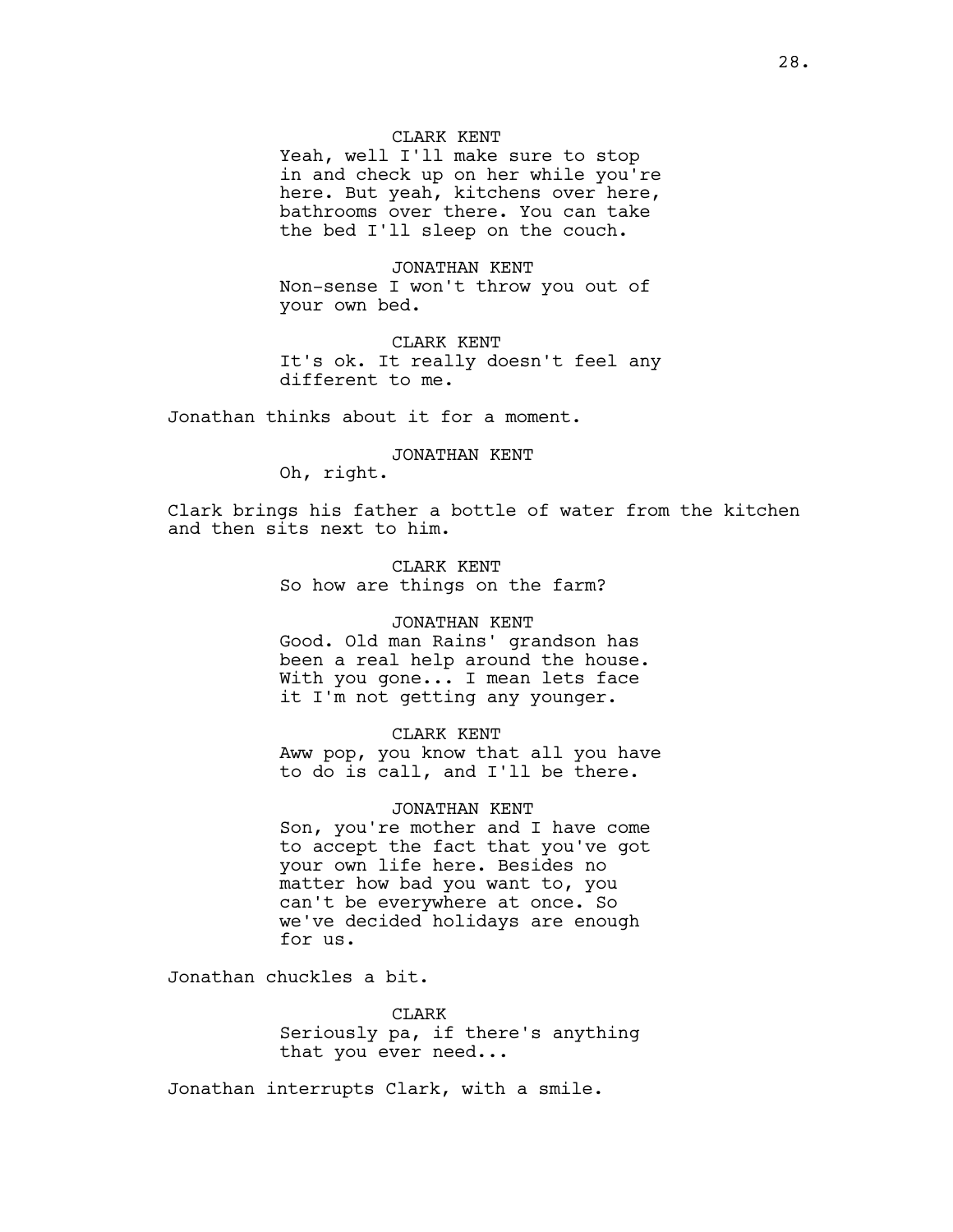Clark smiles. Jonathan takes a sip of the water.

JONATHAN KENT So will your friend be joining us for dinner tonight?

Clark's smile fades.

**CLARK** No, unfortunately she had other plans.

Jonathan sits his water bottle down on the coffee table, then leans in toward Clark.

> JONATHAN KENT Am I ever going to meet this woman that your mother and I have heard so much about? I mean you haven't talked about a girl this much since Lana. Oh! Which reminds me.

Jonathan quickly reaches over and starts searching through his bag. After a moment he pulls out a photograph.

> JONATHAN KENT Lana caught up with me at the terminal and insisted that I give you this.

Jonathan hands Clark the photo. It's a picture of him in high school with an old sweetheart, Lana Lang.

Clark turns the photo on the back to find a message left by Lana: CALL ME SOMETIME. LANA.

A big smile forms on his face.

CLARK KENT I guess Lana is doing good then?

JONATHAN KENT Yeah, she comes by the house now and again. Sits and talks with me and your ma. She's dating some guy, I've seen him around town. He seems nice.

Clark turns the photo back over and looks at her picture.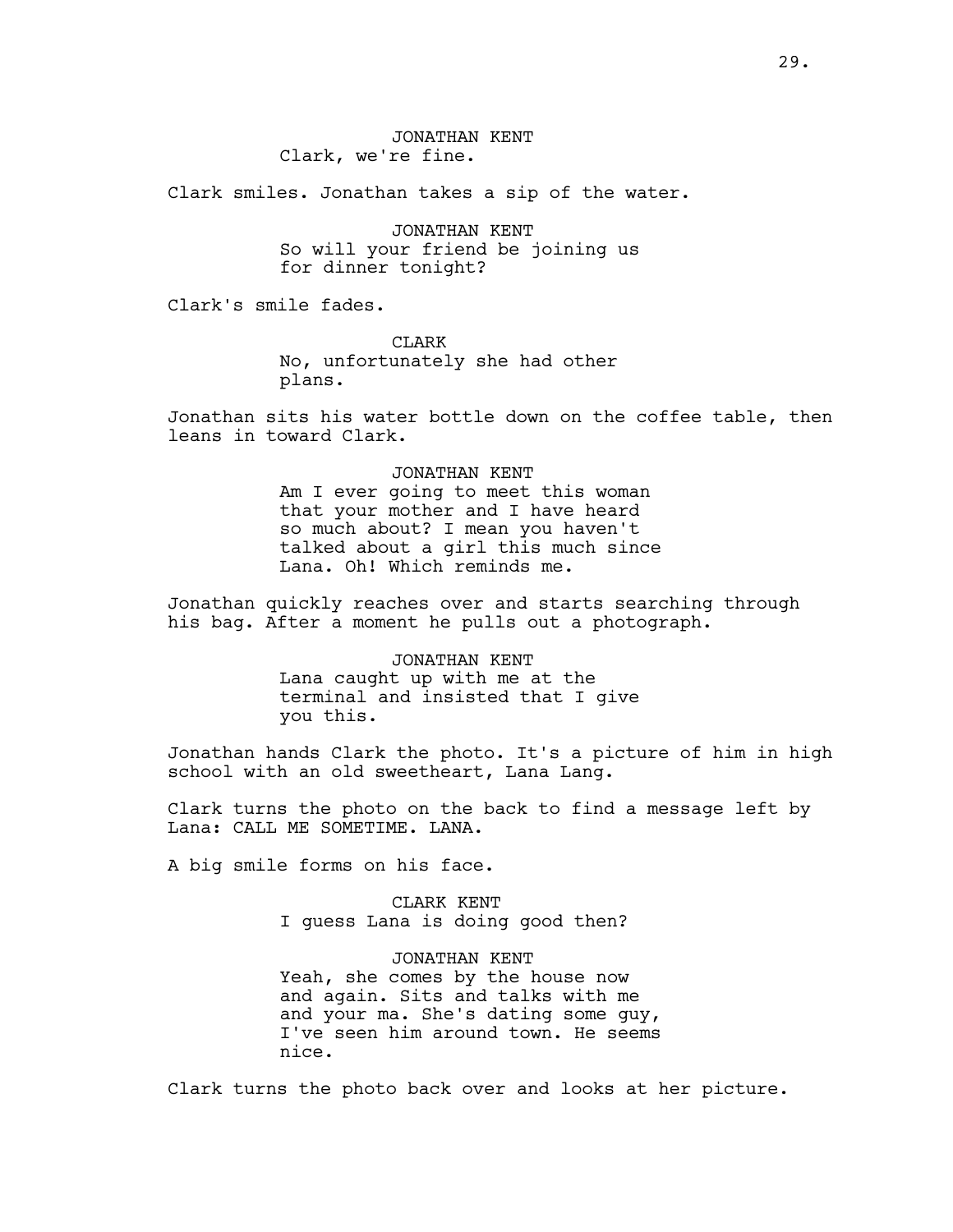JONATHAN KENT

Although your mother thinks Lana's still waiting for you to come back and wisk her away to the big city life.

Clark's smile fades.

CLARK KENT She's not missing much. Crime, violence, bad things that aren't in Smallville. She's better off.

Jonathan squints his eyes, staring at Clark as if trying to figure him out.

> JONATHAN KENT Something on your mind, son?

For a moment Clark doesn't respond. He just stares at the photograph.

# JONATHAN KENT

Clark?

### CLARK KENT

Do you remember when I was a kid and whenever I was afraid that there was a monster in the closet you'd come rushing in to my room to put my mind at ease?

Jonathan smiles and nods.

# CLARK KENT

I'd be curled up like a ball and you'd come rushing in to save the day. Going right into the closet to face the monsters. You'd come out and look at me and smile and assure me that they were gone. Eventually convincing me that there was no such thing as monsters.

Jonathan nods his head.

### JONATHAN KENT

I remember.

CLARK KENT A few months ago I stopped a man named Lex Luthor from possibly killing hundreds of people. (MORE)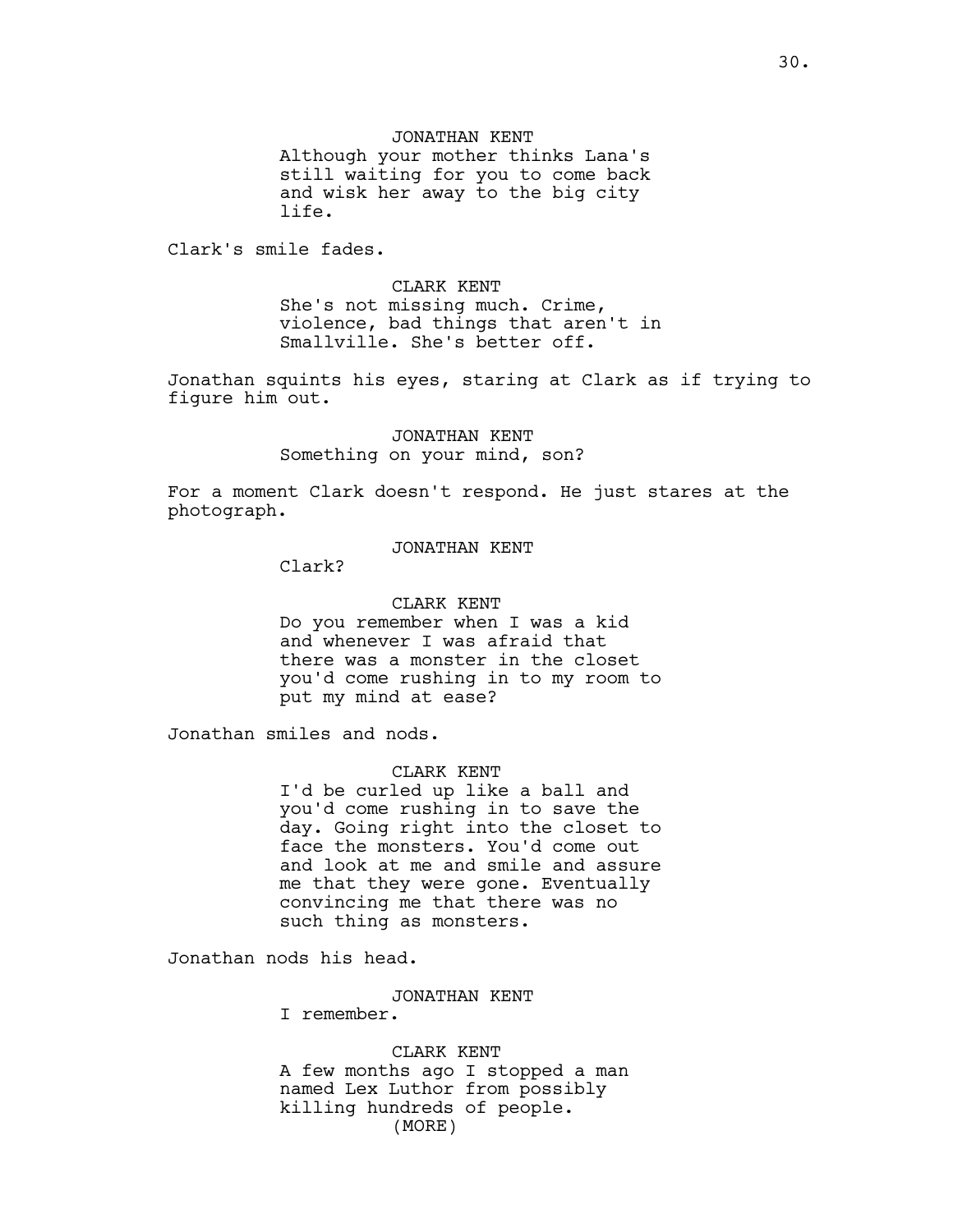A few nights ago I saved a little girl from a sick, demented- monster. (Beat) They didn't have horns or were CLARK KENT (cont'd)

covered in fur, but they were monsters just the same.

### JONATHAN KENT

We read about the good stuff you do in the papers. You're doing great things, Clark. Your mother and I are very proud of you. And I'm sure the parents of that little girl thank you to no ends for what you did.

### CLARK KENT

As much as I try to assure myself that she's safe, I keep wondering about all the other monsters in the world. Terrorizing society and preying on the innocent. I just can't help but wonder if I alone will be enough to stop them all.

Jonathan exhales and tightens his lips as if searching for the right answer. Nothing comes out.

INT. INTERGANG HIDE OUT - NIGHT

The Intergang's base of operations is not your typical gang hideout. It's full of computer systems and components that make is look more like a command center or robotics lab.

Off to the side BRUNO MANNHEIM, second in command of Intergang, spots Corben and Rudy entering the warehouse.

> BRUNO MANNHEIM Corben, Jones. Come over here.

The two quickly make their way toward Bruno.

JOHN CORBEN Yeah Bruno, what's up?

BRUNO MANNHEIM Boss wants to see both of you. I'll take you to him.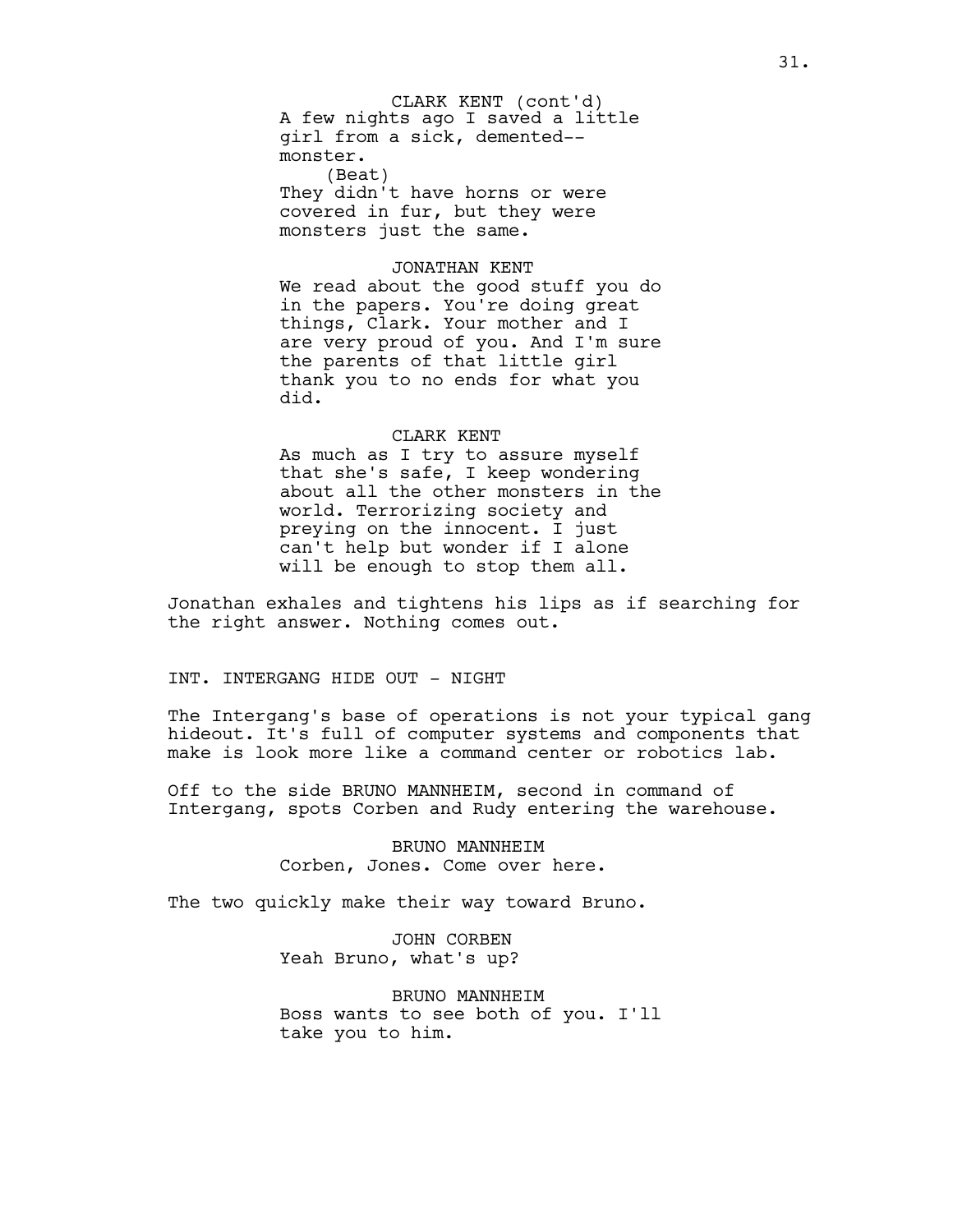INT. INTERGANG HIDE OUT, GENOLTI'S OFFICE

Rudy, Corben, and Bruno Mannheim enter the office of BOSS GENOLTI, leader of Intergang.

Genolti turns toward the three of them.

# BOSS GENOLTI Please have a seat.

Corben and Rudy sit. Bruno walks over and stands beside Genolti as he sits behind his desk.

> BOSS GENOLTI John Corben. Rudy Jones. The two of you have done a lot of good for me these past few years.

Corben and Rudy smile.

BOSS GENOLTI John, I still feel I owe you a debt for saving my life. I would have been hamburger meat if you wouldn't have pushed me out of the way of that drive by.

JOHN CORBEN I've told you before Boss, you don't owe me a thing.

Genolti smiles then looks to Rudy, the smile nearly fades but quickly comes back. Almost as if forced back.

> BOSS GENOLTI Rudy Jones. You've been a good friend to John for quite awhile. He brought you in, vouched for you. I have to be honest I didn't trust you very much at first but you've shown me that you can get the job done.

RUDY JONES Thanks boss.

BOSS GENOLTI That's why I'm putting both of you in charge of two very important assignments.

Corben and Rudy both perk up a bit.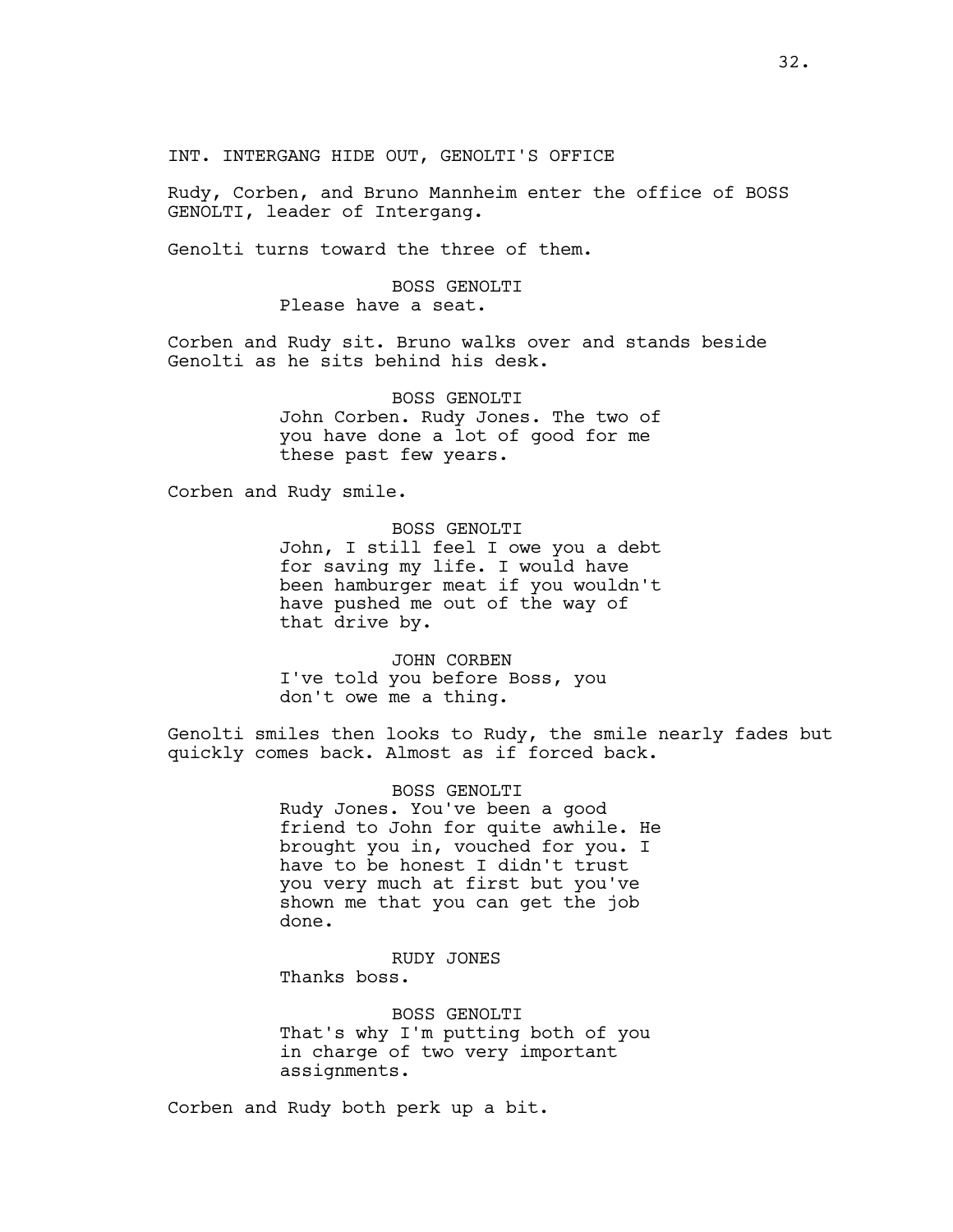BOSS GENOLTI Mr. Mannheim, will you do the honors?

#### BRUNO MANNHEIM

Certainly. Corben, you're going to be leading a couple of guys into STAR labs. You're objective is to bring back a Professor Emil Hamilton.

Genolti slides a picture of PROFESSOR EMIL HAMILTON across the desk. It's the same Professor that Clark wrote up the article on.

#### BRUNO MANNHEIM

It's vital that he comes back unharmed. He is the key component in the final steps of our project. After you get Hamilton out of the building set some explosive charges, bring it down.

### JOHN CORBEN

Got it.

#### BRUNO MANNHEIM

Rudy, your mission is actually going to take place relatively close to STAR Labs. It's going to be at the Metropolis National Bank.

### BOSS GENOLTI

We received a letter recently from one of our men that works on Strykers Island. It was from Lex Luthor.

Corben and Rudy look to each other, then back to Genolti.

JOHN CORBEN

Luthor?

### BOSS GENOLTI

Yes. Seems he somehow got wind of our project and wants to help. He said he has a safety deposit box with a sizable contribution, plus something else that he says will help. I don't know what it is, but I do know that a bank job is a good distraction.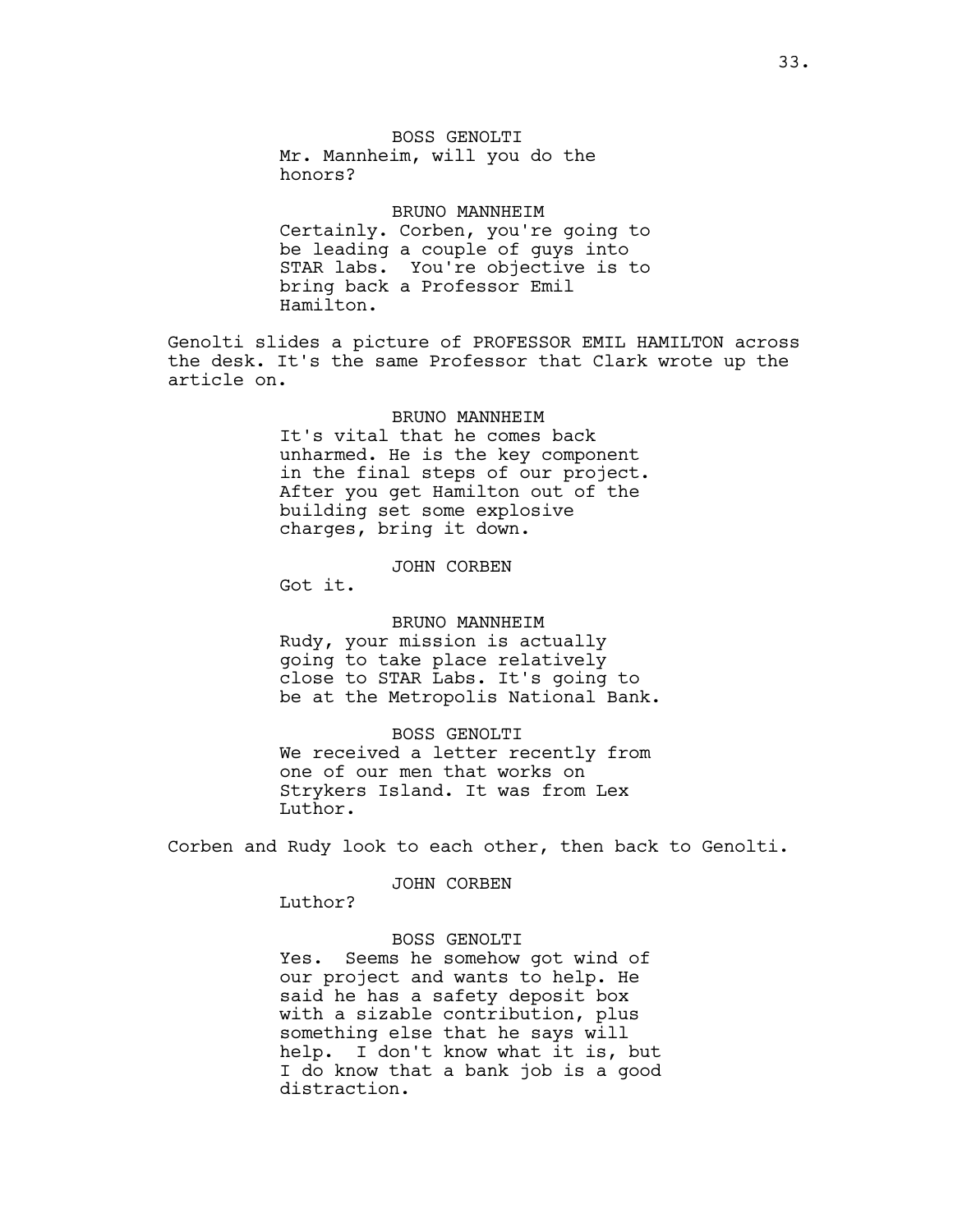BRUNO MANNHEIM Rudy you'll lead a couple of guys into the bank. You'll want to be quiet about it, so you don't attract you know who. As you leave, set the alarm off and get out of there. That'll distract Superman long enough, then after STAR Labs goes up in flames he'll be so distracted we won't even have to worry about him catching on trail.

Rudy nods, he has a disturbed look on his face. Genolti notices this.

> BOSS GENOLTI Something wrong?

Rudy quickly masks his emotions.

RUDY JONES No sir. Nothing's wrong.

BOSS GENOLTI Good. We make our move tomorrow. Now get to it.

Corben and Rudy nod, then exit the room. Bruno follows them to the door and shuts it behind them.

> BOSS GENOLTI Was it just me or did Rudy seem less than enthusiastic about his assignment.

BRUNO MANNHEIM There has definitely been a change in behavior as of late. I've heard some rumors that he's wanting to get out. Go straight.

BOSS GENOLTI I've never liked him. Always seemed a bit soft to me. I let him stick around because he's a friend of Corben's, and I always feel like I owe it to him. But I think that Rudy has outlived his usefulness.

BRUNO MANNHEIM You want him taken out?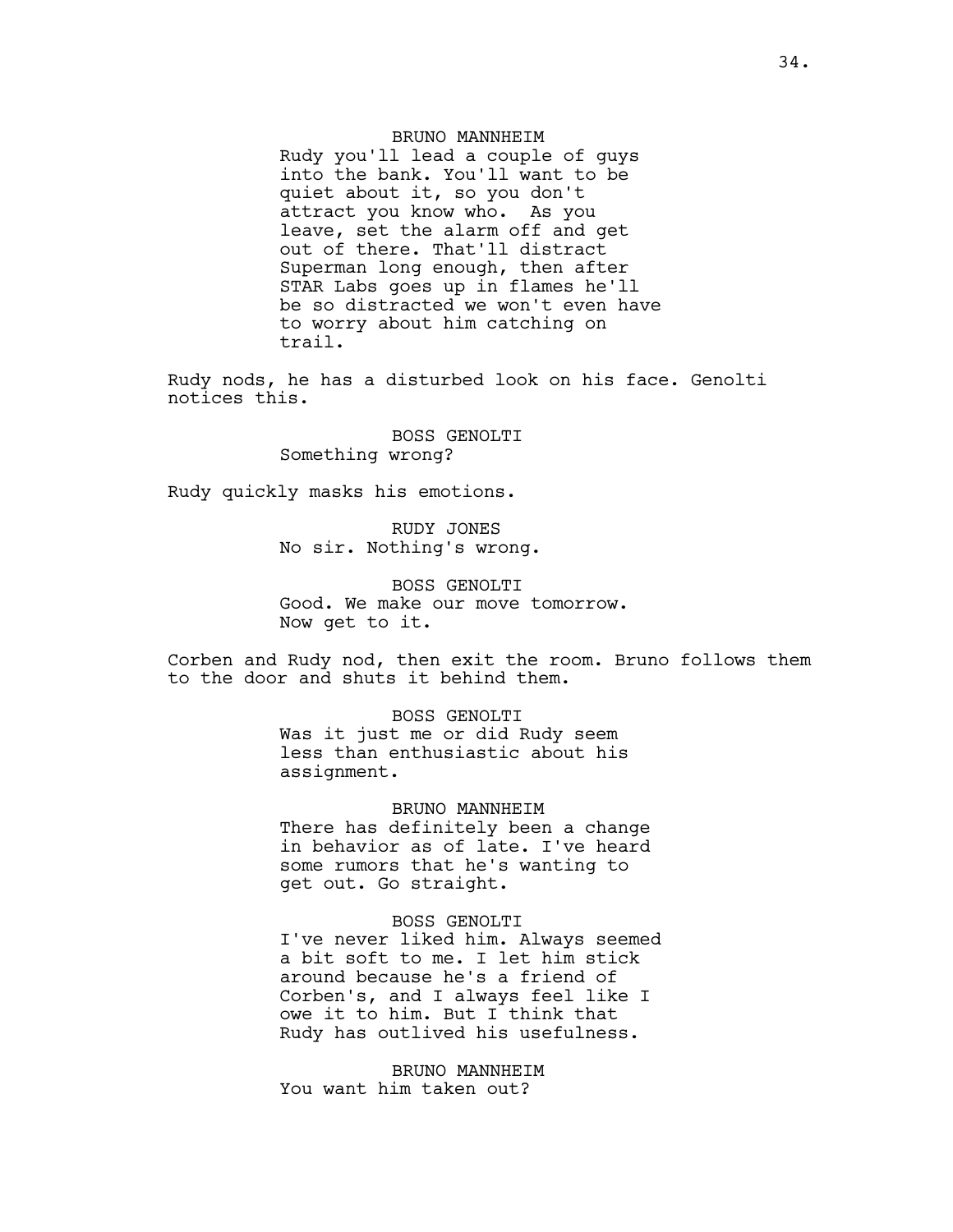BOSS GENOLTI No nothing like that. He's still Corben's friend and I don't want to do that to Corben. But the whole reason I chose him for the bank job is that I don't really care if we get Luthor's help or not. We definitely don't need it. But it is the perfect place to set Rudy up for a big fall. Get him out of our hair for a long time. (Beat) Make sure someone we trust sets the alarm off in that bank. Then all we have to do is sit back and let Superman do the rest for us.

### EXT. METROPOLIS POLICE DEPARTMENT - DAY

Lois and Clark step out of a taxi in front of Metropolis PD. They both start walking toward the door when Lois suddenly stops and turns back to Clark.

> LOIS LANE Look Kent, before we go inside let's get one thing straight. I ask the questions and you take the notes. Got it?

CLARK KENT I think I got it Lois, but what if I have a question you don't think of?

LOIS LANE As I said, I ask the questions and you take the notes.

Lois pats Clark on the shoulder.

LOIS LANE It's easy Smallville.

Lois turns and walks into the building. Clark stands on the sidewalk for a moment watching her walk away, then quickly shakes off whatever trance he's in and follows her.

INT. METROPOLIS POLICE DEPARTMENT - CONTINUOUS

Lois walks up to the front desk were an OFFICER sits.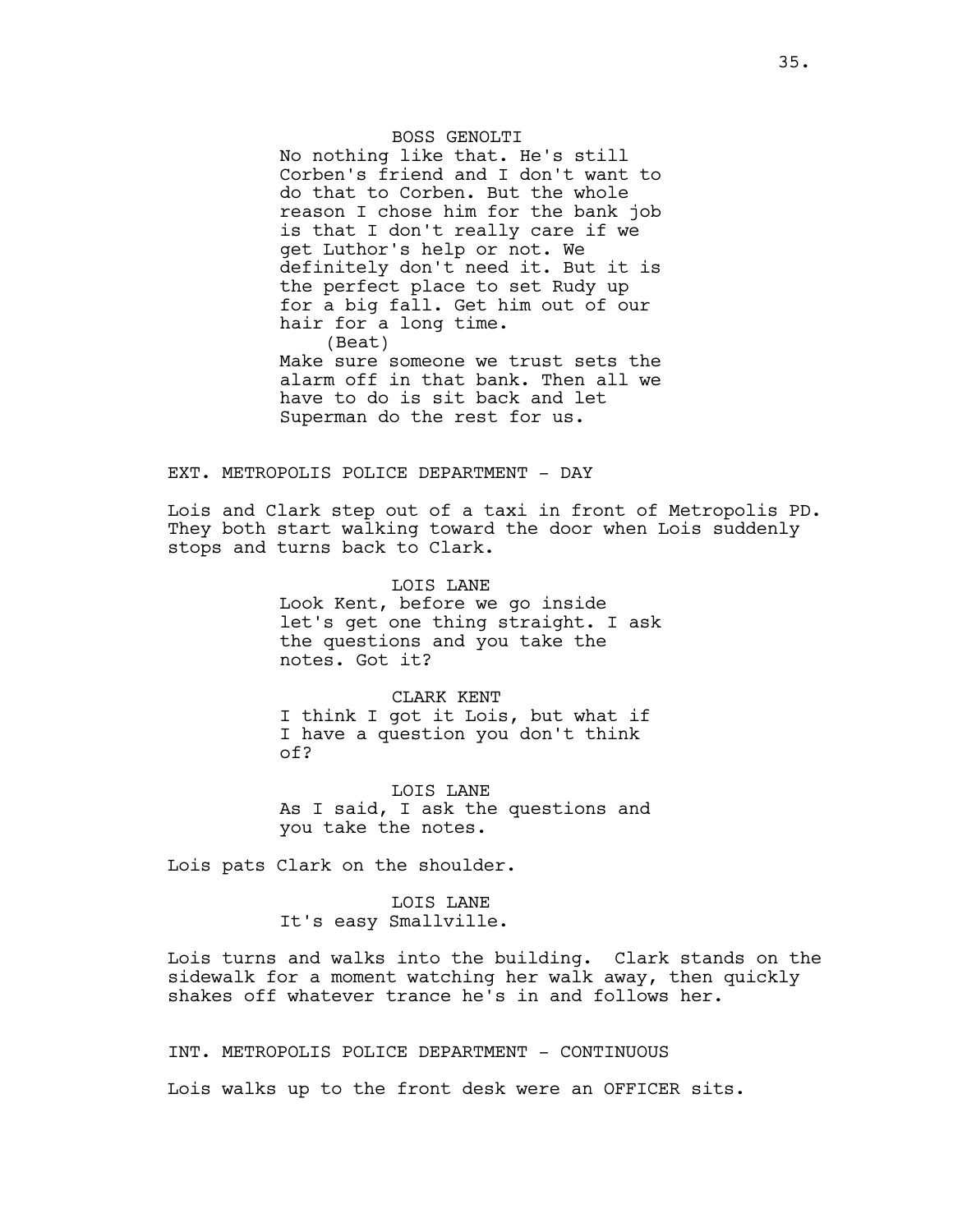LOIS LANE Hi there, Lois Lane - Daily Planet, I'm here to meet with Lieutenant-Inspector Dan Turpin.

Before the Officer at the desk can say anything, DAN TURPIN himself interrupts from the side.

> DAN TURPIN Ms. Lane, I'm Dan Turpin. Nice to meet you.

The two shake hands.

LOIS LANE Lieutenant. This is my... partner, Clark Kent.

Turpin nods.

DAN TURPIN

Mr. Kent.

Clark nods back.

DAN TURPIN Follow me, you can set up in my new unit's area.

EXT. STAR LABS, LOADING DOCK - DAY

A white van pulls up to the loading docks of STAR Labs. The driver's door opens and Corben steps out. TWO OTHER MEN climb out of the back. All of them wearing STAR Labs jump suits. Corben carries a duffel bag and a clip board.

They walk up to the back entrance and ring the door bell. After a few seconds the door opens and a SECURITY GUARD steps out.

> SECURITY GUARD Can I help you gentlemen?

Corben holds up the clipboard to the security guard.

CORBEN Yes we have a delivery that comes from...

One of the other men suddenly tases the security guard from behind. Corben quickly catches his body before it falls, he drags it inside.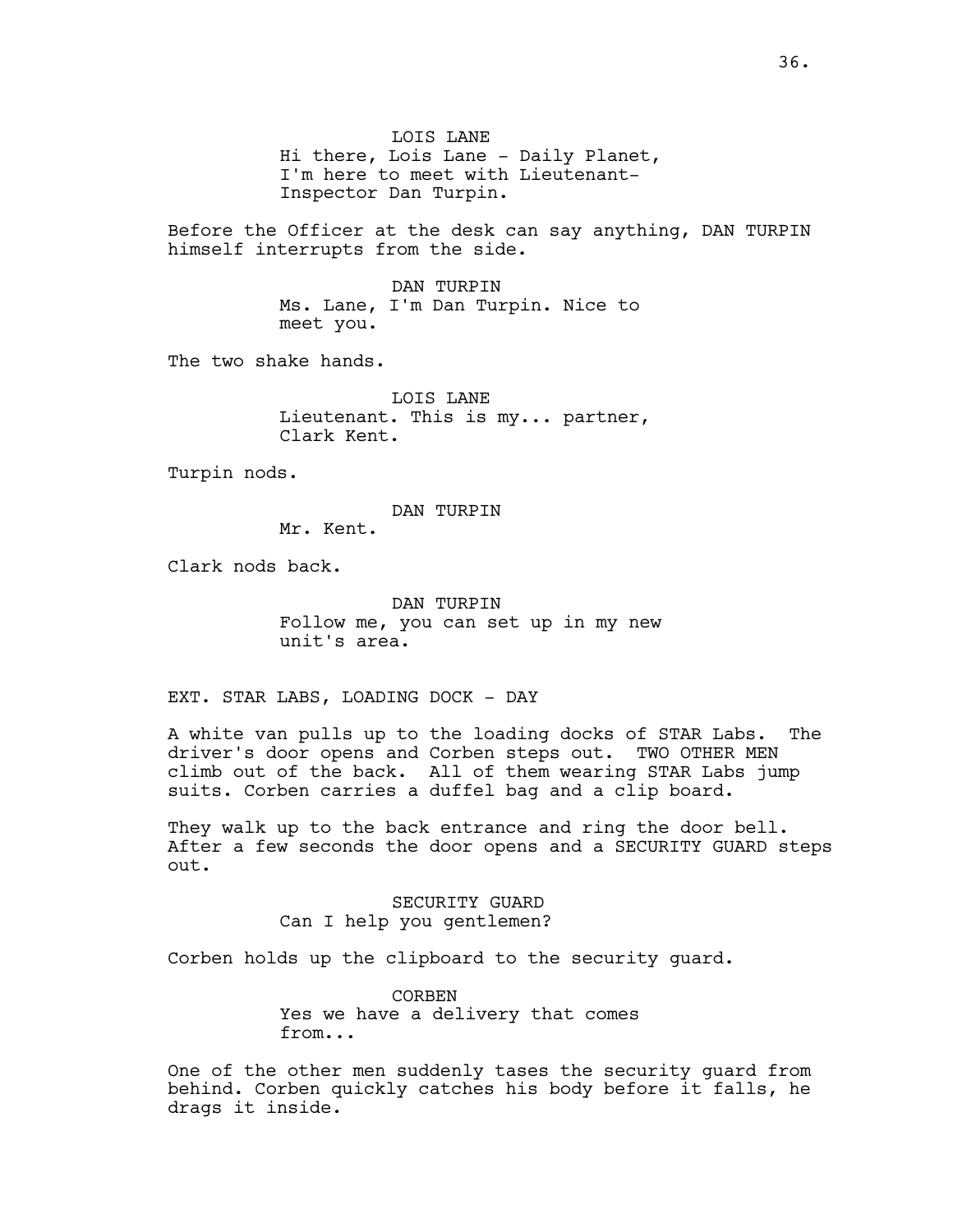INT. STAR LABS, LOADING AREA - CONTINUOUS

One of the other men quickly walks forward. He rounds a corner were a 2ND SECURITY GUARD sits.

# SECURITY GUARD 2 So who was it?

The Security Guard turns around. His eyes widen as the last image he sees is one of the Intergang members pointing a silenced hand gun at him.

Corben pulls out a phone and speed dials a number.

EXT. METROPOLIS NATIONAL BANK, PARKING LOT - DAY

Rudy stands outside of a car smoking a cigarette. Inside the car THREE OTHER MEN sit in the parking lot. Rudy's phone rings.

# RUDY JONES

Yeah?

Corben speaks to Rudy on the other end of the phone.

JOHN CORBEN (V.O) I'm in. Are you ready to move?

RUDY JONES We're in position.

JOHN CORBEN (V.O.) Great, I'll call you when we have Hamilton.

RUDY JONES

Hey John.

Rudy glances back to the other three in the car.

RUDY JONES Are you feeling ok about all this?

INT. STAR LABS, LOADING AREA

Corben seems a bit confused.

CORBEN Yeah I'm fine. Why do you ask?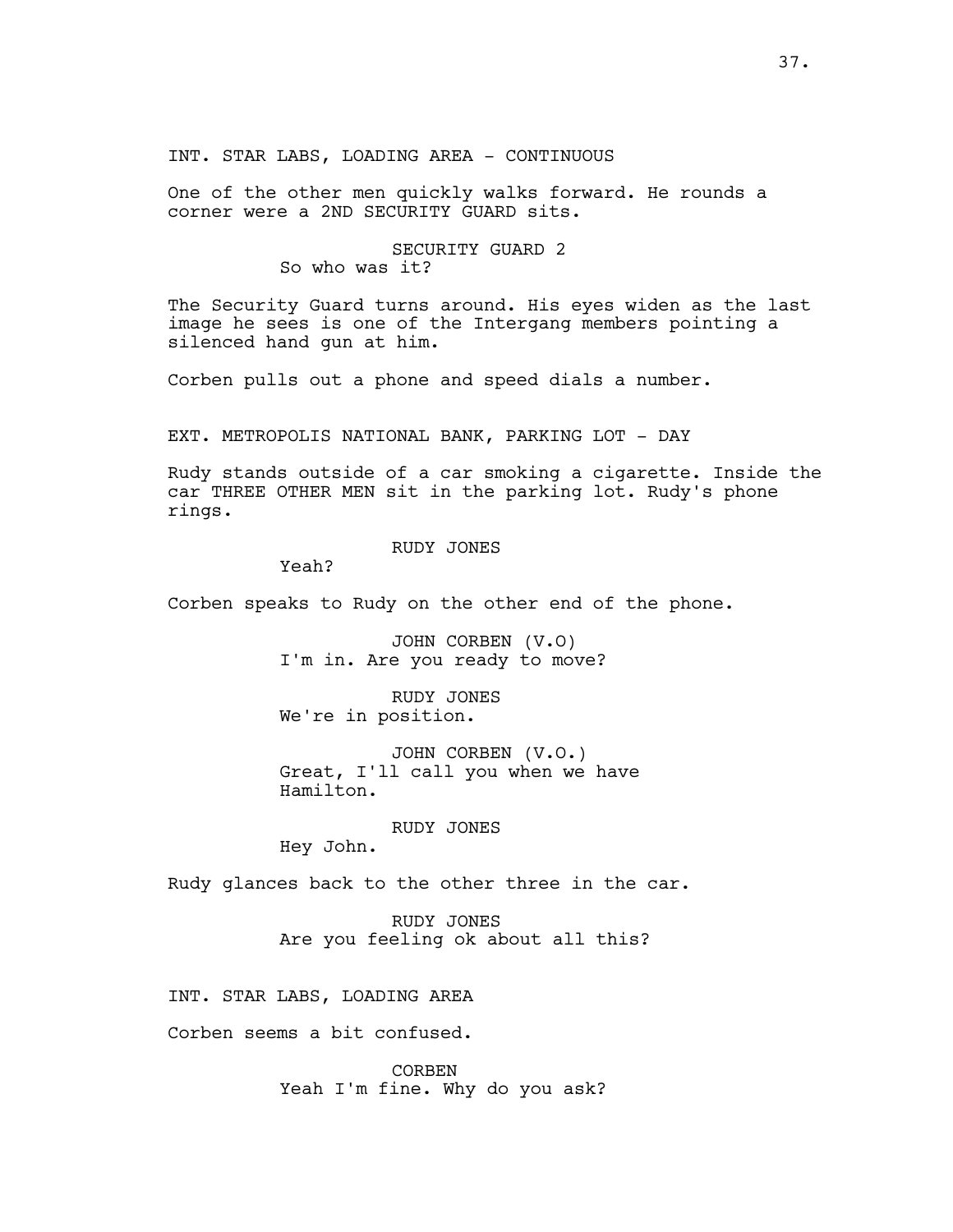EXT. METROPOLIS NATIONAL BANK, PARKING LOT

RUDY JONES No reason. Just forget it. Probably just nerves.

INT. STAR LABS, LOADING AREA

CORBEN Well just make sure you have it together by the time I call, alright?

EXT. METROPOLIS NATIONAL BANK, PARKING LOT

RUDY JONES Yeah man, don't worry.

INT. METROPOLIS POLICE DEPARTMENT, SCU - later

Inside of the meeting room for the Special Crimes Unit, Lois continues the interview with Dan Turpin. Clark walks around taking notes and pictures of various paper work in the office.

#### LOIS LANE

So what you're saying is that this new division, this Special Crimes Unit that you're creating is a task force to replace Superman?

# DAN TURPIN

No you misunderstand Ms. Lane. Our goal is not to replace Superman, but for Superman to become an aid rather than the primary source of crime stopping. To make him less of a crutch for the Metropolis PD to stand on.

Clark looks over his shoulder and listens in.

# DAN TURPIN

Look everyone in the world appreciates what Superman has done. But it shouldn't be Superman alone who is protecting the citizens of Metropolis. After all that is the job of the Metropolis PD, which has been greatly lacking as of late. That's why they brought me in, to take back control. (MORE)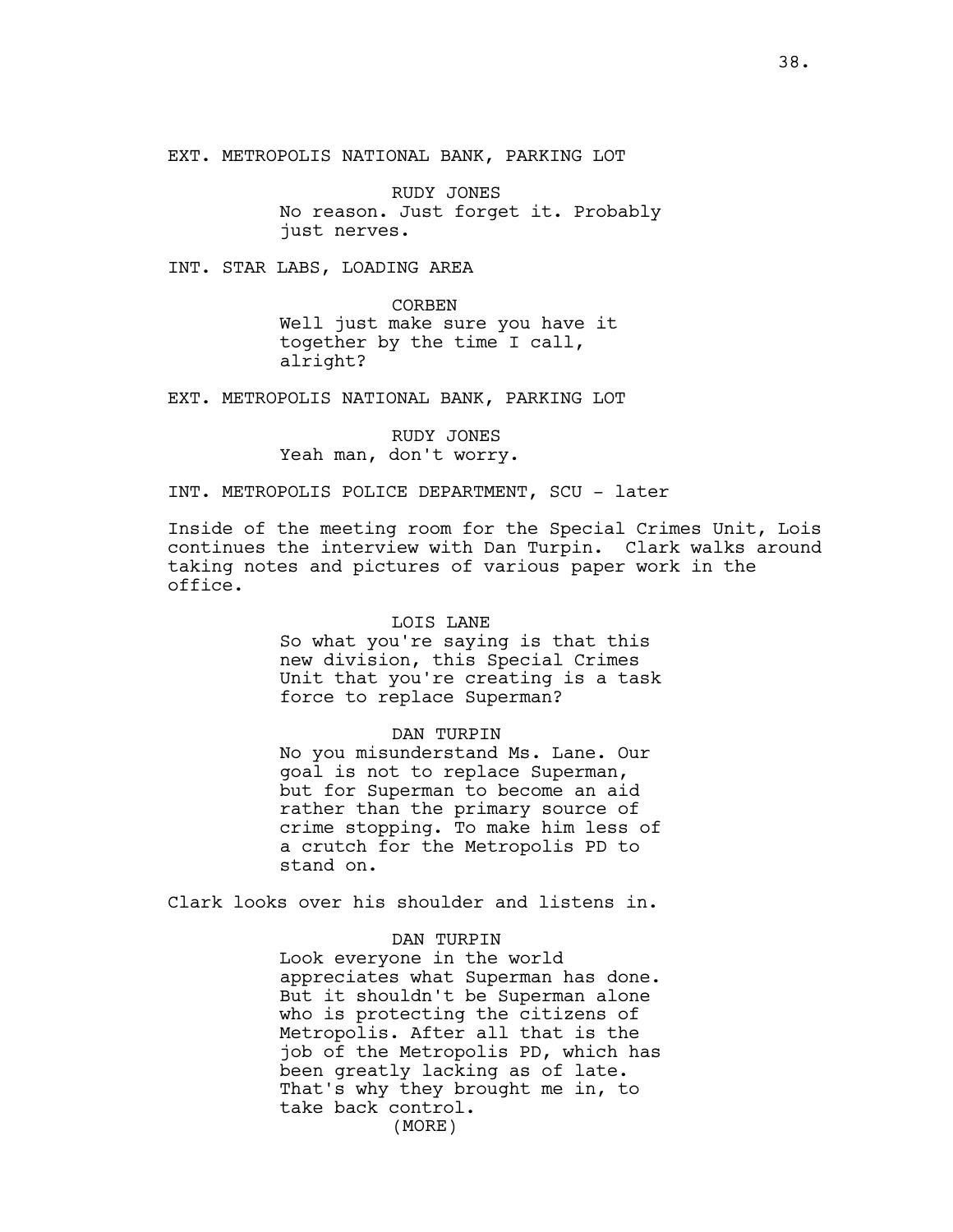To make it so we're not twiddling our thumbs while waiting for Superman to bring in the bad guys. That's why I'm creating the SCU, to go after a certain type of criminal that until now Metropolis PD has seemed to ignore. DAN TURPIN (cont'd)

# LOIS LANE Can you give me an example?

DAN TURPIN Certainly. Take this group that calls themselves Intergang. They haven't been around for too long but in the last few months their activity has greatly increased. Not only that, but suddenly Intergang members go from common thugs to perhaps the most technologically capable gang there's ever been. We have discovered this through some raids we've carried out.

INT. STAR LABS, HAMILTON'S OFFICE.

Corben and the two other men, who are now dressed in the security guard's uniforms enter Hamilton's office. Hamilton quickly turns around in his chair.

> PROFESSOR HAMILTON Can I help you gentlemen?

JOHN CORBEN Professor Emil Hamilton?

PROFESSOR HAMILTON

Yes.

JOHN CORBEN Please come with us. There is an emergency and you have to leave the building?

PROFESSOR HAMILTON Emergency? I didn't here any kind of alarm.

Hamilton turns around and types on his computer, bringing up a map of the building.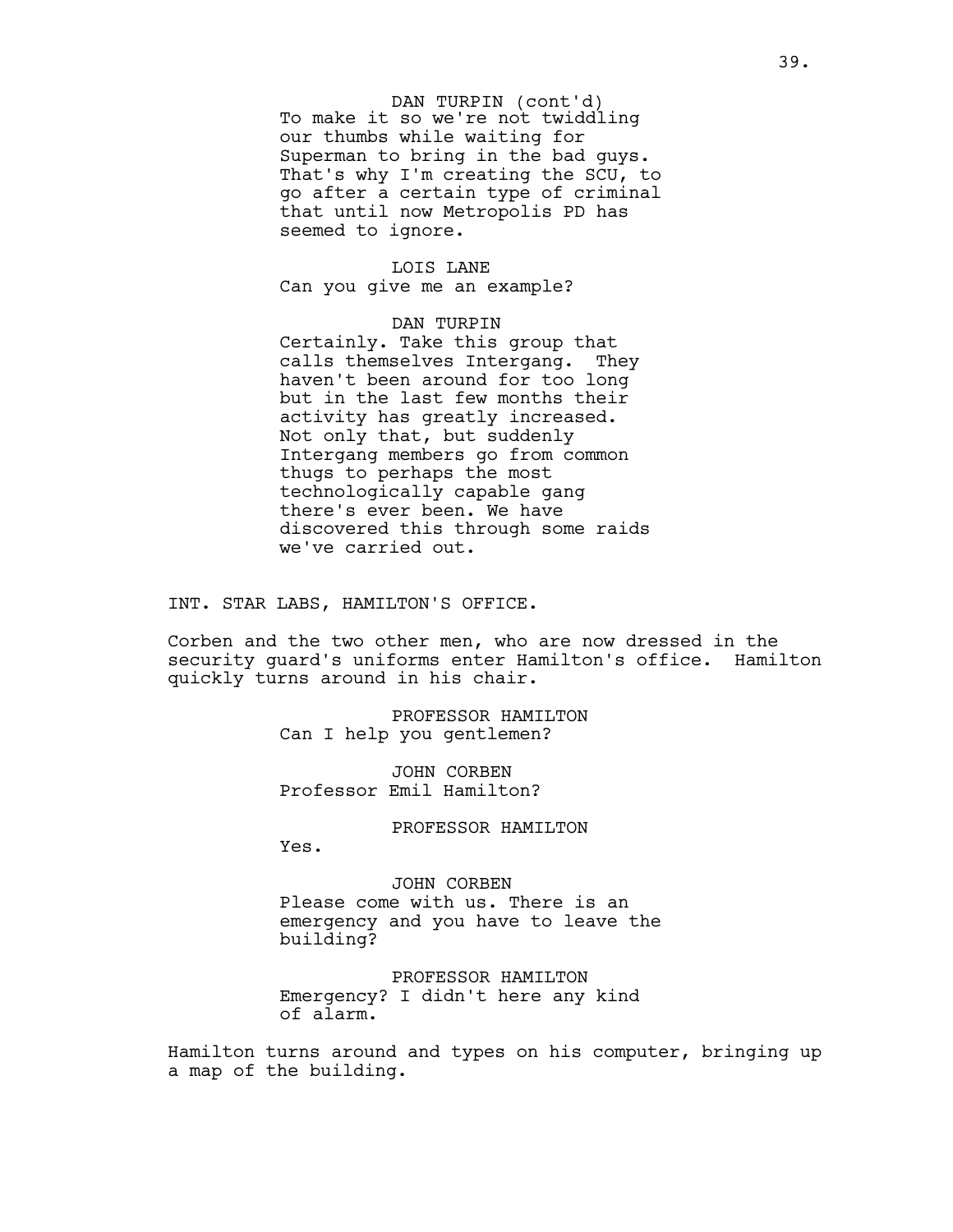PROFESSOR HAMILTON This shows that there aren't any alarms going off in the building. So what's the emergency?

JOHN CORBEN We just need you to come with us.

PROFESSOR HAMILTON Look, there's nobody else here today except for us and I'm running some important tests on M135 X7. It's not in the most stable condition at the moment so, I'm going to have to say no.

JOHN CORBEN I'm only going to ask you one more time.

PROFESSOR HAMILTON Well then you'll be wasting your breath. Now if you'll excuse me.

Corben looks over to one of the other men and nods.

The other man walks up to Hamilton and pulls out his taser gun.

> PROFESSOR HAMILTON Wait, what is that?!

INT. METROPOLIS POLICE DEPARTMENT, SCU

Lois continues her interview with Turpin.

LOIS LANE Do you know who's in charge of Intergang?

DAN TURPIN A mob boss that's been around for awhile. Named Genolti. Not originally from Metropolis he came in and took over Intergang. His second in command is guy named Bruno Mannheim. Not much is known on him.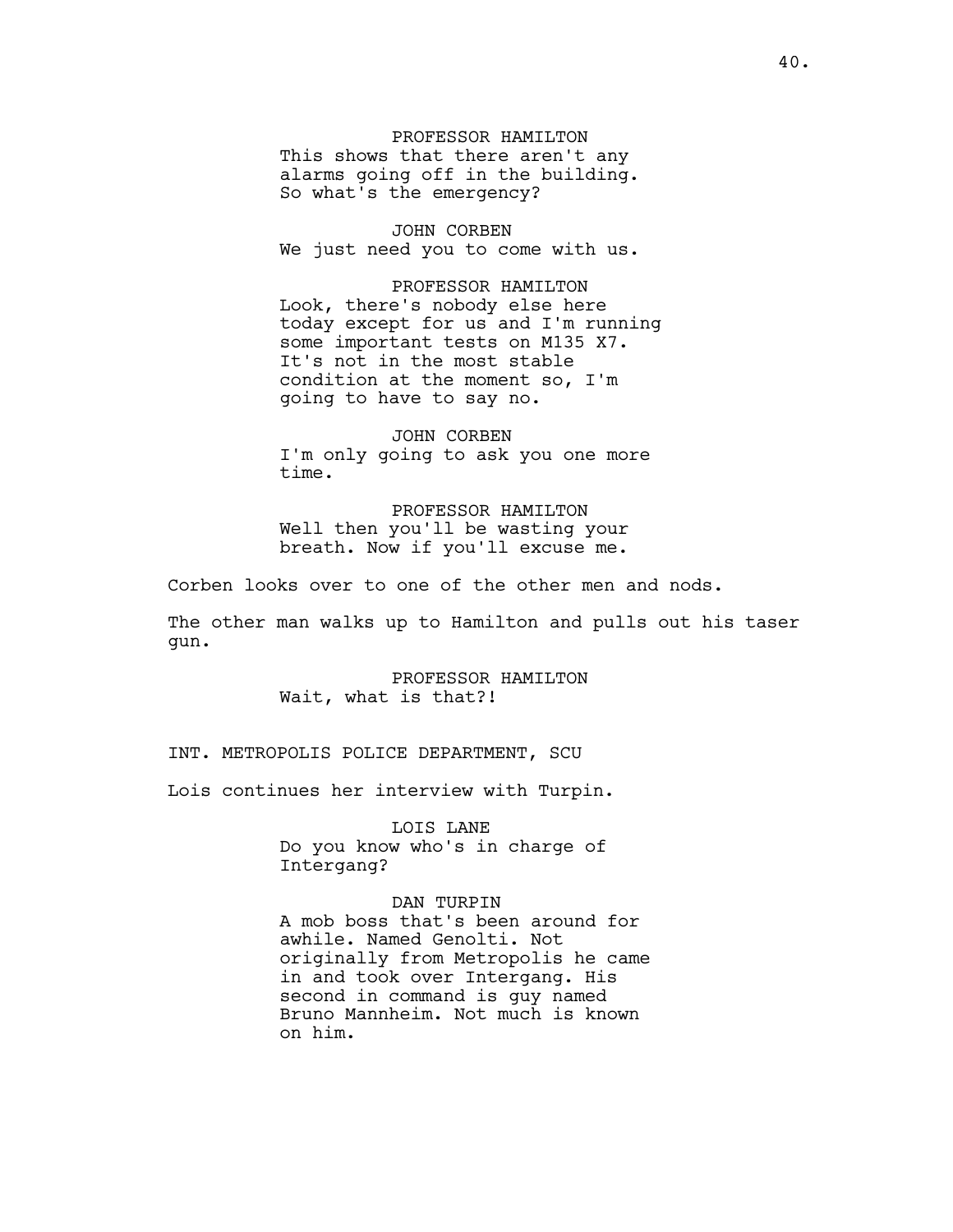The two other men with Corben carry Hamilton and put him in the back of the Van. One of the men gets in the back with him, the other in the driver's side. He waves to Corben and then drives off.

Corben picks up his bag and walks back into STAR Labs. He dials Rudy on the phone.

EXT. METROPOLIS NATIONAL BANK, PARKING LOT

Rudy answers his phone.

RUDY JONES

Yeah.

JOHN CORBEN (V.O.)

It's time.

Rudy hangs his phone up. He takes a deep breath then flicks his cigarette away. He bangs on the top of the hood and the other three men get out of the car.

INT. METROPOLIS POLICE DEPARTMENT, SCU

Lois continues the interview.

LOIS LANE So Genolti came in from out of town, brought in lots of money and toys for his new gang.

DAN TURPIN No. Genolti's been around, but it's not his style to bring in technology. Someone else is funding Intergang and providing them with this stuff. And word on the street is that they're planning something big. It's because of things like this, that the SCU is needed.

Clark speaks up from the background.

CLARK KENT Any idea of what their plan is?

Lois turns back to look at Clark. She gives him a bit of a dirty look.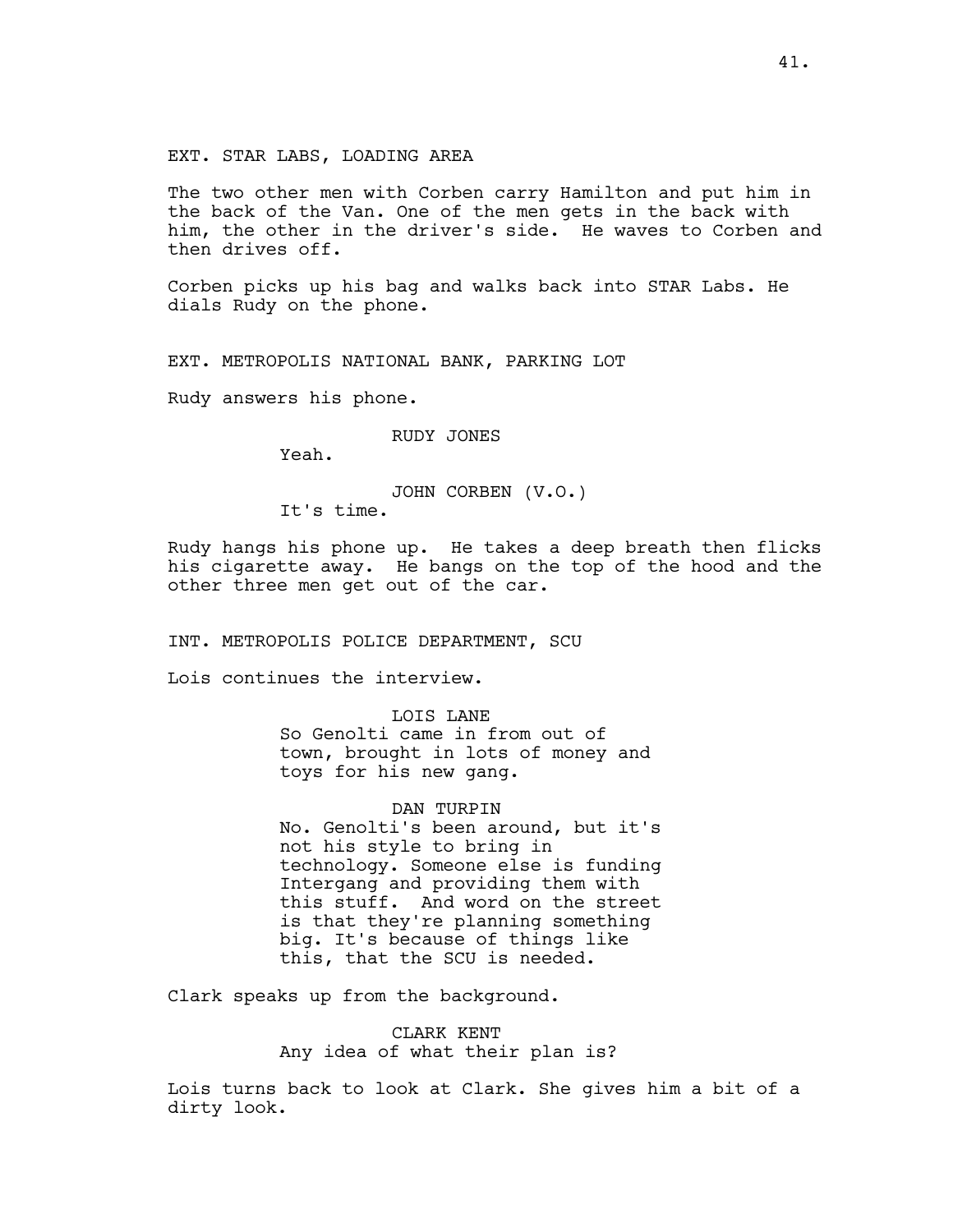# DAN TURPIN Off the record?

Lois turns back, nods, and puts her pen down.

DAN TURPIN We don't know exactly what it is. All we have is a name. Project Cadmus.

INT. METROPOLIS NATIONAL BANK

Rudy and the three other men run into the bank and quickly draw their concealed SMGs from their duffel bags.

> RUDY JONES Everyone get your hands up! Tellers take three steps back from the counter or I start blasting. If I here the alarm go off everyone in here will die!

The people in the bank begin to panic but they comply.

RUDY JONES Who's the manager?

No one answers. Rudy grabs a young girl and point the gun at her head.

> RUDY JONES WHO IS THE GOD DAMN MANAGER!!

A short chubby guy raises his hand. The BANK MANAGER.

BANK MANAGER I'm the manager.

Rudy quickly makes his way over to him. He signals to his

three partners. RUDY JONES

Start getting the money from the teller stations.

He reaches the bank manger and grabs his suit jacket.

RUDY JONES Open the vault, I need to get into a lock box. And don't give me any shit about not being able to open it.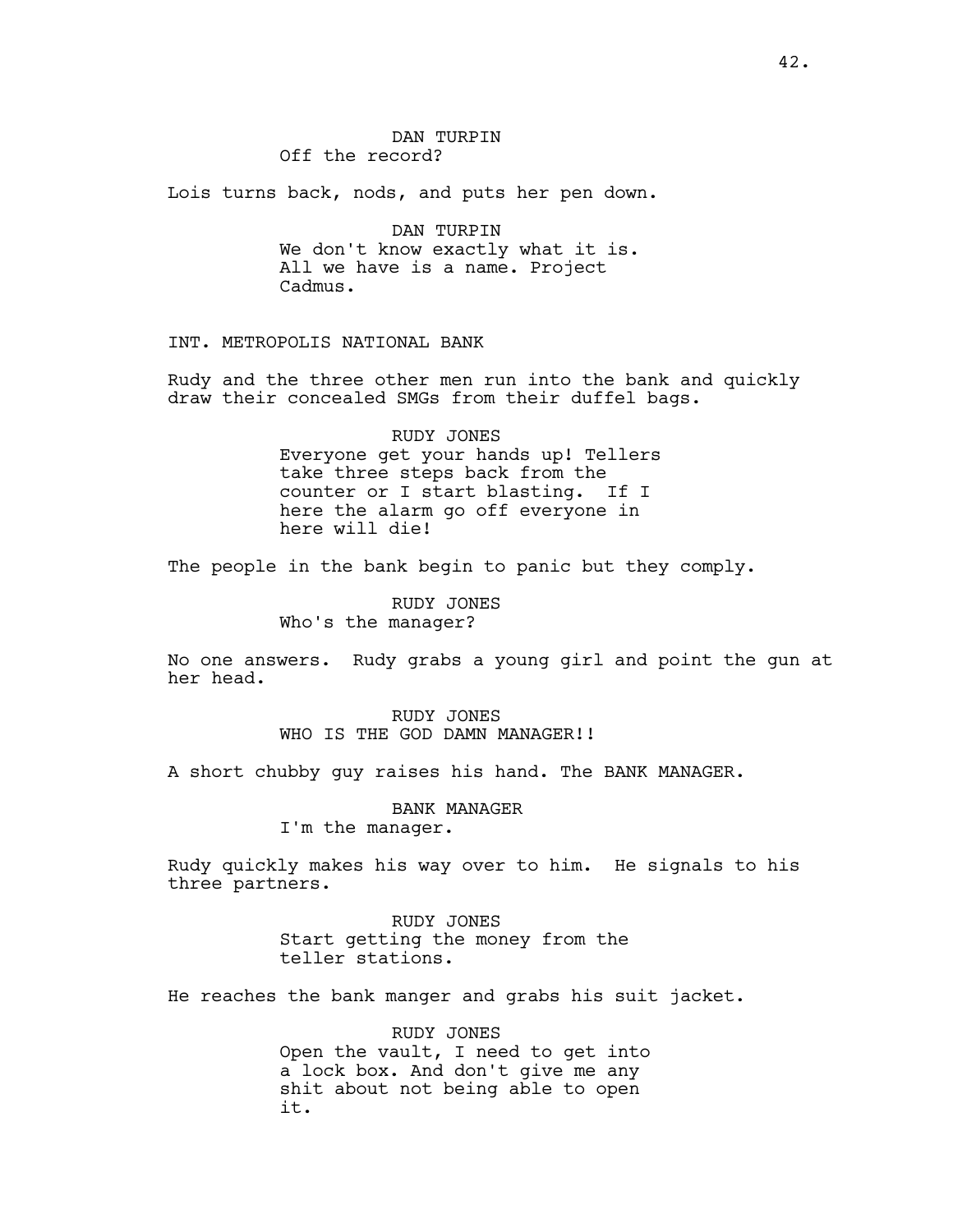BANK MANAGER Ok, ok, just please don't hurt anyone.

# RUDY JONES As long as you cooperate.

The Bank Manager walks Rudy over to a keypad and starts typing in a combination.

One of the men that came in with Rudy looks around. He slowly lowers his weapon and sneaks out the front door.

### EXT. METROPOLIS NATIONAL BANK

The man hides his weapon and then walks around the corner of the bank.

He comes upon the electrical box on the side of the bank and pulls out a large knife and begins to pry it open.

EXT. METROPOLIS POLICE DEPARTMENT

Lois and Clark exit the building, they walk out to the street curb.

> CLARK KENT Project Cadmus. What do you think it means?

# EXT. METROPOLIS NATIONAL BANK

The Intergang member pops open the electrical box. He reaches in and pulls out a couple of wires, which spark as he does.

> LOIS LANE (V.O.) Who knows? Probably just a cover name for a series of crimes or something.

EXT. METROPOLIS POLICE DEPARTMENT

Lois tries to wave down a taxi but none stop.

CLARK KENT I suppose it's good that Superman will have some help tracking some of these people down.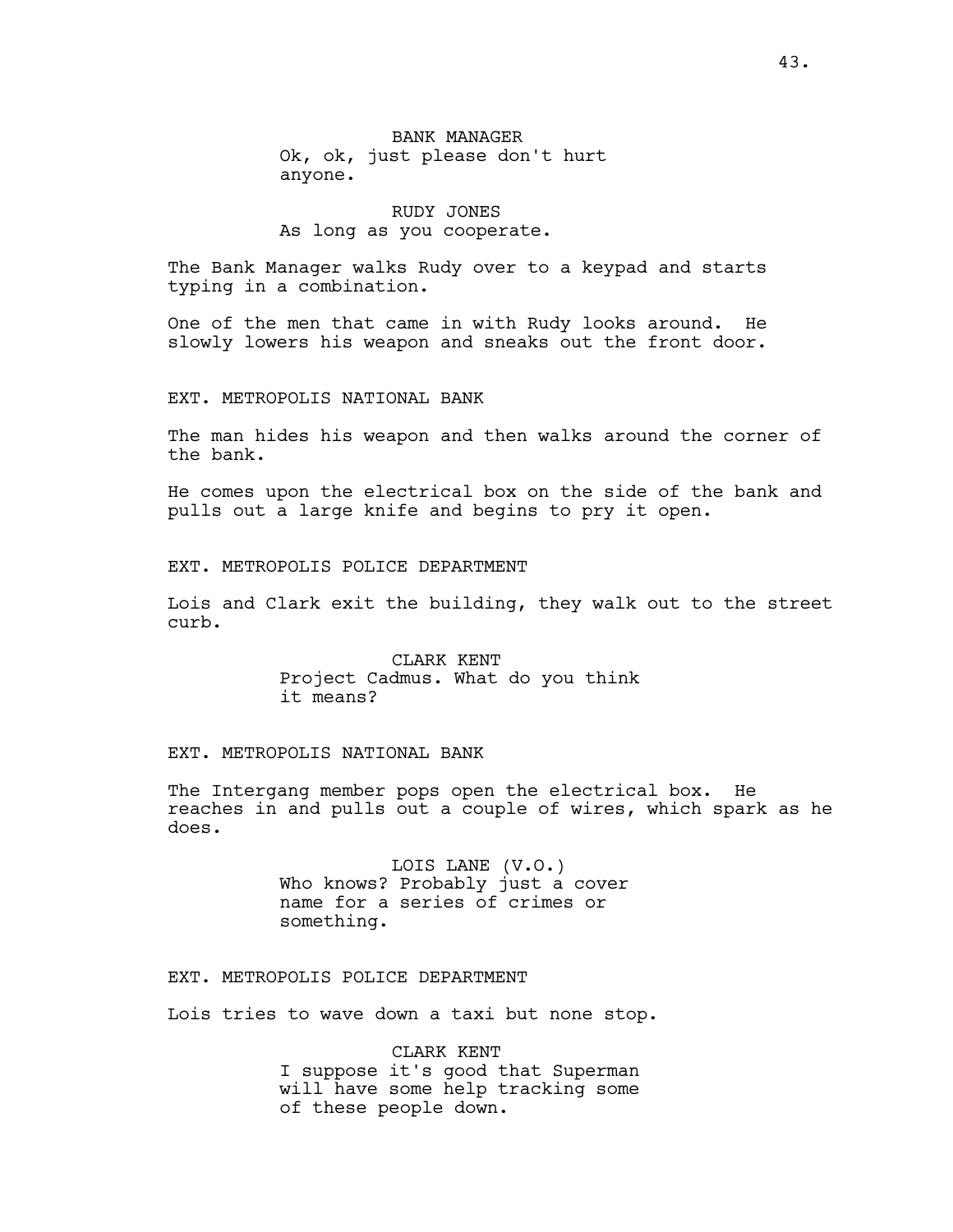Lois turns back to Clark.

LOIS LANE\$ Ha! You think Superman is going to partner up with Turpin and his special crimes unit? I doubt that.

CLARK KENT I don't know. I think Superman would be happy to see other people who are inspired to do greater things. Maybe that's why he does what he does.

Lois doesn't immediately say anything back to Clark. She just looks at him, then scans him up and down.

> LOIS LANE Why all this sudden interest into Superman's psyche, Smallville?

Clark suddenly seems very nervous, he starts looking away from Lois.

> CLARK KENT Oh, uh, I don't know. Just talking I guess. So hey how was your date last night.

For just a moment longer Lois continues looking Clark over, then it seems whatever was on her mind goes away. She turns her attention back to hailing a cab.

> LOIS LANE It was pretty good. The guy was nice. I'm seeing him again tonight. Geez will no cab stop in this city?

CLARK KENT Oh really? So what's the lucky guy's name?

Lois glances back and looks Clark up and down, then back to the street.

> LOIS LANE Lucky guy? (Beat) His name is Charles Welles.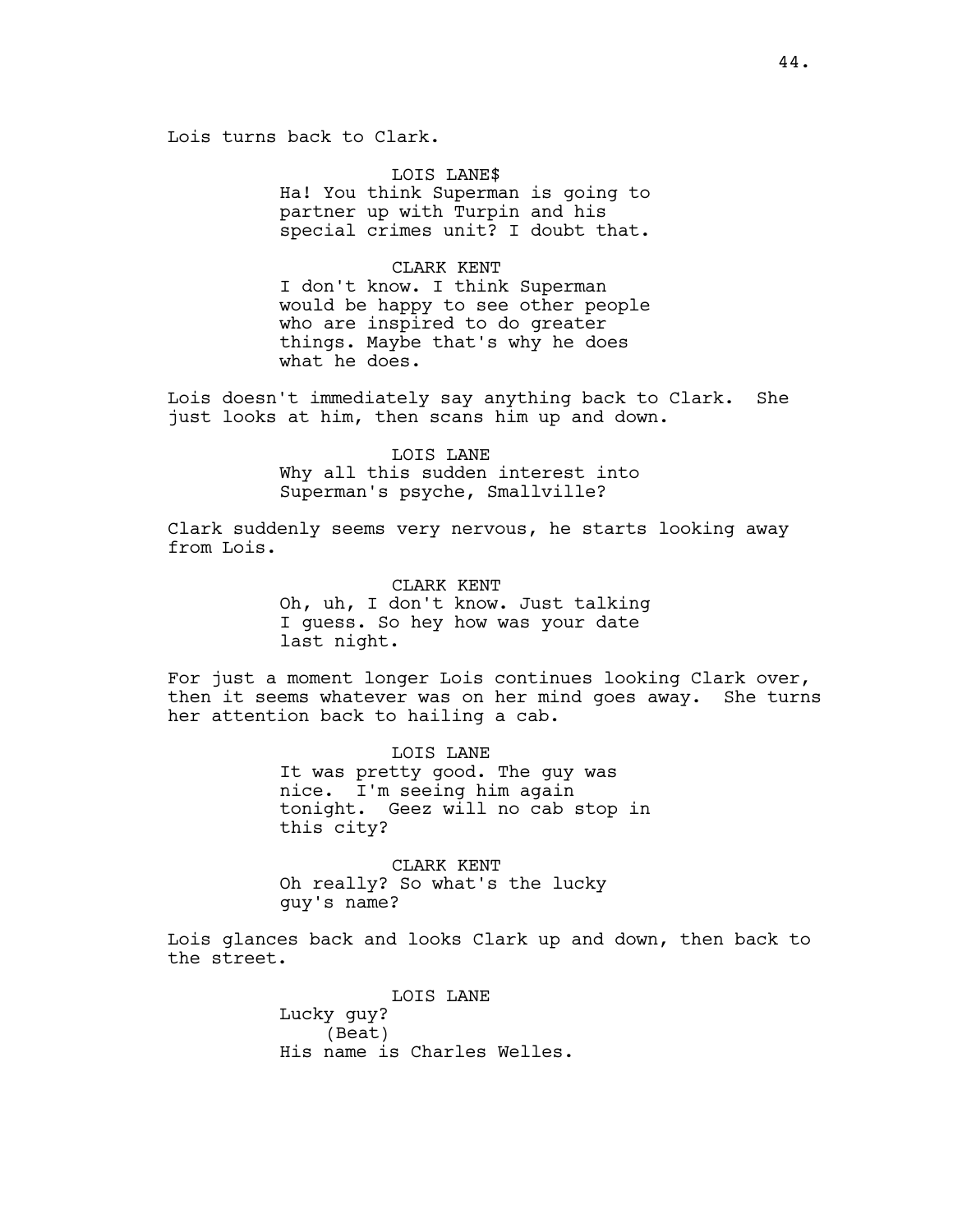The Intergang member takes the ends of the wires he pulled out and rubs them together. Almost as if trying to hot-wire a car.

# INT. METROPOLIS NATIONAL BANK

Just as the Bank Manager opens the vault the alarm goes off. Everyone in the building looks in all direction around them. The two remaining Intergang members look at each other.

# EXT. METROPOLIS POLICE DEPARTMENT

Clark hears the sound of the alarm going off at the bank. He looks off into that direction.

A cab finally pulls up.

# LOIS LANE Finally! You splitting?

Lois gets into the cab and looks back to Clark.

Looking into the distance and paying attention to the bank alarm he nearly doesn't hear Lois.

> LOIS LANE Hello? Clark?

CLARK KENT Uh, no. I'm ok. I think I'll take the subway. See you tomorrow Lois.

LOIS LANE Alright, have fun. See you tomorrow...

Clark quickly walks away

LOIS LANE Smallville.

EXT. METROPOLIS, STREETS - MOMENTS LATER

Clark is walking down the sidewalk at a fast pace. His head shifts back and forth, looking for a place to change. He quickly ducks down an alley way.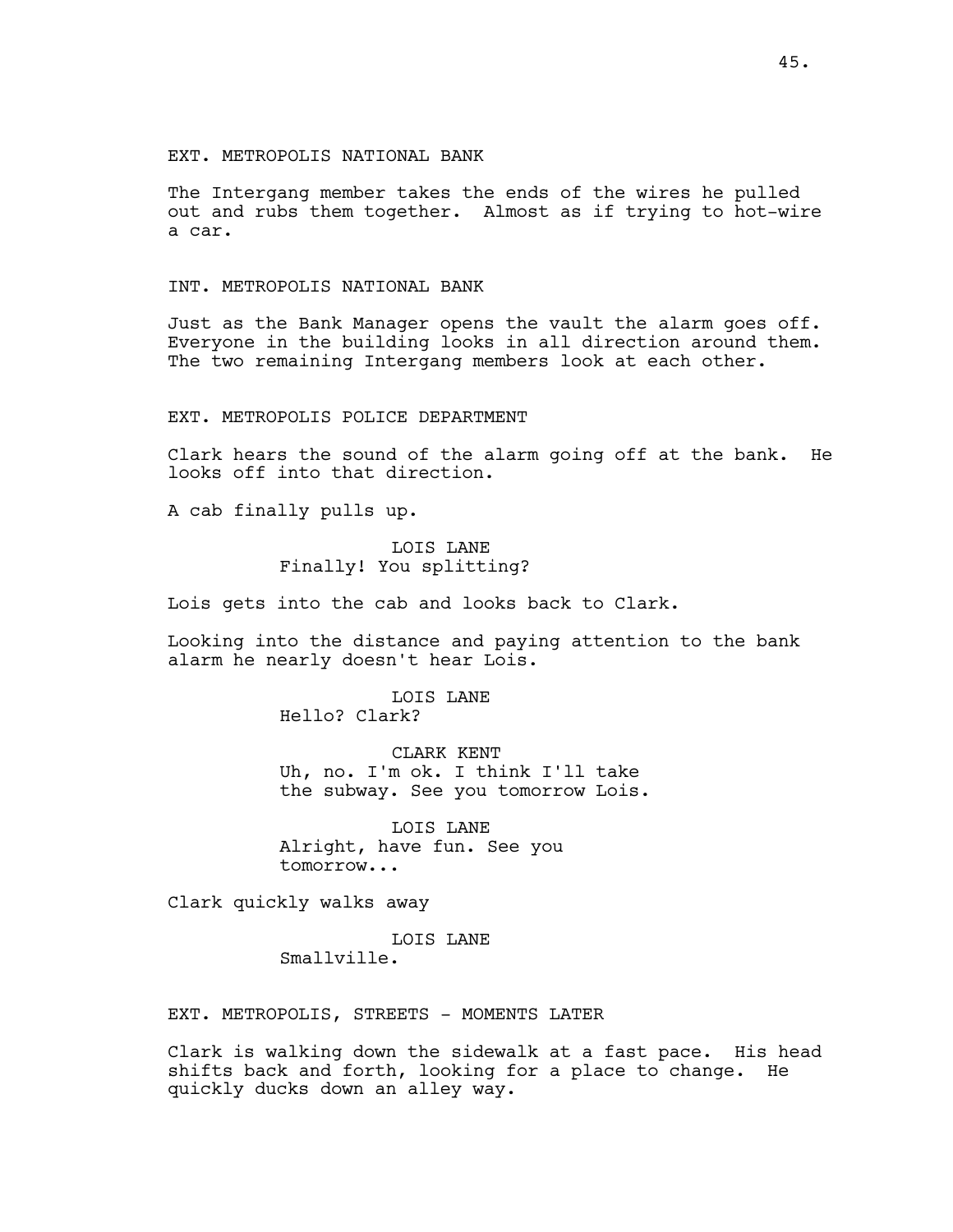### EXT. METROPOLIS, ALLEY WAY

As he rounds the corner he picks up speed. He takes his glasses off and then in one swift motion rips open the front of his shirt, revealing THE SYMBOL.

### INT. METROPOLIS NATIONAL BANK

Rudy looks at the Bank Manager in a panic.

RUDY JONES What did you do!?

BANK MANAGER It wasn't me! I swear! The alarm isn't attached to this panel.

# RUDY JONES AHHHH!! Get out of here!

Rudy pushes the bank manager out of the way and walks into the vault.

### INT. METROPOLIS NATIONAL BANK, VAULT

Rudy scans over the box numbers for the right one. It's one of the larger boxes with a drawer in the middle.

He reaches into his bag and pulls out a crowbar then pries at it until it pops open. As he pulls the draw out a strange green glow lights up his face. He looks down into the drawer, a confused look on his face.

## RUDY JONES What the hell?

He reaches into the box and pulls out a green rock, about the size of a heart. He holds it up and examines it for a moment. His attention then focuses back into the drawer were stacks of one hundred dollar bills line the bottom.

Rudy quickly sticks the rock into his pocket, then starts loading the cash into his duffel bag.

## INT. METROPOLIS NATIONAL BANK

One of the Intergang members finishes loading a duffle bag full of money, he zips it up then turns and hands it off to the other guy.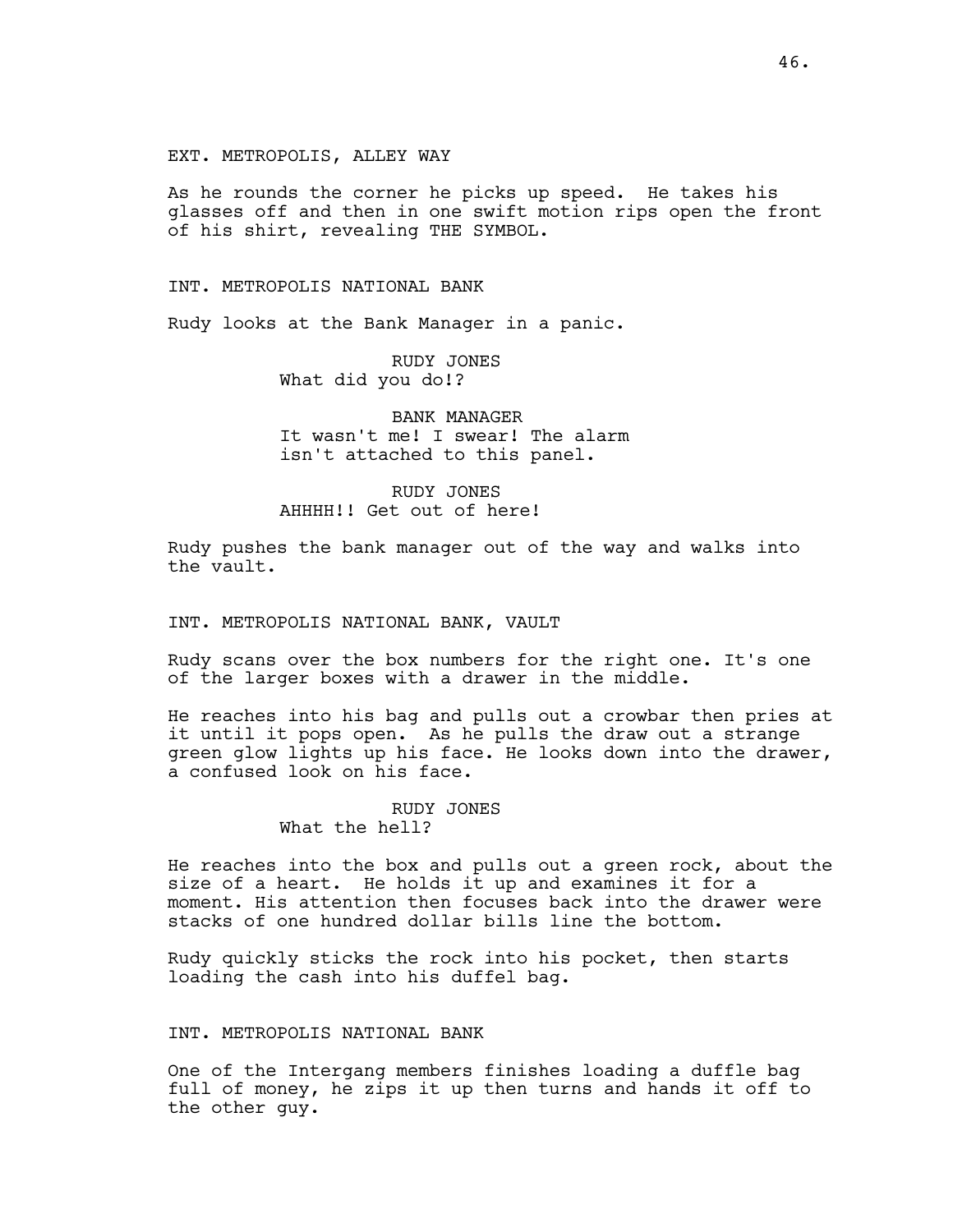# INTERGANG MEMBER Here take this.

The other member grabs it then turns around and hands the bag to someone else.

# INTERGANG MEMBER 2 Here take this.

When he turns back his face goes white and his eyes widen. Slowly he turns around to face who is behind him. His mouth drops open when he realizes that it's Superman.

### SUPERMAN

I believe this belongs to the bank.

The first Intergang member still has not realized that Superman has arrived, but he gets the hint when his friend flies past him and puts a hole in the sheet rock of the wall.

He quickly turns and spots Superman standing with his arms on his sides, staring him down from across the bank.

The Intergang member then seems to notice something else. He looks around and realizes that the hostages are all gone.

# SUPERMAN I already removed your hostages, if that's what you were looking for?

The Intergang member grits his teeth together.

# INTERGANG MEMBER Take this, ASS HOLE!

He quickly reaches for his gun then opens fire on Superman.

Superman doesn't move, he remains standing still, the bullets simply hitting him and falling to the ground.

# INT. METROPOLIS NATIONAL BANK, VAULT

Rudy hears the gun fire and panics. He runs over and closes the vault door locking himself inside.

## INT. METROPOLIS NATIONAL BANK

The gun runs out of ammo and the Intergang member yells and throws it at Superman. It doesn't even make it to his feet.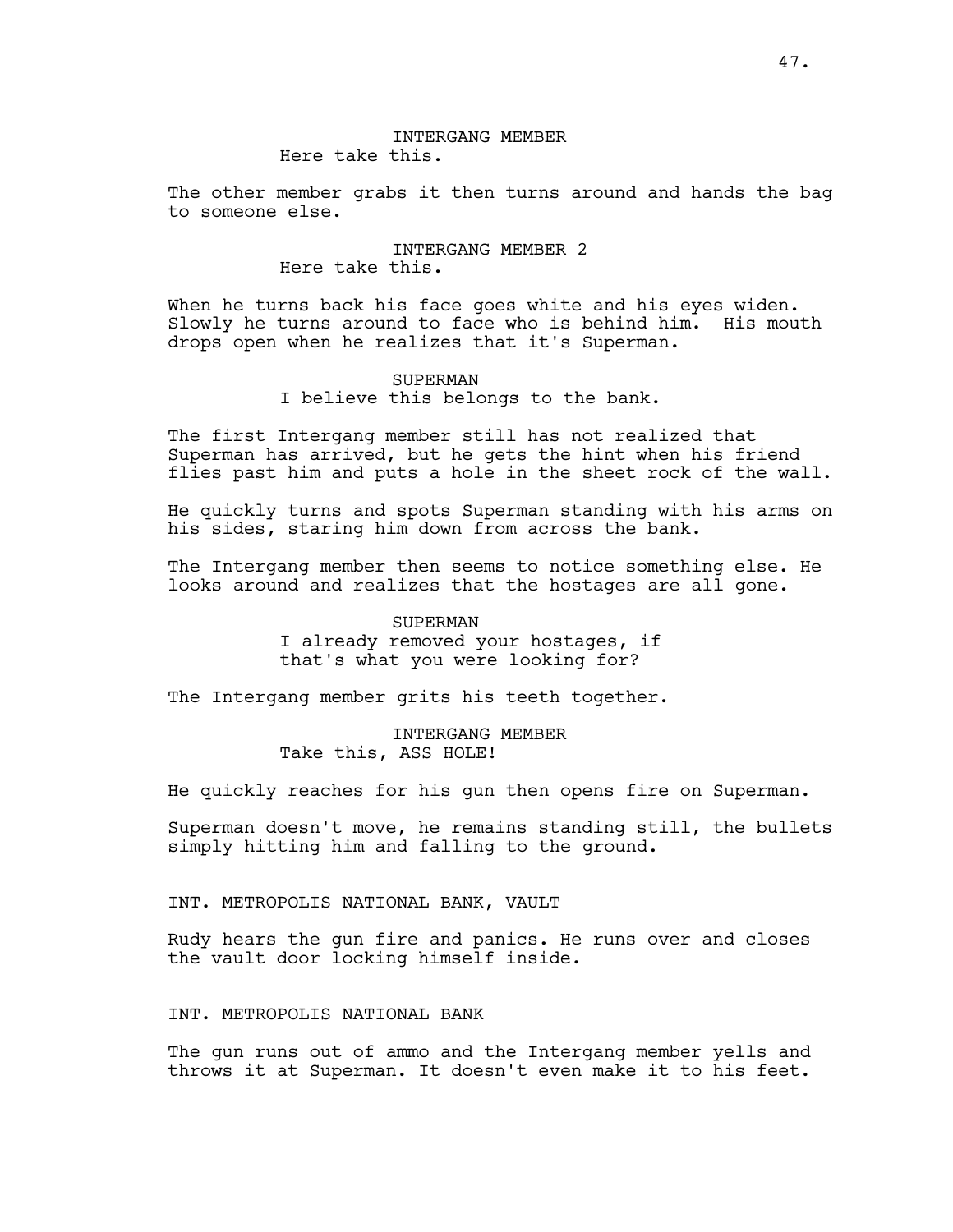Superman looks down at the gun then back to the man and simply smiles.

### INT. METROPOLIS NATIONAL BANK, VAULT

From inside the vault Rudy can hear his fellow Intergang member scream. Whether it's in fear, pain, or just from defeat he does not know.

Then for a moment all is silent. Rudy breaths heavily as he waits to see what his fate will be.

The silence is soon interrupted however by the sounds of twisting and breaking steel bolts on the door of the vault. The door is then completely ripped off it hinges and thrown to the side by Superman.

Superman stands about five feet away from the opening of the vault. Rudy pressed against the very back.

# SUPERMAN

Hiding inside a lead lined vault isn't going to help you. I just can't see through it. Doesn't mean I can't rip through it like paper. Now if you surrender peacefully you'll be much happier tonight. Unlike your friends who will be dealing with a bit of pain.

Rudy lets out a big sigh and swallows hard. His head falls forward in shame and he starts walking toward Superman.

INT. METROPOLIS NATIONAL BANK

As Rudy nears the opening to the vault and in closer proximity to Superman, Superman eyes start to get a bit glazed over. His breathing becomes increasingly heavy and beads of sweat start to form on his forehead.

Rudy continues forward however, but the confusion grows on his face.

Rudy takes the final step out of the vault and almost in sync Superman falls to one knee.

Rudy's eyes widen. With Superman seemingly down his eyes quickly shift to the door. He looks back and forth between the door and Superman a couple of times, then decides to go for it. He darts toward the door.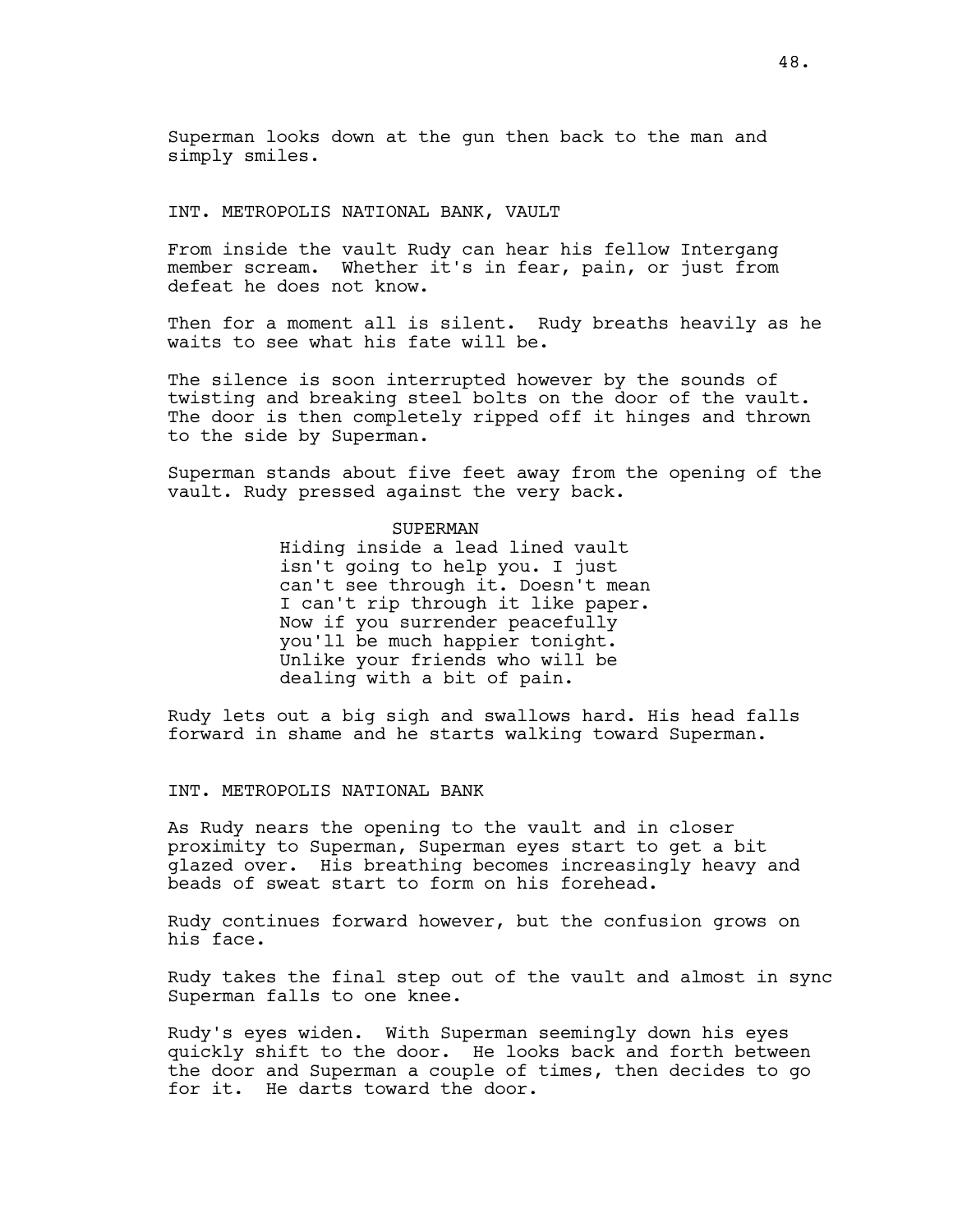Superman listens in to the sounds of Rudy's footsteps as they grow louder and louder. Followed by the sound of a car door opening and closing. He then hears the engine starting, and then the sound of cell phone dialing.

INT. RUDY'S CAR

Rudy races down the road toward STAR Labs. Corben picks up on the other line.

> JOHN CORBEN (V.O.) Yeah Rudy how's it going?

RUDY JONES We gotta a huge problem! Superman showed up, but he got sick or something. (Beat) Hello? John?

There is no response on the other end of the line. Rudy's cell phone begins to beep. He looks at, no reception, then throws it to the floor board.

INT. STAR LABS, RESEARCH AREA

Corben is attaching a device onto a large metal tank that looks something like a big water heater. Above him is a flammable sign.

RUDY JONES (O.C.)

John!

Corben looks up at the sound of Rudy's voice.

JOHN CORBEN Yeah, over here.

Rudy comes running from around the corner. He passes by a large glass window with CAUTION: M135 X7 written on it. Through the glass several containers of a dark liquid can be seen.

> JOHN CORBEN Hey I couldn't understand you on the phone. What the hell are you doing here? What happened at the bank?

Rudy, nearly out of breath, quickly tries to get his words out.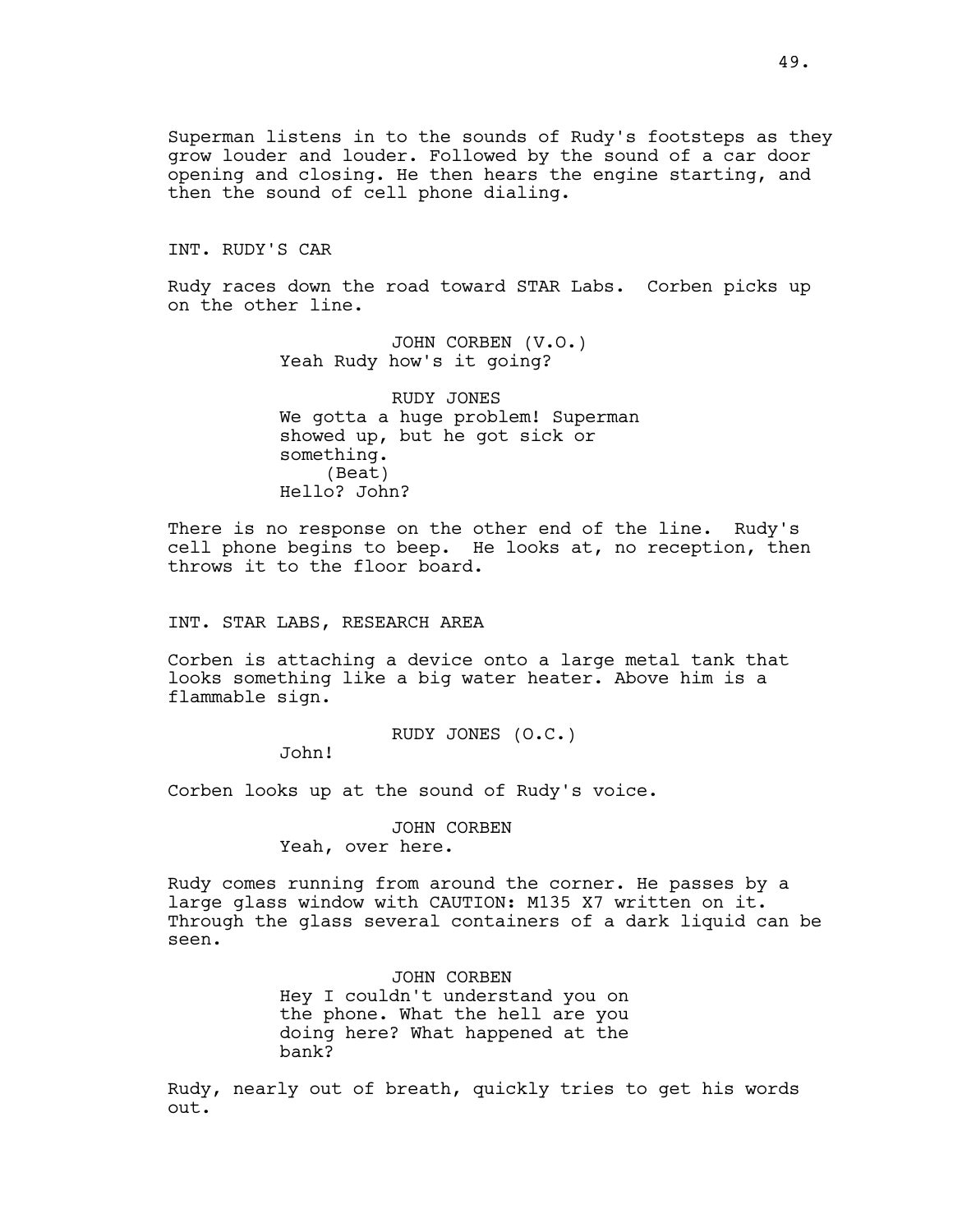RUDY JONES I, I don't know. Damnit, I knew this whole thing was a bad idea!

JOHN CORBEN Calm down and tell me what happened.

RUDY JONES The alarm went off. Someone must have tripped it, I don't know. Then Superman showed up.

Corben suddenly stands and whips his entire body around toward Rudy.

> JOHN CORBEN What? Damnit!! How the hell did you get away then?

RUDY JONES I don't know. That's the thing man he got sick or something.

JOHN CORBEN What do you mean sick?

RUDY JONES I don't know. He just started acting funny then fell to his

knees. It was like he was exhausted or something.

Corben looks around the area, his breathing pattern steadily increasing.

> JOHN CORBEN Alright, well whatever happened you may have just lucked out, but no telling if Superman's on his way. I'm done setting this charge. Did you get the stuff from the box?

Rudy shakes his head.

RUDY JONES When he showed up I dropped everything. I didn't think to pick it back up when he went down, I just wanted to get the hell out of there.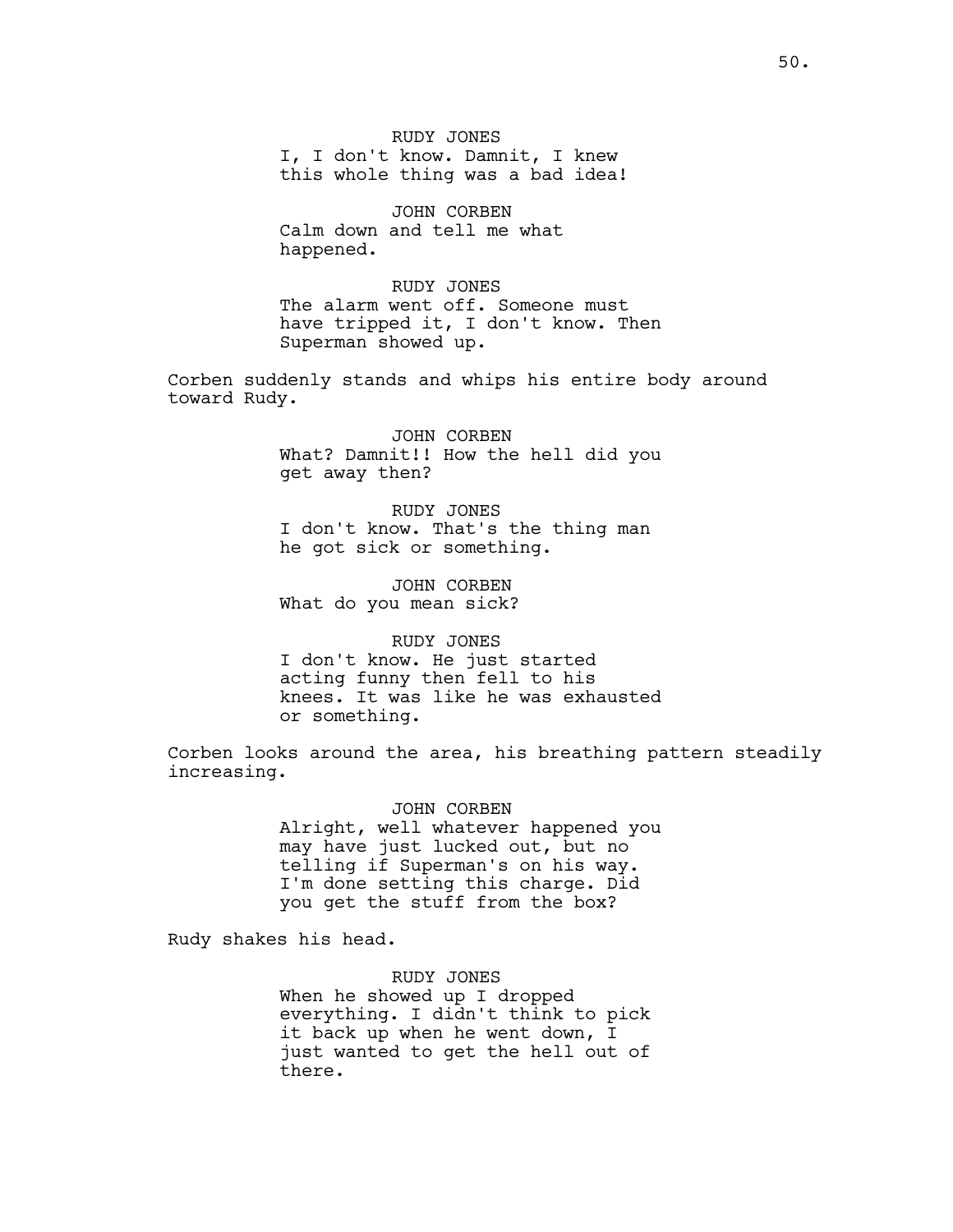JOHN CORBEN Shit. Genolti isn't going to like that.

Rudy takes in a quick deep breath, and perks up. He reaches down a feels his pocket.

> RUDY JONES Wait, I did get something that was there.

Rudy pulls the green rock out of his pocket.

RUDY JONES

Here.

Rudy hands the rock to Corben and he examines it. Corben, however, looks at it just as confused as Rudy did.

> JOHN CORBEN What the hell is it?

RUDY JONES I don't know, but it was definitely in Luthor's box.

Their conversation is quickly brought to an end by the sound of shattering glass above. They both scan the area.

JOHN CORBEN

He's here.

Corben quickly puts the rock in his pocket.

WOOOOSH! The two look straight ahead at a blur of red and blue manifests itself into Superman. He stands with his arms crossed, dead ahead.

A bead of sweat runs down Superman's forehead. He looks to Rudy first.

> SUPERMAN I hope you're not thinking that you can get away from me twice. (To both) Now, I'm only going to ask this once. Both of you empty your pockets and toss whatever contents you have to the side, then walk toward me. If you cooperate we can all walk away from this unharmed. If not, we'll have to do things the hard way.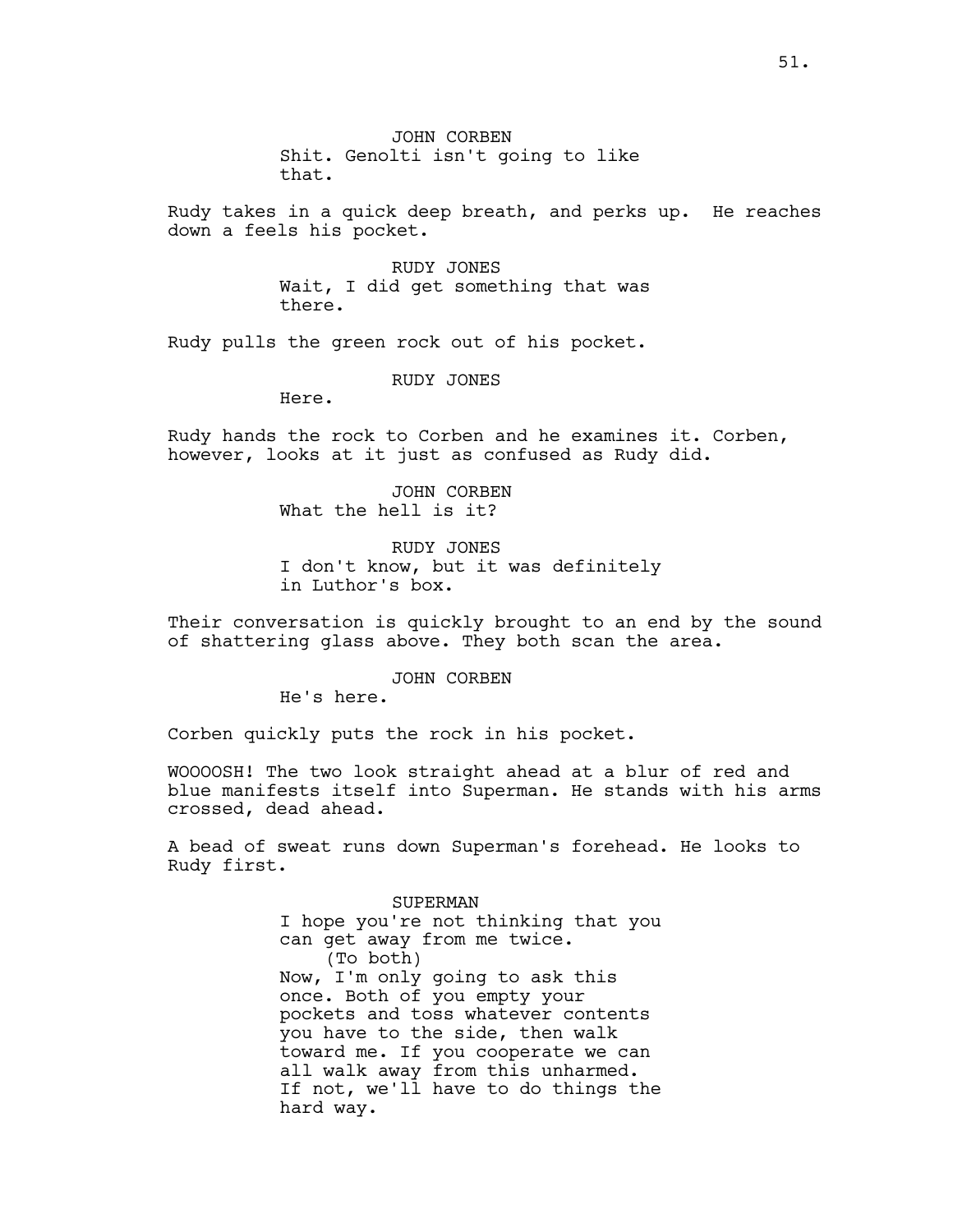Upon hearing this request Corben looks down to his pocket. He looks to Rudy, then as if coming to some great realization a smirk grows on his face. He slowly looks back toward Superman.

> JOHN CORBEN And what if I wanna do things the hard way?-- Superman.

> > SUPERMAN

It wouldn't be a very wise decision. I can promise you, you won't like the hard way.

JOHN CORBEN I'll take my chances.

Corben reaches into his pocket and pulls out the rock. He takes a step forward.

Superman's eyes widen a bit as he focuses on the rock. His breathing begins to increase.

Rudy looks on, almost in amazement.

Corben holds the rock straight out in front of him and takes a step forward. Superman bends forward in pain, almost as if it sent an invisible shock wave that hit him straight in the gut.

> JOHN CORBEN So you do have a weakness after all. I'll have to remember to thank Lex Luthor personally for this wonderful gift.

Superman clenches his teeth together at the sound of that name.

SUPERMAN

(to self) Luthor.

Rudy starts to get a bit nervous. He looks around as if expecting someone else to pop out.

Superman falls to a knee. His breathing very rapid now.

RUDY Look, he's down! We can get away! Blow the charges and bring the building down on top of him. (MORE)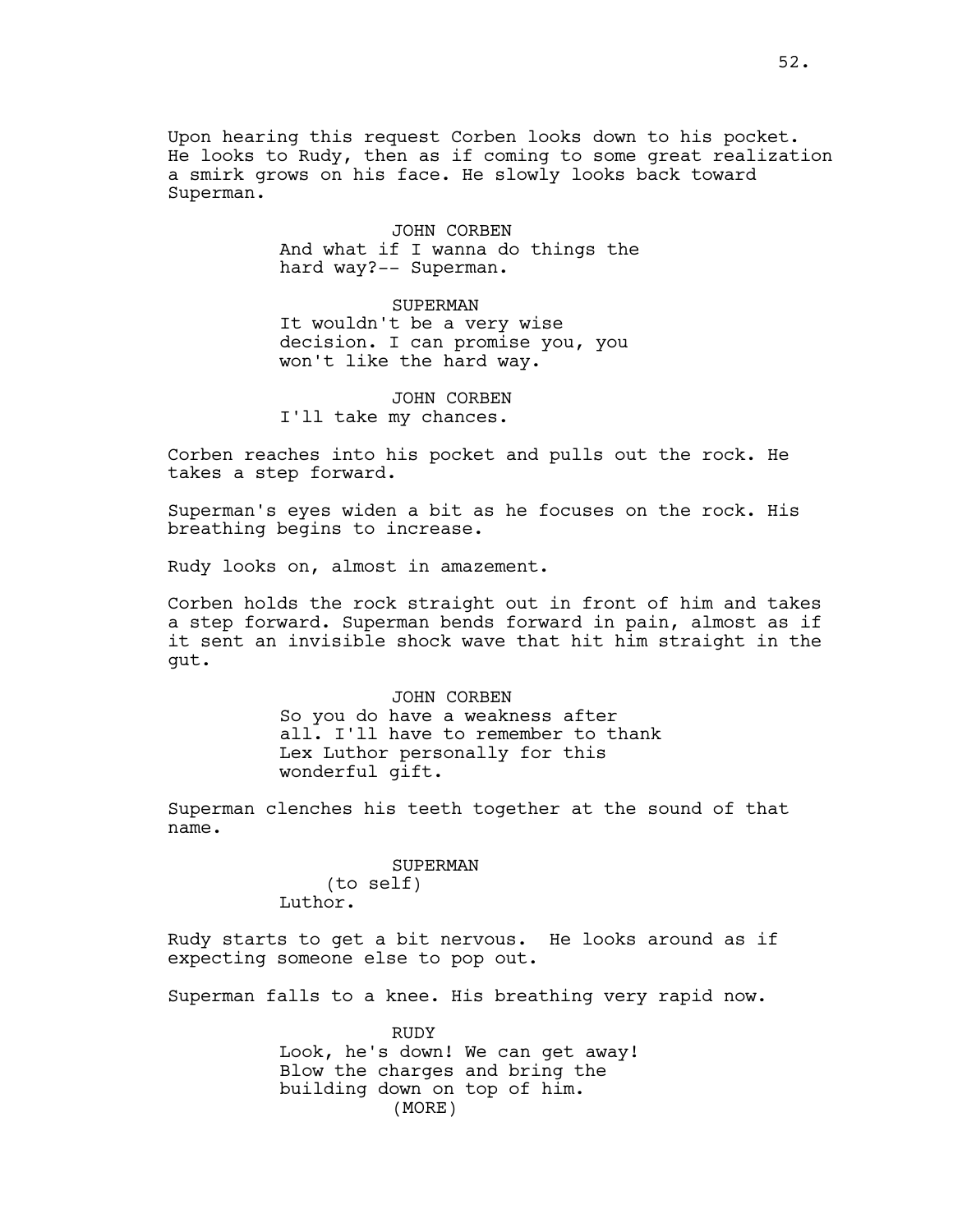Come one let's go! Before he regains his strength back like before. RUDY (cont'd)

Corben's smile seems to grow even larger. He tosses the rock up and down in the air, laughing to himself.

> JOHN CORBEN No. I don't think so. I want to stay here and watch him suffer.

Everything begins to go in and out of focus for Superman. He searches the area for anything that may help him. Then he spots it, the bomb attached to the tank.

Superman's eyebrows narrow, his teeth clench tight. He lets out a low grunt. His eyes begin to glow a pale red that slowly is increasing in intensity.

> JOHN CORBEN I want to see his very-- last- breath.

Suddenly the red of Superman's eyes intensifies drastically and a beam heat vision shoots out.

#### SUPERMAN RRAHHHHHHI!!!!!

Corben and Rudy's eyes go wide in the split second as the beam passes between them and hits right on it's target.

The bomb explodes causing the tank to explode with it. The force of the blast sends Corben and Rudy flying off in opposite directions.

Corben hits the ground hard. The rock is knocked out of his hand and slides across the floor.

Rudy flies backwards and smashes through the large glass window and into the many containers holding the dark liquid. The electrically charged containers begin to shock him as the liquid pours out and begins to cover his body. He screams in pain as the electrical current seems to increase.

With the rock now far enough away from Superman he slowly is able to regain his strength, but just as he starts to get back to his feet the raging fire causes another nearby tank to read critical. He shields himself just before the blast.

The explosion causes a large beam and much debris to fall from the ceiling. Corben narrowly rolls out of the way as it all smashes into the ground. He spots the rock ahead and quickly crawls toward it.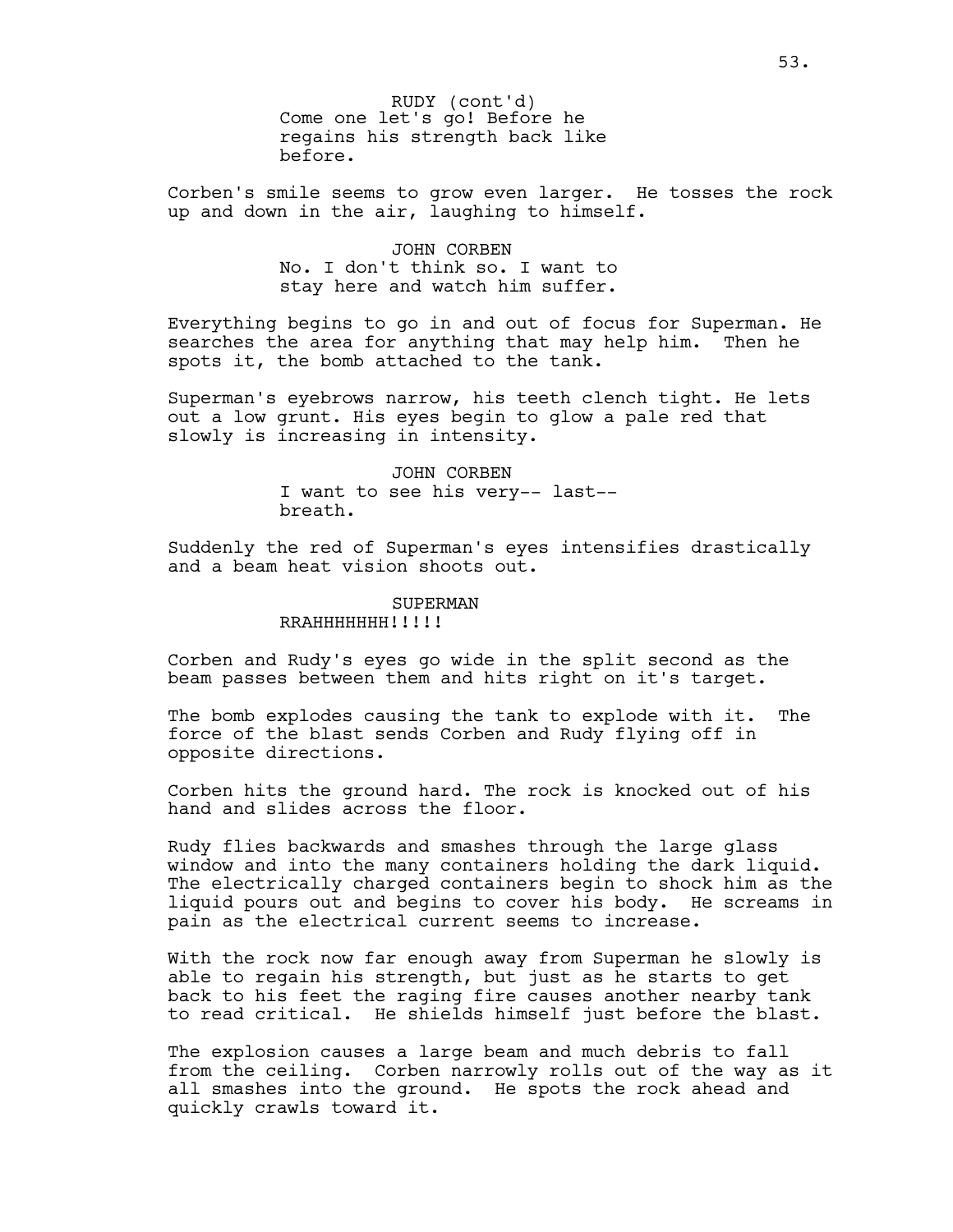The wall Rudy is stuck on begins to malfunction, sparks shoot out and suddenly it catches on fire, Rudy with it. It explodes and he's shot forward back out the window and onto the floor. His body convulses as the fire consumes it.

Superman, now back to his feet, hears the screams and dashes toward Rudy.

A look of horror comes over Superman's face at the scene before him. He quickly uses his cold breath to put the fire out.

When the smoke settles, whatever parts of Rudy's body that aren't covered in frost is blackened from the chemicals and fire. Laying in a fetal position, he shivers.

Superman quickly pulls his cape off and puts it around Rudy. He picks him up and turns back to find Corben.

Multiple explosions begin occurring all throughout the lab. The entire building has become unstable and is ready to crumble. Using his X-ray vision Superman is able to cut through all the fallen debris and flames.

Superman spots Corben just as he grabs hold of the rock. But at that very moment there is a massive explosion that causes the ceiling above Corben to collapse.

Superman starts to move but quickly looks to Rudy in his arms and then back to Corben.

Corben's screams for a moment but as the debris fall it's quickly silenced.

Superman's eyes stare wide across the lab to were Corben's body lay; somewhere under the twisted steal and fire. Superman doesn't use his x-ray vision to see the aftermath.

Not giving him any more time to rest, the ceiling above him also starts to collapse. Debris fall down on Superman, he bends forward, shielding Rudy as the debris fall on his back.

Once they're clear Superman quickly takes to flight, and escapes the building.

EXT. STAR LABS, SKY ABOVE

He flies through the large opening in the roof and out of the building. Just as he leaves, a large portion of it collapses in upon itself.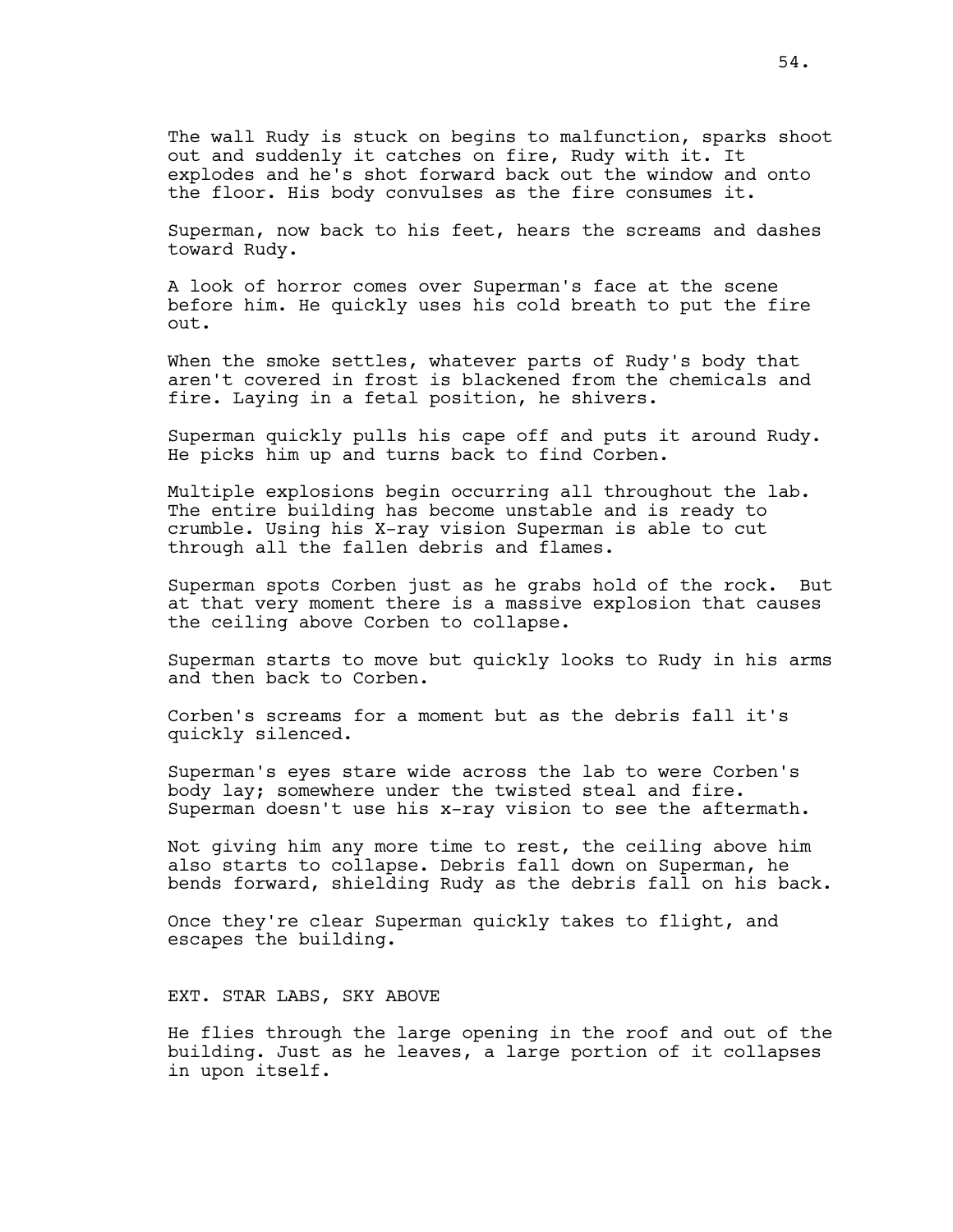He hovers in the air for a moment looking down at the scene, a somber look on his face. Rudy still in his arms, Superman looks down to him. He's unconscious.

In a burst of speed Superman flies off.

EXT. HOSPITAL, EMERGENCY - MOMENTS LATER

It's business as usual at a hospital emergency entrance when suddenly a faint sonic boom causes everyone to look up and see Superman descending toward the ground.

Over near an ambulance Dan Turpin is speaking to one of the Intergang members from the bank, who is being wheeled into the hospital on a gurney. Turpin spots Superman and quickly makes his way over.

EMTs rush over to Superman with a stretcher. Superman lays Rudy down on it. He takes his cape back and swings it around, reattaching it to his suit.

As much of the frost has started to melt, more of Rudy's blackened skin is visible. The EMT's expression when looking at Rudy tells it all.

> EMT Jesus, what happened?

SUPERMAN He's got pretty bad burns. You think you take care of him?

EMT We'll do what we can. Lets go!

The EMT signals for a couple others and they wheel Rudy inside.

Superman gets ready to take off, but is interrupted.

DAN TURPIN

Superman!

Superman stops and looks to Turpin whom he immediately recognizes.

> DAN TURPIN What the hell was that? You fry that guy with your heat rays?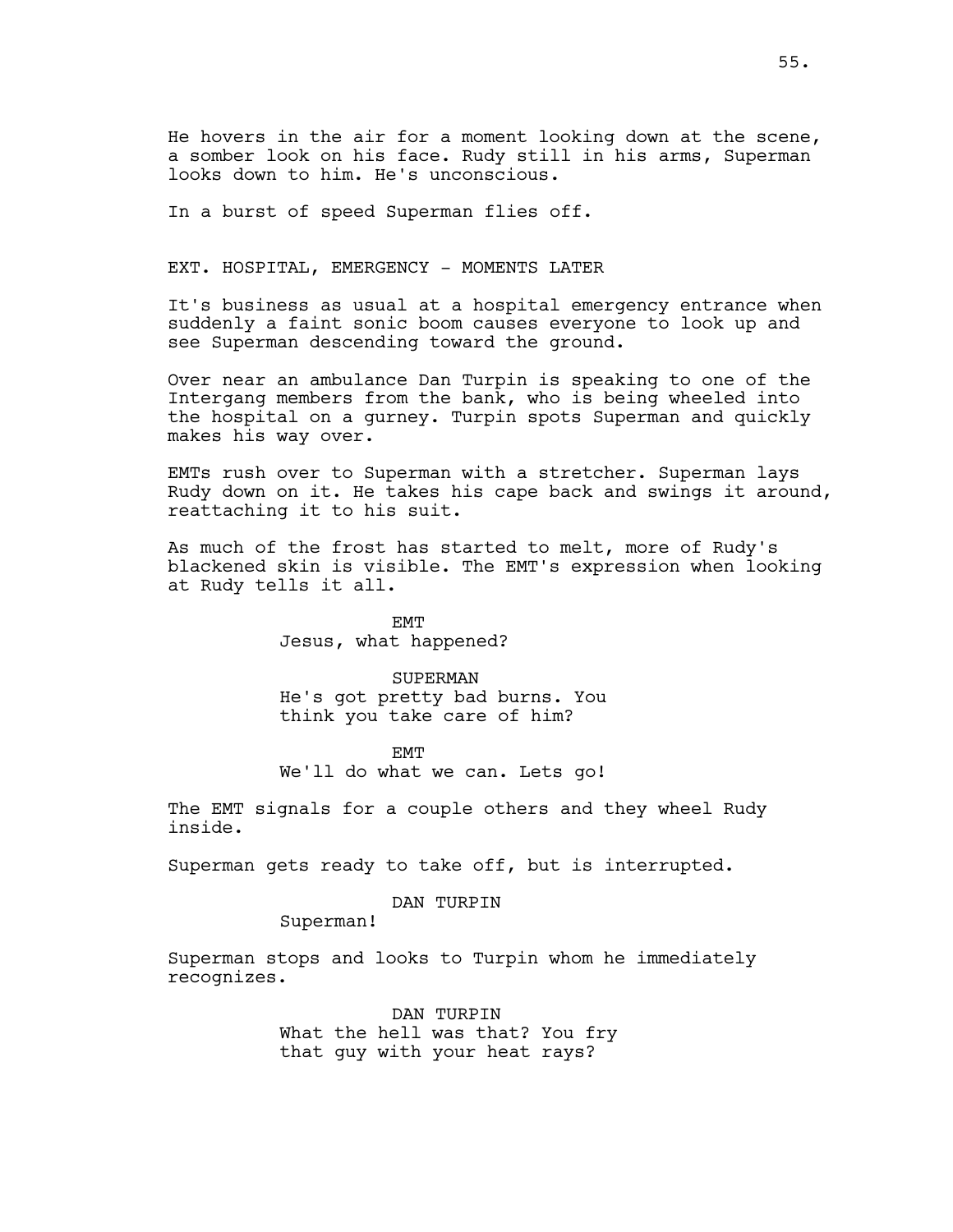SUPERMAN I would never do anything like that.

DAN TURPIN Yeah yeah. So who was it?

## SUPERMAN

One of the guys from the bank robbery. I tracked him back to STAR Labs. Him and another were planting an explosive device.

#### DAN TURPIN

I'm guessing, by the way he looks, that large pillar of smoke in the distance, and the fact that you say there were two men but I only see one; that things didn't quite go according to plan.

Superman turns to look at the large cloud of black smoke that looms in the distance. He then quickly turns away, looking down.

Turpin seems to pick up on Superman's feelings and his attitude quickly shifts to a more pleasant one.

> DAN TURPIN Look, I'm sure you did what you could. (Beat) Anyway, we got the other two guys, they'll live. One's over there, gets off with just a broken arm.

Superman, as if realizing something, quickly turns back to Turpin.

#### SUPERMAN

Who are these guys? I know you wouldn't be here for just a couple of bank robbers.

A bit of smile comes forms on Turpin's face. He looks around noticing many people staring at the two of them.

> DAN TURPIN Let's talk over here.

Turpin motions for Superman to follow.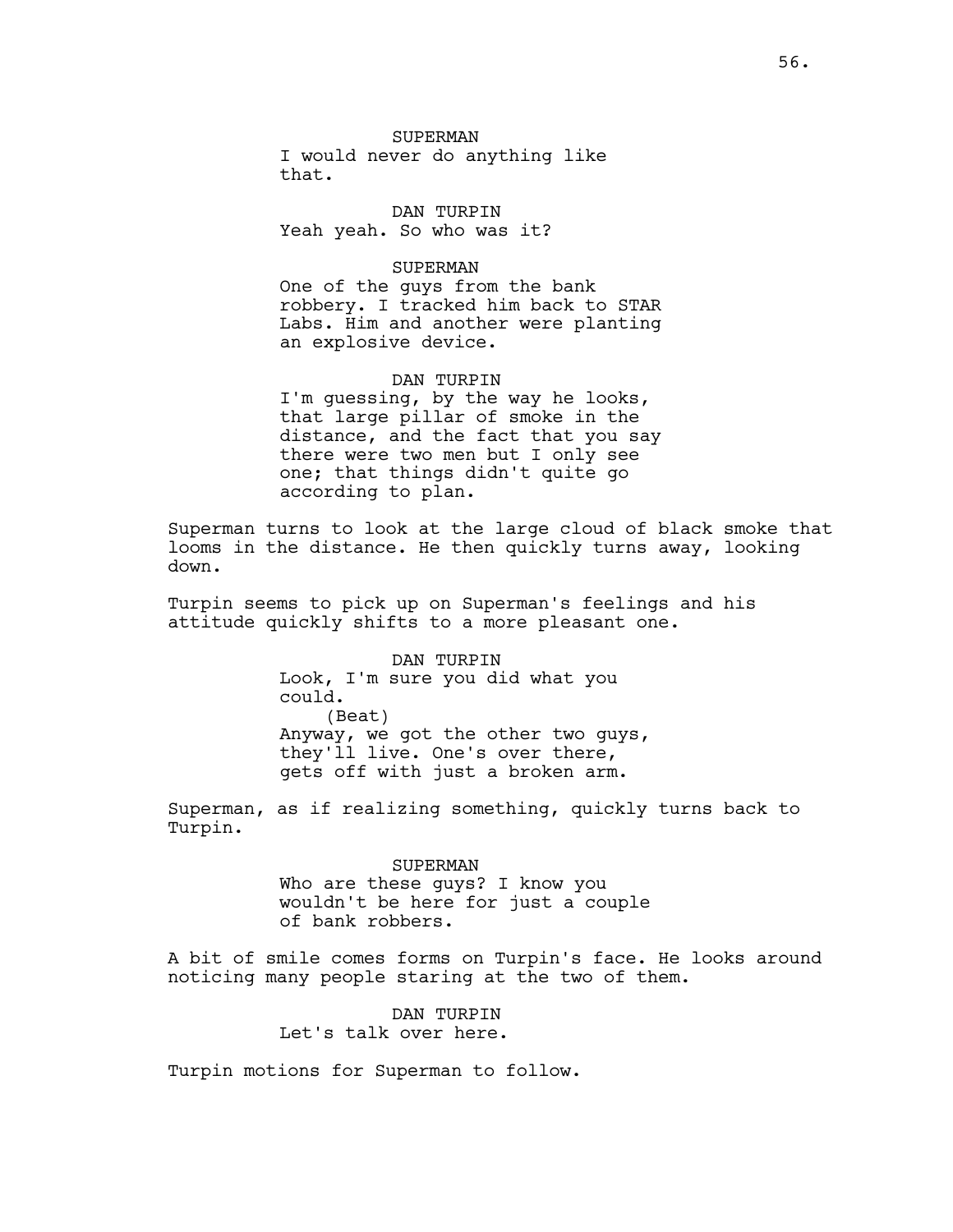EXT. HOSPITAL, EMERGENCY, BEHIND AMBULANCE

Turpin and Superman walk over behind a few parked ambulances. It gives them a bit of cover from the surrounding public eye.

> DAN TURPIN So you do know who I am.

Superman nods.

DAN TURPIN I'll answer your questions but first you answer mine. How did Jones get away from you at the bank?

#### SUPERMAN

Jones?

## DAN TURPIN

Yeah, our crispy critter in there is named Rudy Jones. I'll tell you how I know after you answer my question.

## SUPERMAN

I don't think they were there to rob the bank. I think the robbery was a distraction. Something to cover up their true intentions. I believe they were at the bank for the Kryptonite.

### DAN TURPIN

Kryptonite?

#### SUPERMAN

Pieces of radioactive rock that landed here from my home world. It's the only thing I can't defend myself against. Whenever I come near it, it's like someone repeatedly sticking needles in every inch of my body. Lex Luthor originally discovered it and tried to kill me with it. If you go back to that bank and find the deposit box that was broken into, chances are it's going to lead back to Luthor.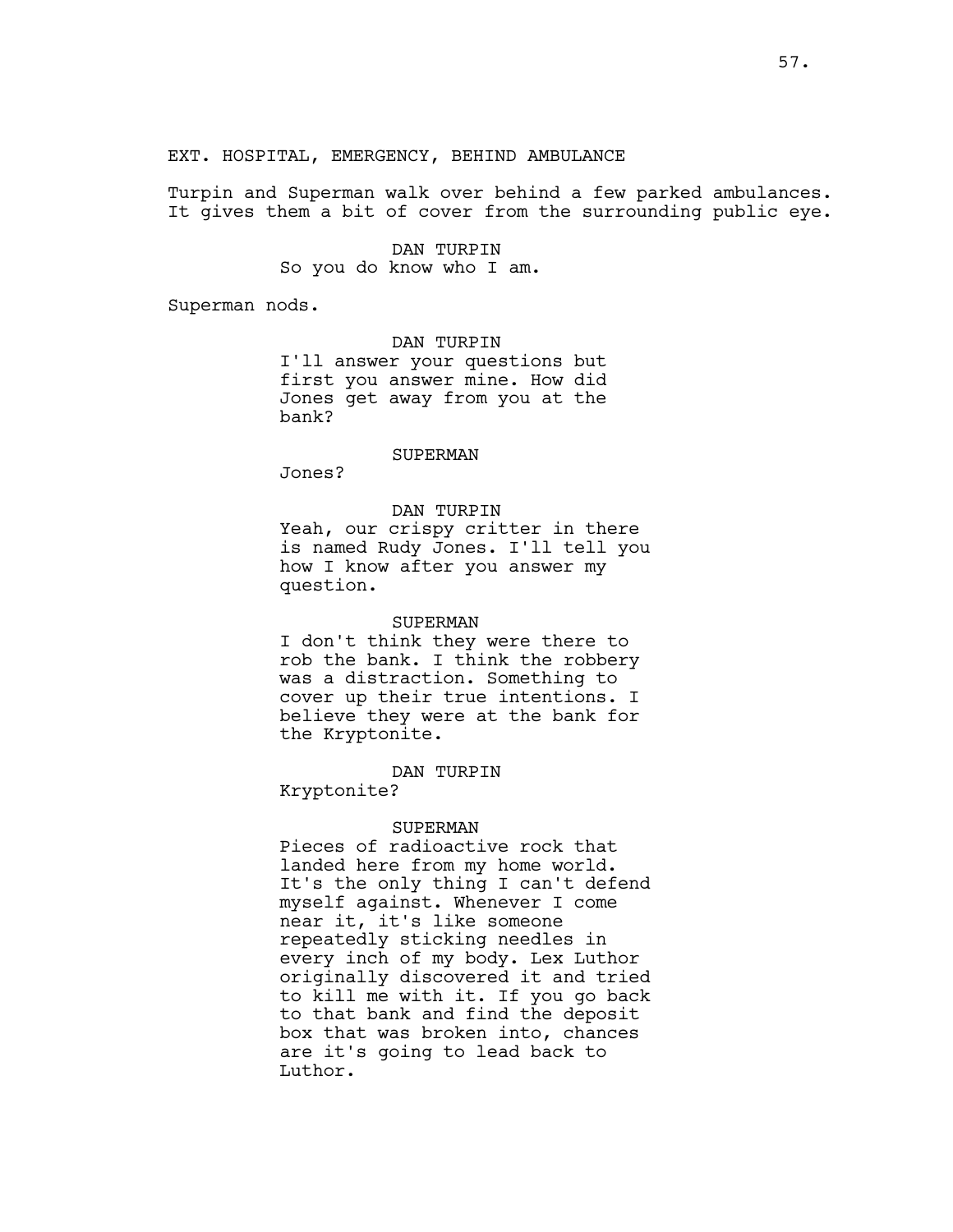Dan takes a moment to process the information that he just received.

#### SUPERMAN

So tell me, who is Rudy Jones?

### DAN TURPIN

He's a member of a group called Intergang, so were his buddies. Their activity has been increasing lately as is there technological capabilities. I have reason to believe something big is on the horizon.

(Beat) Obviously, with this new information, the bank job was to get the kryptonite as a weapon against you, but what is the connection with STAR Labs?

# SUPERMAN

Perhaps just sabotage. STAR Labs is a leading research facility. If Intergang is starting to get into technology maybe whoever runs Intergang saw STAR as competition. Whoever is funding Intergang has lots of resources.

### DAN TURPIN

Luthor got them the Kryptonite. Do you think Lexcorp is somehow behind this?

### SUPERMAN

We can't rule Luthor out, but my gut is telling me it's something else. I'll try to see what else I can find out.

Superman turns to fly off, but Turpin quickly reaches out and grabs his arm, pulling him back down angrily.

### DAN TURPIN

Whoa, whoah, whoah! Wait a minute! I've been on the Intergang for months and your not just gonna fly in and take over my case and get all the glory. The two Intergang members we got are just a couple of thugs who don't know anything. (MORE)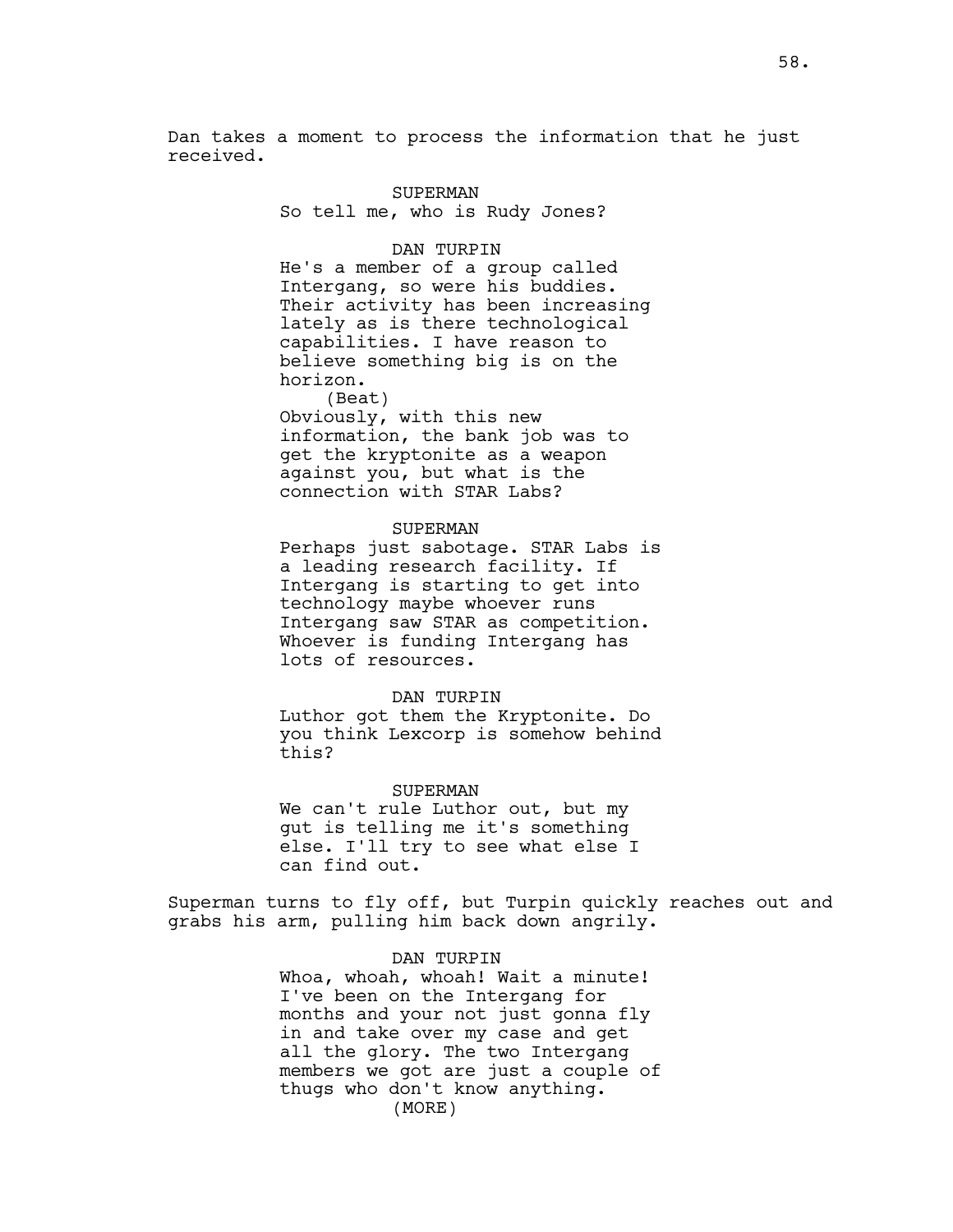Rudy Jones is the closest thing we've got to possibly getting good intel and he's laying there, probably in a coma, there's no telling if he'll even make it. Who knows who the other guy is that you let die. DAN TURPIN (cont'd)

SUPERMAN (angered) I didn't let him die! There wasn't enough time.

There is a silence between the two of them for a moment.

DAN TURPIN Whatever you say Superman. You just better report to me with anything you find. Otherwise I'll put ever damn cop in the city on your ass for obstruction of justice. I'm running the show now, not you. Get it?

Superman and Turpin stare each other down.

SUPERMAN Yeah, I get it.

Superman slowly ascends to the air, then flies off.

INT. INTERGANG HIDE OUT, LABORATORY - EVENING

The two Intergang members that were with Corben at STAR Labs drag Hamilton into a dark room and sit him on a chair. One of them cracks a smelling salt under his nose which immediately wakes him up.

Hamilton frantically starts looking around the room.

PROFESSOR HAMILTON Where am I? Who are you people?

BRUNO MANNHEIM Relax Hamilton.

The florescent lights flicker on overhead. Bruno stands across the room with his hand on the switch.

Hamilton begins looking around at all the hi tech computer and medical equipment that fills the large room.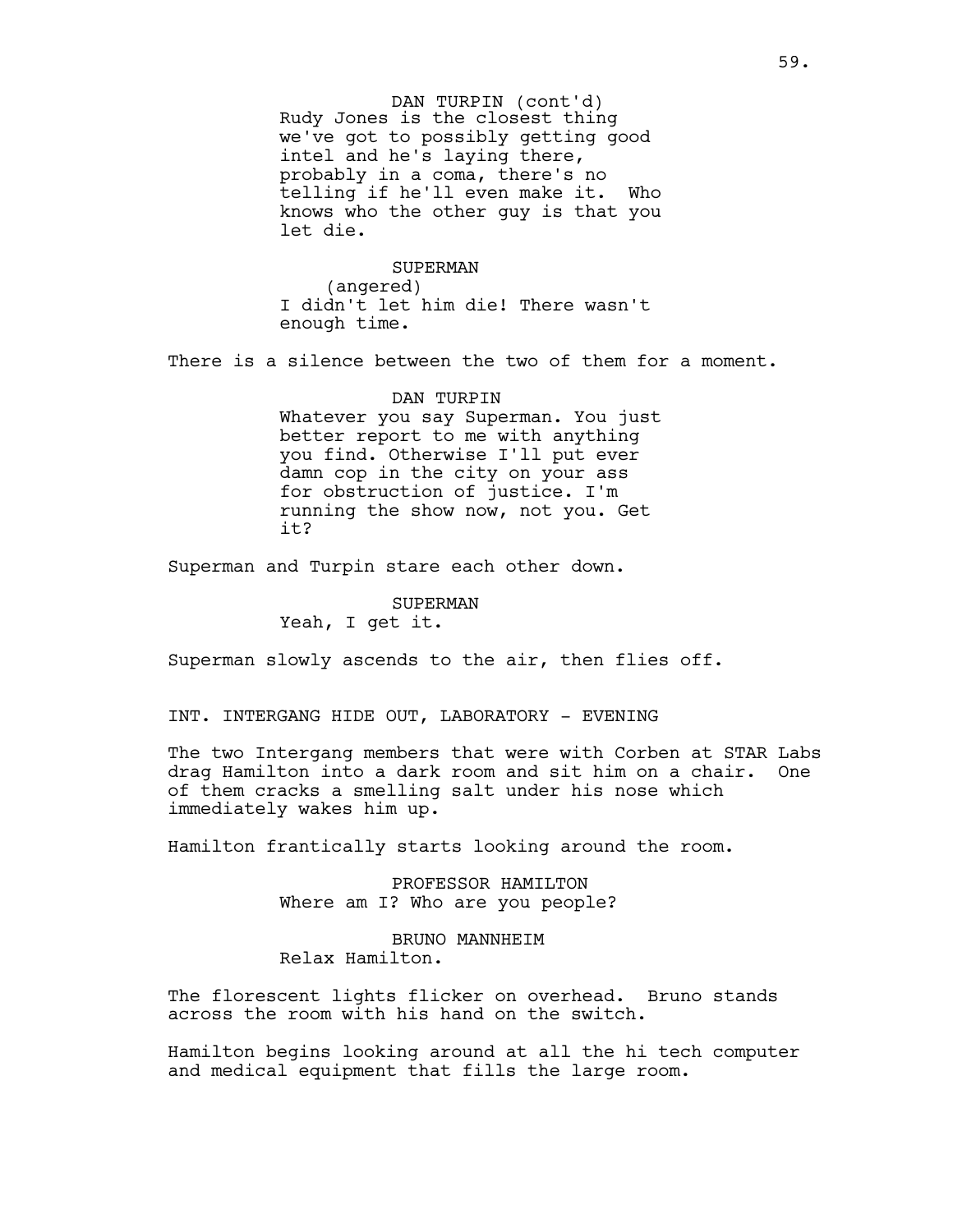PROFESSOR HAMILTON What is all this stuff?

BRUNO MANNHEIM You're going to help us with a little project. But all that will be explained in time. For now, let's just sit here and relax. I gotta go talk to the boss about some things, then we'll discuss what you can do for us.

INT. HOSPITAL, OPERATING ROOM - EVENING

Surgeons have Rudy on the operating table. They work hard to repair his damaged skin and treat the burn wounds.

> SURGEON Jesus, this guy is in bad shape. Hand me a cotton swab.

As they're working Rudy suddenly flat lines.

**NURSE** He's flat lining!

The Surgeon quickly pulls out the defibrillator and charges it up.

SURGEON

Clear!

The Surgeon presses the paddles to Rudy's chest, they shock him but instead of Rudy's body jerking the one usual time, an electrical current begins to run over his entire body.

# SURGEON

What the hell?

Everyone stands back as Rudy's body convulses for a moment. It doesn't last long however as the electricity slowly begins to dissipate and the heart rate monitor begins to registers a pulse.

> NURSE We gotta pulse. He's stable.

SURGEON I don't know what the hell that was all about but let's get this guy finished up.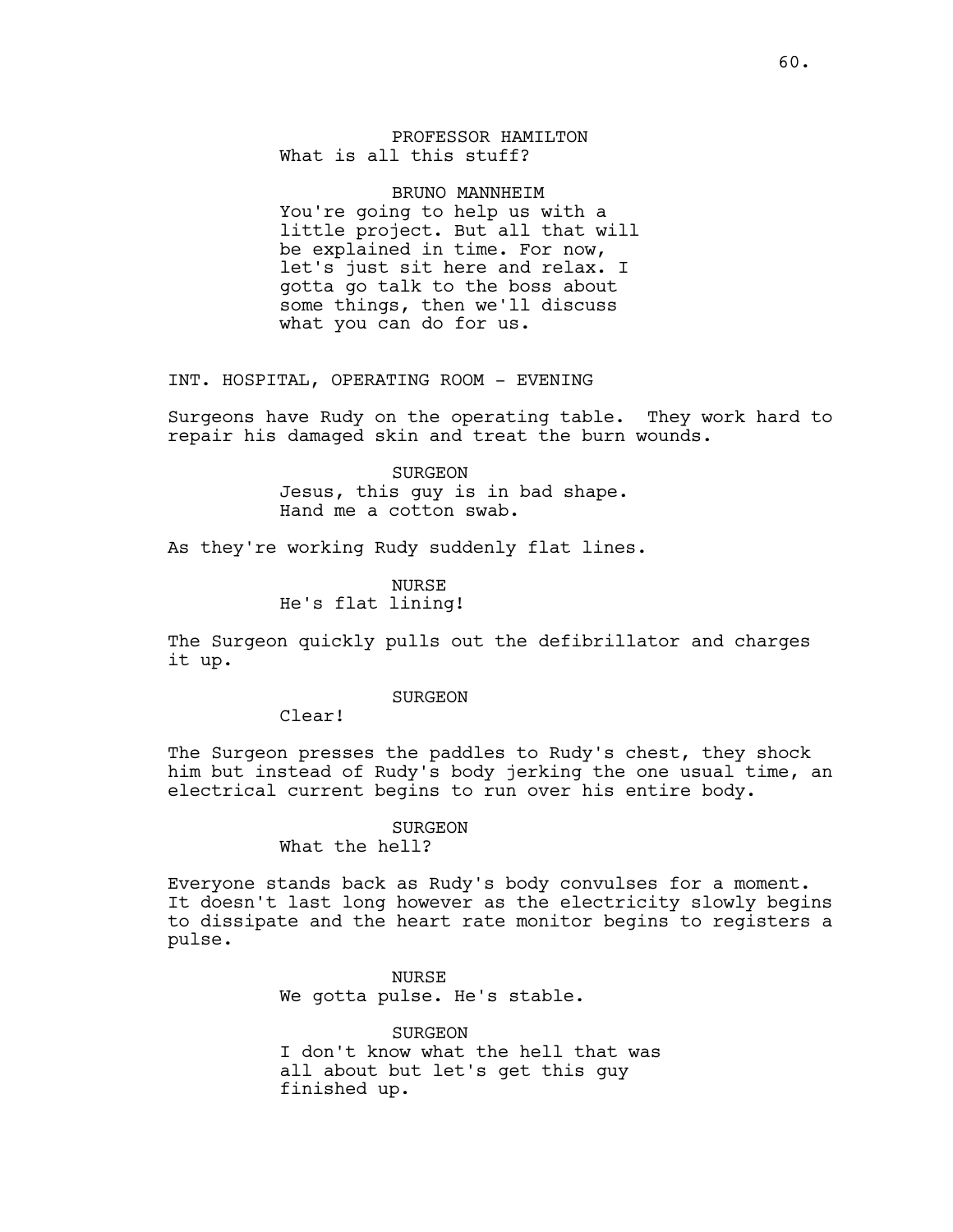INT. FANCY RESTAURANT - EVENING

Lois enters an upscale restaurant and quickly walks over to the maître d' He points across the room and Lois nods to thank him, then walks in that direction.

She sits down at a table and gives a big sigh of relief.

LOIS LANE Sorry about being late. I got caught up on some breaking news.

Sitting across the table from her is a man named CHARLES WELLES (30s). He's a very handsome man with black hair that is slicked back, and he has a thin Clark Gable like mustache. He wears what appears to be a very expensive looking suit.

> CHARLES WELLES It's quite alright my dear. I hope it was nothing too disastrous.

Lois chuckles a bit as she situates herself in the chair.

LOIS LANE Actually it kind of was. A bank robbery and an attack on STAR Labs. All in one day!

CHARLES WELLES Well I hope no one was hurt too badly.

LOIS LANE I don't have the details, although I did hear that Superman brought someone to the hospital.

Charles perks up a bit at the mention of Superman.

CHARLES WELLES Ah, so Superman saves the day again!

LOIS LANE (Sarcastically) Yeah, isn't it grand.

Charles looks on at Lois curiously.

CHARLES WELLES What's wrong? I thought the two of you were friends?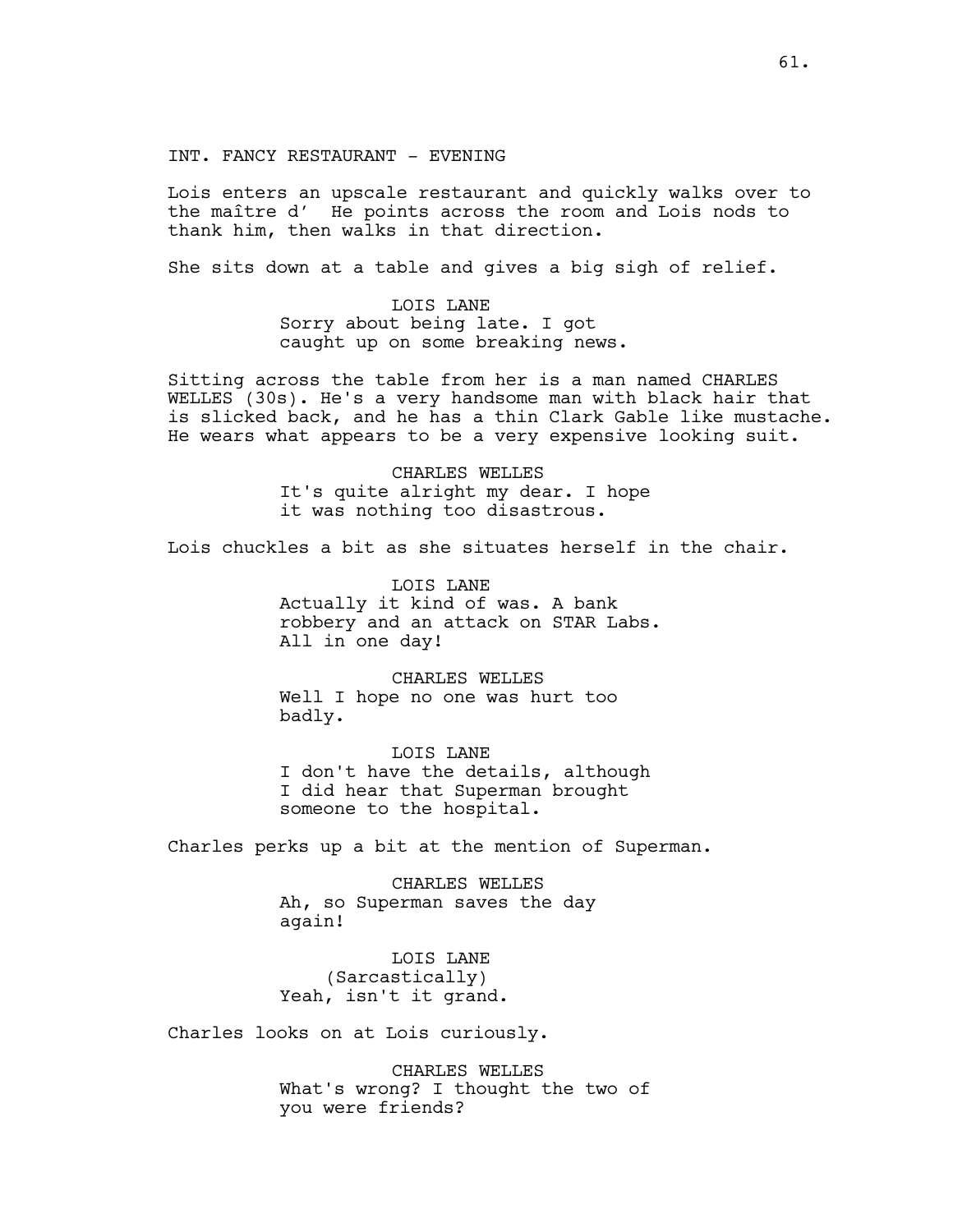LOIS LANE We are, well, at least we were. I haven't actually talked to him in a couple of months. I'm sure there's a good explanation though. (To self) At least there better be.

There is a brief moment of awkward silence between them.

LOIS LANE Anyway! Let's talk about you for a change. How's your business deal coming along?

CHARLES WELLES Well I haven't quite made my next move just yet. I suppose I'm waiting for the right opportunity to present itself. You know how these things work.

LOIS LANE Oh, yeah, definitely.

Lois quickly takes a sip of champagne. Her eyes shift back and forth.

EXT. STAR LABS - NIGHT

WORKERS are already starting to clean up the mess at STAR Labs. Big cranes move large portions of walls, and twisted steel from what's left of the building.

Several police cars are on scene along with two ambulances. An EMT is loading a gurney in the back of one of them with a body under a sheet. The door snags the top of the sheet slightly pulling it away revealing the security guard that was shot in the head. The EMT quickly covers him back up.

> WORKER (O.C.) Got a live one here!

Everyone looks over to where the voice came from. Workers and a couple EMTs run over.

Underneath some of the rubble is Corben. The worker is kneeled down beside him.

> WORKER He looks like he's in bad shape, but I can see him breathing.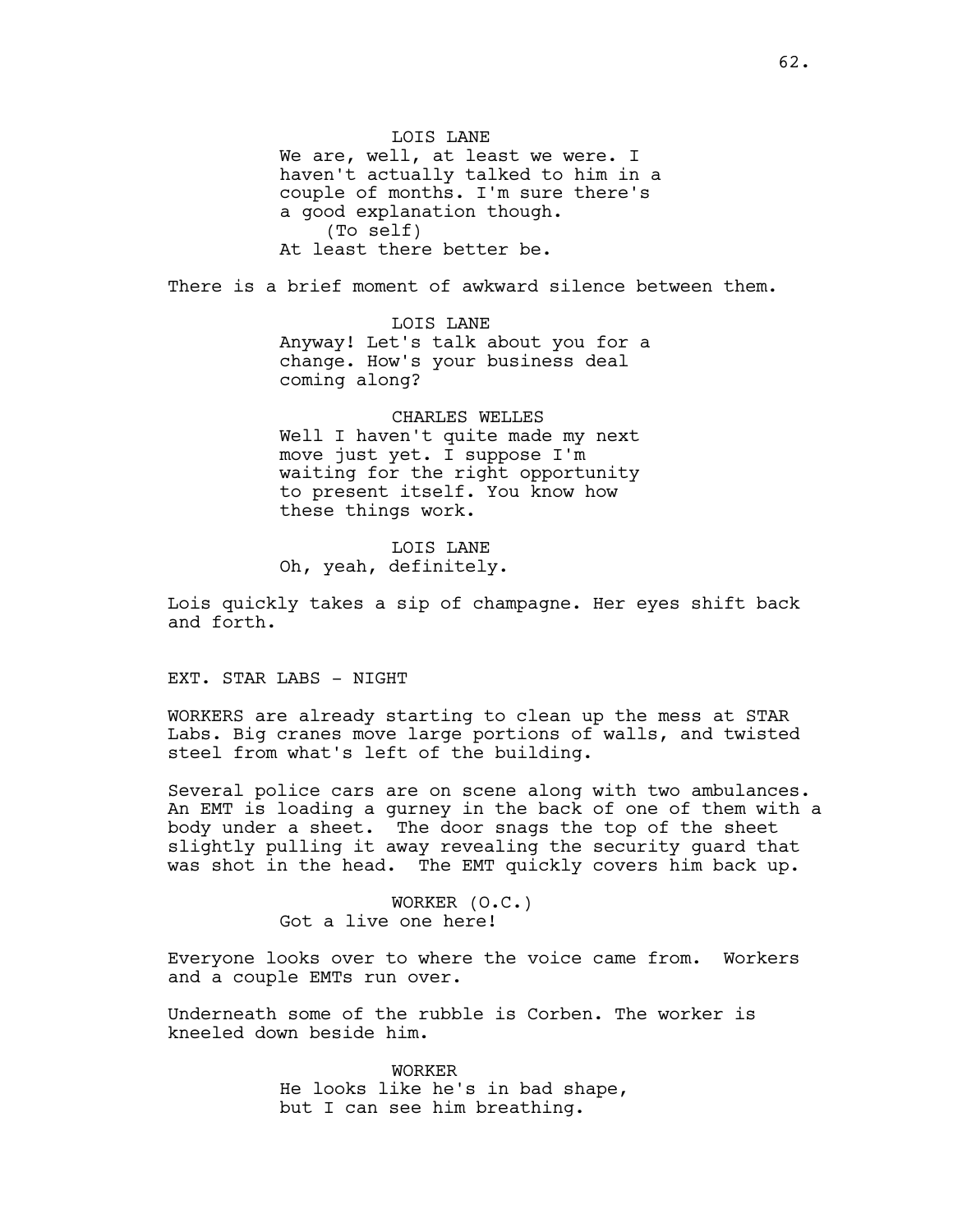The EMT checks his pulse then examines the situation.

EMT His legs are pinned under these beams. (Yelling) Can I get some help over here!

EXT. STAR LABS - MOMENTS LATER

An EMT wheels Corben to the ambulance met with the other, the AMBULANCE DRIVER. The EMT looks down at Corben's hand where he is clenching onto the piece of Kryptonite. He grabs hold and tries to remove it, but can't.

> EMT Geez, this guy has a grip on this thing.

AMBULANCE DRIVER Forget it, we'll get out on the way there or at the hospital. We gotta load this guy up now though.

The EMT loads Corben into the back of the ambulance and then gets in behind him.

## INT. AMBULANCE, BACK

As the EMT is just about to shut the door a hand reaches in a stops it, then quickly opens it back up.

A masked man jumps in and points a gun at the EMT, then closes the door behind him.

### INT. AMBULANCE, FRONT

The ambulance driver shuts the door as he gets into the driver's seat. He knocks on the back panel.

> AMBULANCE DRIVER You ready back there?

Suddenly the passenger door opens and a SECOND MASKED MAN jumps in. He too has a gun.

> MAN IN A MASK 2 We're ready. Drive.

The Ambulance driver complies.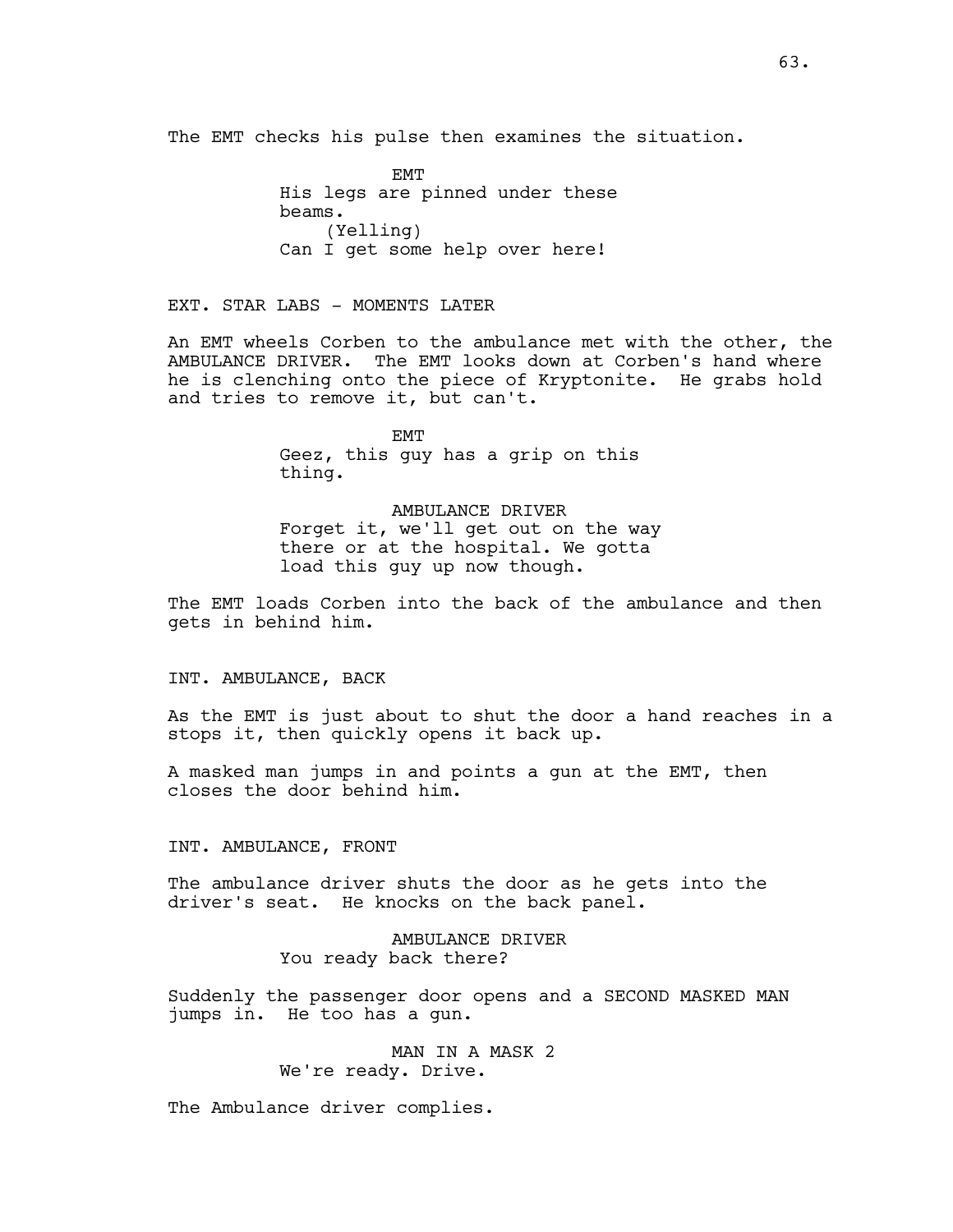EXT. STAR LABS

The lights and sirens fire up on the ambulance and it speeds away from the scene.

INT. INTERGANG HIDE OUT, GENOLTI'S OFFICE

Bruno Mannheim quickly enters Genolti's office. Genolti turns from his window and looks to Bruno.

> BRUNO MANNHEIM Great news boss. We retrieved Corben before the cops could get hold of him. But even better news, he's still alive.

Genolti's eyes widen, a slight smile forms on his face.

BOSS GENOLTI Alive! That's wonderful, are they bringing him back here?

BRUNO MANNHEIM Yeah, they're on their way. Only thing is...

BOSS GENOLTI What? Spit it out!

BRUNO MANNHEIM Look, he's in bad shape. The boys say they'll be surprised if he'll even make it here.

Genolti lets out a deep sigh. He turns back to the window.

BOSS GENOLTI I can't let this happen.

Genolti looks down. He closes his eyes. Bruno doesn't say a word he just looks on.

Suddenly Genolti's eyes shoot open and his head pops back up.

BOSS GENOLTI That's it! Corben saved my life once, and now I shall repay the favor by saving his.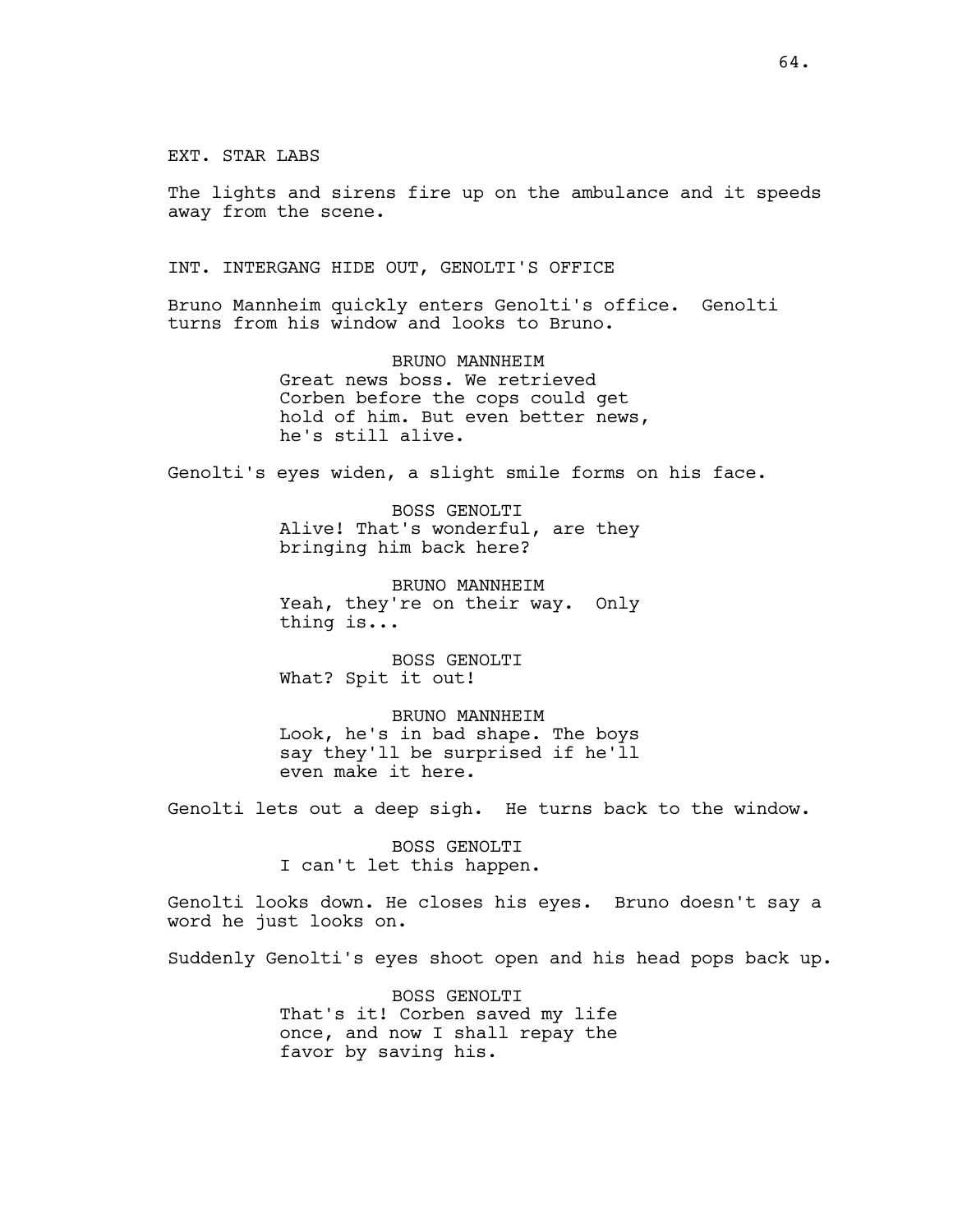BRUNO MANNHEIM He could be paralysed. He might be a vegetable for all we know. What kind of life is that?

BOSS GENOLTI You're obviously not thinking the same thing that I am Bruno. (Beat) Oh how fate works in mysterious ways, for today we will not only have the assistance of Professor Hamilton, but we also have our first volunteer for Project Cadmus.

After a moment of thinking a smile forms on Bruno's face.

INT. CLARK'S APARTMENT - NIGHT

Jonathan Kent sits on the couch watching television. The door to the apartment opens and Clark walks in.

> JONATHAN KENT Hey there's my boy!

Clark smiles and closes the door behind him.

CLARK KENT Have you been watching TV all day?

JONATHAN KENT No, I got out and walked around a bit. I was thinking of hitting up a couple of museums tomorrow while you're at work.

Clark smiles again, then takes his glasses off and sets them on the counter as he walks into the back bedroom.

> CLARK KENT Sounds like fun pop.

Jonathan looks back to the television and turns it off. He gets up and follows Clark back to the room.

INT. CLARK'S APARTMENT, BEDROOM

Jonathan enters the back bedroom. Clark's dress shirt is now untucked and unbuttoned. You can see his Superman suit underneath.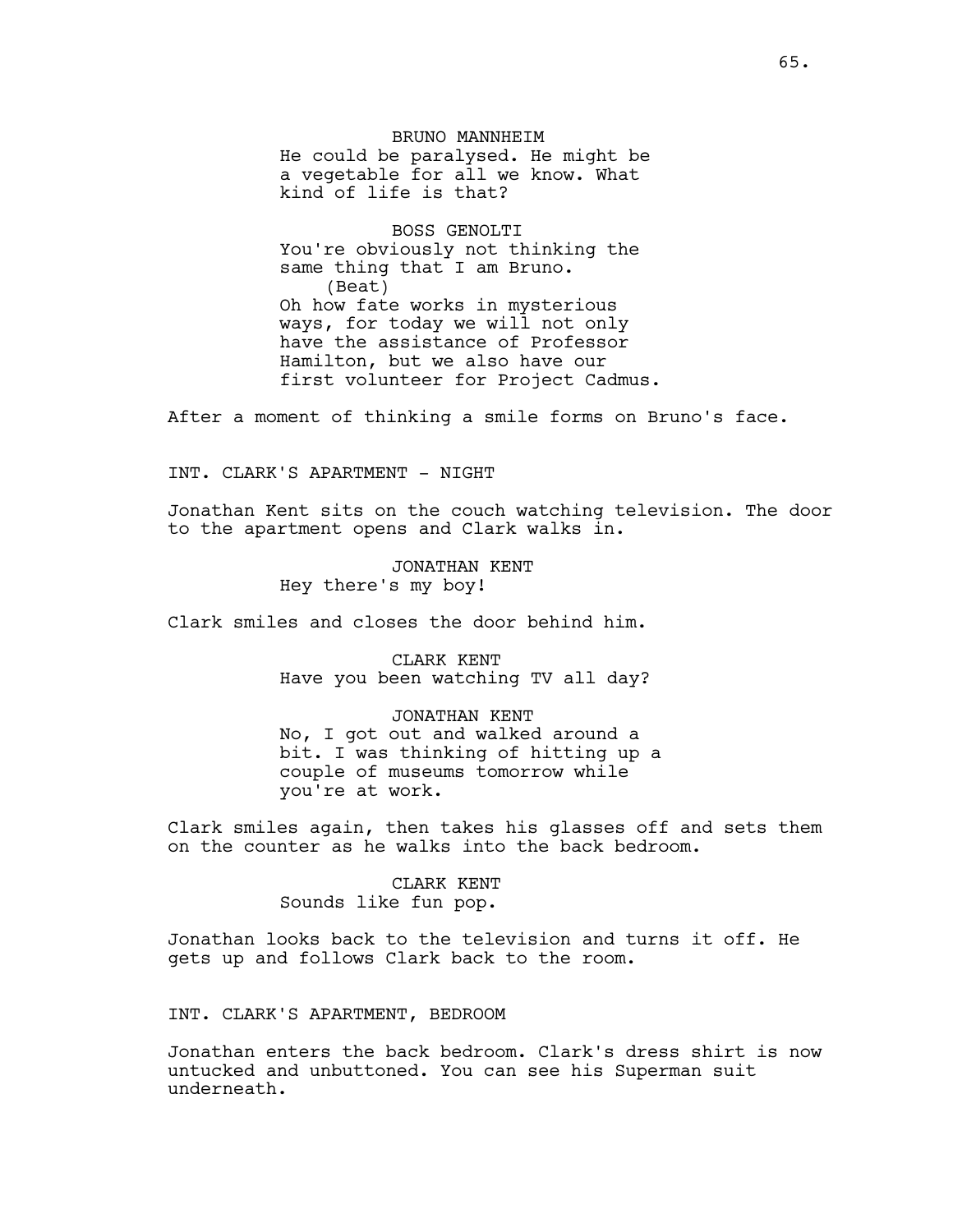## JONATHAN KENT

I can always tell when something's wrong with you Clark. Are you still bothered by what we talked about yesterday?

Clark sits on the edge of the bed, hunched over.

### JONATHAN KENT

Did something else happen with all that stuff today?

## CLARK KENT

There were two guys when I went into STAR Labs, one had Kryptonite. It was killing me, I didn't know what else to do so I used my heat vision to cause an explosion.

Jonathan walks over and sits next to his son.

# CLARK KENT

I wasn't expecting it to get out of hand like that. Now one guy is seriously disfigured and the other is...

# JONATHAN KENT

You were defending yourself Clark. You did what you had to do. Those were bad men, doing bad things. They knew the consequences.

### CLARK KENT

They still deserve a chance at life. But right when I turned to get the other guy the roof came down. I can't help but think I still could have went in a pulled him out. Those beams wouldn't have hurt me.

JONATHAN KENT Well what about the guy you saved? Were was he in all this.

### CLARK KENT

In my arms.

Jonathan puts his arm around his son.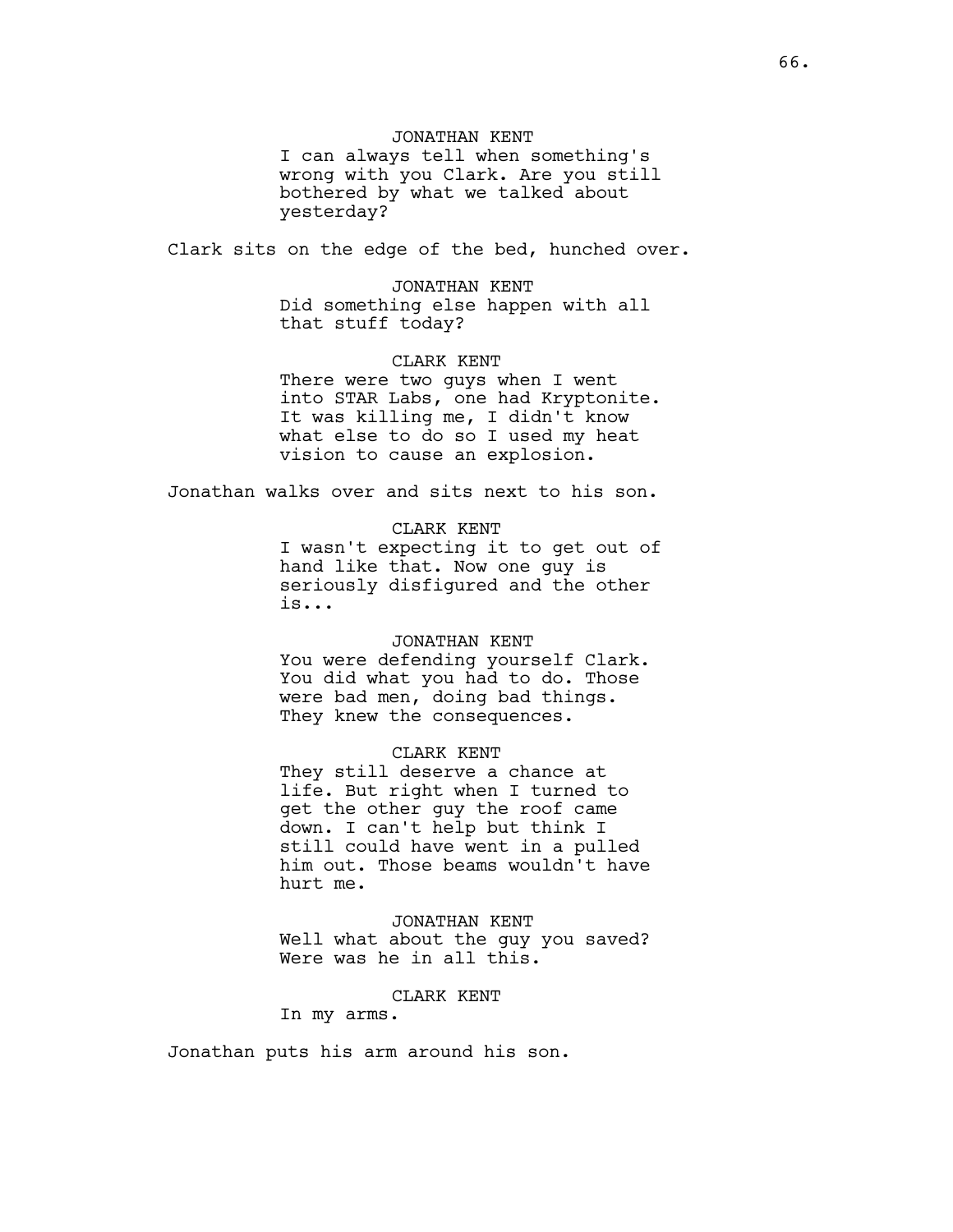# JONATHAN KENT

Look son. If you would have went after the other guy, sure those beams wouldn't hurt you, but you wouldn't have been able to shield the man you already saved. Then both men would be dead.

#### CLARK KENT

I just wonder if---

# JONATHAN KENT

No, you listen to me Clark. When you were talking yesterday I didn't have much to say. But I've been thinking about it and now it's my turn to talk.

Clark turns his head and looks to his father.

### JONATHAN KENT

I don't care how strong you are, how fast you are, or all the great things that you can do. I told you, you can't be everywhere at once. You can't put everything on your shoulders to solve by yourself. You can try, sure you can try. But it's going to drive you insane. Look at what it's doing to you already. The key is to do the best you can. Just like me, just like your mother. (Beat)

Just like your real father.

### CLARK KENT

What?

### JONATHAN KENT

I remember the story you told me. A dying planet. Jor-El tried to save everyone but no one would listen.

# CLARK KENT

I remember him saying that their ignorance was nearly driving him mad. But the situation is different here. People on Earth want to be saved.

## JONATHAN KENT

Yes but in the end he realized that he couldn't save everyone. (MORE)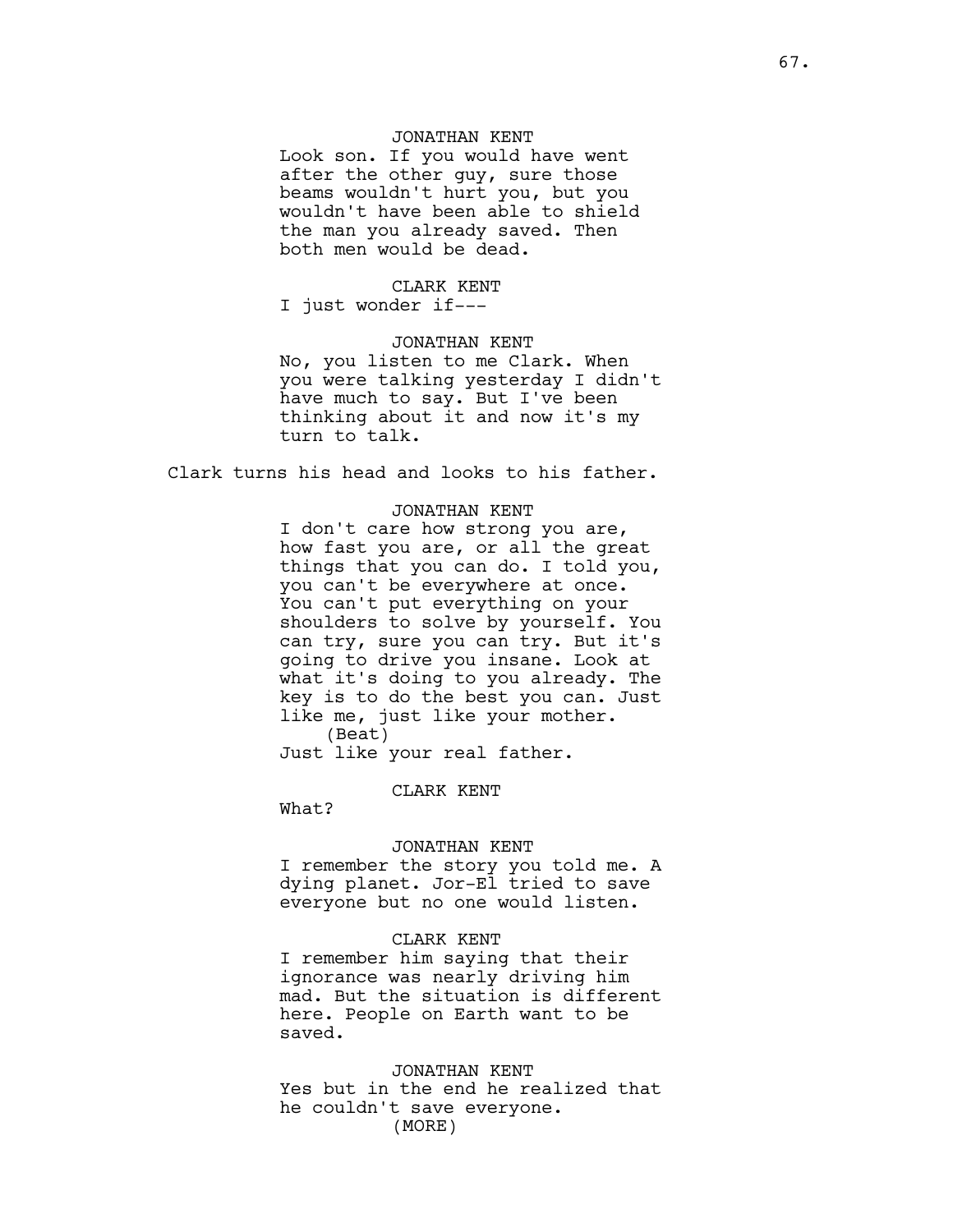But he didn't simply give up. He still had one single hope. JONATHAN KENT (cont'd)

### CLARK KENT

Me. He made a choice to save me. He put me in a ship and sent me here. I was only a baby. He knew in this environment I'd be able to do great things.

# JONATHAN KENT

And you have done great things Clark. But you too will have to realize that you can't save everyone. Sometimes the universe just has other plans for people.

Clark hangs his head. A big smile forms and he begins to nod. He looks back to his father, his eyes wet.

# CLARK KENT

You're right dad. You're absolutely right. I hadn't realized until now that I was letting all this become a chore. And I won't let it become that. I suppose I felt like I was all alone out there, and while I'm still going to do the best I can to help out I think I may finally have some help from the outside.

#### JONATHAN KENT

Oh really?

CLARK KENT Yeah, a new Lieutenant with the Metropolis Police Department named Dan Turpin.

JONATHAN KENT That's great Clark. Glad to hear it.

Jonathan stands up and looks to Clark.

JONATHAN KENT Now I have one last piece of advice for you. You need to find an outlet for all these pent up emotions you have. A past time, a friend, a girl.

Clark quickly looks up.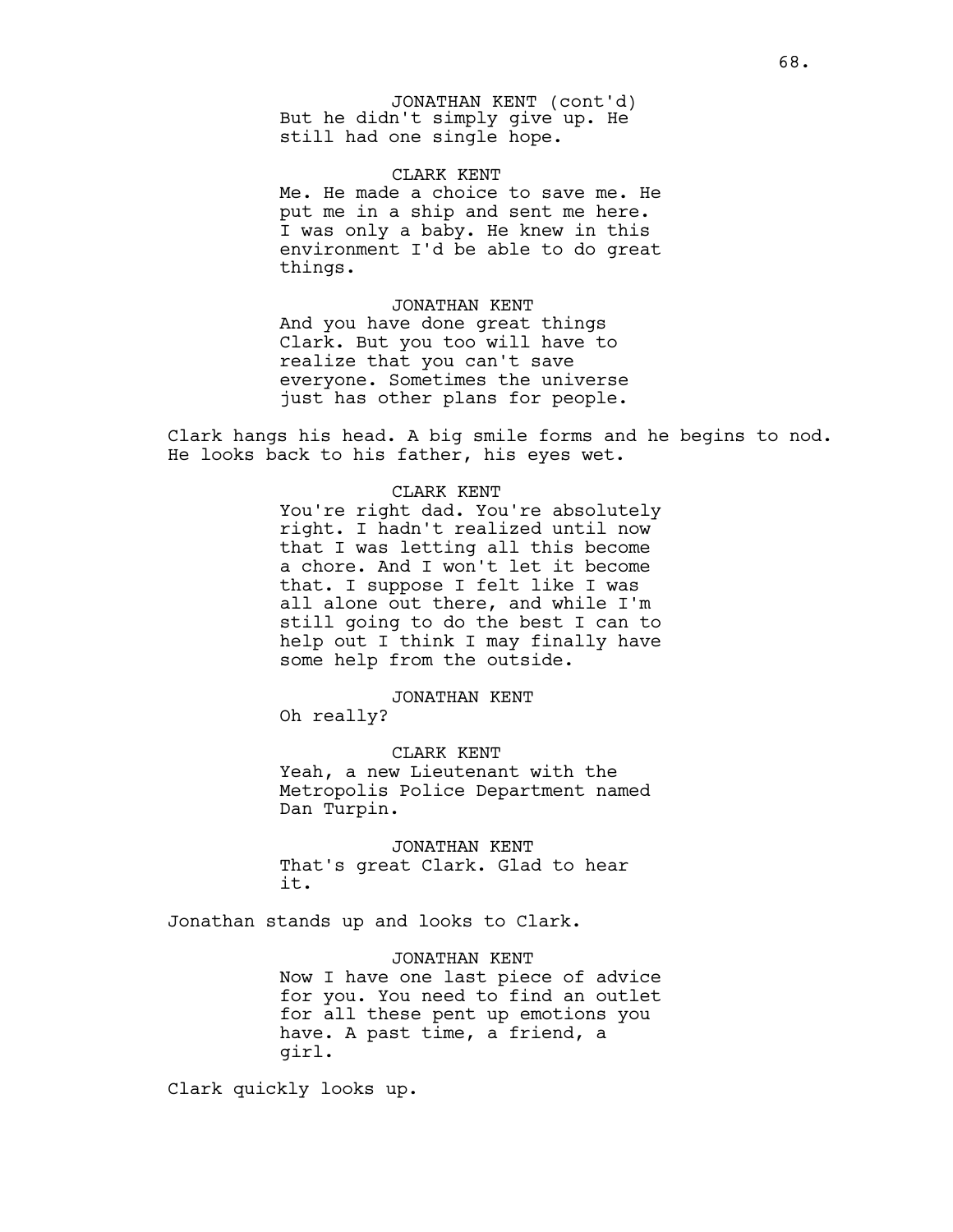JONATHAN KENT Something besides flying around and beating up bad guys. Something that makes you happy.

Clark thinks about it for a moment.

CLARK KENT Hey would you be ok being by yourself for a little while tonight?

Jonathan smiles.

JONATHAN KENT Sure I'll be fine. I'll just watch a little TV and probably go bed soon anyway.

Clark stands up.

CLARK KENT You're the reason I'm the man I am today. For that I want to thank you.

Clark hugs his father. Jonathan smiles.

INT. INTERGANG HIDE OUT, LABORATORY

Hamilton sits looking over blueprints and schematics on a computer. His head resting on his hand, looking stressed. (Professor Hamilton) I just don't really understand any of this. I mean I've never seen anything like it. (Beat) I wouldn't even know where to start; to get half of the materials needed as I've never even heard of this type of metal. Why don't you just get whoever made these plans to build it for you? BOSS GENOLTI I'm afraid it's not that simple, and you just so happen to be the most qualified for the job.

Hamilton turns back to Genolti. (Professor Hamilton) (MORE)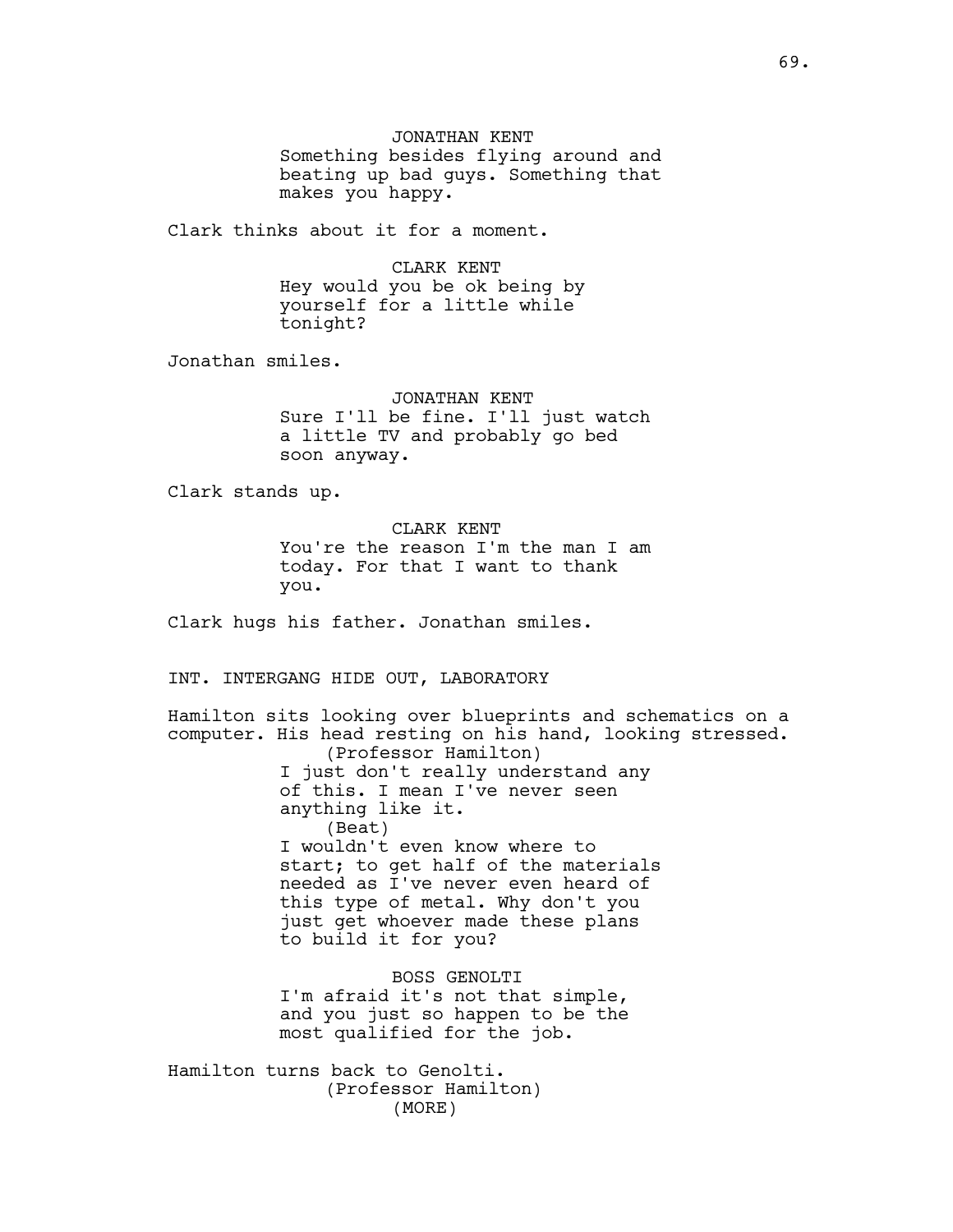Look, even if I agreed to do this it would take months if not years to mold and construct the pieces, let alone figure out how to make the mechanics of the damn thing work. BOSS GENOLTI (cont'd)

BOSS GENOLTI Well Professor Hamilton, fortunately for you, you don't have to mold anything. We've been hard at work to make your job as easy as possible.

Boss Genolti walks over to a wall on the side of the room. He pushes a sequence of buttons on a keypad lock and a large containment unit suddenly emerges.

From out of the container a white mist of cold air pours out.

BOSS GENOLTI All you have to do is make it work.

Hamilton shivers as the cold air from the container reaches his spine. He slowly walks forward and looks down into it.

As the mist inside slowly clears Hamilton's eyes widen at the site of a metal skull.

Suddenly Bruno bursts into the door. Everyone's attention turns toward him.

> BRUNO MANNHEIM Corben's here. Dr. Vale is bringing him in now.

> > BOSS GENOLTI

Excellent!

The doors to the room open and Corben's body is wheeled in by DR. VALE (late 50s).

> BOSS GENOLTI Jesus. Look at him. (DR. Vale) He's in bad shape. But I think I'll be able to keep him alive long enough for Hamilton to get the chassis working.

Hamilton quickly looks to Vale confused and still in a bit of shock.

(Professor Hamilton) (MORE)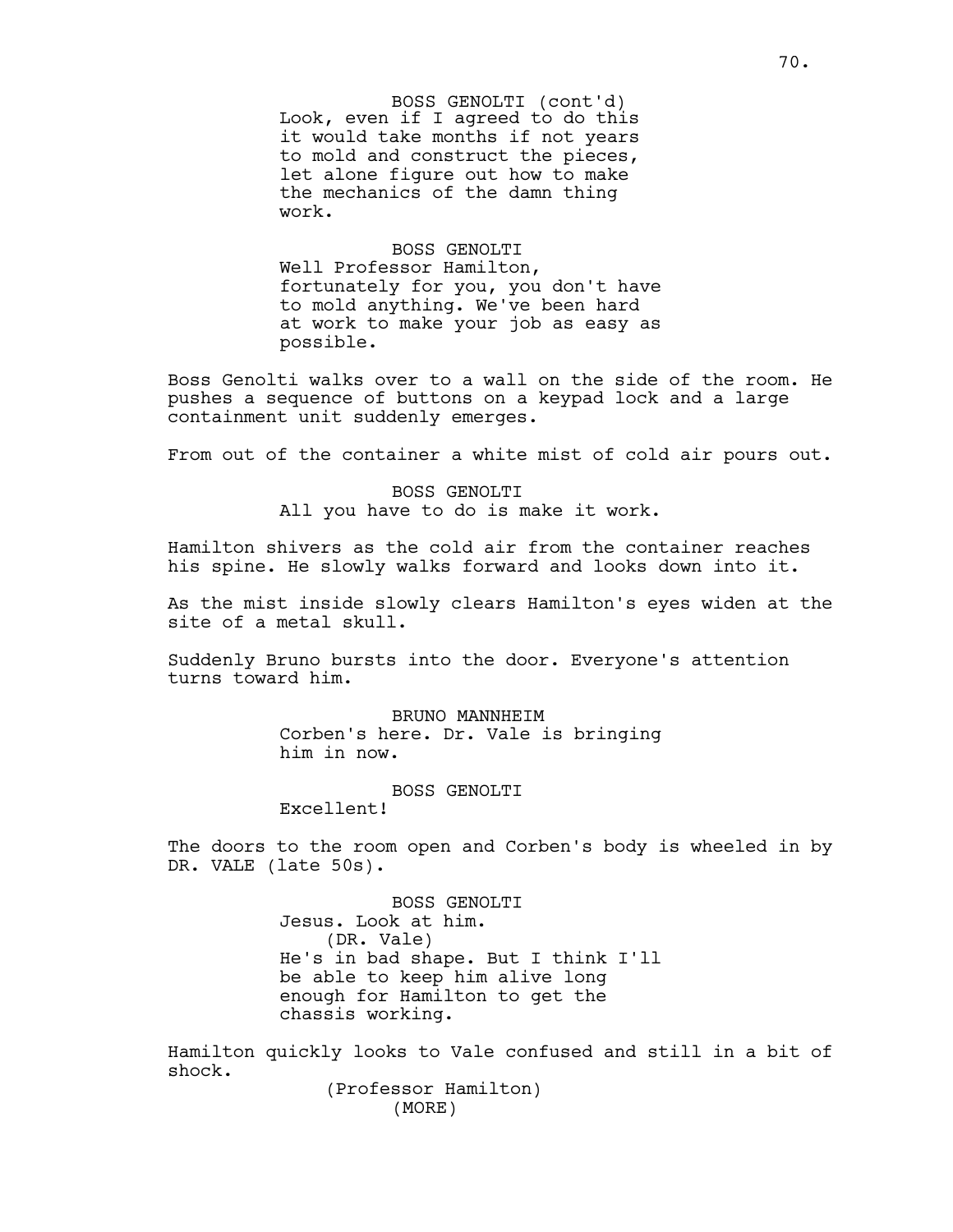What the hell are you talking about? (To Genolti) BOSS GENOLTI (cont'd)

What am I really doing here?

## BOSS GENOLTI

Dr. Vale is a one of the greatest brain surgeons in the world. He previously worked exclusively for LexCorp. However, since LexCorp went under he now works for us. He's going to transfer Corben's brain into the body that you will make work. (Professor Hamilton) That's insane! I won't have any

part of it.

Genolti doesn't immediately respond. After a moment he simply looks to Bruno. Bruno nods and exits the room.

Moments later he returns with the driver of the hijacked ambulance. He's been badly beaten, the blood still wet on his face.

### BRUNO MANNHEIM Say hello to Chris Smith.

Bruno hits Chris in the back of the legs, forcing him to his knees.

Bruno reaches down and pulls out Chris' wallet then starts thumbing through it. Bruno picks out a photograph of Chris and his family.

> BRUNO MANNHEIM Loving husband. Father of two.

He holds it up for Hamilton to see then tosses it at him.

Hamilton doesn't say a word, he just looks back into the eyes of Chris.

Bruno tosses the wallet to the side, then pulls out a gun from his back belt.

> BRUNO MANNHEIM Now are you going to do what we ask?

He presses the gun to the side of Chris' head. Chris closes his eyes and grits his teeth.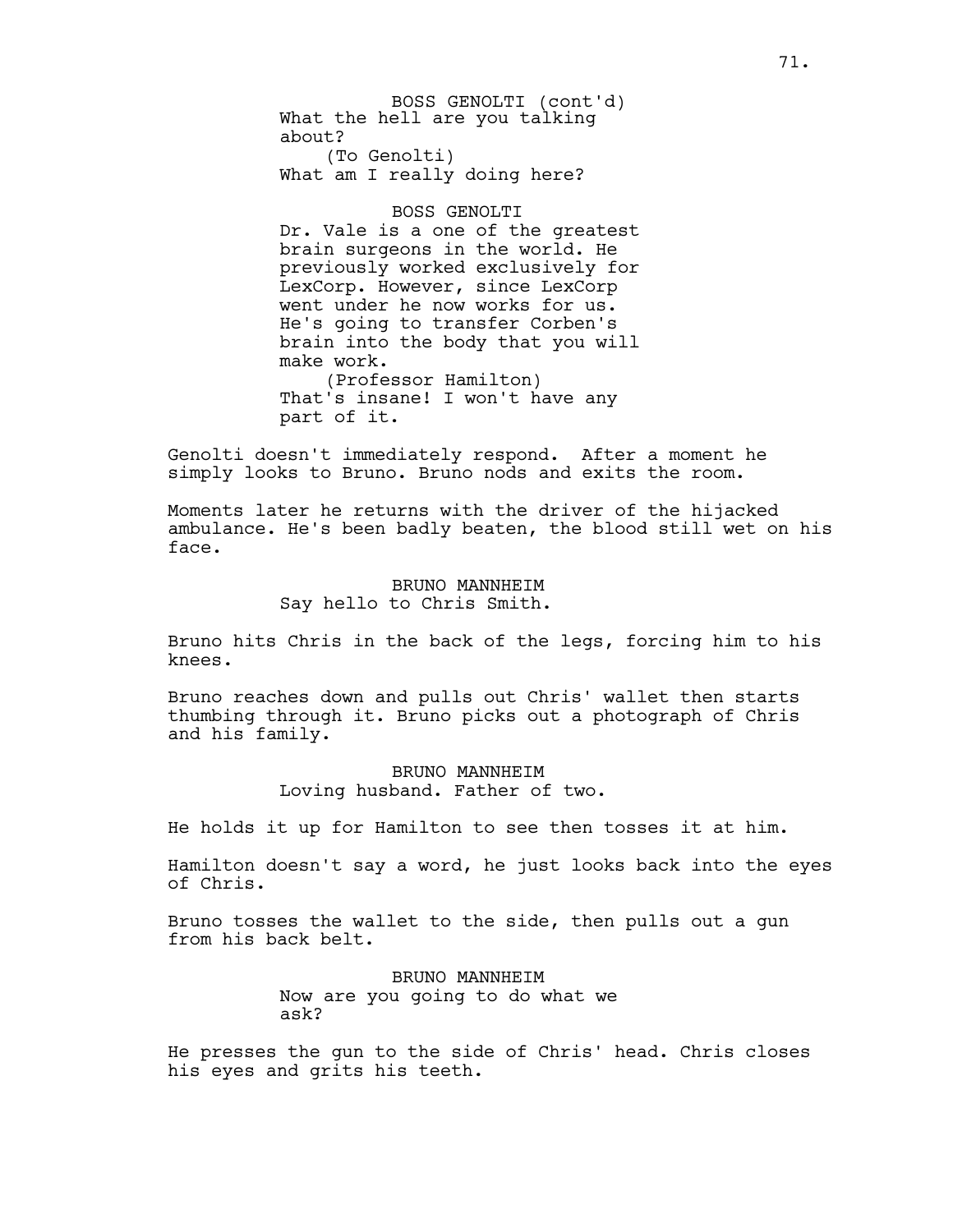BRUNO MANNHEIM Or am I going to be sending Chris' brains back to his family.

Hamilton doesn't respond he just looks back and forth between Bruno and the Chris. His breathing heavy, his eyes wide.

Bruno cocks the gun. (Professor Hamilton) Ok! Ok! Ok! I'll do it. Just let him go. (To Genolti) Please.

Genolti smiles and motions for Bruno to lower the gun. He does so.

Bruno picks Chris up off the ground. He opens the door and hands him off to a couple other Intergang members who take him away.

> BOSS GENOLTI (To Hamilton) He'll be released when you complete your job. Think of it as an insurance policy.

Hamilton, clearly distraught, lets out a sigh and sits back down in his chair.

> BOSS GENOLTI Now that you know how serious we are I'll ask you. Can you make this work?

Hamilton takes a moment to wipe the sweat from his forehead.

#### PROFESSOR HAMILTON

Yes. In theory it should work. But I didn't see anything about a power source in the schematics. If I was reading this thing right it's going to take a hell of a lot of power to run the body and the human brain alone isn't going to do it.

BOSS GENOLTI I'm sure you'll figure something out. (To Vale) How long do you think you can keep him alive in his current condition?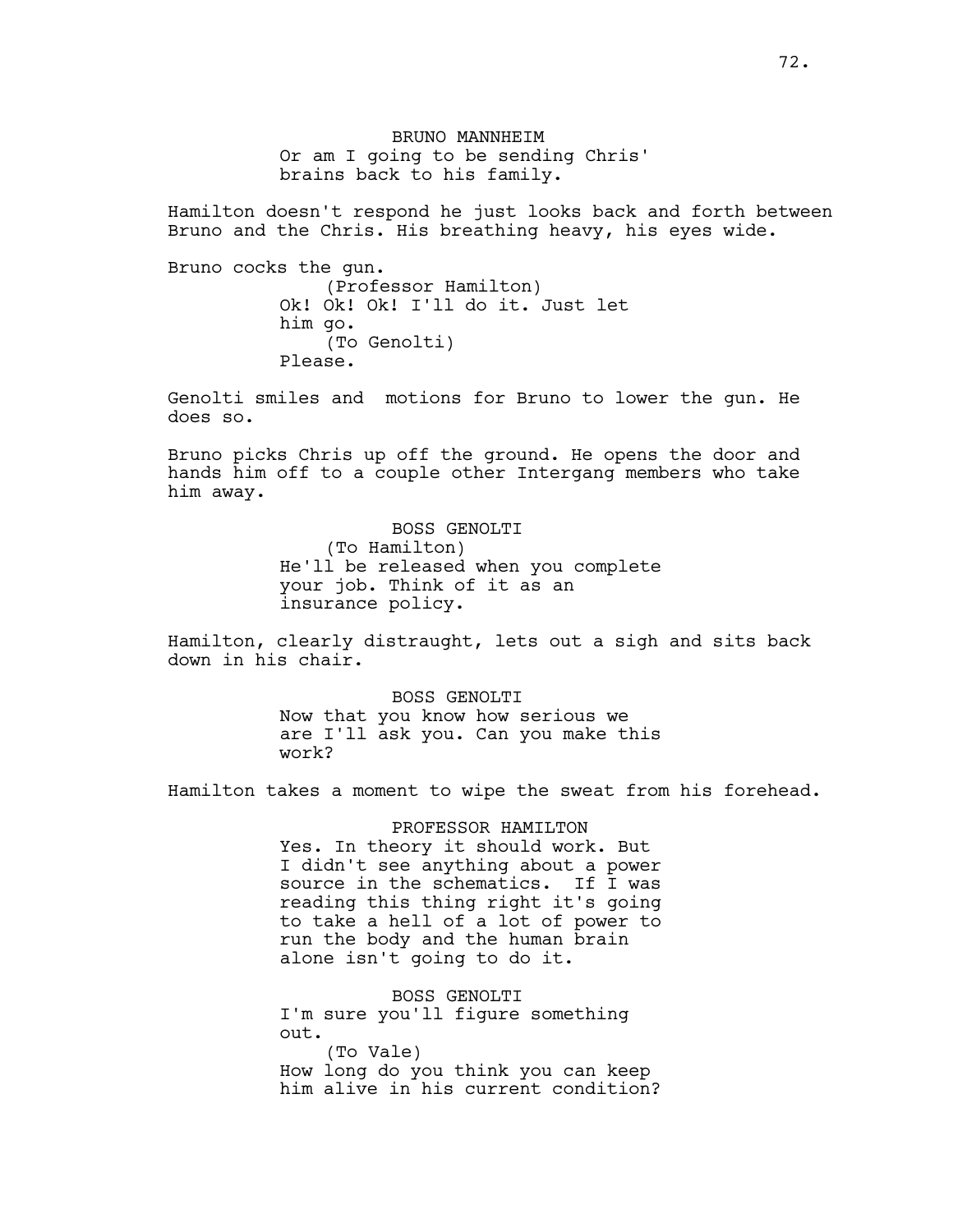Genolti turns back to Hamilton.

BOSS GENOLTI You have one week to figure it out. If Corben dies, so do you.

Hamilton's head falls into his hand as Genolti turns and walks over to Corben. He leans in.

> BOSS GENOLTI (Softly) Bear with me friend. For soon you will know a power like none other.

Genolti and Bruno exit the room.

INT. INTERGANG HIDE OUT, HALLWAY

As the two exit Bruno turns back to Genolti.

BRUNO MANNHEIM Oh yeah, by the way, I found out that Rudy was taken to the hospital by Superman. It's likely he won't make it.

BOSS GENOLTI Good. We don't need any loose ends or anyone coming back and snooping around. He has a family right?

BRUNO MANNHEIM

I believe so.

BOSS GENOLTI

Kill them.

Bruno nods.

INT. LOIS' APARTMENT - NIGHT

Lois, just getting home from her date, enters her apartment. She sits her purse down on the coffee table, plops down on the sofa wile letting out a long sigh.

After a moment of sitting and staring at nothing, a breeze of wind moves across the room. It pushes a few strands of hair out of place.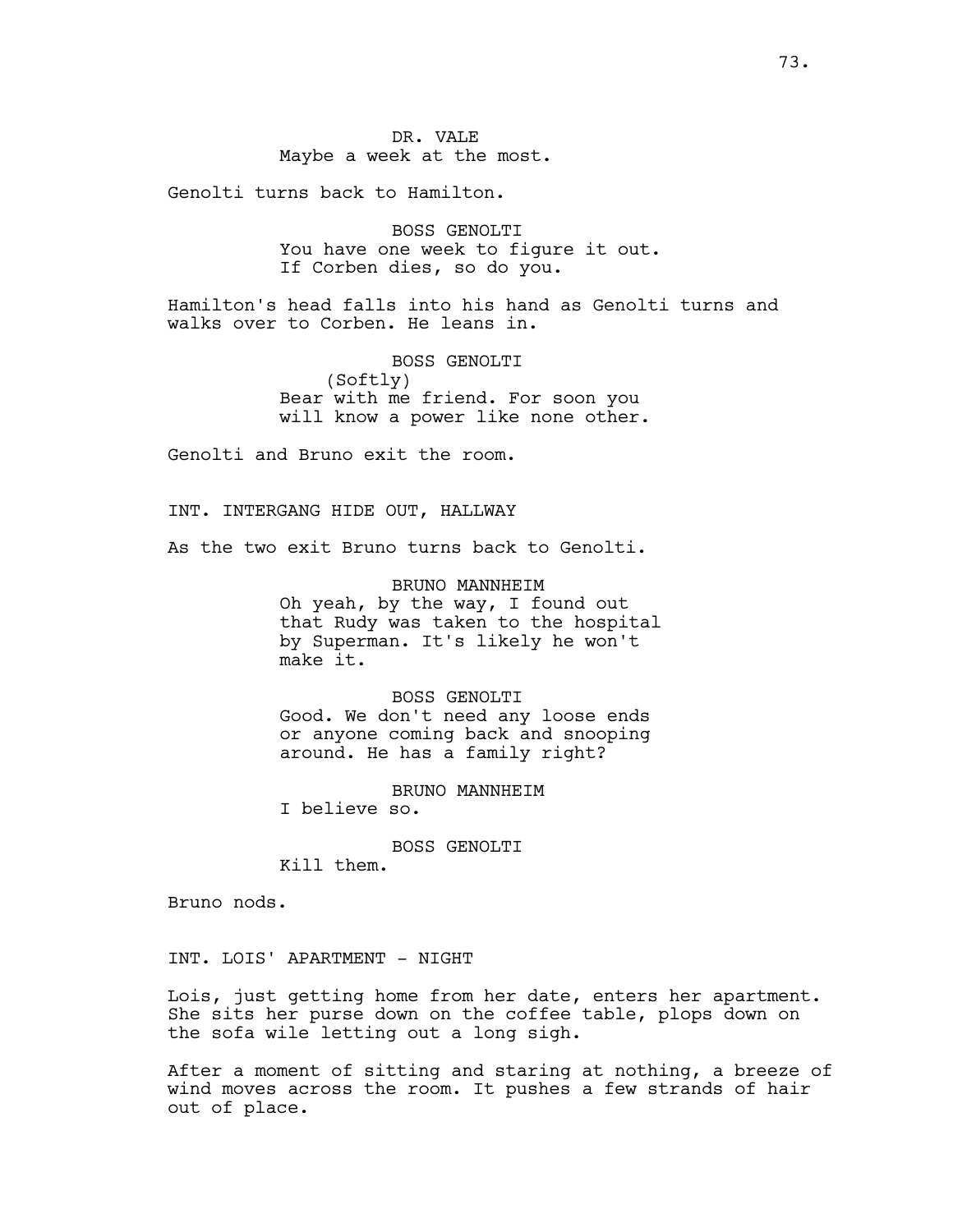She curiously looks in that direction and notices that the door to her balcony is open. She raises and walks over.

## EXT. LOIS' APARTMENT, BALCONY

Lois walks out onto her balcony. She lives up several stories in a high rise apartment.

Scanning the area she doesn't see anything and turns to go back inside. As she turns she hears a familiar sound behind her. One that seems to catch every ounce of her attention. It's the sound of cloth beating in the wind.

She quickly turns around. A smile starts to form on her face, but she stifles it.

> LOIS LANE I'm going to have to get an alarm system. You never know who's sneaking around these days.

Across from Lois, standing on the ledge, is Superman. He smiles as he hovers forward toward her, landing just a couple feet away.

#### SUPERMAN

Hello Lois.

LOIS LANE What are you doing here? I didn't think I'd ever be seeing you again.

SUPERMAN I'm sorry I haven't been able to stop by more often.

### LOIS LANE

More often? It's been over two months since the last time I even heard word from you.

#### SUPERMAN

And I'm sorry. But I've just been busy and had a lot of things on my mind. Things I needed to get straightened out.

Lois chuckles a bit to herself.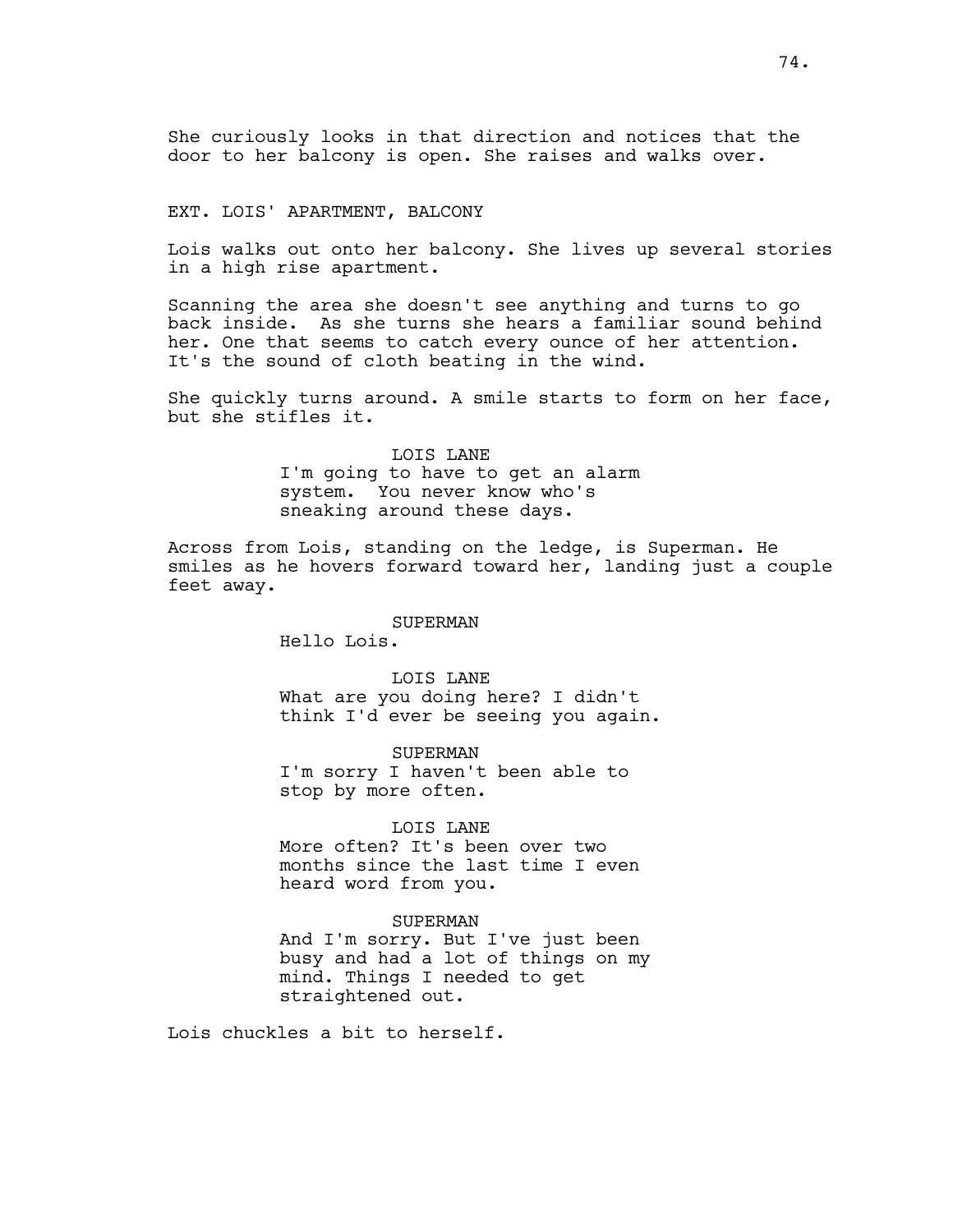LOIS LANE You know it's funny. You're Superman but, you still have the same excuses as every other normal man I've ever dated.

Superman looks away. There is a silence between the two of them. Lois stares at Superman, she tilts her head so that she can look into his eyes.

> LOIS LANE I suppose, if you promise not to leave me hanging again, I could forgive you. Just this once.

Superman looks back to her, one side of lips slowly curling up into a smile.

> LOIS LANE But it's going to cost you.

SUPERMAN How about a free flight?

Lois steps forward into Superman's arms. She begins to lean in toward his lips and he does the same. Just inches away from his lips...

> LOIS LANE Just let me go change.

She backs away, smiling. She gives him a wink and then walks inside.

Superman clears his throat.

EXT. LOIS' APARTMENT, BALCONY - MOMENTS LATER

Lois returns to the balcony, she's now wearing a pair of sensual and elegant form fitting pajamas.

Superman perks up a bit as she walks over to him.

SUPERMAN I've never seen those before.

LOIS LANE Oh these? Meh, I've had them for a couple of months now. So are you ready to go?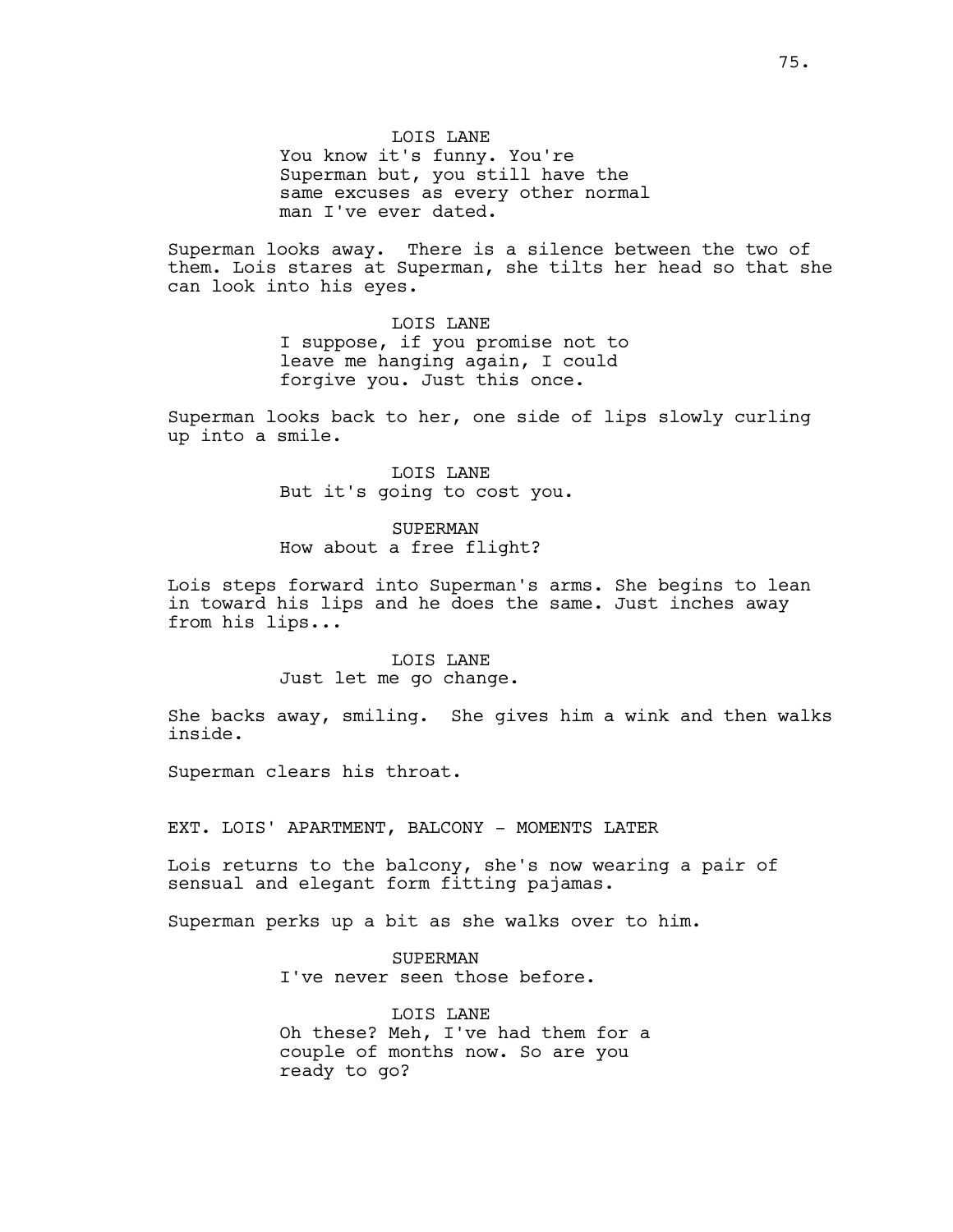EXT. SKY ABOVE METROPOLIS - NIGHT

Superman holds Lois close as they fly over the tops of the tall sky scrapers in Metropolis.

EXT. PARK

They come to a large park and Superman descends and flies just above the tree tops. Lois is able to reach down and touch the leaves. Superman spots a flower growing out of the top of tree. As he passes by he plucks it out and hands it to Lois.

#### EXT. METROPOLIS DOWNTOWN

Superman speeds forward. Flying between the large buildings, he weaves in and out of large walk ways and bridges that span across the buildings. The lights of the city shoot past. Lois closes her eyes and hides her face in his shoulder.

He makes a sharp turn and flies right through an arch shaped hole in the middle of a building.

He slows his speed a bit and starts flying upwards toward the clouds. She opens her eyes and looks back toward the city, the ground and then back to Superman. He smiles and laughs a bit.

EXT. SKY

Superman pulls Lois over and holds onto her waist so that she's in front of him as they head straight up.

Bursting through the clouds he lets her go, pushing her up into the air. She spreads her arms and closes her eyes as she continues upward. As soon as gravity begins to pull her back down Superman is there to grab hold of her once again.

As they float in the sky above the clouds, the full moon comes into view behind them. They face each other and slowly spin as if they are slow dancing in the sky.

Looking into each others eyes they slowly move in toward one another and kiss.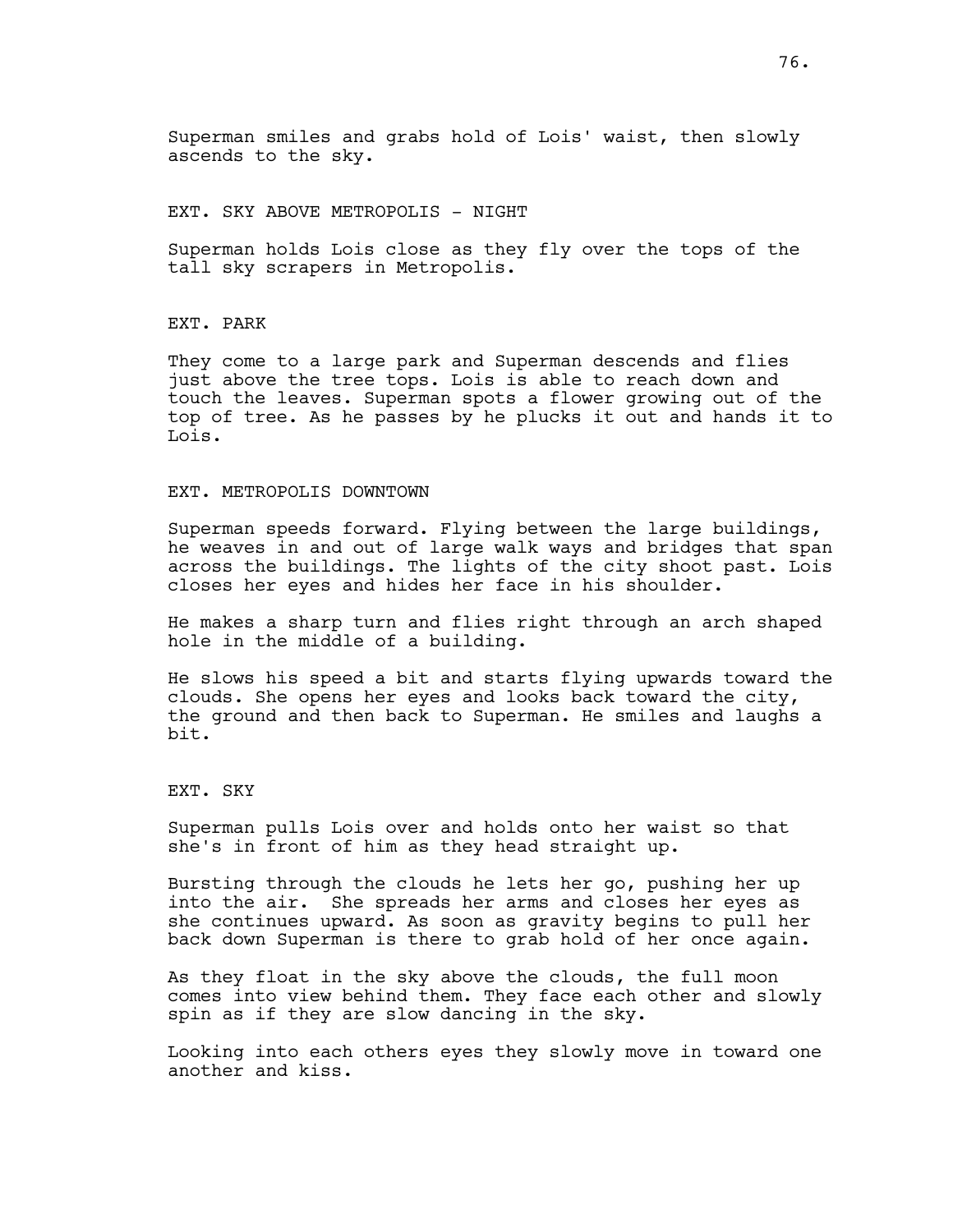A flock of large white birds fly by. After a moment Lois smiles and laughs as a wing lightly brushes her arm. She watches the birds fly by as they pay them no attention, as if the two of them belong up there with the birds.

Superman once again takes Lois to his side and flies forward descending through the clouds.

EXT. LOIS' APARTMENT, BALCONY

Superman and Lois slowly descend to her balcony. He sets her down and for a moment she doesn't let go. He doesn't seem to mind.

> LOIS LANE You promise I'll see you again soon?

SUPERMAN I promise. I'm always closer to you than you realize.

Lois smiles. The two kiss one last time, then Lois slowly backs into her apartment.

LOIS LANE

Good bye.

Superman smiles.

SUPERMAN See you later.

He turns and flies away.

INT. LOIS' APARTMENT

Lois closes the door to her balcony. She walks over to the couch and plops herself down, letting out a long sigh in the process. This time her eyes closed and a smile on her face.

INT. THE DAILY PLANET, PERRY'S OFFICE - DAY

Lois and Clark sit in Perry's office. Lois has the flower she got from Superman in hand. She smiles as she smells it and closely examines every inch of it. All her attention seems to be focused on the flower.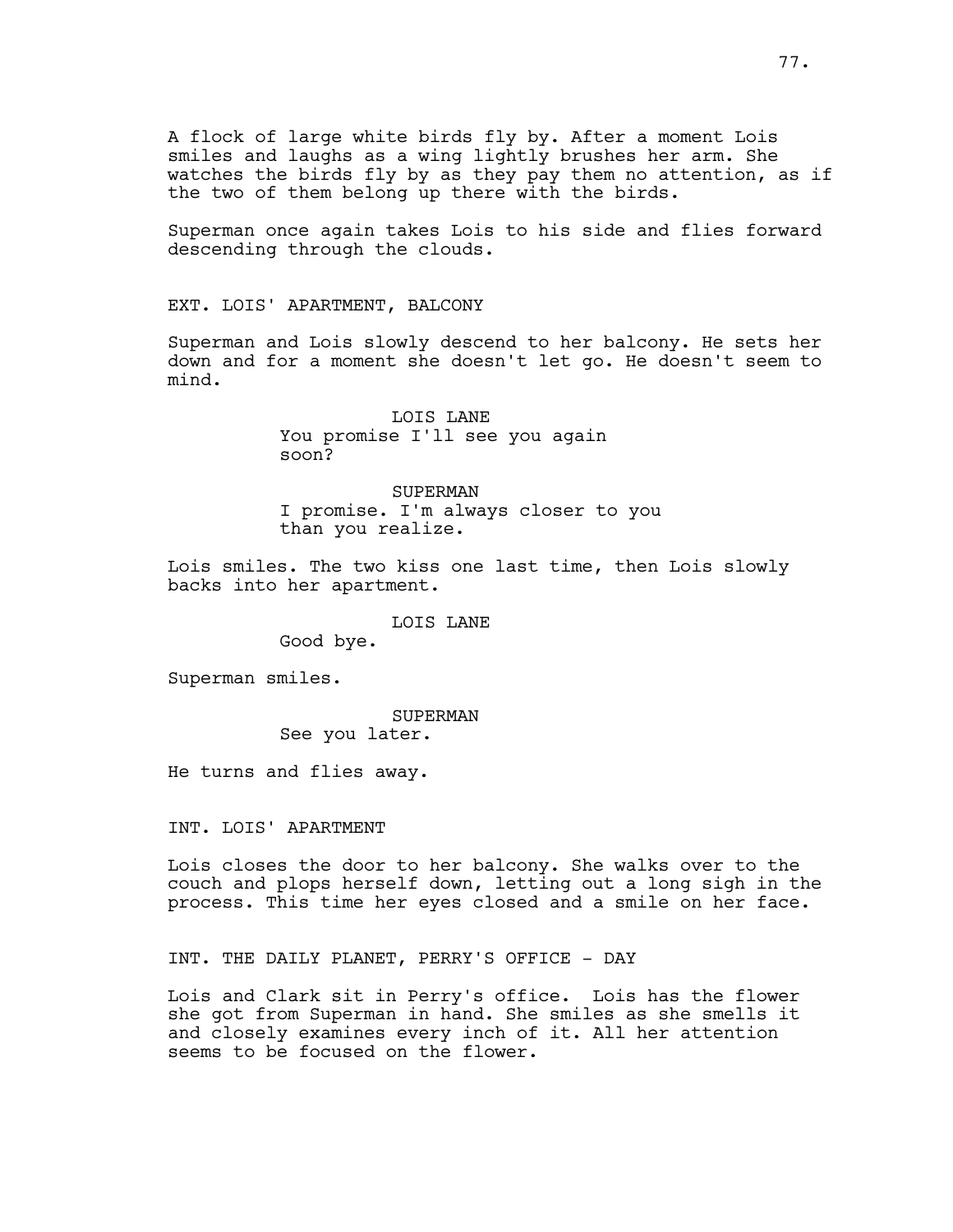PERRY WHITE So I really liked the write up on Turpin that the two of you turned in, it's really--- good--- (Looks to Lois) Stuff. \Lois why the hell are you so happy today?

LOIS LANE

What?

PERRY WHITE Happy. I haven't seen you this happy since... Oh dear god.

Lois looks over to Clark then back to Perry as he quickly comes around the front of the desk and sits on it.

> PERRY WHITE You seen him last night didn't you? Superman?

# LOIS LANE

Maybe.

Perry smiles big, now he's just as happy as Lois.

PERRY WHITE Oh I can't wait. So what did he say? What did you two talk about?

Lois still admiring the flower.

LOIS LANE (Calmly) Nothing.

Perry leans back.

PERRY WHITE What do you mean nothing?

Jimmy Olsen suddenly bursts into the room.

JIMMY OLSEN Hey chief I need you to sign off on some of these pictures here.

PERRY WHITE (To Jimmy) Great Ceasar's ghost! Will you stop calling me Chief!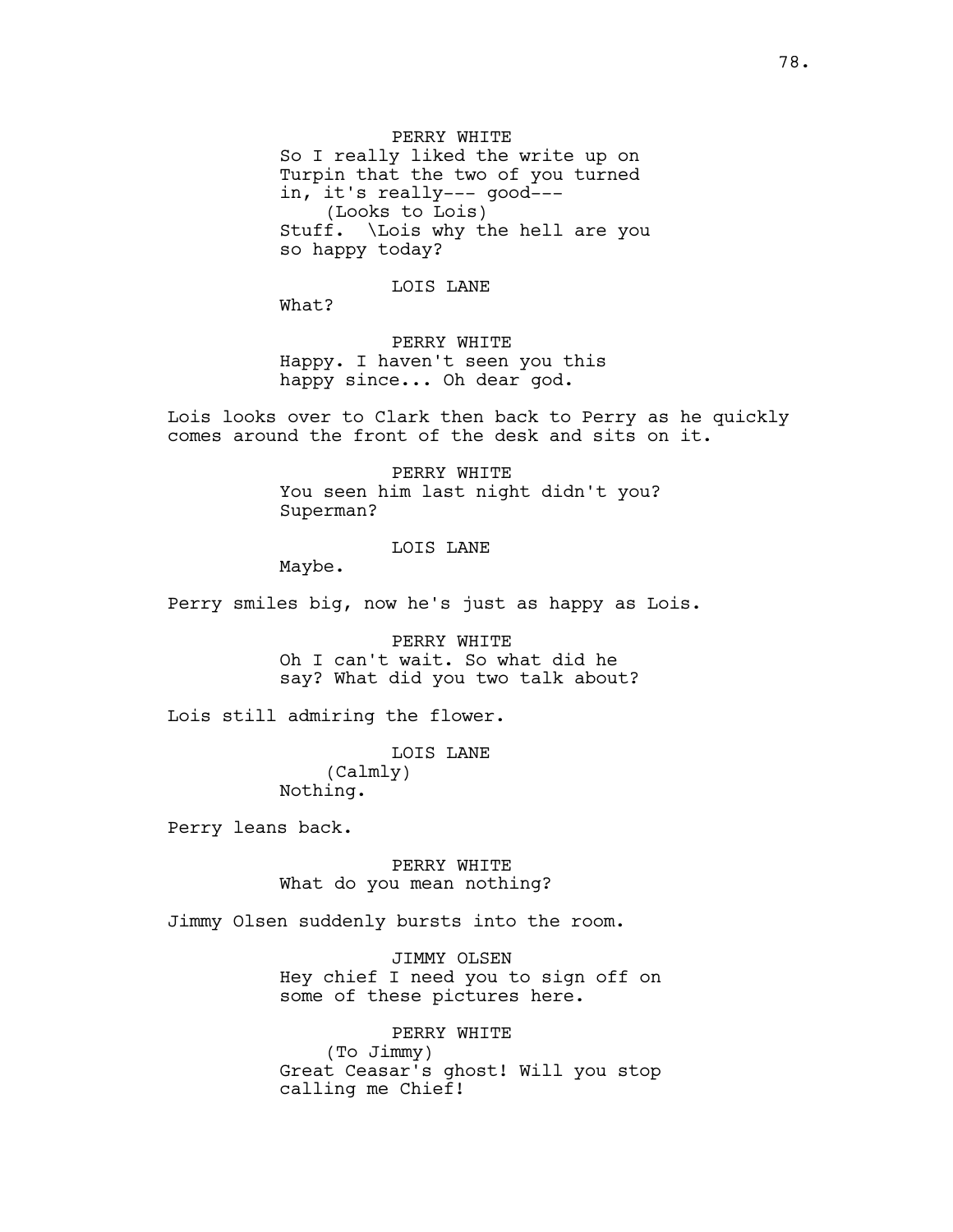Jimmy sheepishly looks away. He closes the door behind him softly then stands by Clark. He nods and mouths a "hey" to Clark. Clark smiles and nods back.

PERRY WHITE

(To Lois) And what do you mean nothing? How do you spend another night with Superman and come back with nothing.

LOIS LANE He wasn't there for an interview he was there for me. Ok. Got it?

Perry takes a deep breath. He smacks his thighs as he stands up and returns to his chair behind his desk.

Jimmy looks back and forth between everyone in the room.

JIMMY OLSEN So did you. Uh, you know.

Jimmy winks. Perry and Clark both look to him in near astonishment.

Lois slowly turns her head. Her eyes narrowed. She gives Jimmy a look that only a woman can give.

Like a puppy Jimmy quickly sits down and sheepishly looks away.

> JIMMY OLSEN (softly) It was just a question.

Lois Lane turns her attention back to the flower. Clark leans forward and starts to take a drink of water.

> LOIS LANE Well for your information it was a very nice romantic evening. And nothing else happened. (To self) Not yet anyway.

Clark nearly chokes on the water he's drinking. He has to spit it back into the glass.

Lois glares at Clark.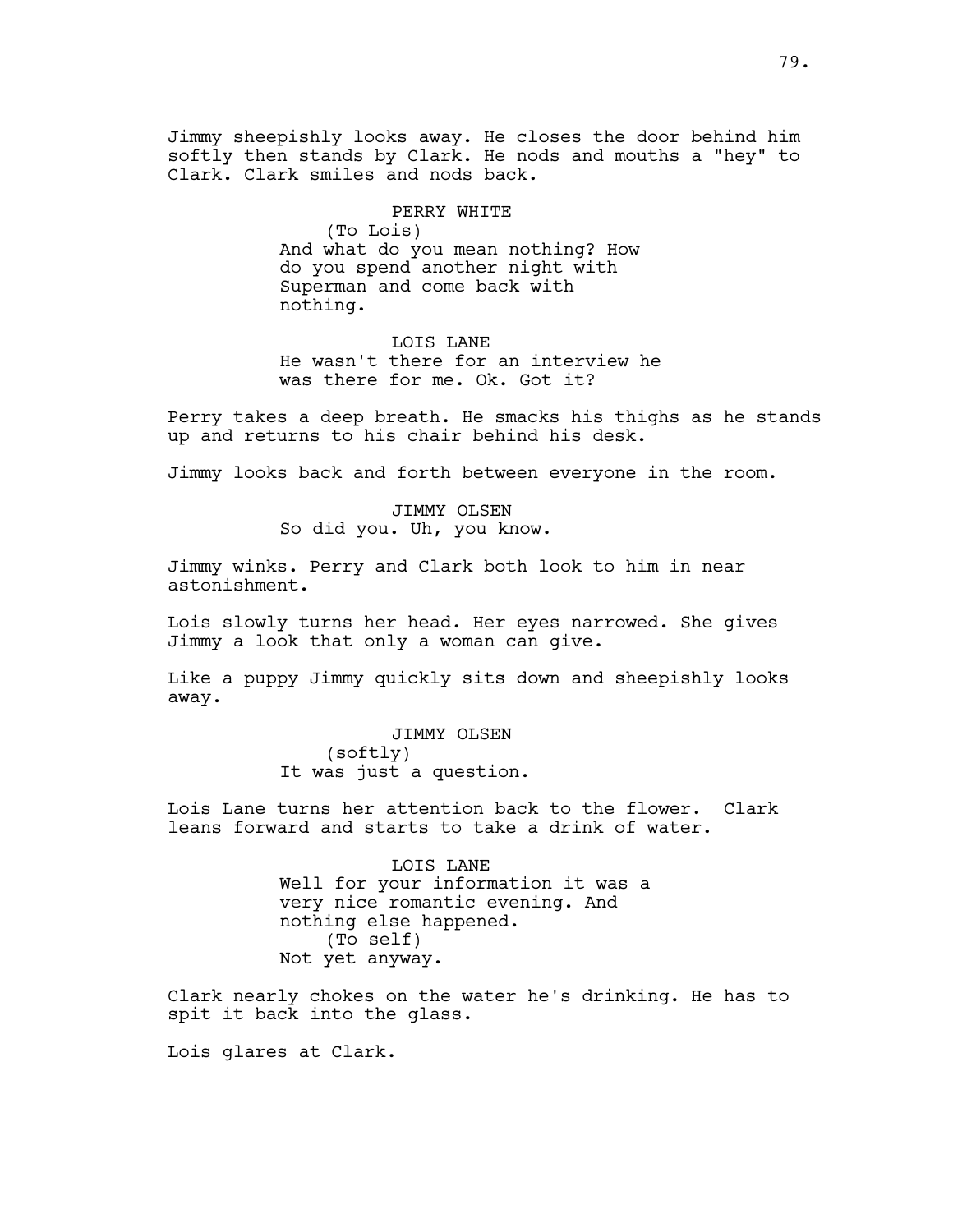LOIS LANE Ha, ha. Very funny Clark. Not even you can ruin my day today.

Clark looks to Lois confused.

CLARK KENT Hey, what's that supposed to mean?

She doesn't respond. Perry interrupts the conversation.

PERRY WHITE Alright, alright. Quit your bickering. I need you two to go downtown. Dan Turpin is going to give a press conference and I want the two of you to cover it.

LOIS LANE Turpin again?

PERRY WHITE Unless you have something new to report on Superman?

Lois quickly stands up.

LOIS LANE Well Turpin it is. Come on Smallville, let's go so we can get lunch before they start.

Clark perks up, he follows Lois out the room.

CLARK KENT Great! How about burritos?

LOIS LANE How about no.

INT. HOSPITAL ROOM - DAY

Wrapped from head to toe in bandages Rudy lays, still unconscious, in bed.

A NURSE enters the room, with a cart of supplies. Humming to herself, she walks over to Rudy's IV. She changes the bag with another she had in hand.

After she finishes she gets a pair of scissors out and starts to cut away the bandages around the needle that's in his arm.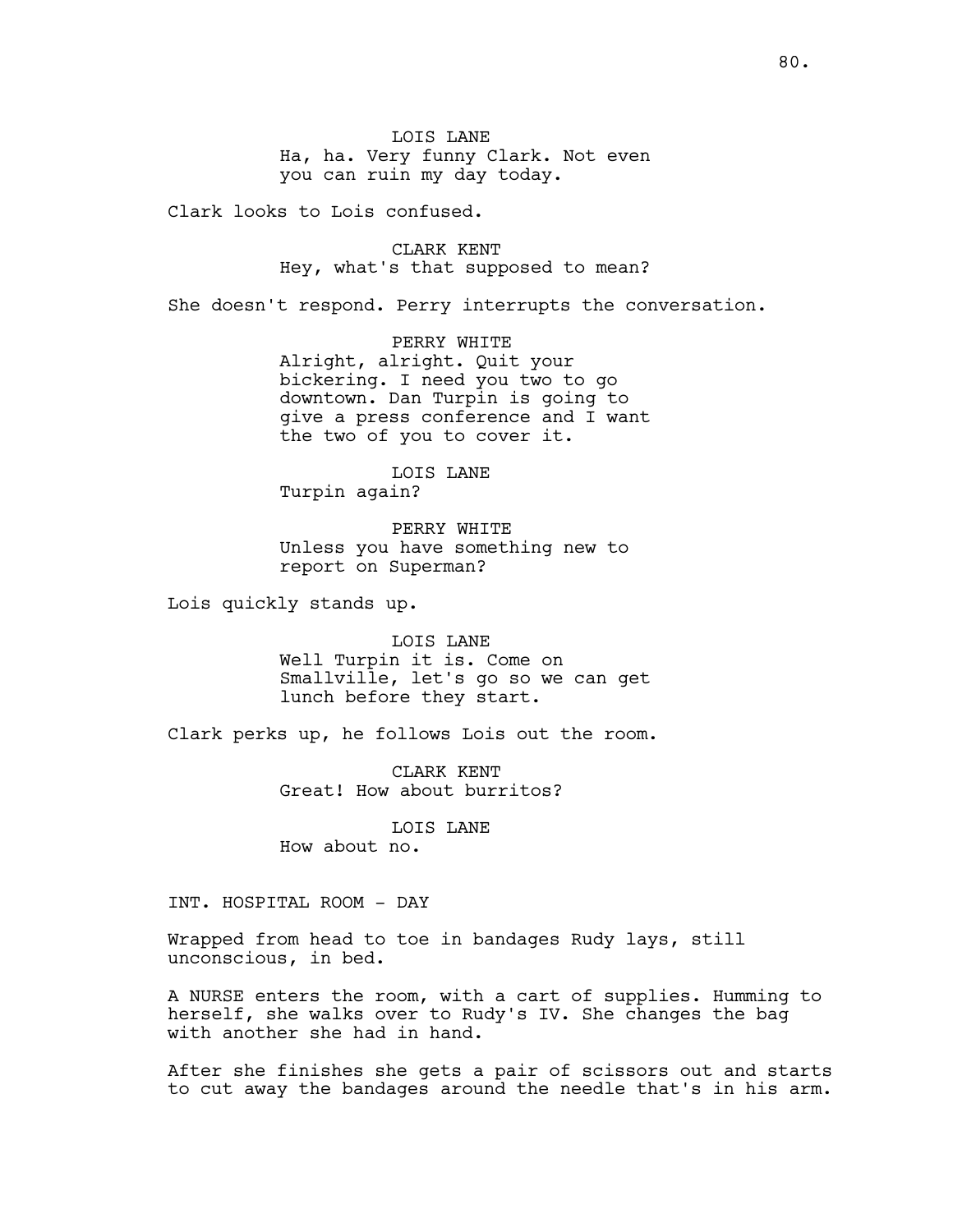She pulls the needle out then grabs hold of Rudy's arm and cleans the area with a cotton ball.

Rudy's eyes twitch as her skin touches his.

# INT. NURSES STATION - FLASHBACK

From the slight touch of the nurse, Rudy absorbs a short memory. It plays back in his mind and he see the Nurse that is tending to him hanging out with other NURSES during a break. One Nurse looks to her watch.

> NURSE 2 So what do you have next?

The Nurse checks her chart.

NURSE Uh oh. Room 313. I hate going in there, that guy gives me the creeps.

INT. HOSPITAL ROOM - DAY

Rudy's eyes relax as the nurse lets go of his arm then turns to her cart to prepare another needle. Behind her Rudy's breathing grows heavy.

The nurse turns back to Rudy, almost immediately his heavy breathing subsides. She grabs hold of his arm again.

As she prepares to insert the needle her eyes start to close, as if getting drowsy. She let's go of Rudy and brings her hand to her forehead, then shakes her head trying to snap out of it.

She takes a deep breath and reaches for Rudy's arm once again. As her fingers near she suddenly receives a static shock and jumps back. She looks on curiously at Rudy. Then laughs to herself.

> NURSE (To self) I'm going on break after this.

She reaches out and grabs his arm.

Rudy's eyes shoot open.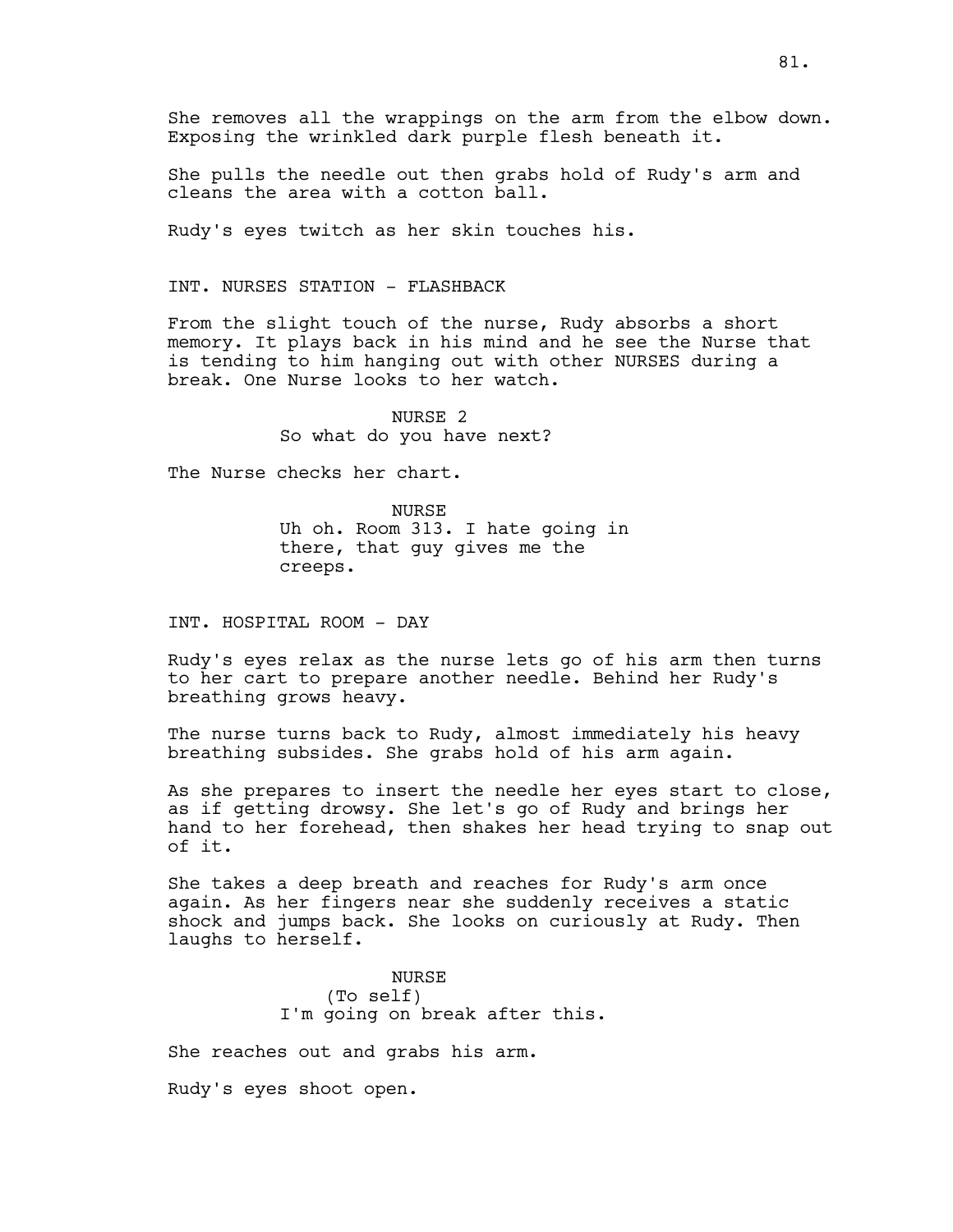Once again what seems to be static electricity arcs out to her hand. She starts to pull back again but suddenly Rudy's hand twists around and grabs her wrist.

The nurse tries to scream but she's so frightened that no sound comes out. Rudy slowly sits up in bed as the nurse's eyes grow wide.

Tiny bits of electricity surge from the nurses forearm into Rudy's hand and then seem to absorbs into his body.

The nurse's mouth drops open as the skin on her face wrinkles then sinks in upon itself. Her forearm too begins to shrink, as does the rest of her body.

She shrinks thinner and thinner, her skin starts to wither. Eventually Rudy lets go.

The Nurse's body drops to the floor like a mummified corpse.

Rudy stands up from his bed and walks over to a mirror in the room. Once there he begins to tear away the bandages from his arms and then his face.

He looks at himself in the mirror. What he sees staring back is nothing that resembles his former self. What he sees is a creature with dark purple skin, no hair, no ears, nearly no features left of his humanity. What he see is a monster.

## INT. HOSPITAL, HALLWAY

Rudy steps out of his room and into the hall of the hospital. People walk back and forth going about their day. At first they don't take notice of Rudy. Then slowly the creature standing amongst them can not be ignored.

Disgusted looks form on the faces of people as they back off; some simply go out of their way to avoid him. Rudy just stands there looking around.

A DOCTOR notices him. He cautiously walks over.

DOCTOR Mr. Jones? Is that you?

Rudy looks down at his hands and begins to examine them. The Doctor moves in closer. He reaches out to put a hand on Rudy's shoulder.

> DOCTOR You should really return to your roo...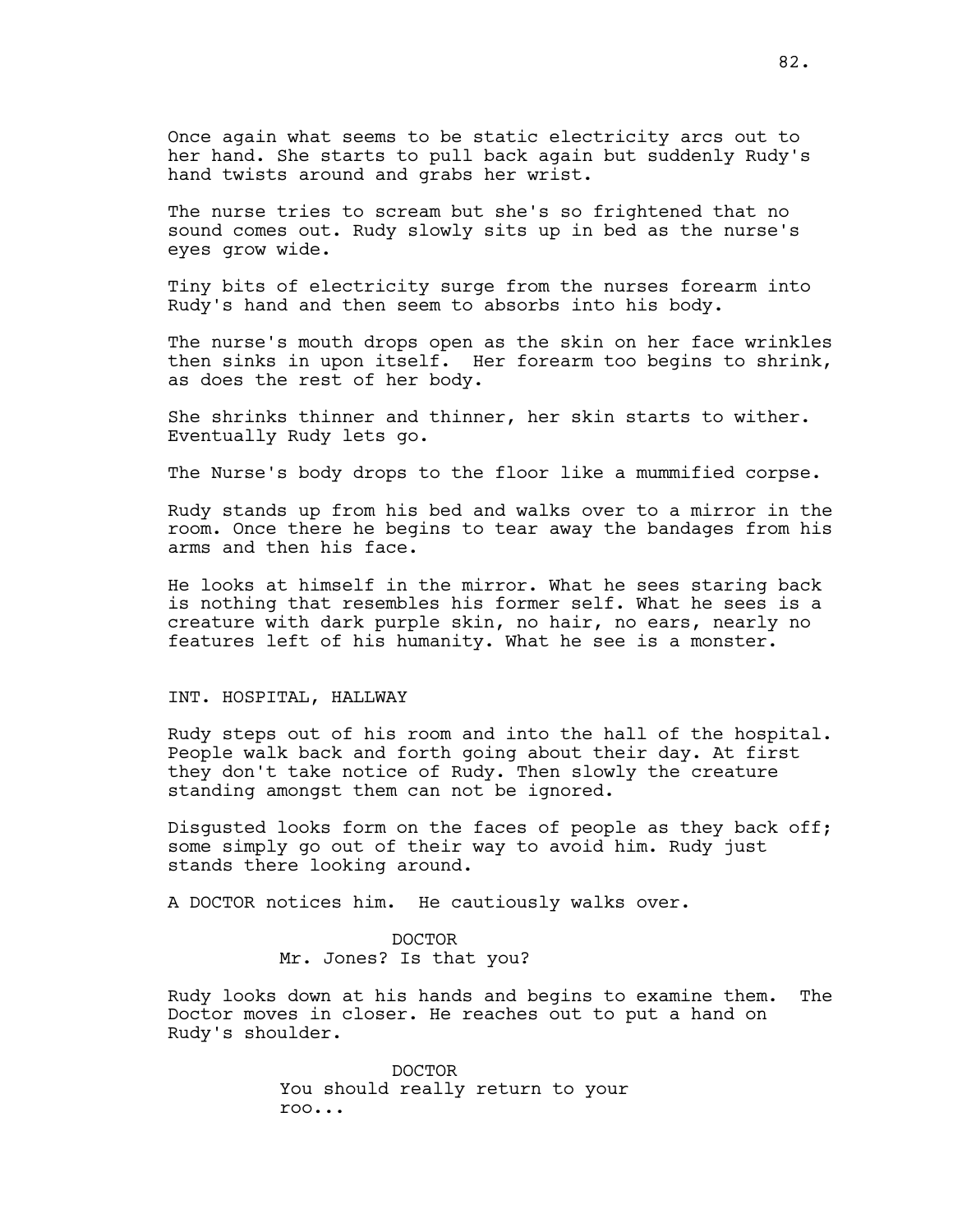Suddenly Rudy reaches out and grabs the doctor by the throat. The same electricity that surged with the nurse surges from the doctor's neck into Rudy's arm.

The Doctor struggles to get free, but in the end he shares the same withered fate as the nurse.

Rudy drops his body. The people around flee in panic as Rudy once again returns to examining his hands. He then turns and ominously begins to walk down the hallway.

INT. HOSPITAL, WAITING ROOM

As Rudy passes by a waiting room, an ANCHORMAN on the television catches his attention.

#### ANCHORMAN

Clean up at STAR Labs after the recent explosion has nearly commenced. In related news authorities are now searching for Professor Emil Hamilton.

As a picture of Hamilton comes on screen, Rudy's eyes narrow.

## RUDY JONES

Hamilton.

## INT. NEWS STATION

The Anchorman continues his report.

ANCHORMAN

An acclaimed professor of robotics and chemistry, he was last seen at STAR Labs the day of the explosion. Authorities believe his disappearance and the attack could be related.

INT. INTERGANG HIDE OUT, LABORATORY

Dr. Vale looks across the room at Hamilton who is sitting at the computer. He then turns his attention back to Corben's body. A device is placed over Corben's head which Dr. Vale activates. It sends out a laser that moves rapidly back in forth, scanning Corben's face.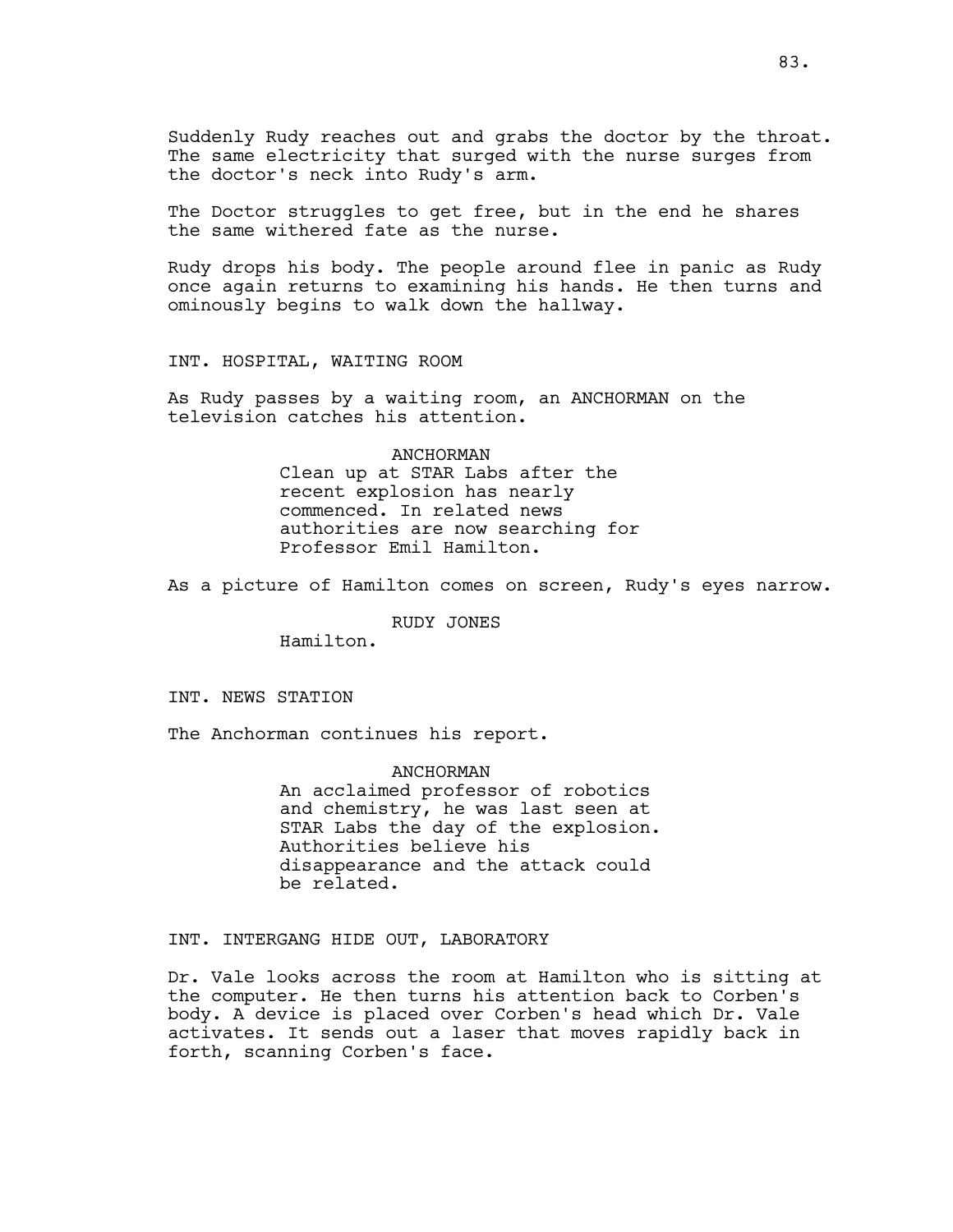Hamilton reads over lines of code on his computer. He goes back and forth from a notepad that he has been writing calculations on.

Frustrated, he sits back in his chair.

PROFESSOR HAMILTON This is all wrong.

Dr. Vale looks over.

DR. VALE You know what will happen if you don't do what you're told.

PROFESSOR HAMILTON No, not that. It's this programming, these calculations here. Whoever designed this severely underestimated the power it takes to run it.

Hamilton stands up and walks over to the large drawer and looks down in it.

> DR. VALE So what are you saying?

PROFESSOR HAMILTON I'm saying that the human brain alone isn't going to be able to make this work. We're going to need something more. A massive power source. The levels they have suggested are short of plutonium.

DR. VALE Plutonium? I seriously doubt that even with the resources Genolti has he can get his hands on plutonium fast enough for Corben to still be alive.

PROFESSOR HAMILTON Exactly. And without it, the suit won't work.

Nothing is said between the two for a moment. Hamilton sits back in his chair and crosses his arms. He lets out a long sigh.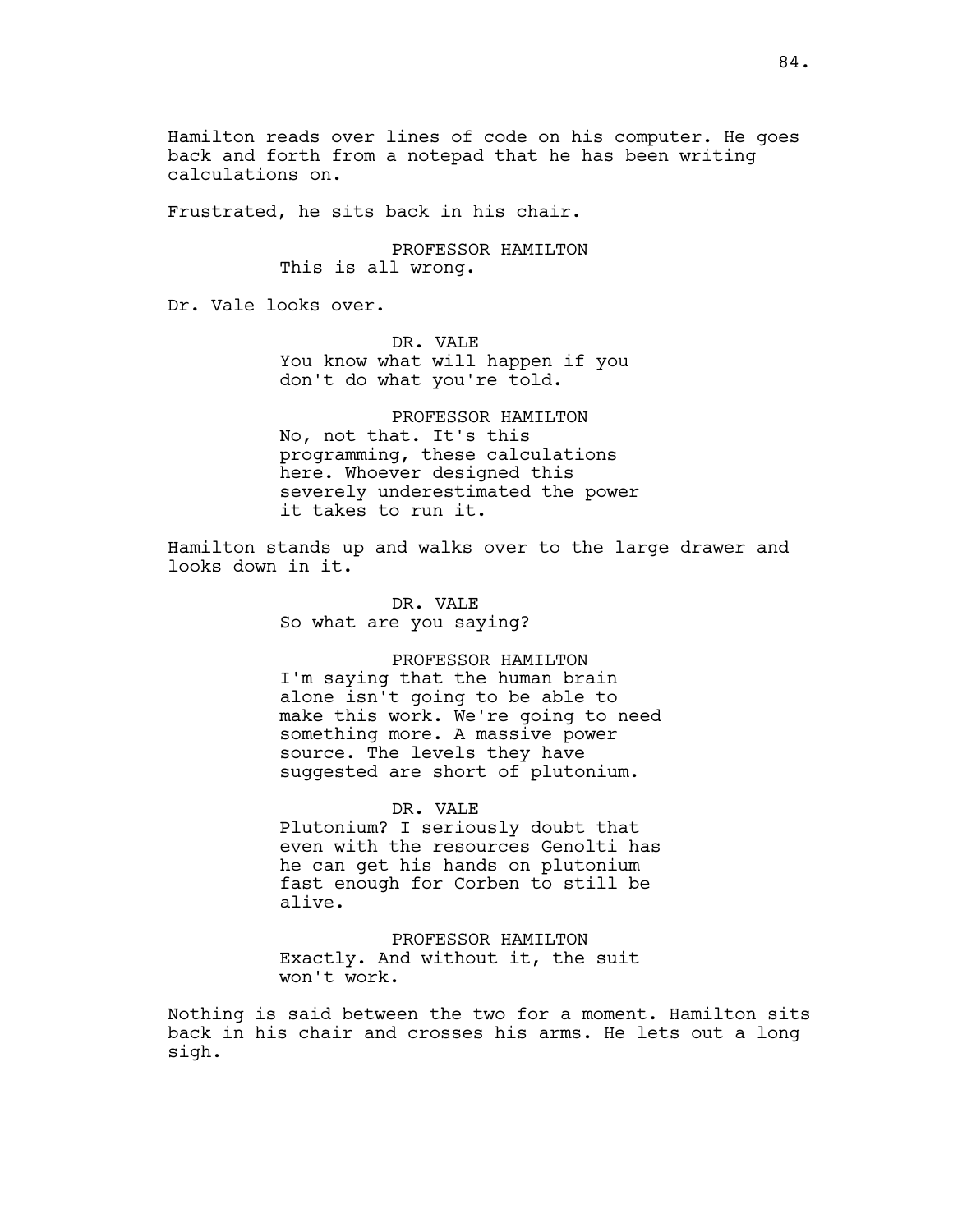Dr. Vale's eyes move back and forth as if he's thinking of something, he then turns, walks across the room and retrieves a small box.

#### DR. VALE

When they first brought Corben in he said one word to me before he fell into the coma. The rock. I didn't know what he meant at first but then I noticed that clenched tightly in his hand was this.

Dr. Vale opens the box. Inside is the piece of Kryptonite, it glows green as the light hits it. Hamilton's full attention is caught.

## DR. VALE

When I worked for LexCorp I remembered conversations of a rock that Lex used to weaken Superman during their confrontation. Something that he called Kryptonite. Then recently, Luthor had sent a letter to Genolti stating that he knew about this project and wanted to help, and that he had something for them at the bank. It just donned on me that it's quite possible that this is that very kryptonite rock. Corben must have been holding it when Superman showed up at STAR Labs. Perhaps this is why Superman did not pull him out of the rubble. Because he couldn't go near him. Corben seeing the effects it had on him, knew it was something to keep hold of.

Hamilton reaches out and picks the rock up.

PROFESSOR HAMILTON

It's heavy.

Dr. Vale nods.

Hamilton quickly turns back to his work station. He places the kryptonite inside of a glass jar attached to a spectro scanner. He activates the device and the computer scans and analyzer the kryptonite. After a moment the details show up on Hamilton's screen. MINERALS UNKNOWN, it says. He continues clicking through the results.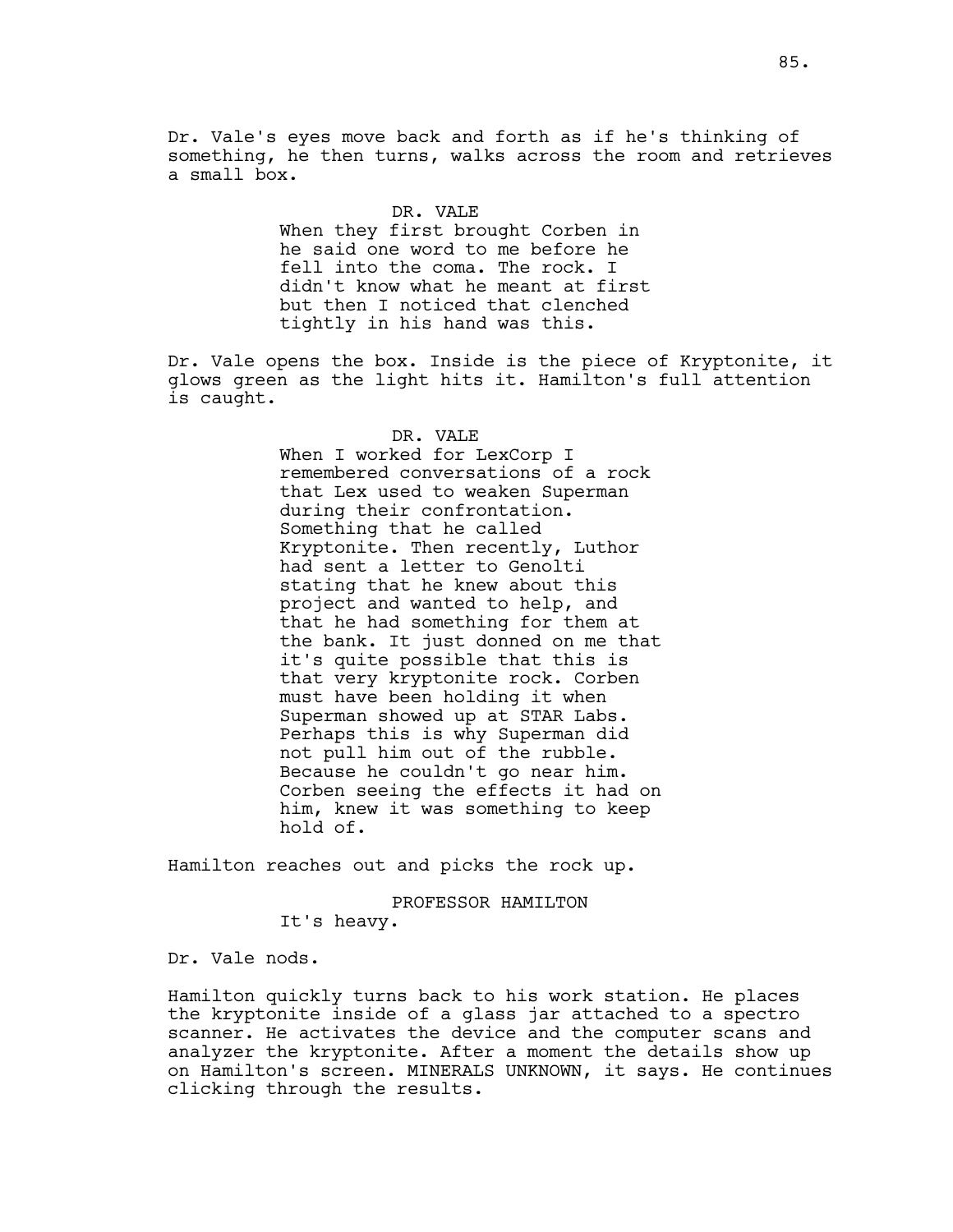PROFESSOR HAMILTON Whatever this is, it's not from Earth. There's nothing like this on the periodic tables.

Hamilton continues to analyze the kryptonite, he quickly enters his findings into his calculations for powering the suit.

His eyes go wide.

PROFESSOR HAMILTON This is impossible.

DR. VALE

What is it?

# PROFESSOR HAMILTON

These readings are off the chart. The computer says this thing is giving off a massive amount of energy. I just don't see how that's possible without it effecting us. We should be burning up right now. Plutonium isn't even 1/4 the strength of this and we'd be halfway to the grave if we had the same kind of exposure.

DR. VALE So can it work?

Hamilton quickly turns back to Dr. Vale.

PROFESSOR HAMILTON Well, wait a minute. You can't be proposing that we put this in that- thing. I mean, if what you say is true then this rock is deadly to Superman.

## DR. VALE

Are you that naive? Don't you realize that this is everything the Intergang has been preparing for? Don't you understand the reasoning behind Lex Luthor offering his help? This entire project's main objective is the death of Superman.

Hamilton looks on to Vale, disgusted.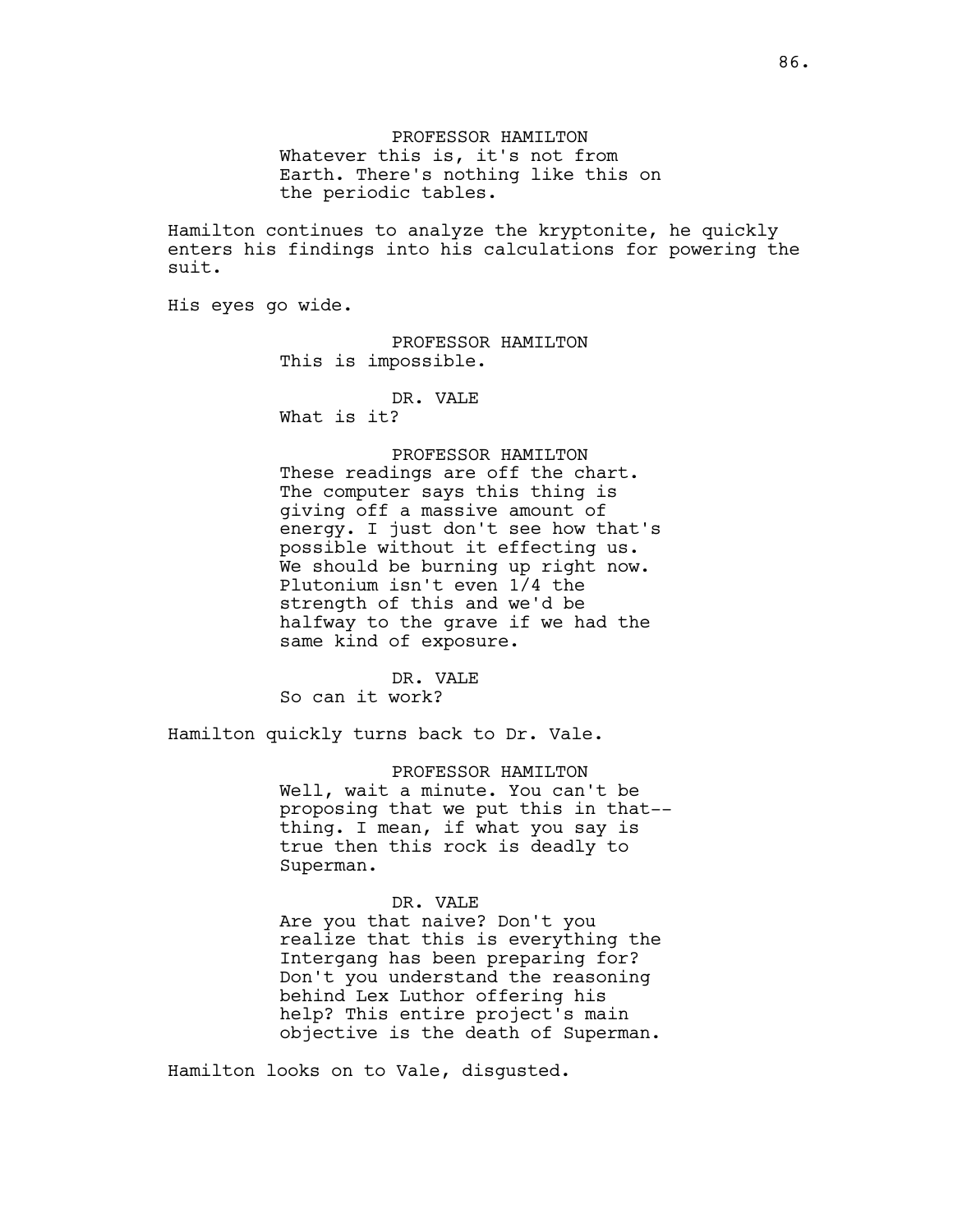PROFESSOR HAMILTON You can't be serious.

Dr. Vale grabs Hamilton by the collar.

DR. VALE What did you think you were building, an action figure? (Beat) Now tell me, will it work?

Hamilton knocks Vale's hand away. He stares him down for a moment then sits back in his chair. He lets out a sigh as he looks to the ground.

> PROFESSOR HAMILTON If my calculations are correct. The rock can power the body, indefinitely.

Dr. Vale smiles and walks over to the container. He pushes a new sequence on the keypad and the body inside begins to rise out of the cool mist.

A platform surfacing were the body on top can now be seen for what it truly is. A completely metal body. An almost skeletal structure. The largest difference being a solid section that makes up the chest. In the center is a small compartment full of wires, which at the moment is hollow.

> DR. VALE It seems as though our tin man has found his heart.

EXT. METROPOLIS POLICE DEPARTMENT - DAY

Lois and Clark stand in the middle of a large crowd of reporters.

> LOIS LANE (Sarcastically) Oh this is sure a great spot. (Beat) I told you we didn't have time for seconds. I swear Clark you're like a garbage disposal sometimes.

Turpin walks out of the building and nears the podium.

CLARK KENT Sorry Loi---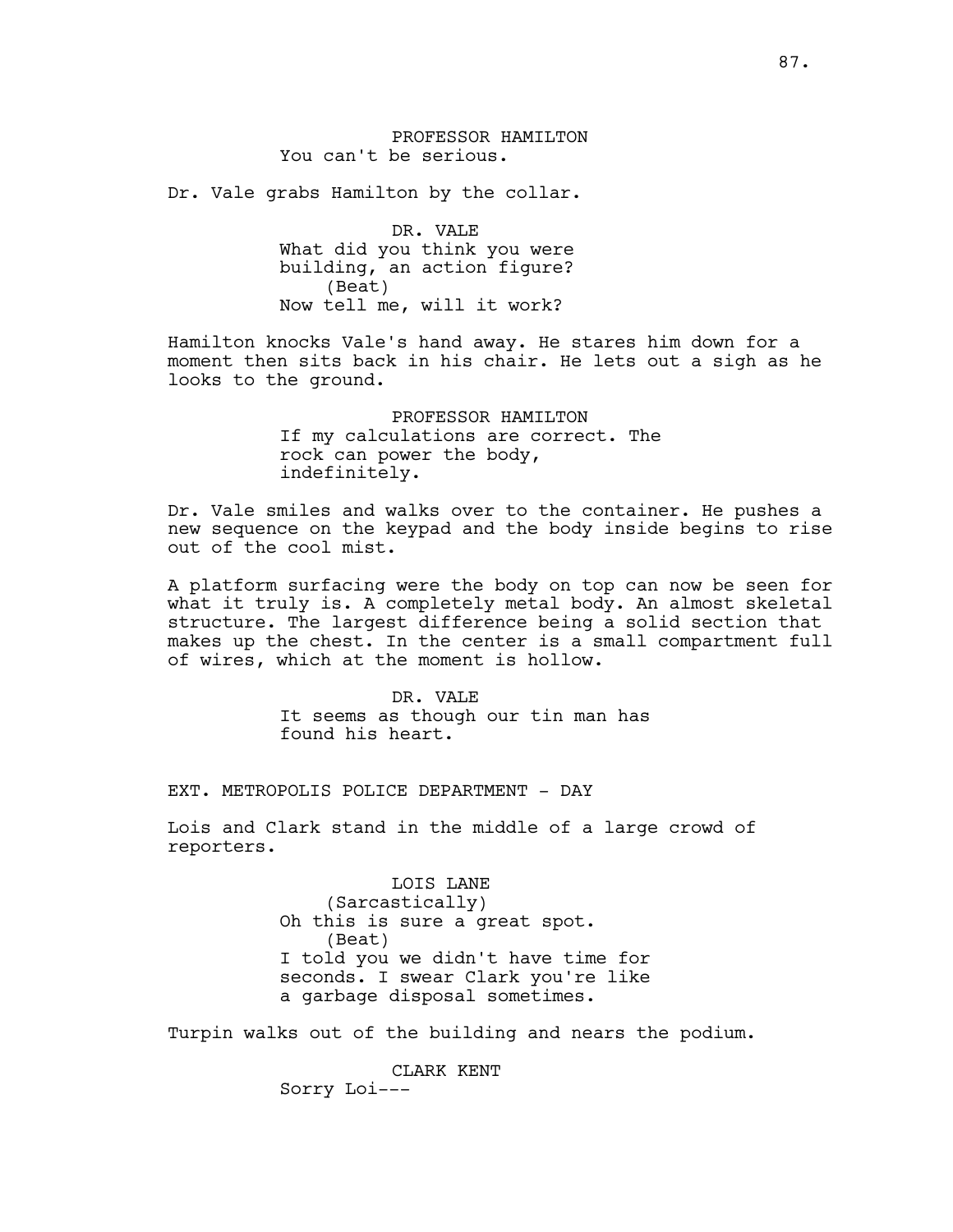LOIS LANE Shut up he's about to start talking.

Clark looks to Lois for just a second longer then looks to Turpin.

> DAN TURPIN Thank you all for coming. I'll try to make this as brief and to the point as I can.

INT. CAR

Bruno sits in the back seat of a car, with tinted widows, parked across the street from the police station. He speaks to Genolti over the phone.

> BRUNO MANNHEIM Yeah, he's just starting the speech now.

INT. INTERGANG HIDE OUT, GENOLTI'S OFFICE

Genolti sits in his office speaking over an intercom.

BOSS GENOLTI Good, let's see what the man has to say.

He lifts a remote and turns on his television.

EXT. METROPOLIS POLICE DEPARTMENT

Turpin continues.

## DAN TURPIN

In recent months the level of crime in this city has risen drastically. It's because of this, because I get results, that the Metropolis Police Department has brought me in. (Beat) Upon investigations I have found the vast majority of murder, theft, and various levels of other crime to be linked to a single source. To A group of criminals that call themselves The Intergang. (MORE)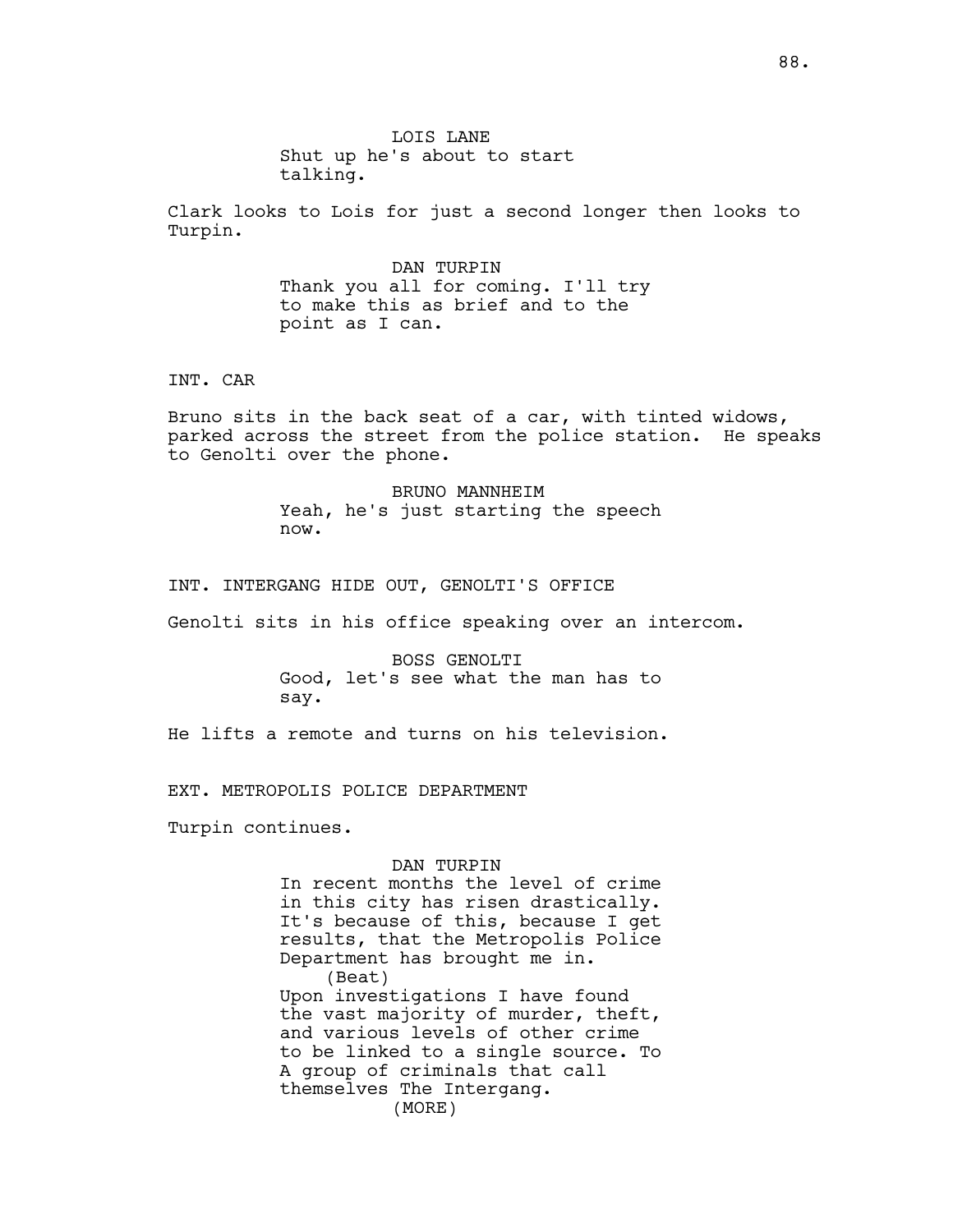We've tied them to recent terrorist activities at STAR Labs, the robbery at Metropolis National Bank, and the recent disappearance of Professor Emil Hamilton. DAN TURPIN (cont'd)

# EXT. DOWNTOWN METROPOLIS

Jonathan Kent walks out of a shop carrying some souvenirs he has purchased. He walks passed a television screen and stops to watch the conference.

> DAN TURPIN That is why here and now I am declaring war on the Intergang and war on the criminals of Metropolis.

EXT. METROPOLIS POLICE DEPARTMENT

Turpin continues.

DAN TURPIN Today I am announcing the official formation of the Special Crimes Unit. Headed by myself and police captain Maggie Sawyer.

Dan Turpin takes a moment to point out MAGGIE SAWYER (40s). The female police captain sits to the side. She stands and nods to the crowd.

INT. INTERGANG HIDE OUT, GENOLTI'S OFFICE

Genolti pushes a button on his intercom.

BOSS GENOLTI I've heard enough.

INT. CAR

Bruno listens in.

BOSS GENOLTI (V.O.) Give the word.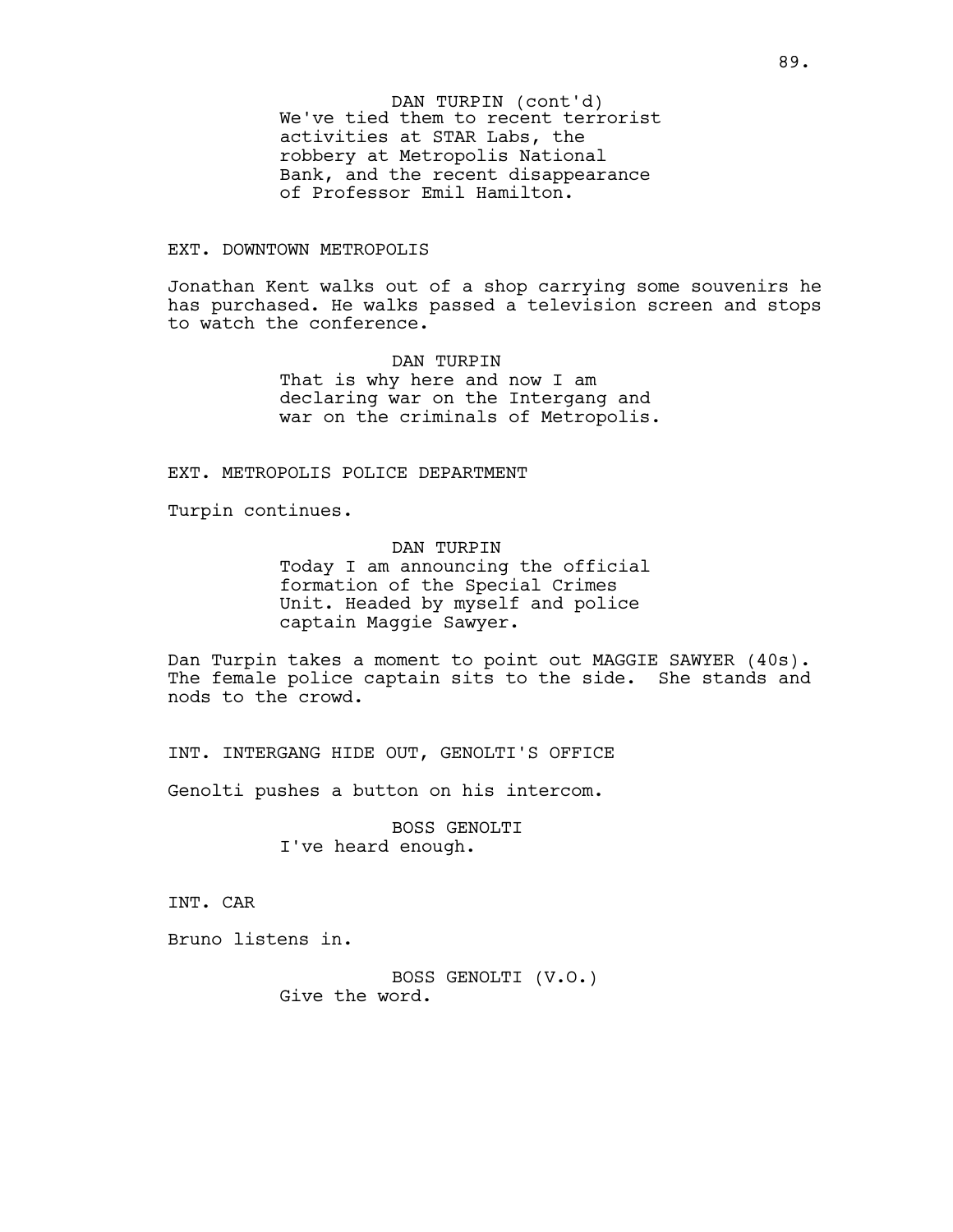Clark stands listening to the press conference. He just so happens to overhear the final parts of Genolti's conversation.

> BOSS GENOLTI (V.O) Take him out.

Clark perks up. His attention now on scanning the area.

Across the street, behind Clark, the window rolls down of the car Bruno is in. Bruno sticks a black scarf out of the window and lets the wind catch it.

> DAN TURPIN Together we will destroy the Intergang and any other group that dares to terrorize this city.

The engine starts and the car drives off.

Clark quickly turns and watches as the car drives away. His eyes narrow as he watches it round the corner. Suddenly the sound of a gun being cocked grabs his attention.

He quickly turns and scans the area. To the left of the stage a MAN IN A MASK runs up and points a gun.

# MAN IN A MASK Eat this Turpin!

Clark quickly reacts. He narrows his lips and quickly lets out a breath. Just as the man fires the weapon his hand is blown to the side. The bullet misses Turpin.

Turpin races across the stage and dives at the masked man, tackling him to the ground. He pulls off his mask revealing his face to the world.

> DAN TURPIN Come here you little punk!

Turpin grabs the man by his hair and presses him up against the podium. The crowd cheers and applauses.

> DAN TURPIN I know you're watching Genolti! I know you sent this scum. This is Intergang scum. I want everyone here and everyone watching to take a good long look. (MORE)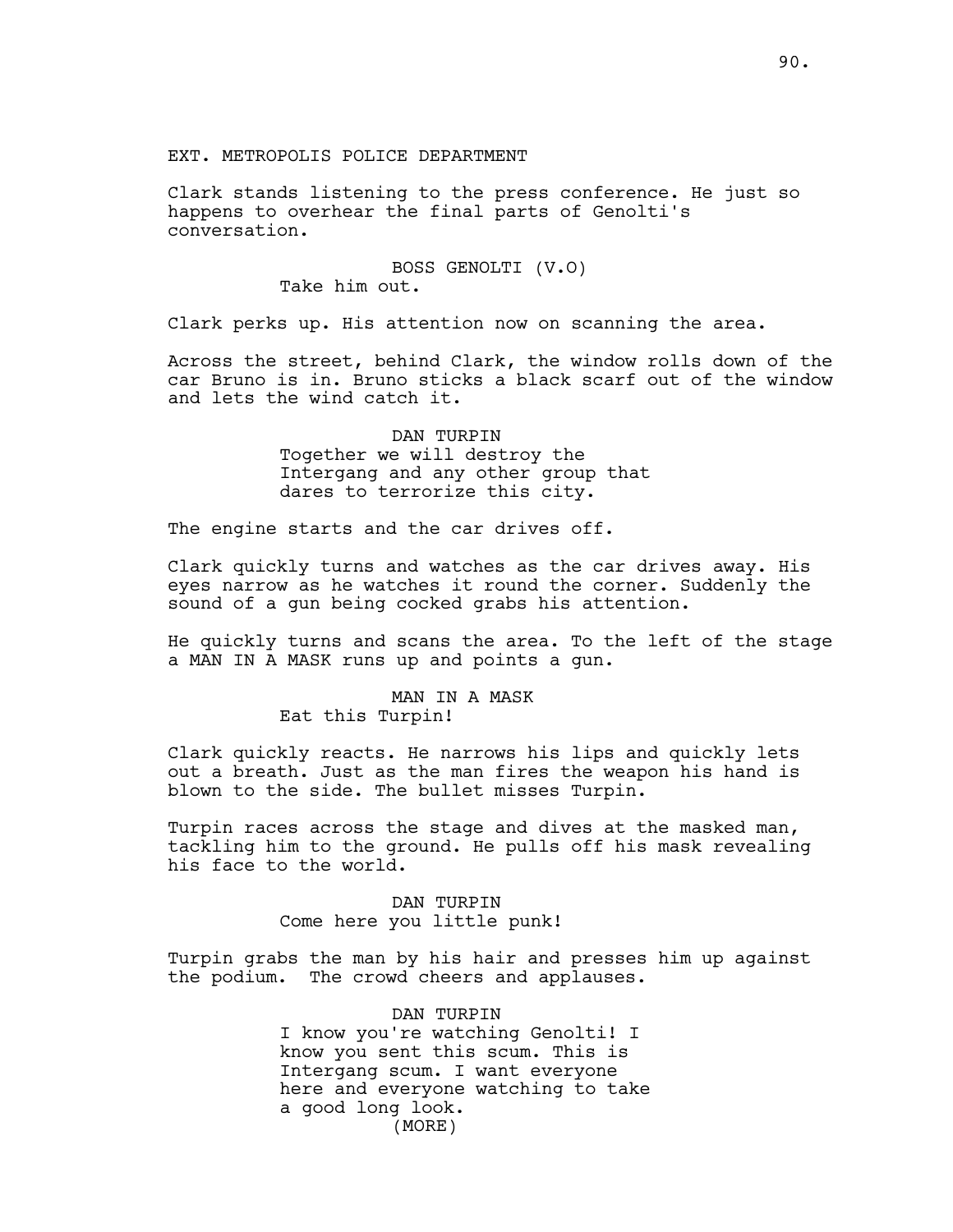Because every single member of Intergang is going to share the same fate as this man. DAN TURPIN (cont'd)

Turpin walks the man out from behind the podium. Turns him around and in front the crowd cuffs him. He then pushes him away to a couple of police officers who take him into the station.

INT. INTERGANG HIDE OUT, GENOLTI'S OFFICE

Genolti grabs the remote and throws it at the television set, shattering the screen.

He stands up and paces around his office. The sounds of a struggle in the other room suddenly catches his attention.

> UNKNOWN VOICE (O.S.) What the... Ugghhh...

There's a thud as the sound of a body hits the floor. Genolti stares at the door motionless, for what seems like an eternity.

Suddenly the door is kicked open. Rudy stands in the doorway. Genolti's eyes wide, his mouth drops at the sight of the creature standing before him.

> BOSS GENOLTI What am I looking at?

RUDY JONES What's the matter Genolti, don't recognize one of your own men?

Genolti eyes tell that he's trying to find an answer.

BOSS GENOLTI The voice. (Beat) Rudy?

RUDY JONES

Correct.

Genolti slowly approaches Rudy. He reaches out to put his hand on his shoulder. Just as Genolti's fingers touch Rudy's skin the small charge shocks him.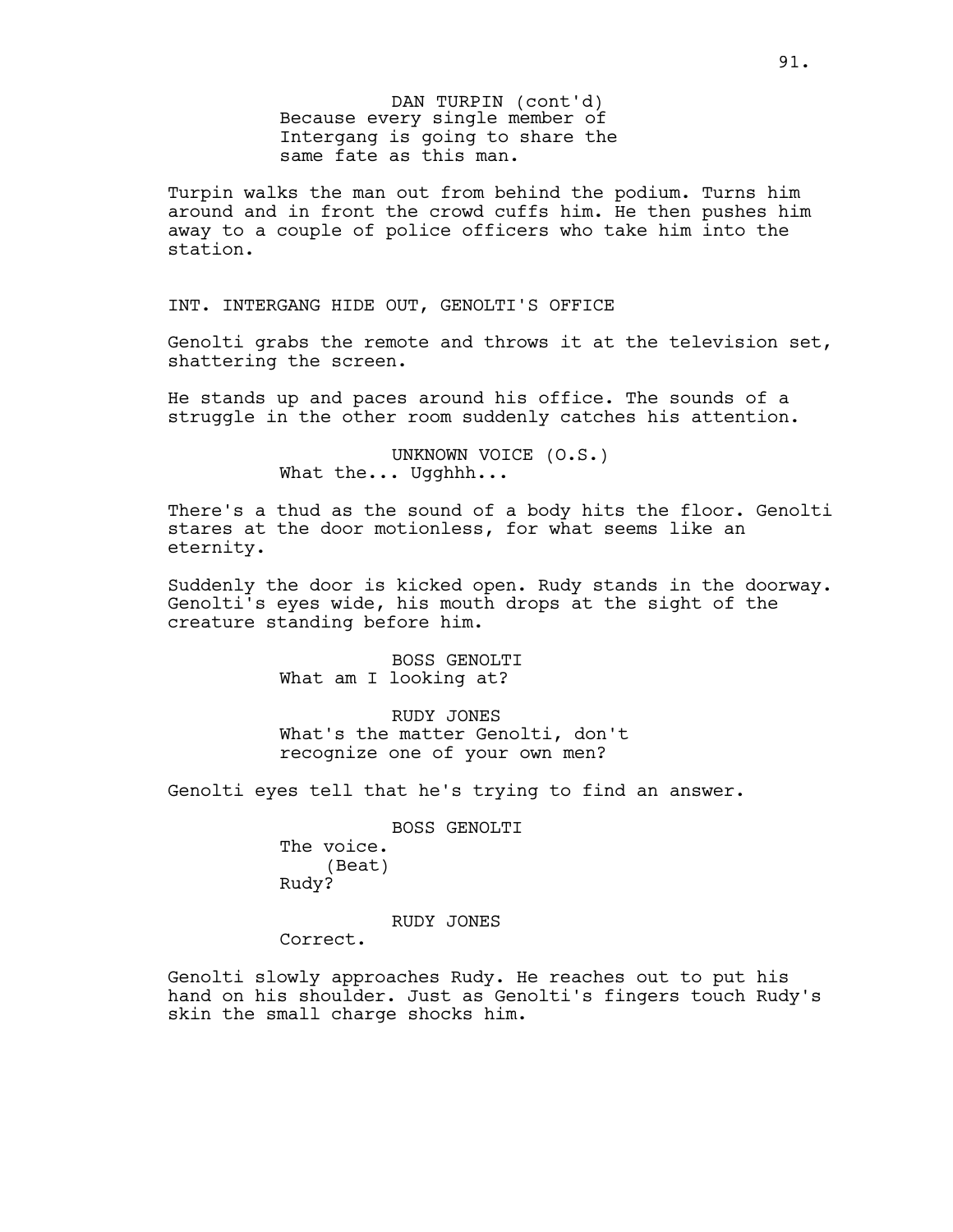INT. INTERGANG HIDE OUT, GENOLTI'S OFFICE - FLASHBACK

Rudy sees a flashback of a piece of Genolti's conversation in his office before leaving to the bank job.

> BOSS GENOLTI I've never liked him. Always seemed a bit soft to me. I let him stick around because he's a friend of Corben's, and I always feel like I owe it to him. But I think that Rudy has outlived his usefulness.

INT. INTERGANG HIDE OUT, HALLWAY - FLASHBACK

The flashback moves to Bruno and Genolti exiting the lab. Bruno turns back to Genolti.

> BRUNO MANNHEIM Oh yeah, by the way, I found out that Rudy was taken to the hospital by Superman. It's likely he won't make it.

BOSS GENOLTI Good. We don't need any loose ends or anyone coming back and snooping around. He has a family right?

BRUNO MANNHEIM I believe so.

BOSS GENOLTI

Kill them.

INT. INTERGANG HIDE OUT, GENOLTI'S OFFICE - day

Rudy blinks as the flashback ends. For a moment he just stares into nothingness.

Genolti jerks back from the shock. He looks at his fingertips making sure they are ok.

> BOSS GENOLTI Jesus Rudy, what happened to you?

Rudy slowly looks to Genolti.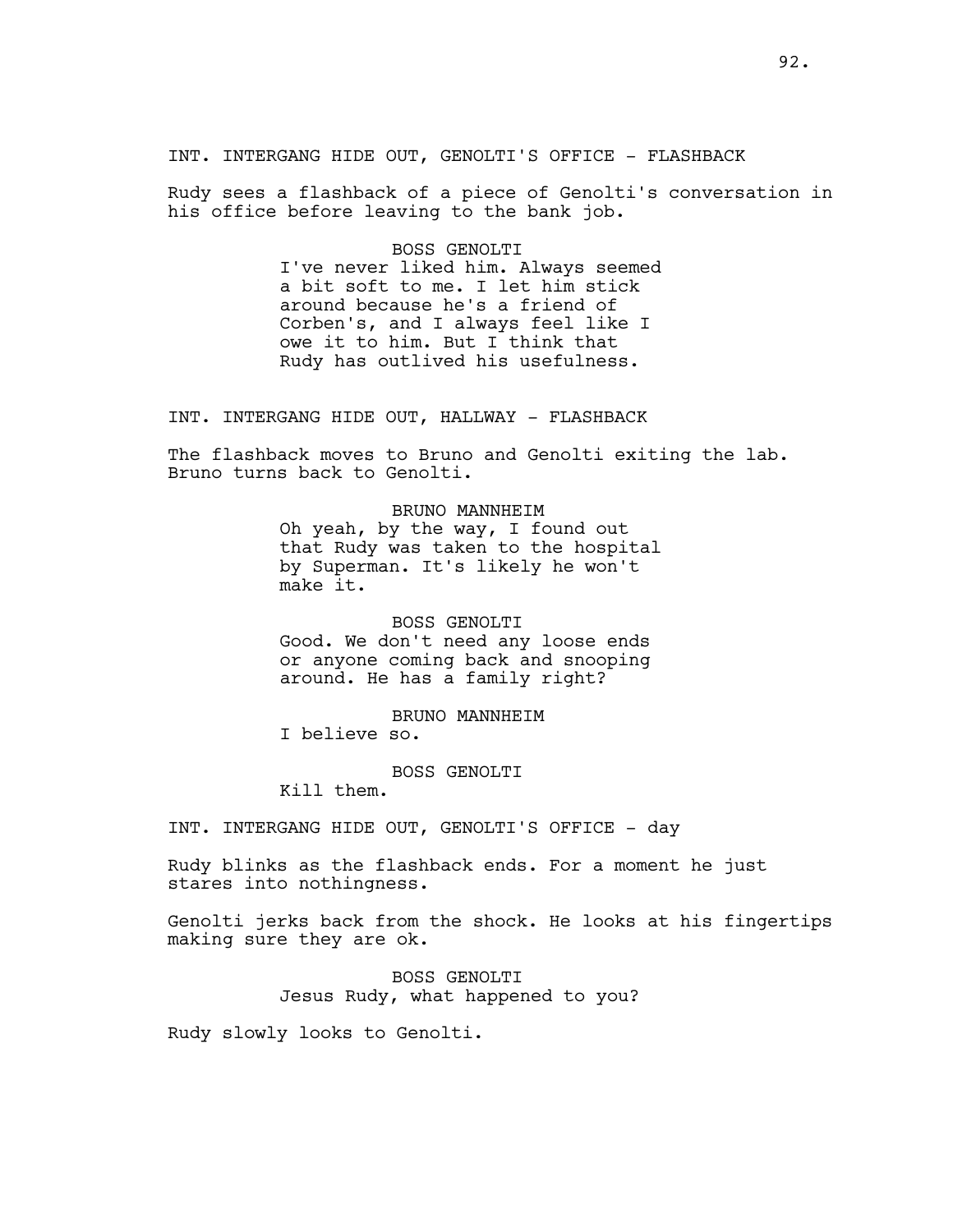RUDY JONES

I'm not exactly sure. But one thing I've figure out is whenever someone touches me I absorb part of them. I can see their memories.

Genolti looks back to his fingertips again, then back to Rudy.

> BOSS GENOLTI You don't say.

RUDY JONES But even more amazing than that, if I hold on much longer I don't just absorb the memories, I absorb everything.

Genolti slowly starts backing away.

RUDY JONES Their mind, their abilities, their very essence.

BOSS GENOLTI That's interesting. Maybe we can use it somehow.

Rudy begins walking toward Genolti who nearly trips over a ottoman as he continues to walk backwards toward his desk.

> RUDY JONES Use it? Maybe. But the only thing that I've been wondering is how am I ever going to hold my daughter again? I would never want any harm to come to her. If she were ever hurt I don't know what I would do.

Genolti reaches the side of his desk, his hand shakes as it secretly opens the top drawer.

> RUDY JONES But I don't know, these new abilities I have... You know what?

Inside the drawer is a gun. Genolti grabs hold of it but doesn't pull it out.

> BOSS GENOLTI What's that?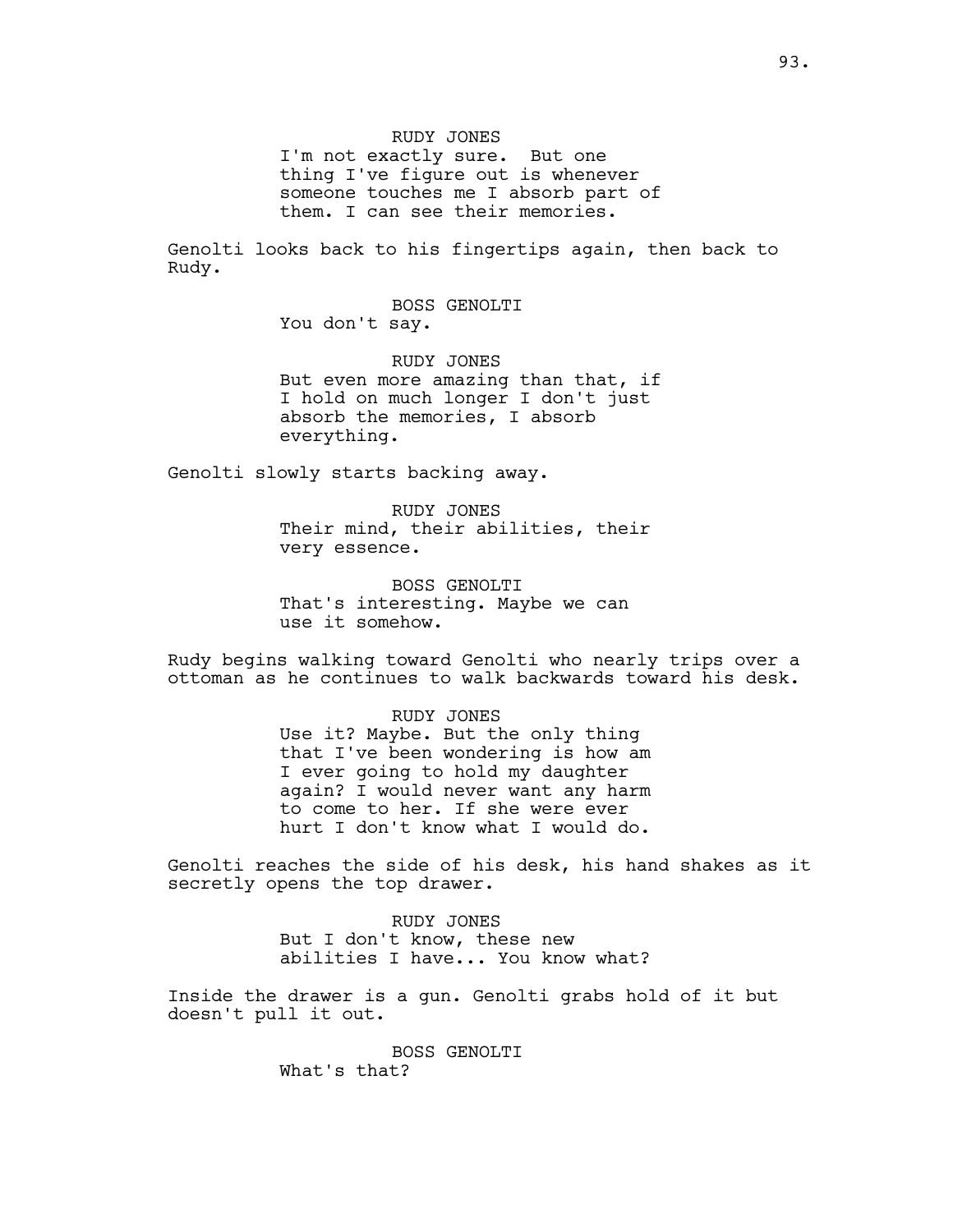RUDY JONES

I kinda like it. Feeding off of people. It's a feeling like no drug ever gave me. I can't seem to get enough.

BOSS GENOLTI Well Rudy, I always thought you were a parasite. Now you've actually become one.

Genolti quickly brings the gun out and attempts to point it at Rudy but Rudy is too quick. He grabs the forearm of Genolti just as he pulls the trigger, the bullet rips through Genolti's desk.

Rudy then grabs Genolti by the throat and slams him up against the wall.

> RUDY JONES You killed my family Genolti!

BOSS GENOLTI What? No! I didn't!

RUDY JONES Liar! I saw you give the order!

BOSS GENOLTI Please forgive me! Have mercy!

Rudy lets go. Genolti falls to his knees in pain.

RUDY JONES

Mercy?

Genolti looks up to Rudy.

RUDY JONES

No mercy.

Rudy grabs Genolti's face and begins draining him. Genolti tries to scream but nothing comes out as he withers away.

INT. INTERGANG HIDE OUT - MOMENTS LATER

Rudy exits Genolti's office laying on the ground are three withered bodies. There seems to be no one else around.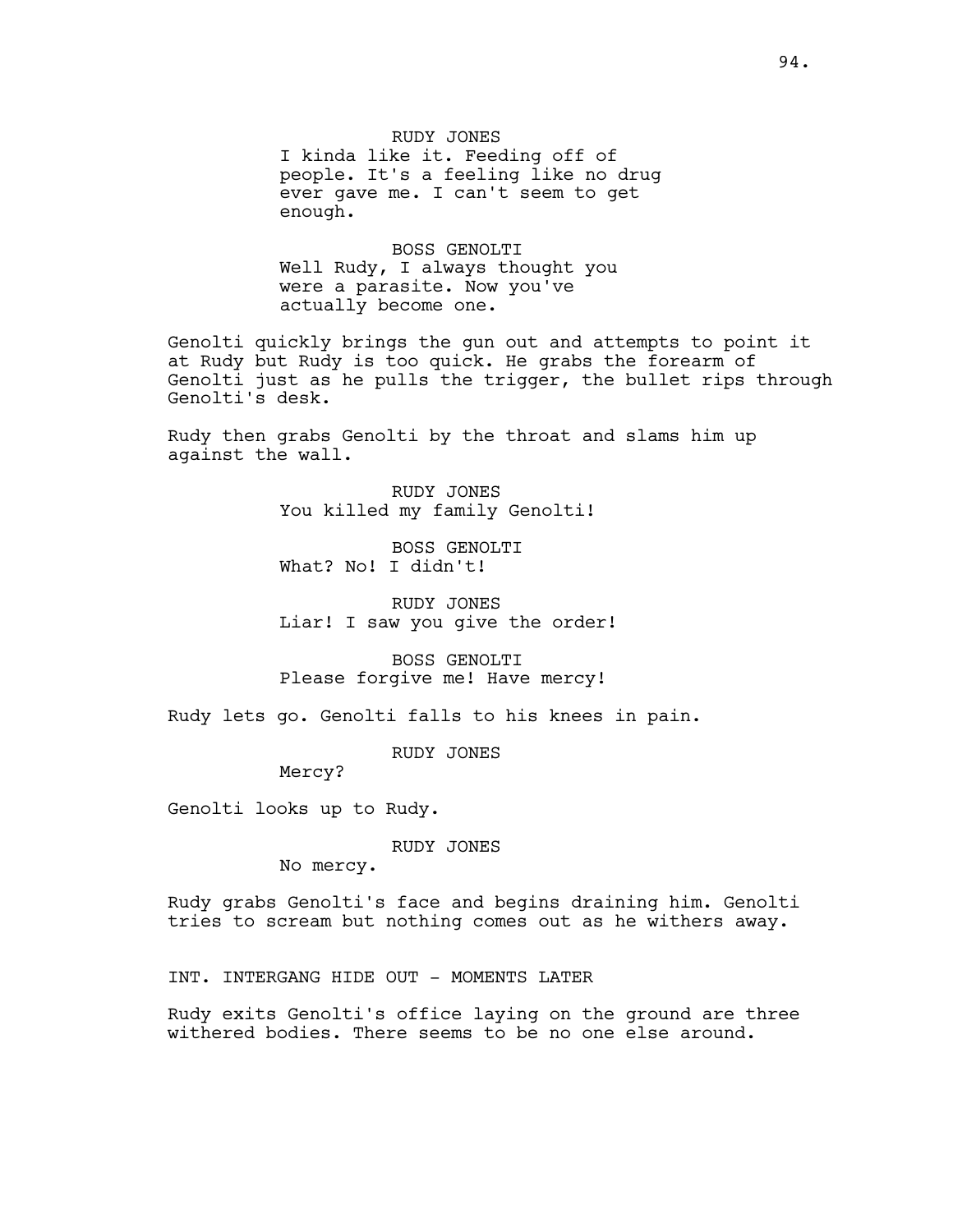## INT. INTERGANG HIDE OUT, LABORATORY

Hamilton works on the chest cavity of the metal body. He secures the kryptonite within it. The rock sits in a metal ring that holds it tightly in place. The ring is connected to several wires and sensors that draw power from it.

> PROFESSOR HAMILTON Alright. I think that's it. Here we go.

Dr. Vale looks over as Hamilton connects the last wire. Suddenly the body jerks and powers on. The Kryptonite inside now glows a constant bright green. On the metal skull two green eyes light up.

A smile forms on Dr. Vales face that stretches from ear to ear.

Hamilton pushes a few buttons on the computer and the chest compartment closes, hiding the kryptonite within.

> PROFESSOR HAMILTON Right now the computer is the brain of this body. It's now in your hands to change that.

Dr. Vale quickly grabs a pair of gloves.

DR. VALE I don't want to waste anytime, get prepped for surgery.

Dr. Vale walks to the back of the lab where there is a large sink.

Hamilton grabs a sheet and covers Metallo's body. Suddenly an INTERGANG MEMBER bursts into the room, frantically.

> INTERGANG MEMBER 4 Professor Hamilton you have to get out of here! There's something coming!

Hamilton jumps up from his seat.

PROFESSOR HAMILTON

What?

INTERGANG MEMBER 4 I don't know, some creature. You gotta get out of here!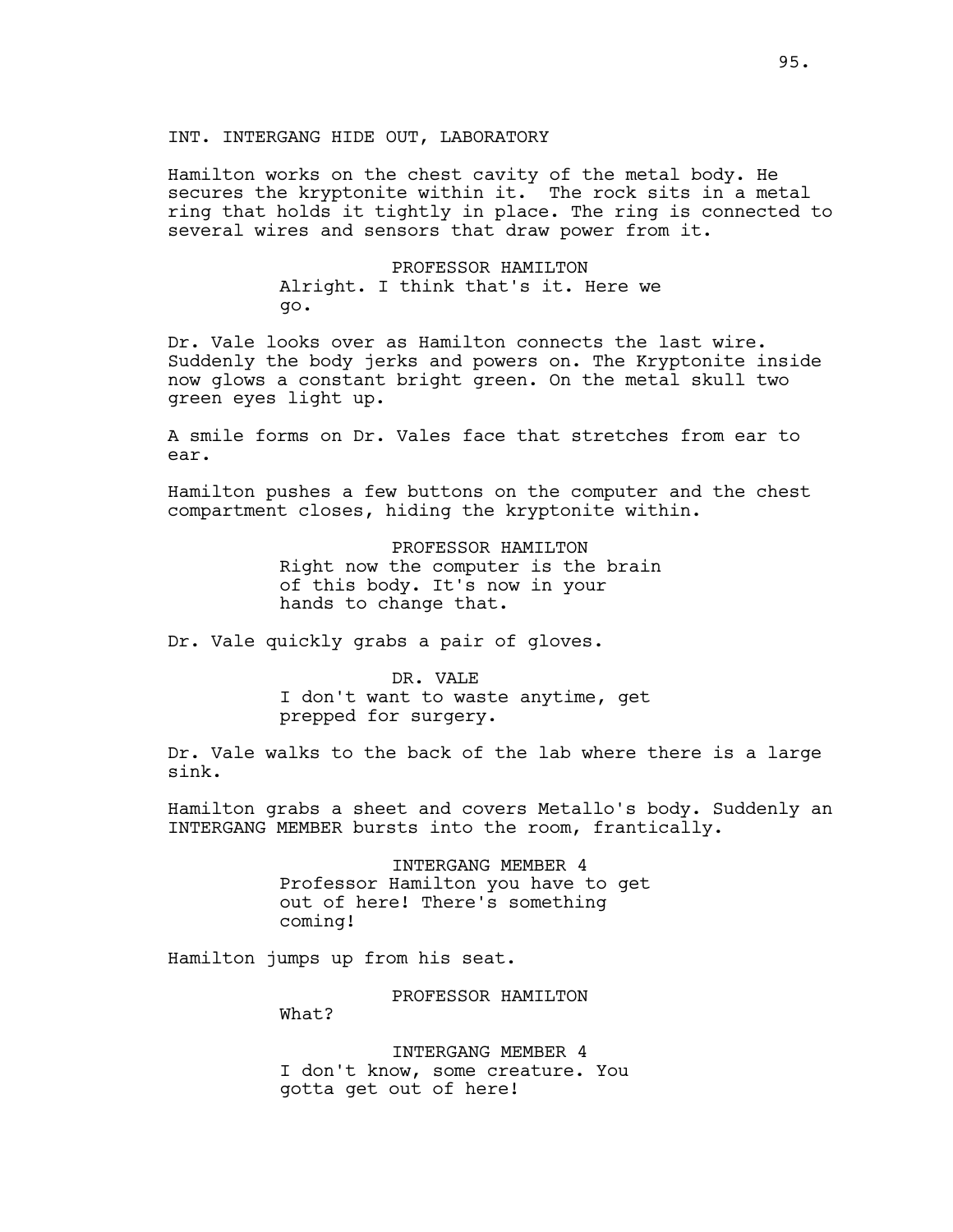Hamilton turns back to look for Dr. Vale. He's no where to be seen. He turns back to the door and runs out of the laboratory.

INT. INTERGANG HIDE OUT, HALLWAY

The Intergang member ushers Hamilton out the door. Just as Hamilton exits however a hand reaches from behind and grabs the neck of the Intergang member. Hamilton turns as the man withers away in front of him. The body drops to the ground and reveals Rudy standing behind him.

Hamilton looks on in shock as Rudy walks toward him.

RUDY JONES Professor Hamilton I presume.

Hamilton doesn't respond he just backs away.

PROFESSOR HAMILTON What? Who are you?

RUDY JONES I need your help Professor Hamilton. Your chemicals did this to me.

PROFESSOR HAMILTON My chemicals? I don't know what you're talking about.

Hamilton continues walking backwards away from Rudy. His pace steadily increasing.

> RUDY JONES (Yelling) Don't lie to me! I know you can do something! You have to help fix this!

> PROFESSOR HAMILTON I'm sorry I can't. I wouldn't know where to sta---

RUDY JONES (Yelling) LIAR! If you won't tell me, then I'll find it out myself.

Rudy reaches forward to grab Hamilton as they enter--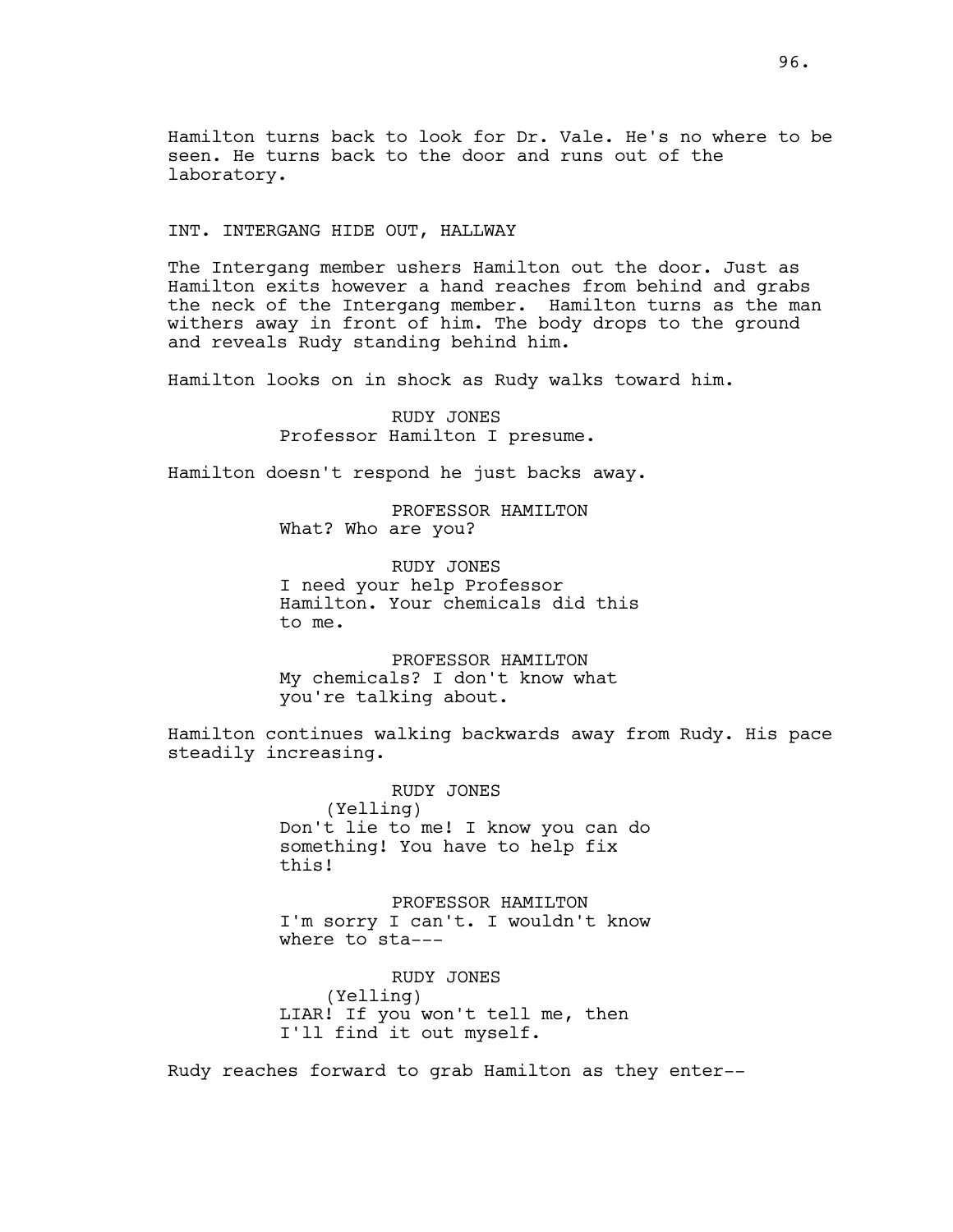#### INT. INTERGANG HIDE OUT, PARKING STRUCTURE

The sounds of several machine guns cocking stops Rudy dead in his tracks. Hamilton falls over backwards and scrambles to get away.

# INTERGANG MEMBER 5 There it is! Open fire!

The men start unloading rounds. Rudy quickly turns and darts down the hallway. The men cease fire and follow him. Shooting at him as they give chase.

Hamilton remains on the ground for a moment. He takes a deep breath then looks around. There is no one else in the garage.

He quickly gets to his feet and runs to the nearest vehicle. Looking in the window he sees the keys are still in the ignition. He hops in, starts the car, and peels away to his freedom.

#### INT. INTERGANG HIDE OUT, LABORATORY

After the sound of gun fire disappears into the background, a cabinet near the sink slowly opens. Dr. Vale, who was hiding inside, peers out.

#### INT. METROPOLIS POLICE DEPARTMENT, SCU

Turpin and his team look over paper work in the SCU department, as an officer steps into the room.

> OFFICER Hey Turpin nice speech.

# TURPIN

Thanks.

## OFFICER

Yeah, hey we got a call a little bit ago from Metropolis General. They said some kind of creature was attacking people there. So far two are dead.

Turpin looks back to the officer.

TURPIN A creature? What is it some kind of prank? (MORE)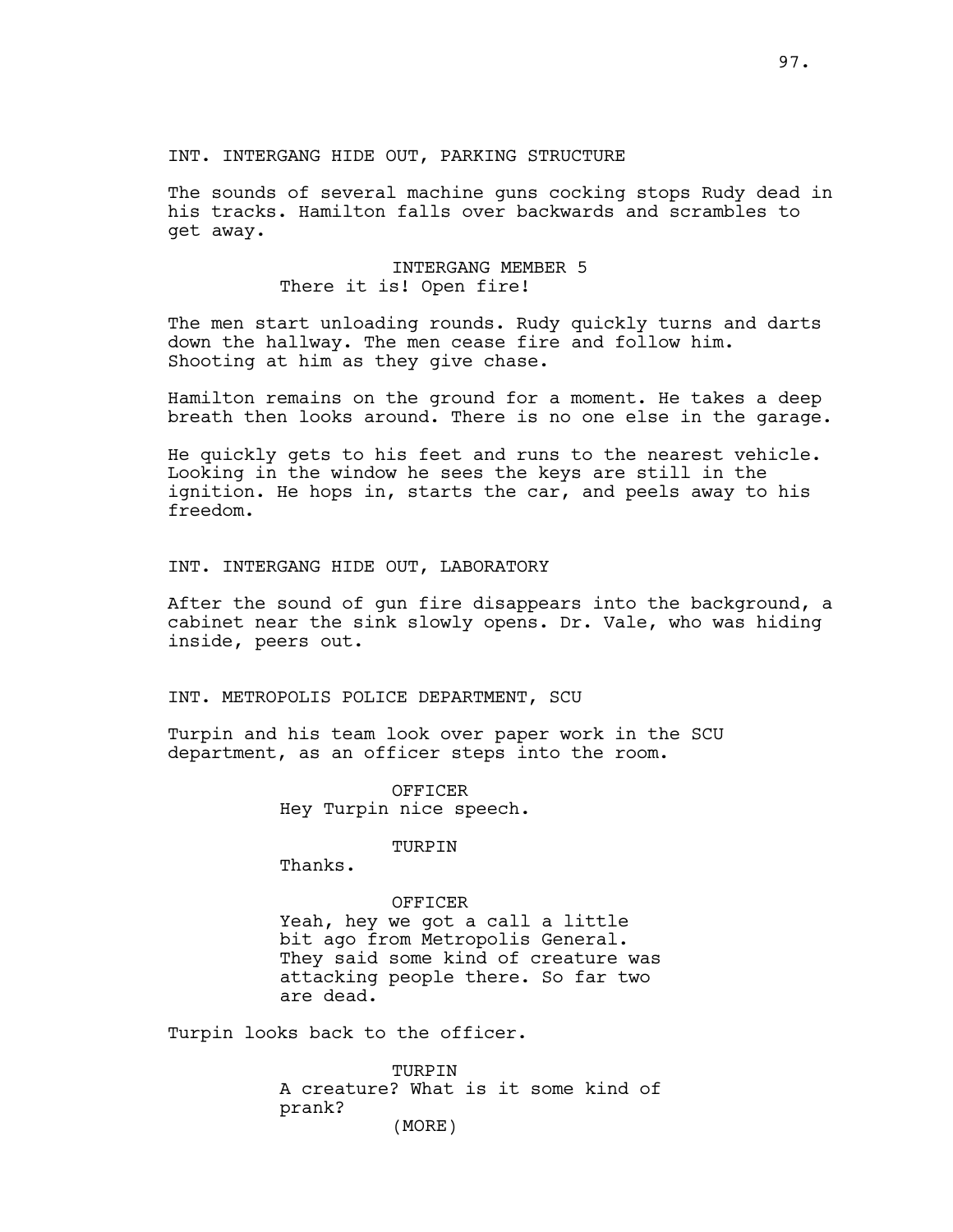Send it to some rookies to check out, why are you bothering us with it. TURPIN (cont'd)

OFFICER Well they think the creature might be Rudy Jones.

# INT. METROPOLIS POLICE DEPARTMENT

Turpin and several others quickly walk to the front of the police station heading out the front exit.

As they walk toward it Hamilton enters. The vehicle he took from Intergang can be seen through the glass sitting in the street.

Turpin stops dead in his tracks as Hamilton walks past. He continues looking forward for the moment.

Hamilton runs up to the front desk.

PROFESSOR HAMILTON (Frantically) My name is Emil Hamilton. I was kidnapped by a group called Intergang. I just escaped I need to- --

Turpin quickly turns around.

DAN TURPIN Professor Hamilton!

Turpin walks to Hamilton.

DAN TURPIN I'm Lieutenant-Detective Dan Turpin of the SCU. It's imperative that you tell me where they were holding you. Could you show a team and I were it is? If we move now we might have time to take them down.

PROFESSOR HAMILTON Yeah sure but---

DAN TURPIN

Great!

Turpin turns to an SCU Agent.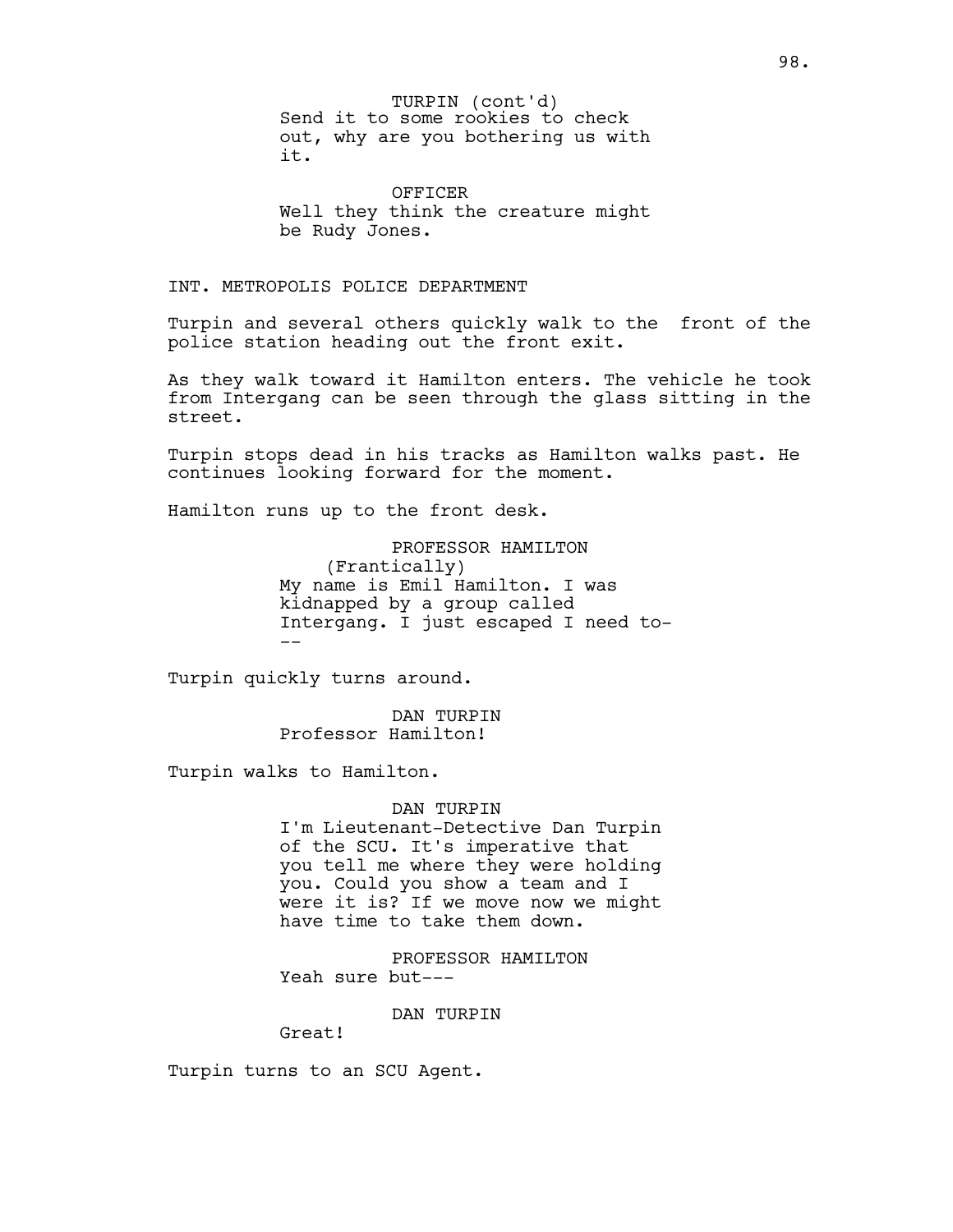#### DAN TURPIN

Ok I'll take a team with Hamilton and you take a few to investigate the hospital. Find out if that creature is in fact Rudy Jones.

The SCU Agent nods.

PROFESSOR HAMILTON Wait, creature. What creature?

DAN TURPIN Something attacked some people at the hospital.

PROFESSOR HAMILTON I think the same creature was at the place I was being held. It has to be. It can't be a coincidence.

DAN TURPIN It makes sense. If it was Jones then the first thing he might do was return to Intergang. (To SCU team.) Ok, scratch the hospital. Send some black and whites there. We're all heading to the hide out. (To Hamilton) Lead the way.

EXT. METROPOLIS DOWNTOWN

Lois and Clark sit in the back of a cab in gridlocked traffic.

> LOIS LANE Great. Isn't our luck that the press conference would get over just before rush hour.

The faint sounds of sirens in the background catch Clark's ear. He listens in and the sounds amplifies, drowning out Lois' voice.

LOIS LANE

(Muffled) I swear the next assignment Perry gives me better be in Hawaii or he's going to get an ear full of how underpaid I think I am.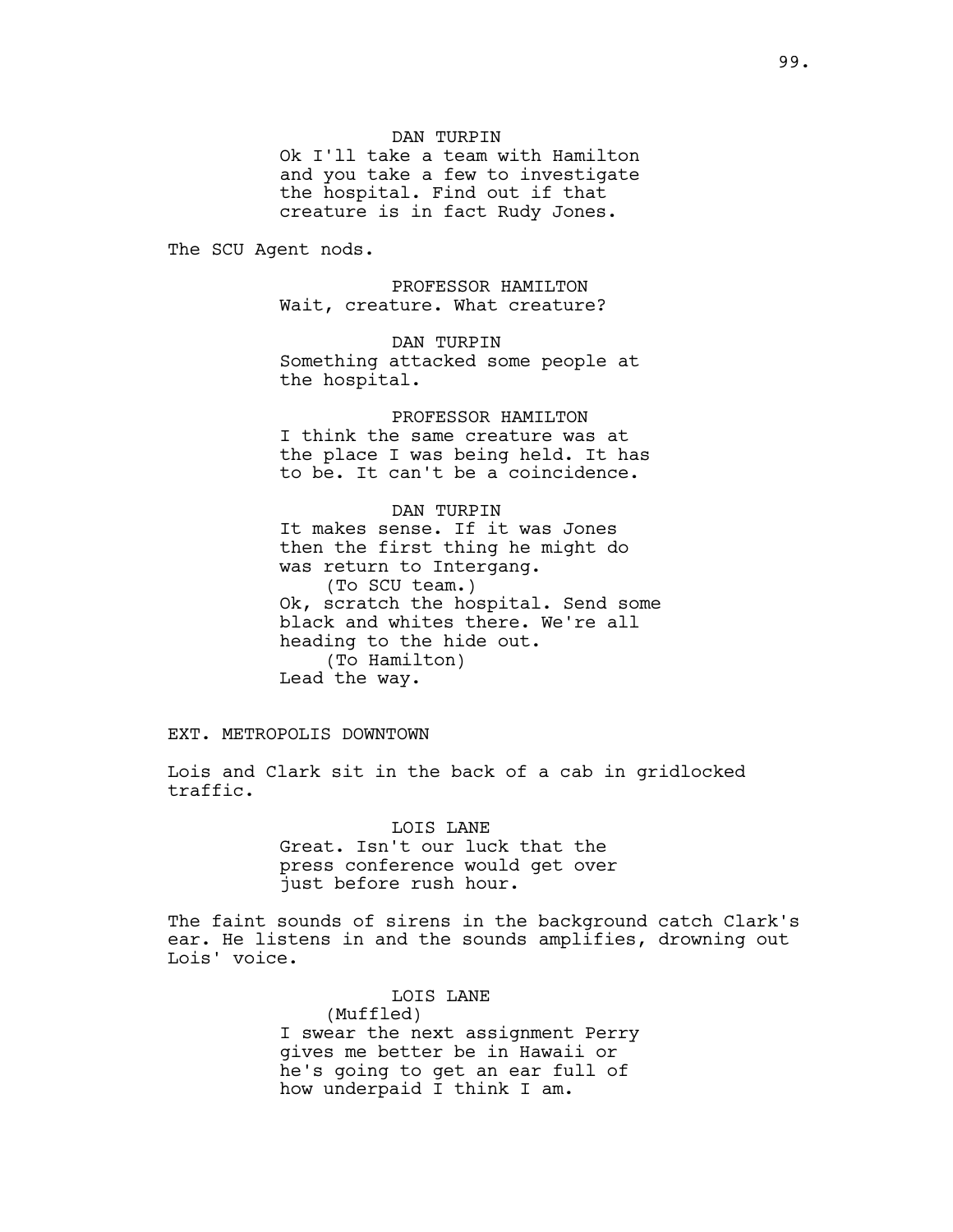Clark looks into the sideview mirror and spots several police cars a few blocks back rounding the corner and driving off in the opposite direction.

> LOIS LANE Are you with me Clark?

> > CLARK KENT

Huh?

LOIS LANE Do you agree with me or not?

Clark opens the door to the cab.

#### CLARK KENT

Yeah sure Lois I agree. Hey I think I'm just going to walk a few blocks up and take the subway. I'll see you back at The Planet.

#### LOIS LANE

What? Wait?

Clark quickly exits the cab and closes the door behind him. Lois opens it and starts to exit. The CAB DRIVER quickly turns around.

> CAB DRIVER Hey if you're getting out then pay up.

LOIS LANE Yeah but I-- My friend.

Lois turns to look for Clark. He's no where to be seen. She slams the door closed.

# LOIS LANE

Oh forget it.

## EXT. DOWNTOWN METROPOLIS, ANOTHER LOCATION

The police cars weave in and out of the civilian vehicles on the road at top speeds.

## INT. POLICE CAR

An SCU Agent happens to glance in his rear view mirror and spots Superman flying up from behind.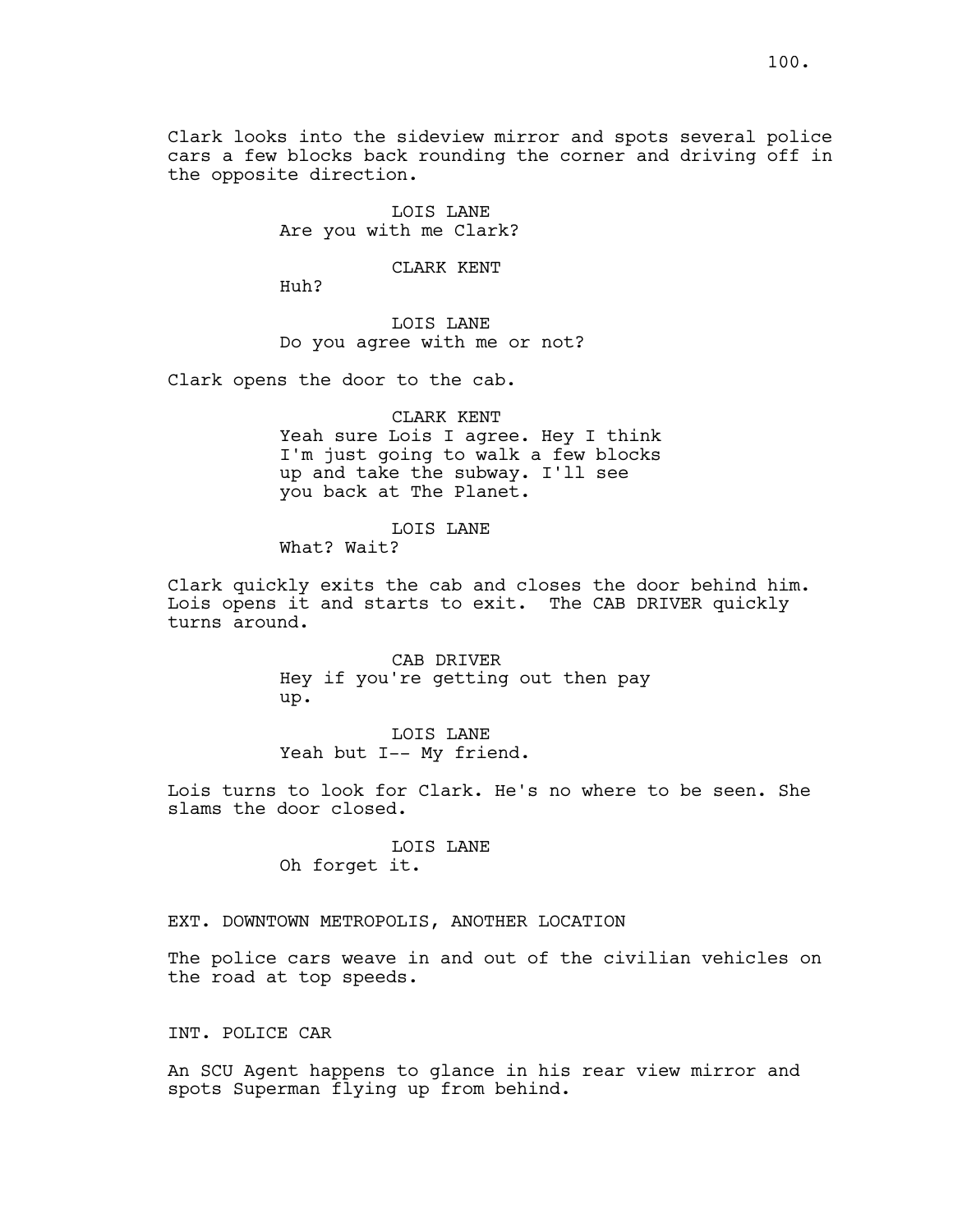EXT. DOWNTOWN METROPOLIS

Superman catches up to the lead car and stays just behind it. Following at a close distance.

As the police cars fly by, people on the street watch as Superman flies over them.

A LITTLE BOY watches in awe.

LITTLE BOY

WOW!

## EXT. INTERGANG HIDE OUT

The police cars arrive at the hide out and Superman lands. Turpin gets out of his car and walks directly toward him. Superman walks toward Turpin as well.

> DAN TURPIN Oh no! Nobody called you here.

Professor Hamilton quickly gets out of the car and runs over to Superman.

#### SUPERMAN

I saw all the cars. Figured you might be getting into something kind of heavy. I came in case you needed any assistance.

DAN TURPIN Well your wrong. The SCU can handle this. Intergang is my territory.

PROFESSOR HAMILTON He's right Superman you shouldn't be here. They got something in there that's built to kill you.

Both Superman and Turpin look to Hamilton.

DAN TURPIN What? You didn't mention that before.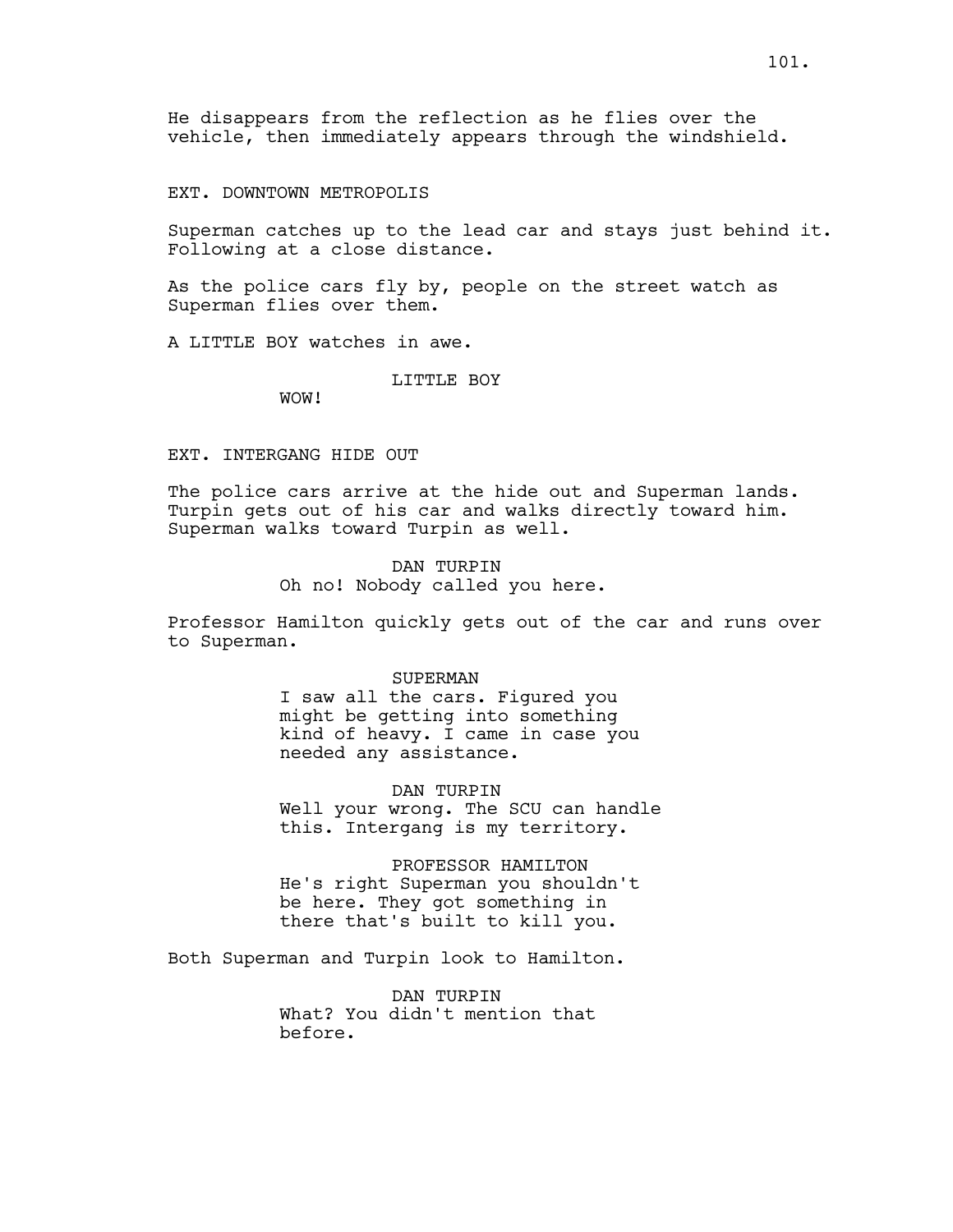PROFESSOR HAMILTON I know but as far as I know it hasn't been turned on completely yet. There still might be time.

SUPERMAN Take me there.

INT. INTERGANG HIDE OUT, HALLWAY

Professor Hamilton leads Superman and Turpin to the doorway to the laboratory. As they approach they see the withered body of the Intergang Member.

The same disturbed look comes over both Superman and Turpin's face.

> DAN TURPIN What the hell happened here?

PROFESSOR HAMILTON It was that creature.

SUPERMAN (Quickly to Turpin) Creature?

DAN TURPIN Rudy Jones.

SUPERMAN Rudy Jones? What about him?

DAN TURPIN You haven't heard?

SUPERMAN (Demanding) Heard what? Tell me?

DAN TURPIN Rudy Jones woke up from his coma sometime this morning. Killed a couple people as he walked out of the hospital. Guess he looked like some kind of monster.

Superman's entire expression turns serious. He looks back to the withered body on the ground.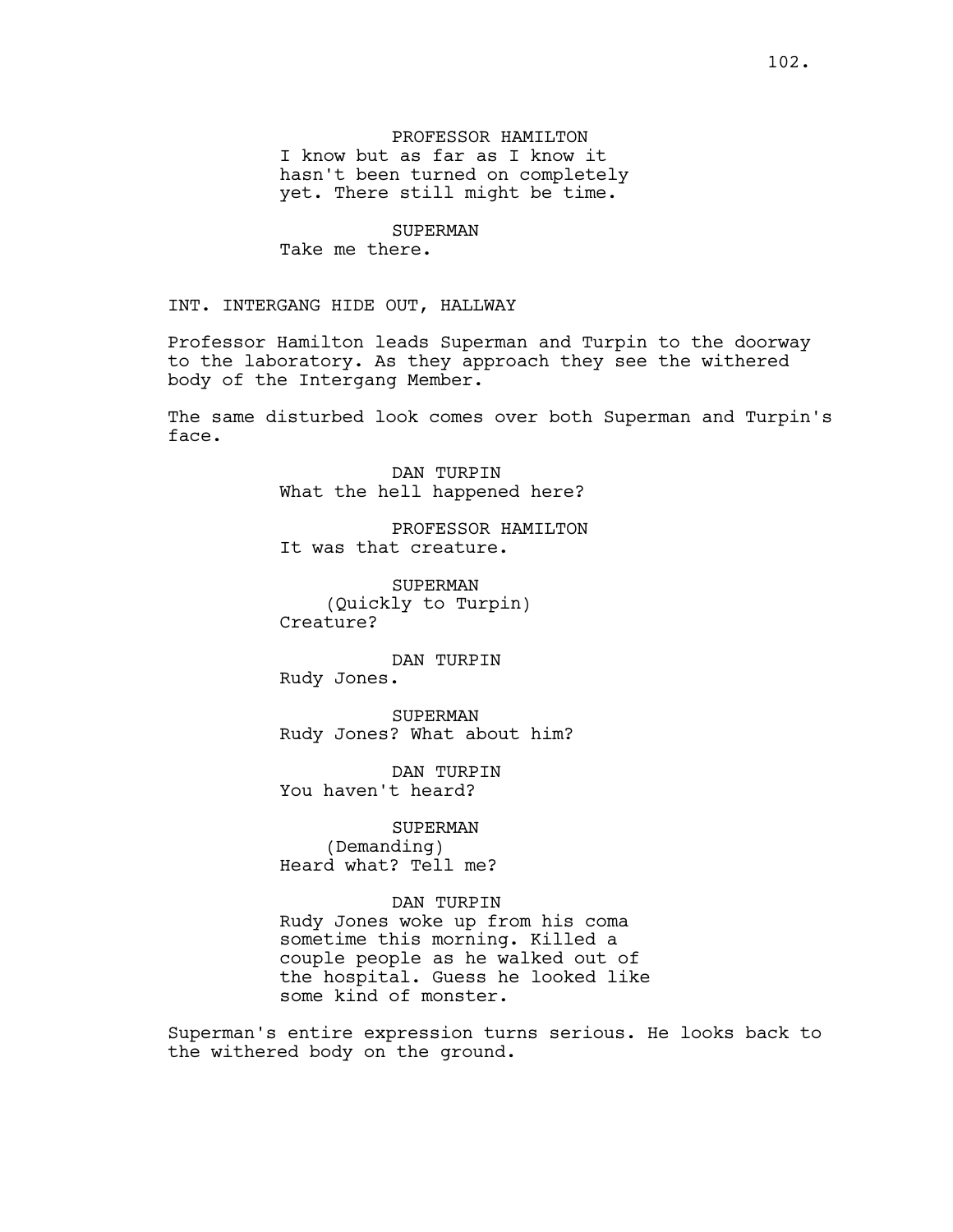PROFESSOR HAMILTON I seen first hand what that thing can do. This Rudy Jones, if you even want to still call him that. It sucked the life out of that man right in front of my eyes. (Looks down) I'll never forget that image.

DAN TURPIN Tell me Hamilton. What exactly were they doing to Jones when he got here?

PROFESSOR HAMILTON What do you mean?

DAN TURPIN I mean he's the weapon they were designing to kill Superman right?

PROFESSOR HAMILTON No he's not. (Looks to the door) It's in there.

Hamilton points to the door.

Superman's eyes narrow at he looks the door and the walls over.

> SUPERMAN These walls are lined with lead.

DAN TURPIN How do you know that?

#### SUPERMAN

Because I can't see through them. Obviously Intergang's intention. That also means they've done their homework on me.

INT. INTERGANG HIDE OUT, LABORATORY

Superman opens the door to the laboratory and cautiously enters. Turpin follows closely behind. The two of them look the room over.

> DAN TURPIN So what exactly are we looking for Hamilton?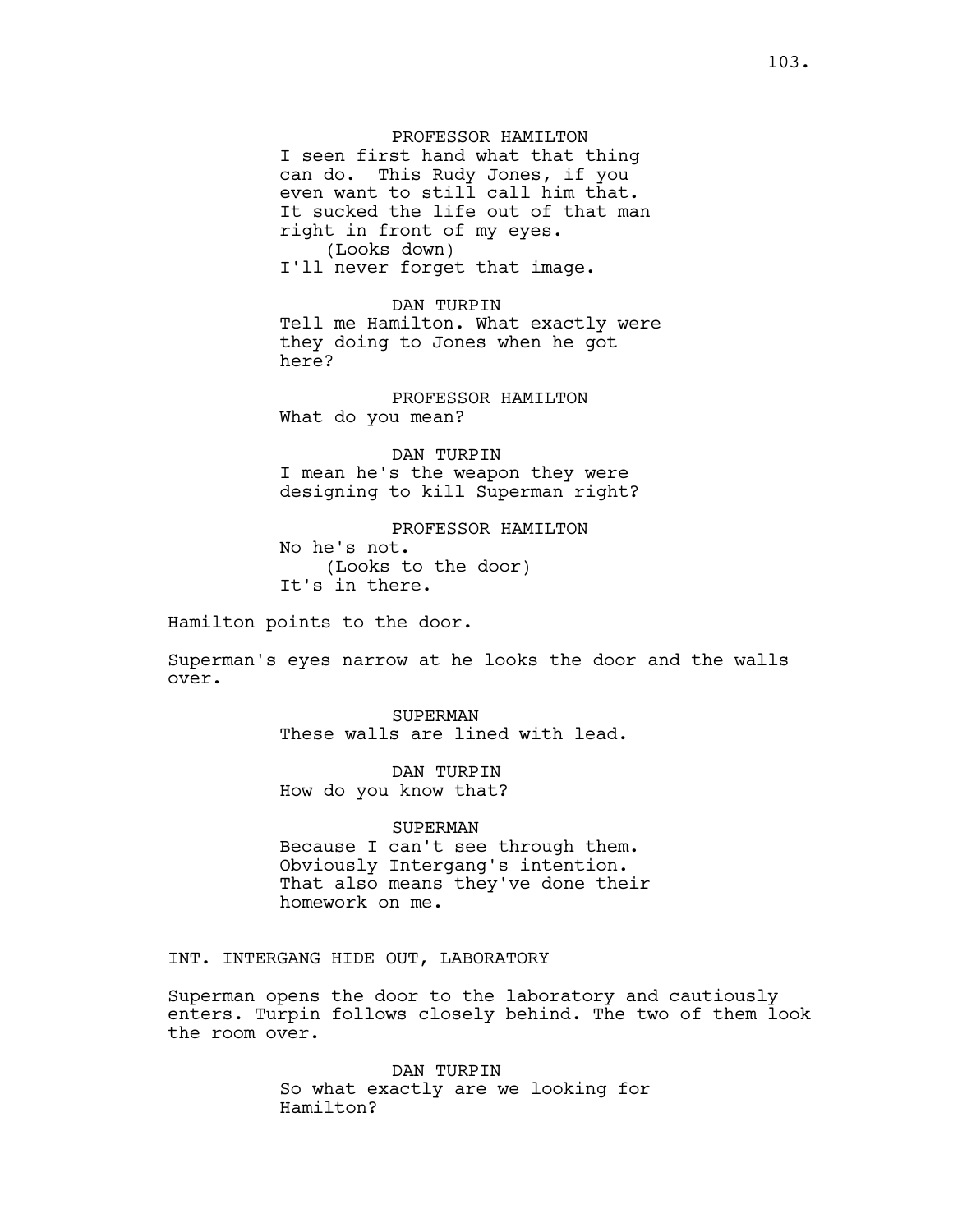Hamilton enters. His eyes widen as a look of shock comes over him.

#### PROFESSOR HAMILTON

Wait. It's gone!

Corben's body as well as the metal one have vanished, along with the computer systems that were hooked to them.

> PROFESSOR HAMILTON He couldn't have finished. There wasn't enough time.

SUPERMAN What were they working on?

Hamilton doesn't immediately respond. He looks away from Superman.

> SUPERMAN Hamilton. What were they working on?

PROFESSOR HAMILTON You mean what was I working on.

Superman raises and eyebrow to Hamilton.

PROFESSOR HAMILTON That's why they were holding me hostage. To build this-- machine. I wouldn't have done it but they threatened the life of this man. (To Superman) He had a family, I couldn't just...

Superman holds up his hand, stopping Hamilton.

SUPERMAN It's alright. I understand.

PROFESSOR HAMILTON Look, Superman I should tell you...

Suddenly there is a loud crash in another room. Turpin grabs hold of Hamilton's arm.

> DAN TURPIN Alright Hamilton I'm getting you out of here. You escaped this place once no need for you to get stuck here again. (To Superman) (MORE)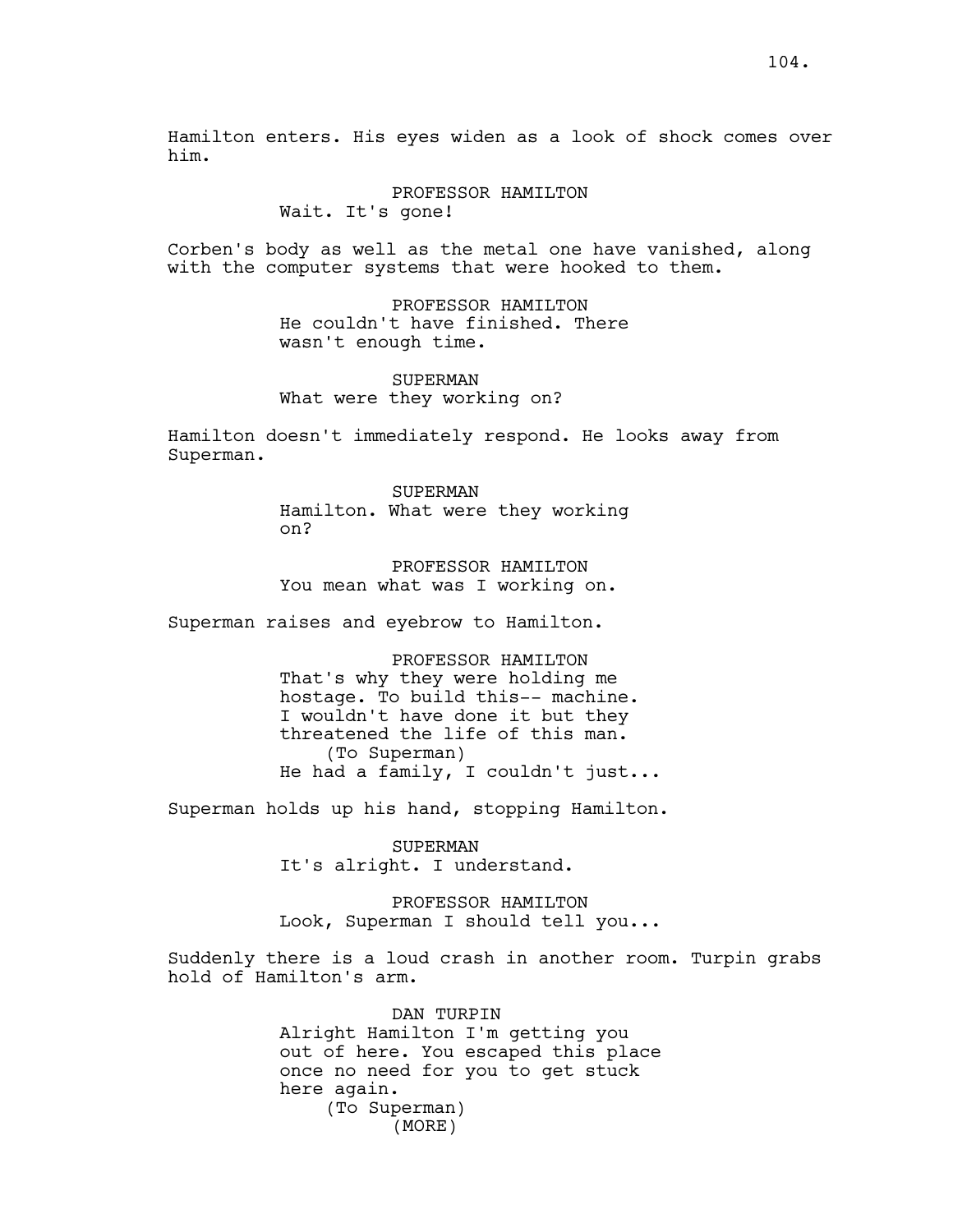Superman, you wanna help? Go check out that noise. DAN TURPIN (cont'd)

Superman nods and follows Turpin and Hamilton out of the room.

INT. INTERGANG HIDE OUT, HALLWAY

An SCU Agent stands guard in the hallway.

DAN TURPIN You, go with Superman for back up.

AGENT Backup? For-- Superman?

DAN TURPIN (Sarcastically) Just pretend, or something. For God's sake.

INT. INTERGANG HIDE OUT, LARGE ROOM

Superman stops and scans the area. The agent stops behind him.

> AGENT Can you see anything?

SUPERMAN No. This whole place is lined with lead.

Behind a door something or someone makes a noise. The two make their way over.

Superman reaches to open it. It's locked. He pulls the entire door off it's hinges.

Inside Chris, the ambulance driver, screams and falls to the ground.

> CHRIS Oh god please don't kill me!

He looks up. Then his entire body relaxes.

CHRIS

Superman?

Superman reaches his hand out and helps Chris up. He directs him to the agent.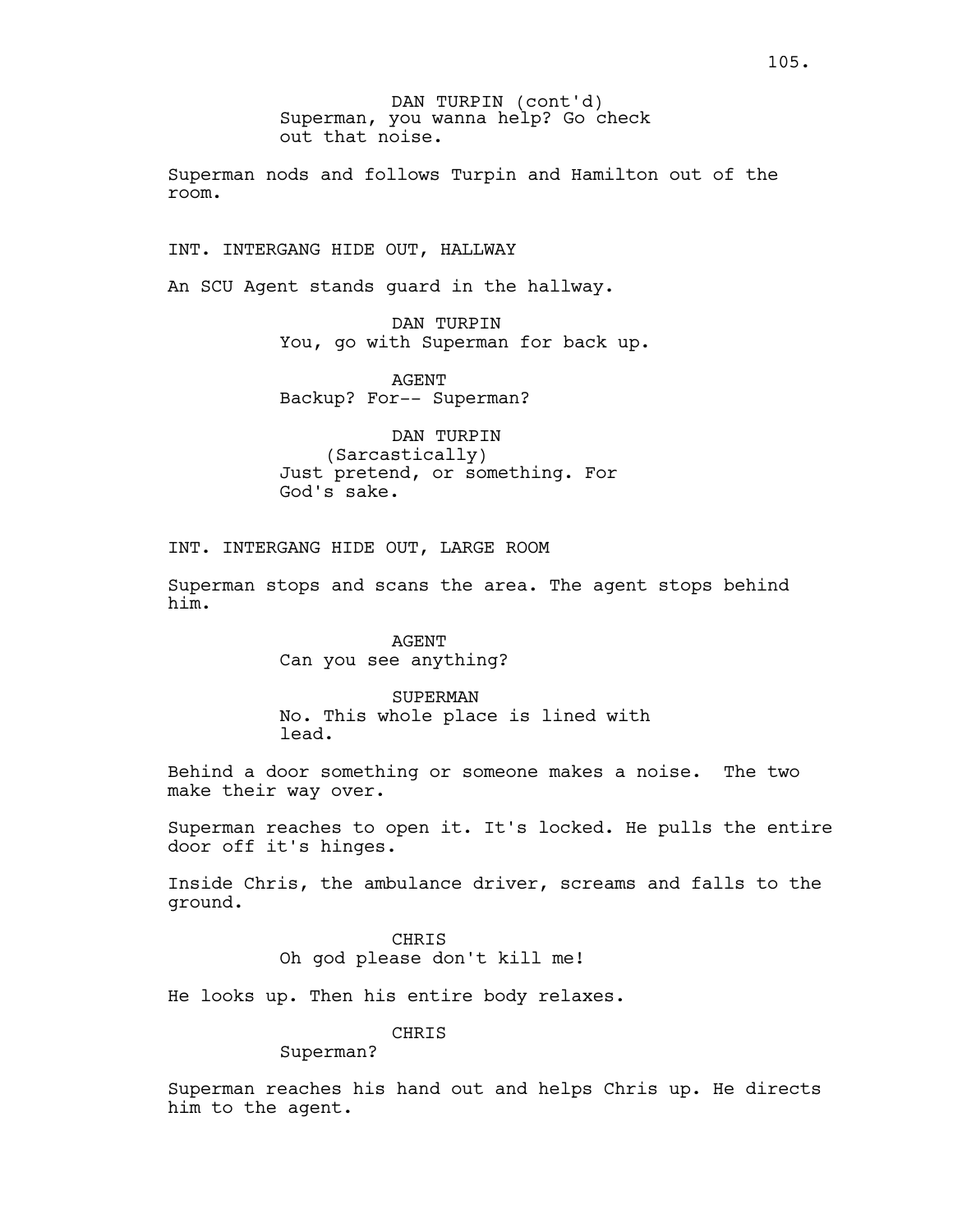# SUPERMAN (To Agent) Take him back to the others and get him some help.

The Agent nods and takes Chris away. Superman turns to follow but then another sound catches his ear. He turn back to the direction it came.

INT. INTERGANG HIDE OUT, REC ROOM

Superman enters a dark rec room. A look of immediate disgust comes over his face. Laid out on the floor are several withered bodies. The bodies of the Intergang members that chased Rudy down the hall.

There are no windows and nearly all the lights have been smashed out. Only a few remain to spill bits of light here and there. But still enough for Superman to see the bodies.

The look of disgust turns to one of anger.

SUPERMAN What have you done Rudy?

Slowly out of the shadows that fill the corner of the room, Rudy emerges.

> RUDY JONES I was wondering if you could see me back there.

Superman doesn't respond. He just keeps his eyes trained on Rudy, as he approaches.

> RUDY JONES You know, I knew you would come. As soon as I went back and found that Hamilton had got away. I knew he would lead you back here.

> > SUPERMAN

If you knew I was coming it wasn't a very wise choice to stay. Why did you kill those people Rudy?

Rudy begins walking around Superman. Superman keeps his eyes on Rudy but he keeps facing forward.

> RUDY JONES It was self defense. They tried to kill me first.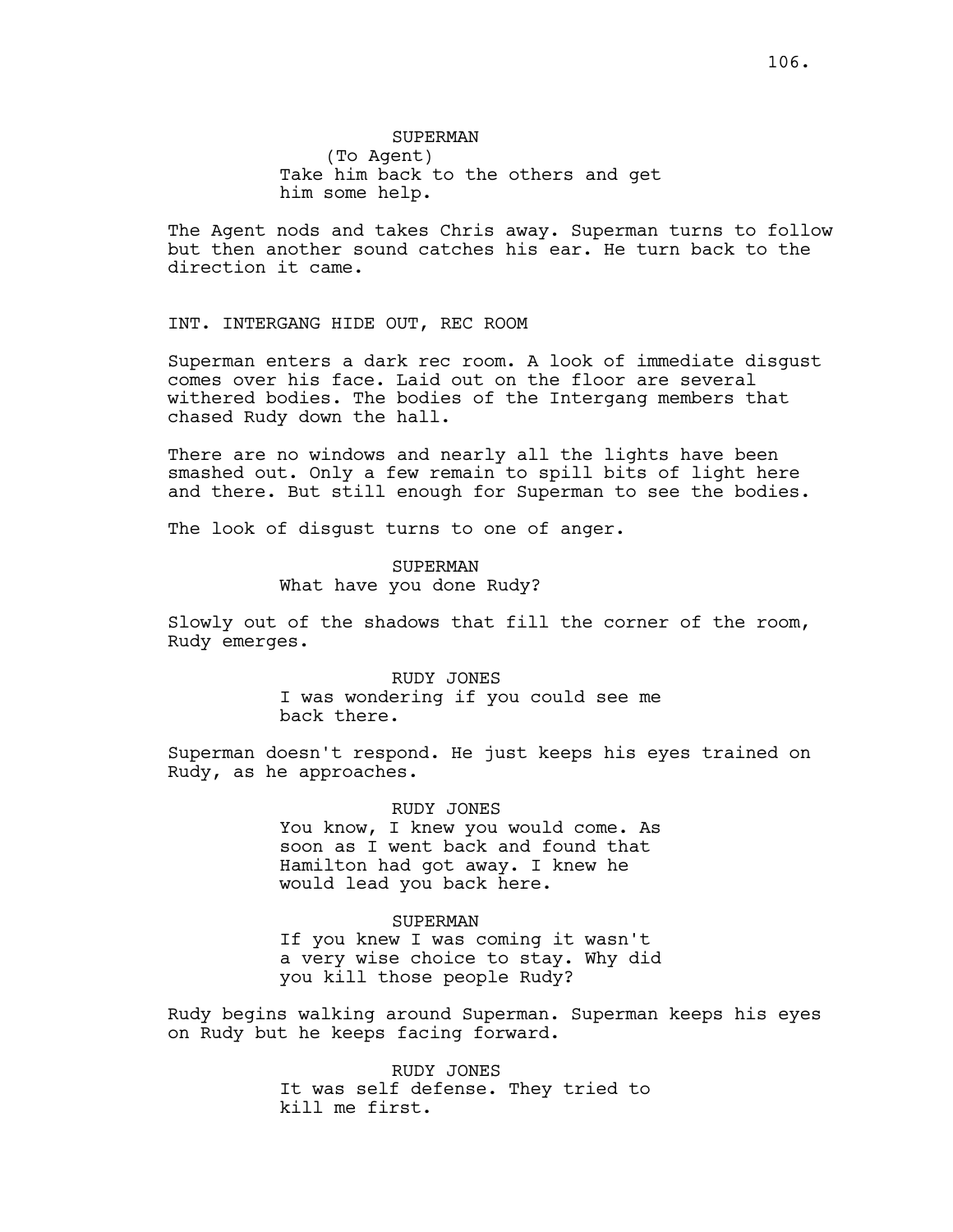SUPERMAN What about the people at the hospital. Did they try to kill you too?

Rudy stops behind Superman.

RUDY JONES I guess you got me on that one.

Superman turns to face Rudy.

RUDY JONES But tell me Superman. What are you (Pokes Superman's chest) Going- to- do.

Superman grabs Rudy's hand. Rudy smiles. He quickly puts his other hand over Superman's and begins to drain him of his energy.

Superman's serious expression fades into one of pain. He tries to pull away but is unable to.

> RUDY JONES My, my. I never realized how powerful you really were until now. It's incredible! I can feel your power surging through my body.

Superman falls to his knees.

RUDY JONES The best part about this is that it's all happening because of you. You did this to me! You are responsible! You are doing this to yourself!

Rudy laughs maniacally. Superman's face starts to turn white.

BLAM! BLAM! BLAM! Three gunshots ring out in the room. Rudy looks up, then quickly turn around.

Standing in the doorway is Dan Turpin, gun still smoking. The hard look on Turpin's face fades as he sees the truth of the situation.

Rudy glances down at his back. The bullets did nothing but put holes in the bandages.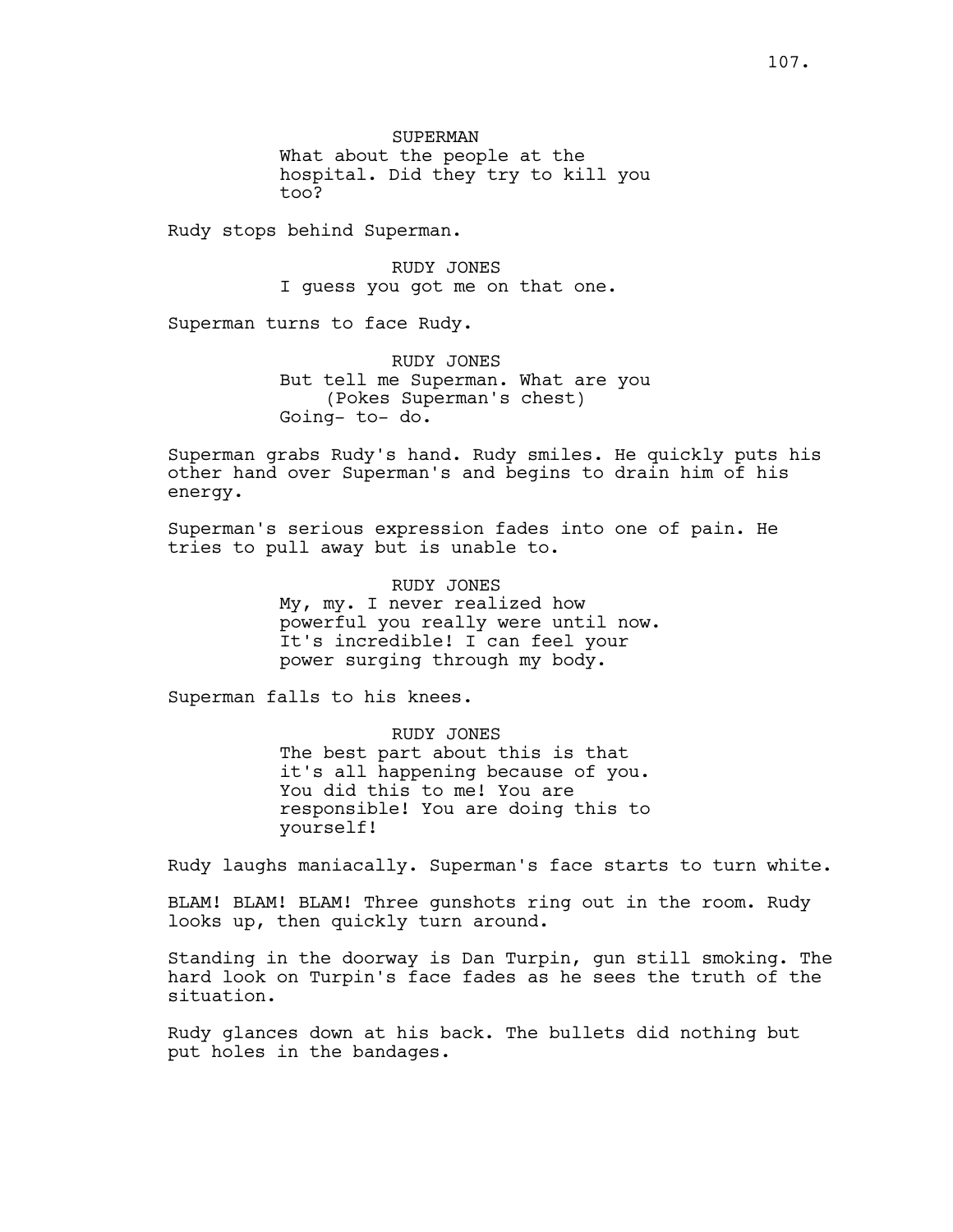RUDY JONES Well, well, well. Looks like I'm absorbing more than just your energy Superman.

Rudy turns his attention back to Superman.

Turpin stands staring at the two of them. He looks around the immediate area but seems to find nothing. He takes several deep breathes then let's out a battle cry as he charges forward.

### DAN TURPIN ARRRRGGGHHHHH!

Turpin uses everything he's got and spears Rudy from behind. The two fall forward, causing Rudy to let go of Superman.

Superman exhales, as if just coming up from underwater. He slowly raises to his feet. Stumbling a bit in the process.

Turpin mounts Rudy and start punching him in the face repeatedly. He only gets a few shots off before Rudy grabs him and starts to absorb his energy.

Suddenly Superman flies across the room, he snatches up Turpin in the process and flies straight toward a wall.

He turns at the last moment so that his back hits the wall, bursting right through the sheetrock, wood, and thin layer of lead sheeting.

Superman continues to fly backwards through several rooms and walls shielding Turpin in front of him.

EXT. INTERGANG HIDE OUT - EVENING

Superman bursts through the brick wall of the side of the building and out into the daylight. The surrounding area has several other buildings around. All seem abandoned. Superman sits Turpin down on the pavement.

> SUPERMAN Are you ok?

DAN TURPIN Yeah, yeah. I just feel exhausted. I'll just rest for a bit.

Superman nods.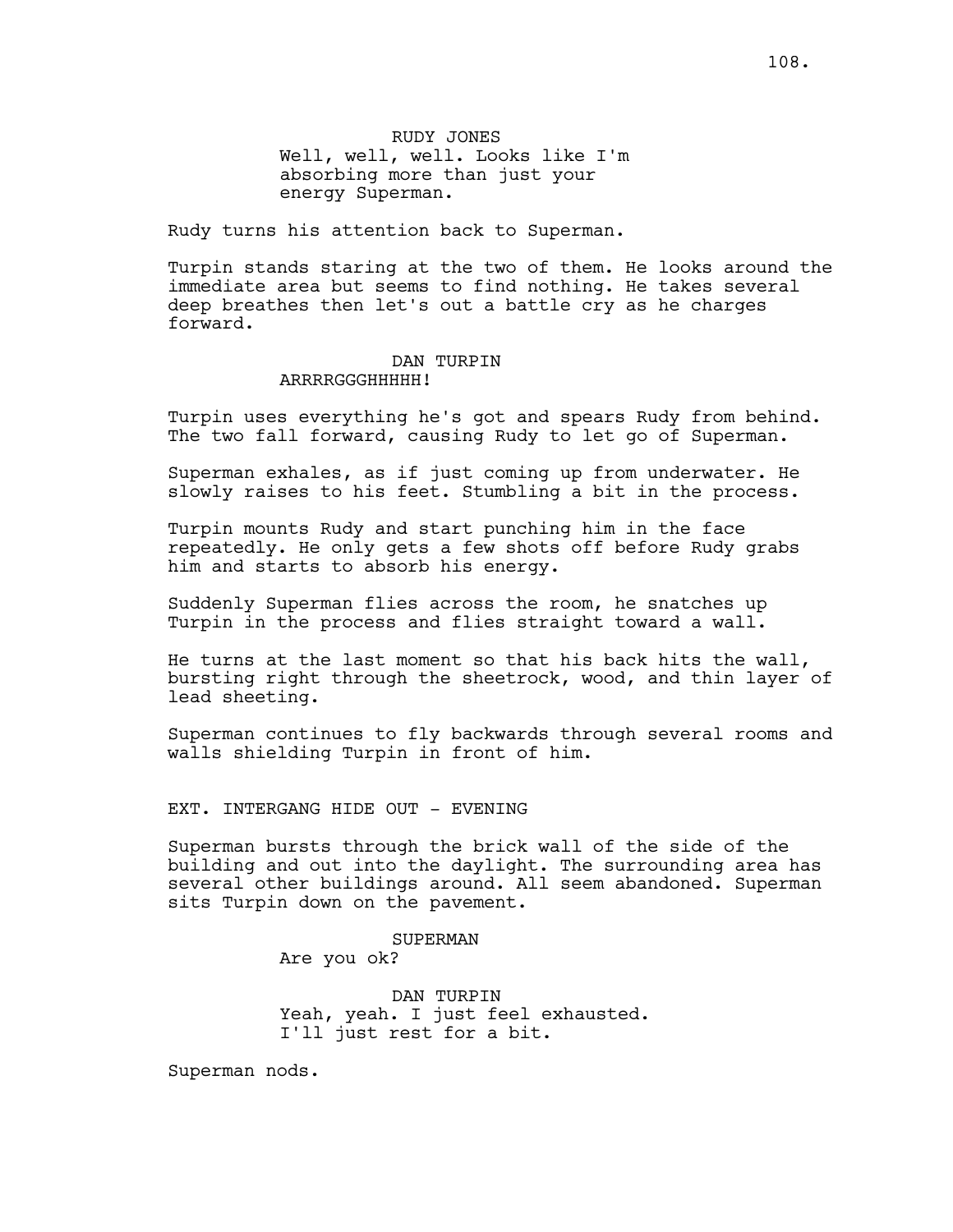Looking through the several holes in the building Rudy can be seen staring out. Suddenly he takes to the air, flying straight out toward Superman.

Standing in the sunlight, Superman reaches back and grabs his cape. He wraps his fists in the material.

Rudy flies straight into the Superman. Superman's feet break up the pavement below as they are pushed backwards. After several feet Superman steps back and stops. He raises his hand into the air smashes his forearm down on Rudy's back. Knocking him to the ground.

With his hands still protected he reaches down to grab Rudy, but Rudy grabs Superman's arm first. Superman simply smiles.

He overpowers Rudy and swings him around in a circle then lets him go. Rudy flies straight into a brick wall, smashing a crater into it. He falls to the ground, landing on his hands and knees.

Superman jumps over and lands next to him.

SUPERMAN You can't fool me anymore Rudy. You have to be touching my skin to absorb anything. I've figured out your tricks.

Rudy looks to the side and spots an electrical meter on the wall. He smiles.

RUDY JONES

Not quite.

Rudy surprises Superman with a sudden right hook. With the skin to skin contact a few sparks of electricity fly out.

Superman stumbles backwards.

RUDY JONES You don't know all my tricks Superman.

Rudy reaches over and smashes the meter. The surge of electricity from it is absorbed into Rudy. He grits his teeth together so tightly they begin to break.

Superman regains his footing and returns his attention to Rudy.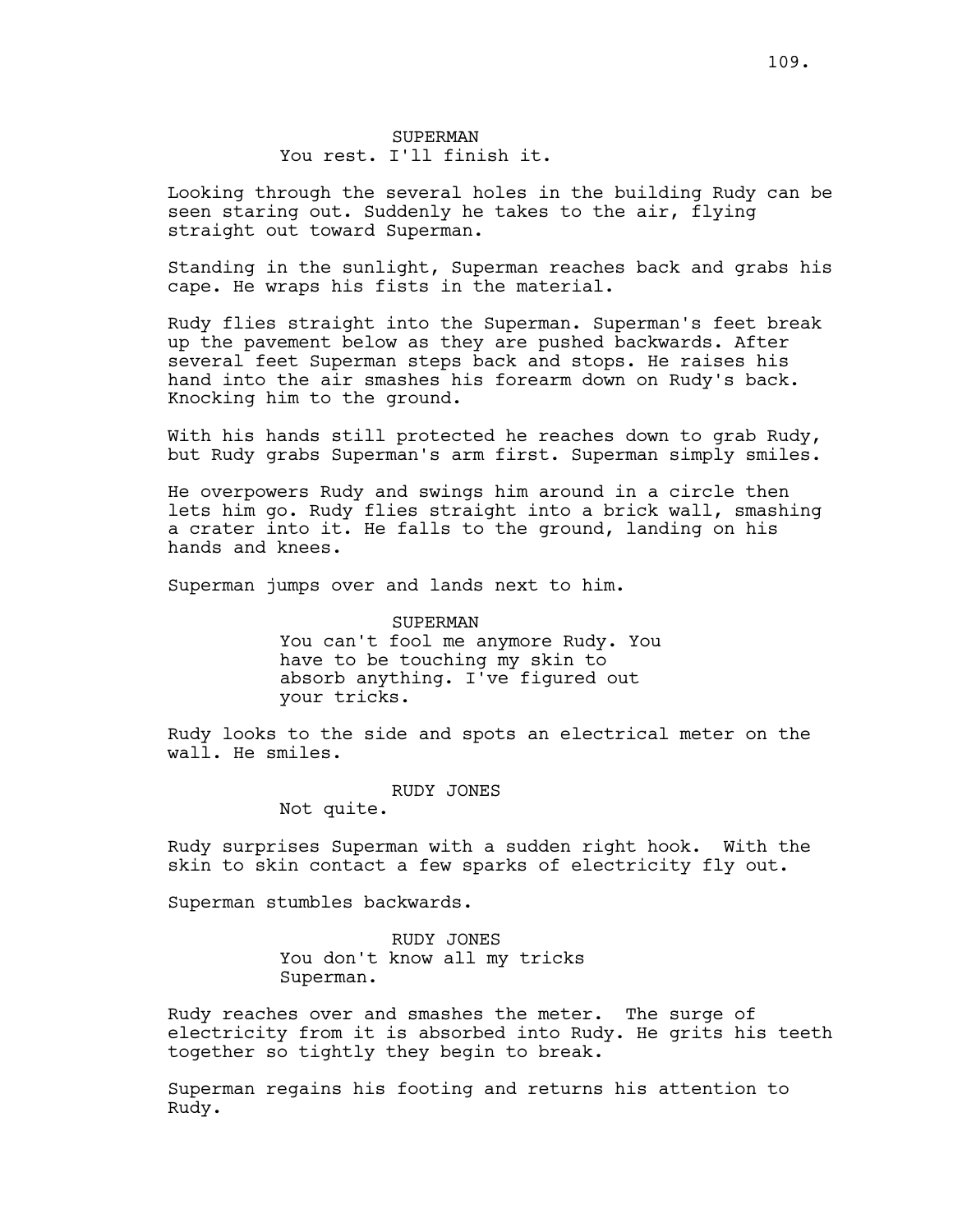Something then suddenly catches his ear. It's the sound of Rudy's heart rate increasing.

The surge of power subsides.

# RUDY JONES Now you will pay Superman. Pay for all the things you've done to me.

Rudy charges forward and shoulder tackles Superman sending him flying backwards. Superman smashes through the fencing around an electrical transformer. He stands up and shakes it off then quickly returns to his feet.

> SUPERMAN I never meant for any of this to happen to you Rudy.

Rudy charges again. He dives and tries to tackle Superman, but Superman is able to jump out of the way at the last moment.

> **SUPERMAN** Let me help you. We can figure out a way to make you better.

Rudy stands up and looks to the transformer to his side.

RUDY JONES I don't want to get better. There's nothing for me left in a normal life. Everyone I've ever cared for is dead! All I wanna do now is feed.

Rudy turns and raises both fists into the air. Superman's eyes widen. He listens as Rudy's heart is still racing.

SUPERMAN

NO!

Rudy smashes it and begins to absorb the electricity. The massive amount of energy runs through his body. The power causes his body to pulsate and swell. His neck and head form into one large lump.

Superman watches in horror and can only listen as Rudy's heart pulses twice as fast as before.

The power surge and the damage sustained to the transformer proves to be too much and it suddenly begins to spark then explodes.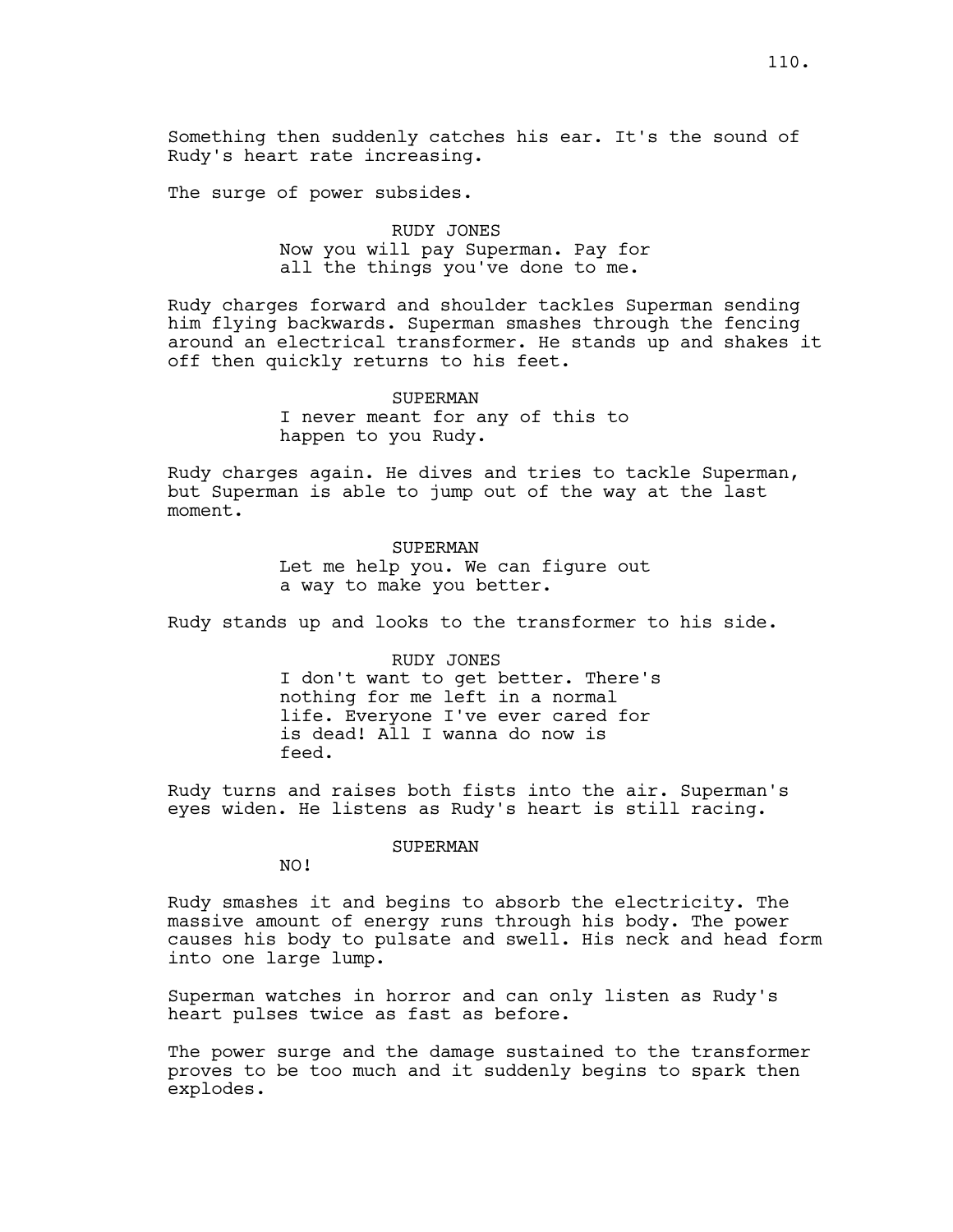Rudy is thrown away and hits the ground hard. He skids along the pavement for several feet until finally he comes to a stop. He lies motionless.

Superman flies over and lands near him. Rudy takes slow deep breaths as smoke rises from his skin.

Superman can hear his heart rate. It's now extremely slow.

Rudy looks up to Superman.

RUDY JONES Until we meet again. (Beat) Smallville.

With the sun setting in the distance, Superman stands over Rudy. As his cape flaps in the wind, the final beats of Rudy Jone's heart play out.

INT. INTERGANG PENTHOUSE - DAY

Several Intergang members sit around talking. All of them seem nervous. Something that is confirmed by the many knees bouncing up and down, and the fingernails being chewed.

Every person in the room jumps as the door suddenly flies open. Bruno Mannheim enters.

All eyes on him as he walks to the center of the room.

BRUNO MANNHEIM Early this morning I was able to sneak past the cops into the hideout. I was looking for Genolti, and I found him. (Beat) Dead.

Mumbles fill the room as the members talk amongst themselves.

BRUNO MANNHEIM

Quiet!

There is silence.

BRUNO MANNHEIM

As second to Genolti, that means that I am now the leader of Intergang. If there is anyone who disagrees with my recent promotion, please step forward.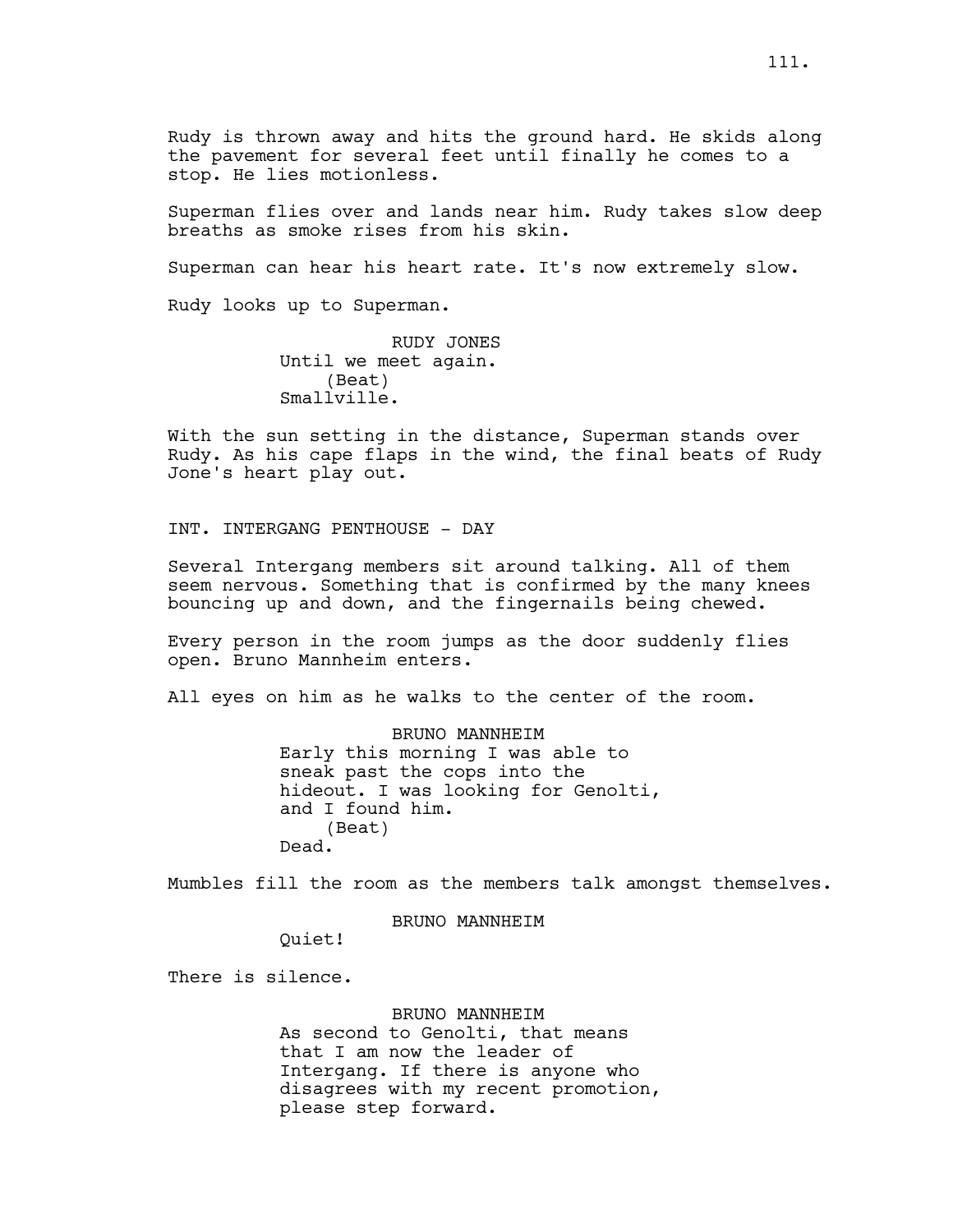Bruno looks over the room. The members in the room look back and forth to each other, but nobody moves.

> BRUNO MANNHEIM Good. Now we have lost Genolti but the Intergang is far from defeated. Dan Turpin wants a war, we will give him a war. But first we will finish what we started. Dr. Vale contacted me and assured me that everything was still on schedule. By weeks end Superman will die.

INT. UNKNOWN WAREHOUSE - DAY

John Corben's eyes open.

He lies on a table inside of a run down warehouse. Several computers, along with the units taken from the laboratory, are rigged together. At this point there are no more wires attached to Corben's body.

He sits up straight on the table. He looks to Dr. Vale just as he walks back into the room.

A smile grows on Vale's face.

### DR. VALE

You're awake.

Corben doesn't respond for a moment. He looks around at his surroundings, then back to his own body. He lifts his hands up and examines them.

> JOHN CORBEN What happened? I thought I was dead.

Dr. Vale picks up a mirror on a table and quickly makes his way over to Corben. For the moment he holds the mirror to his side.

> DR. VALE Far from it. You've been given a great opportunity.

JOHN CORBEN Something's different. What is it?

DR. VALE Everything, your body was damaged far beyond repair. (MORE)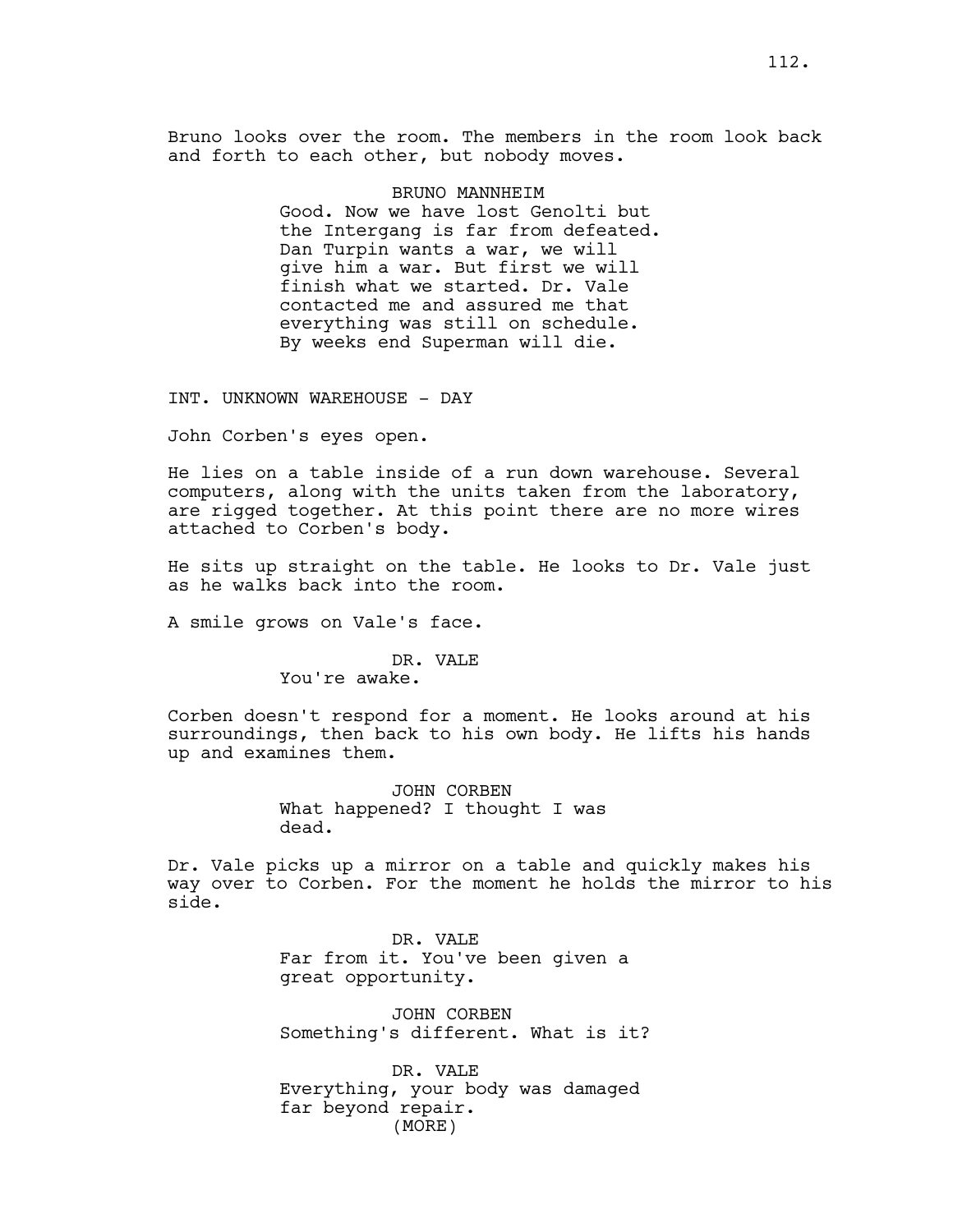It took a great deal of effort to keep you alive long enough for the procedure. DR. VALE (cont'd)

JOHN CORBEN

Procedure?

Dr. Vale quickly wheels over a computer and monitor that's on a cart. He keys in a password and the schematics with a turnaround of the metal skeleton comes on screen.

> DR. VALE Thankfully your brain was not damaged. I was able to transplant it into this body.

Dr. Vale points to the screen.

A look of utter shock falls over Corben's face. But he doesn't say anything he just listens.

> DR. VALE A structure like no other. Made of a virtually indestructible metal, foreign to this world. They call it, Metallo.

Corben examines his hands.

JOHN CORBEN (To self) Metallo?

Dr. Vale holds of the mirror for Corben to see his own reflection.

Corben looks in the mirror curiously.

JOHN CORBEN I look the same.

DR. VALE Yes. Synthetic skin. I scanned your face so that your appearance would not change. I figured it would be the most comforting to you.

Corben once again returns to examine his hands.

JOHN CORBEN Why can't I feel anything?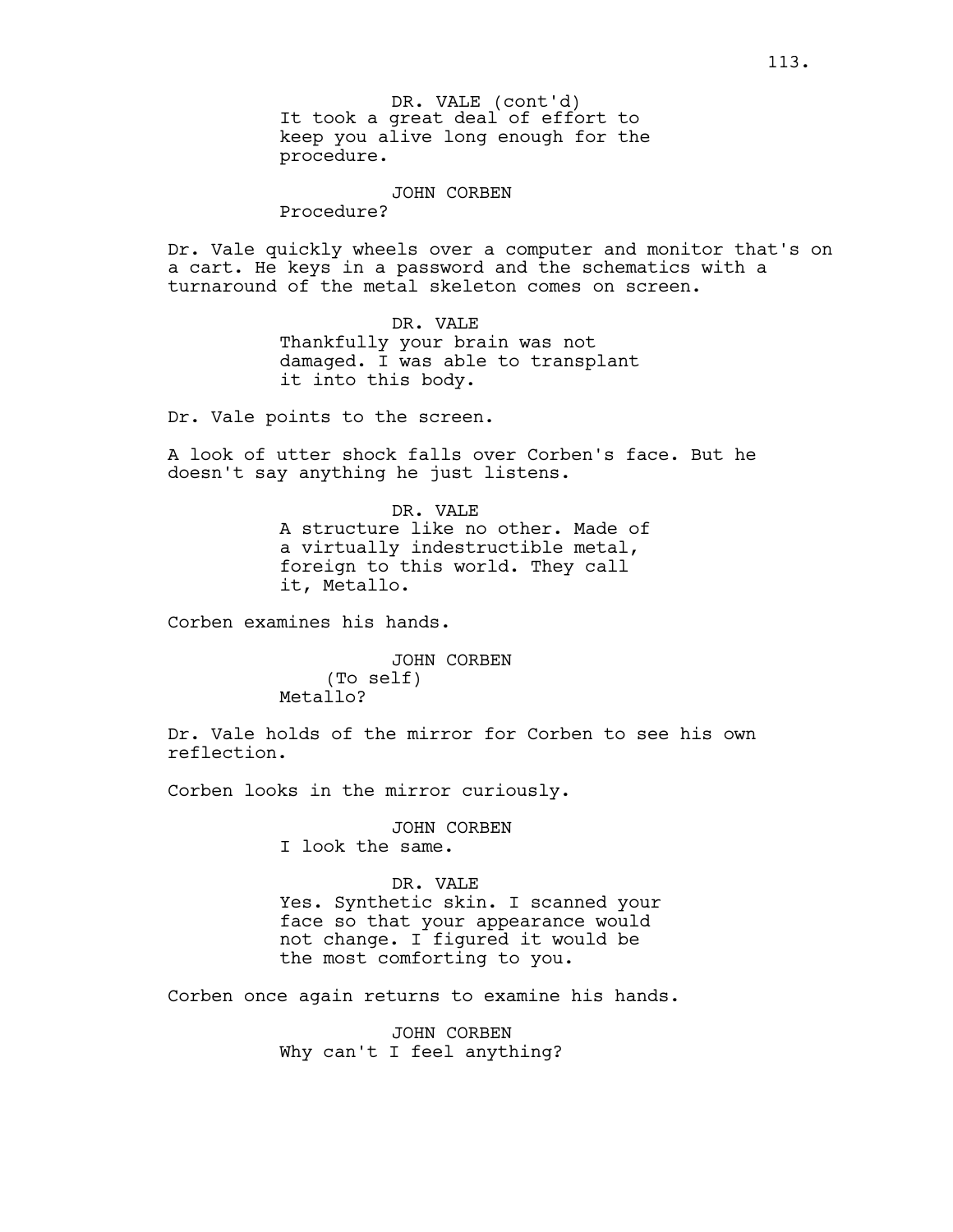DR. VALE (Confused) What do you mean?

#### JOHN CORBEN

I can't feel my hands. I can make them move, but I can't feel them move. It's the same with the rest of my body.

Corben quickly stands up. Dr. Vale takes a step back.

JOHN CORBEN (Angered) I can't feel anything! I can't smell anything! I can't taste anything! What the hell have you done to me?

DR. VALE I've given you a power like none other. I've made you immortal.

JOHN CORBEN Well I don't want it. Change me back! NOW!

Dr. Vale cowers and takes a moment to respond.

DR. VALE I can't. The procedure is irreversible. Besides your body has already be destroyed.

Corben suddenly reaches out and grabs Dr. Vale by the throat.

JOHN CORBEN

What!?

As Dr. Vale gasps for air, he's able to squeeze one sentence out.

> DR. VALE There's something else I have to tell you.

Corben releases him. Dr. Vale coughs and takes in few deep breaths.

> JOHN CORBEN Spit it out.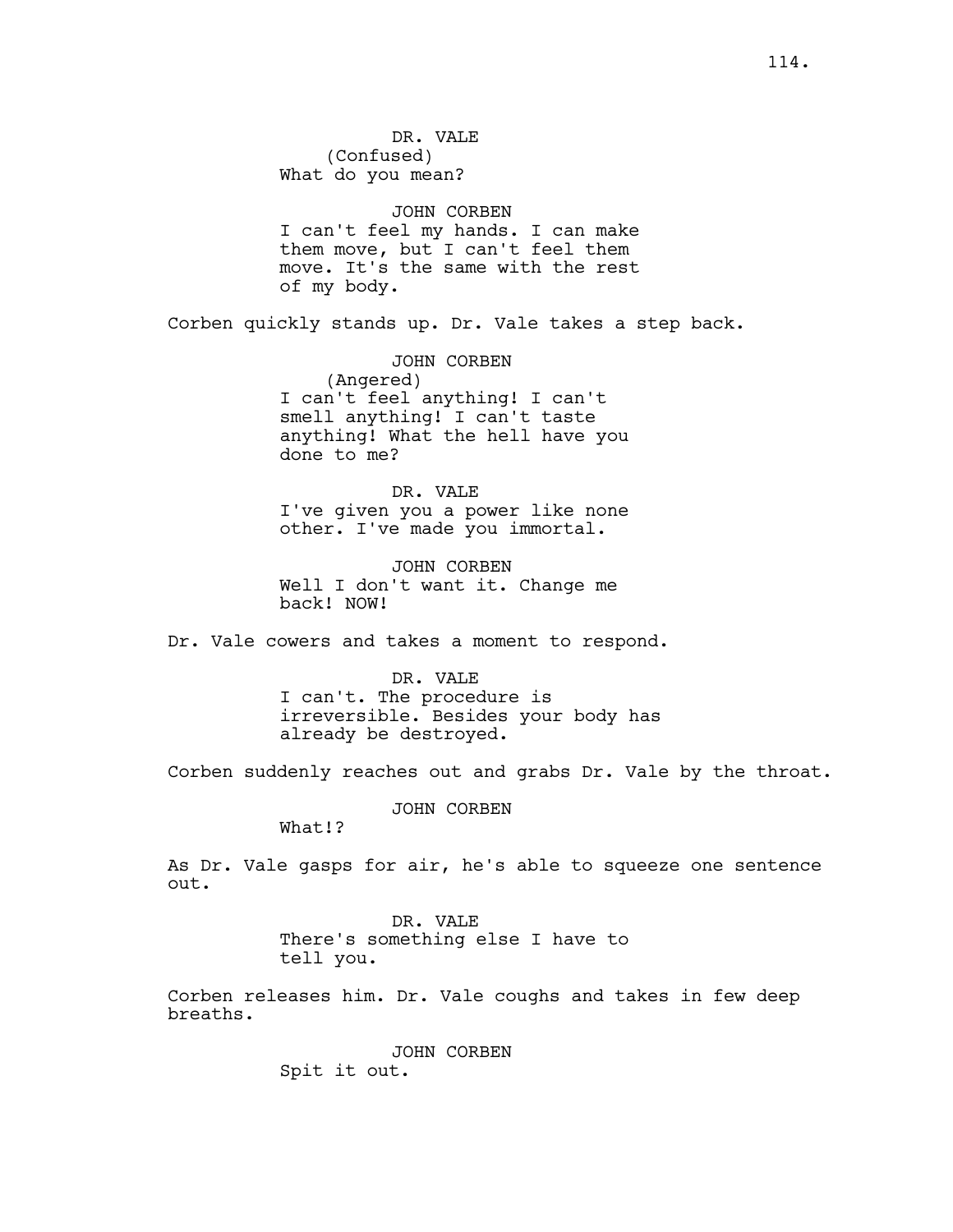Dr. Vale reaches out and places his hand on Corben's chest. Corben looks down to Vale's hand. DR. VALE In here lies a heart of stone. A stone with the power to kill Superman. Corben quickly looks back to Vale. DR. VALE In your chest lies a heart of kryptonite. JOHN CORBEN (To self) Superman. (Beat) It's because of him that I'm like this now. DR. VALE Exactly. And you alone have the power to destroy him. A sinister smile forms on Corben's face. JOHN CORBEN Me alone? The same smile forms on Dr. Vale's face. DR. VALE That's right. JOHN CORBEN I guess that means I don't need you then. Dr. Vale's expression goes blank as Corben reaches out and grabs his throat again. He squeezes tight and lifts him off the ground. The air rushes out from Vale's lungs. His eyes widen from the stress. With a sudden jerk in Corben's arm, Dr. Vale's neck snaps. Corben drops his lifeless body to the ground.

For a moment he just stands there looking at the corpse, then his eyebrows begin to narrow. His teeth grit together. His fist clenches tight.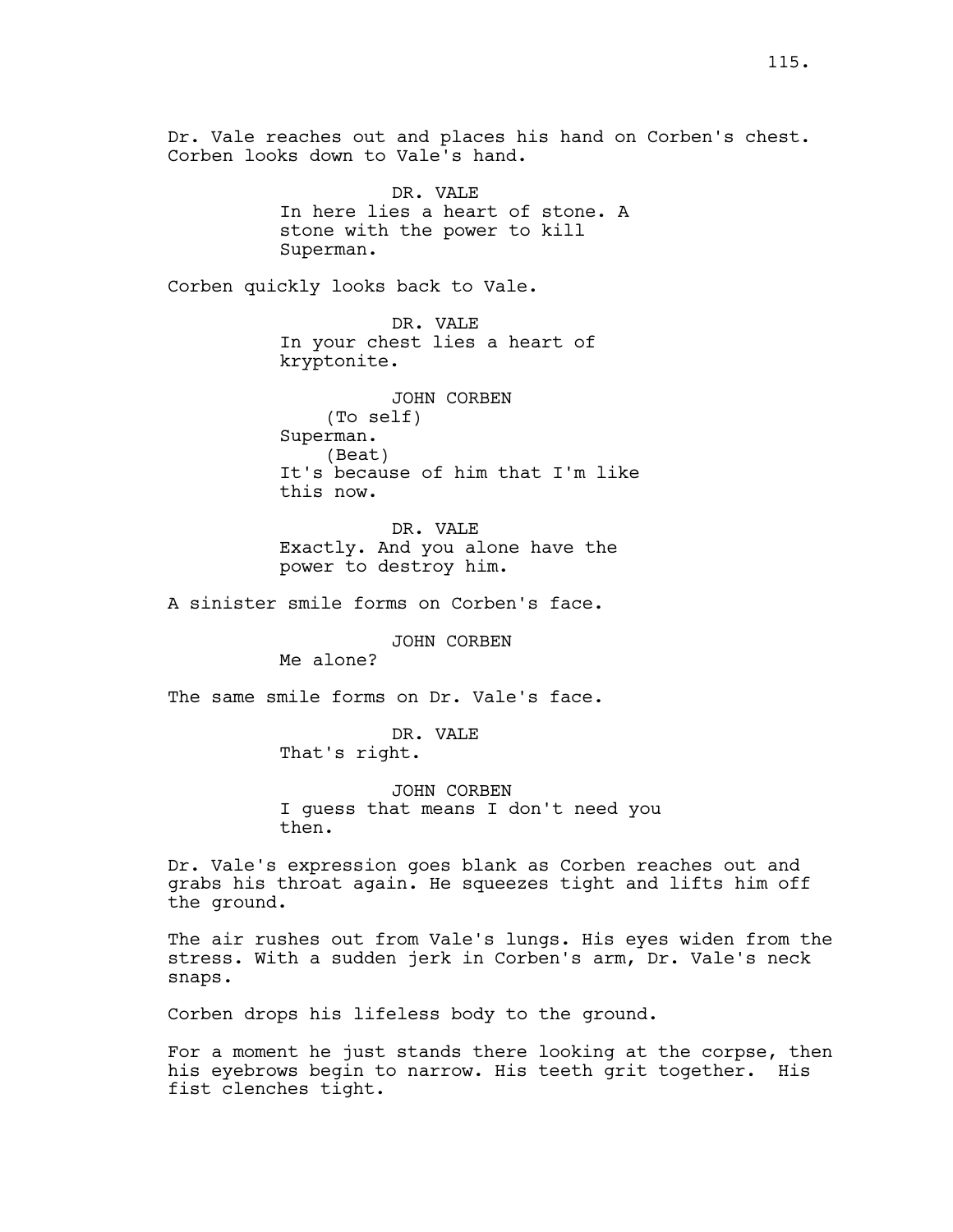He grabs the computer near him and chucks it across the room.

It flies through the air so quickly that it puts a small crater in the brick wall and nearly disintegrates upon impact.

With his bare hands he begins to smash the rest of the equipment in a violent rage.

When he finishes he clenches his fists and looks to the air.

JOHN CORBEN (Angry) SUPERMAN!!!

INT. AIRPORT - DAY

Clark and Jonathan walk toward the security checkpoint at the airport.

> CLARK KENT I'm sorry I wasn't able to spend more time with you these past few days.

> JONATHAN KENT It's quite alright, given the circumstances. Just make sure you drop by and say hello to your mother.

Clark smiles and nods.

## CLARK KENT

I promise.

JONATHAN KENT

So what now?

Clark turns to look who's around him for a moment, then turns back to his father

> CLARK KENT I asked Detective Turpin to call another press conference and let the public know what happened with Rudy Jones. (MORE)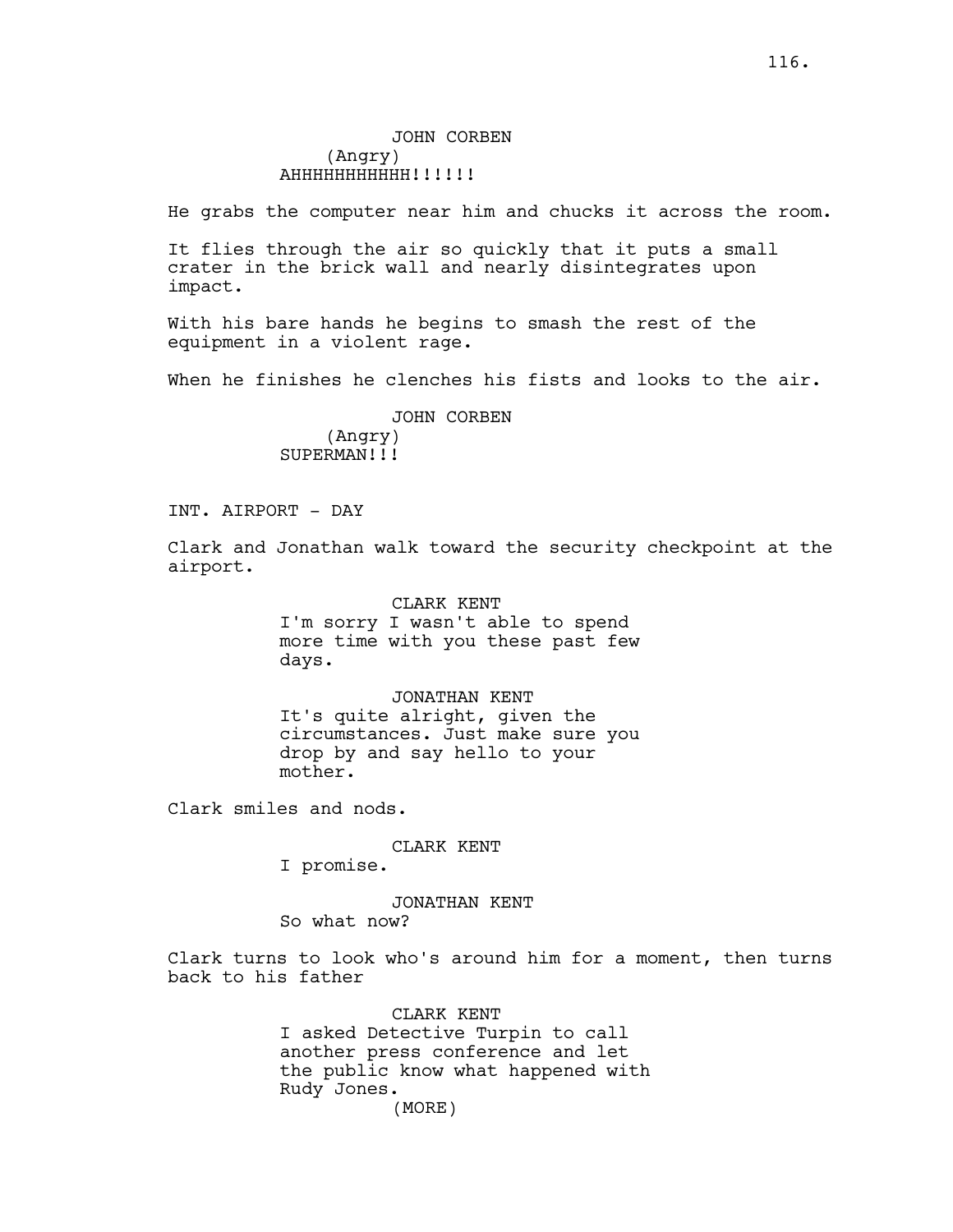Too many rumors have been circulating these past couple of days. We need to make sure the public knows they're safe. CLARK KENT (cont'd)

JONATHAN KENT Will you be there?

CLARK KENT Well, I just thought that Turpin could handle the speeches. It is his show.

Jonathan places his hand on Clark's shoulder.

JONATHAN KENT Clark. You decided not to wear a mask because you thought people wouldn't trust you. But how do you expect those same people to trust you if won't even speak directly to them? They want to hear that they're safe but, they want to hear it from you. I think it's time the public heard you speak.

INT. THE DAILY PLANET, NEWSROOM - DAY

Lois Lane, just getting in for the day, walks toward her desk. She spots Jimmy walking toward her.

> LOIS LANE Hey Jimmy, is Clark here today?

> JIMMY OLSEN He's off. taking his dad to the airport today.

LOIS LANE Damn. Was he here yesterday? I was off.

JIMMY OLSEN I didn't see him. I think he was too. Why what's wrong?

LOIS LANE He stiffed me on his half of a cab ride a few days ago. I was hoping to grill him for it today.

Lois walks away from Jimmy and heads to her desk.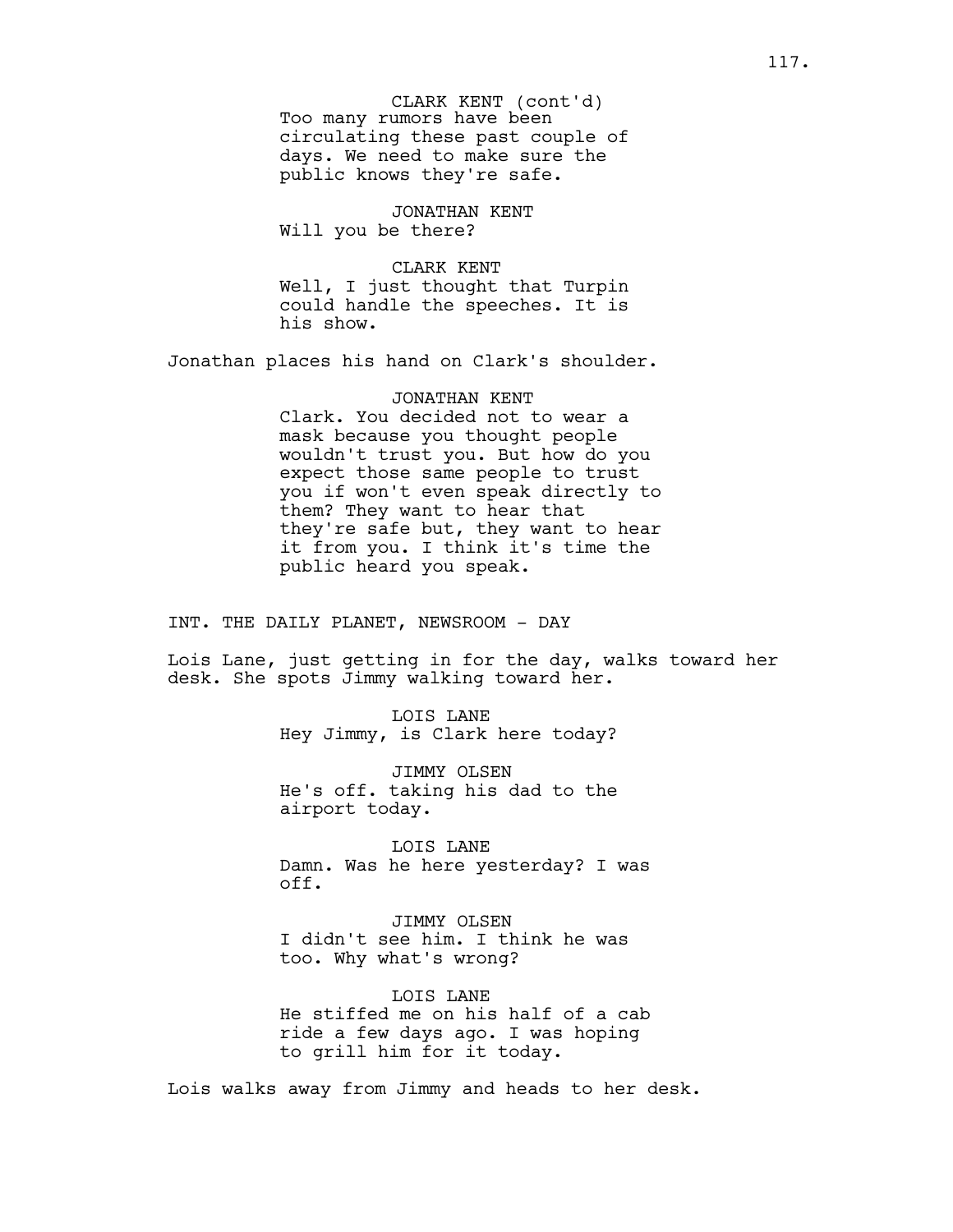LOIS LANE (To herself) He better not forget when he gets back.

She gets to her desk and sits down, after a moment she notices a small envelope on her desk. On the front Lois is written.

She opens the envelope and pulls out a letter. It says: HOPE THIS COVERS MY HALF OF THE CAB. SORRY. CLARK.

Lois goes back into the envelope and pulls out a twenty dollar bill. She sits back in her chair and smiles as she shakes her head.

## EXT. METROPOLIS POLICE DEPARTMENT - DAY

Dan Turpin exits the building and walks to the podium. The crowd silences.

> DAN TURPIN I know we just had one of these a few days ago, so thank you all for coming. I was asked to come out here and speak about some of the recent events that have unfolded.

A REPORTER in the crowd yells out.

REPORTER I heard Superman stepped in and killed the creature. Seems as though the Metropolis Police Department still needs a little help.

Turpin doesn't immediately respond. He looks down to the note cards he has in his hand.

> DAN TURPIN Well, the truth of the matter is that---

Something catches Turpin's attention. He looks up.

The crowd turns to see what he's looking at. They all look up as well. The same Reported yells out again.

> REPORTER Look! Up in the sky!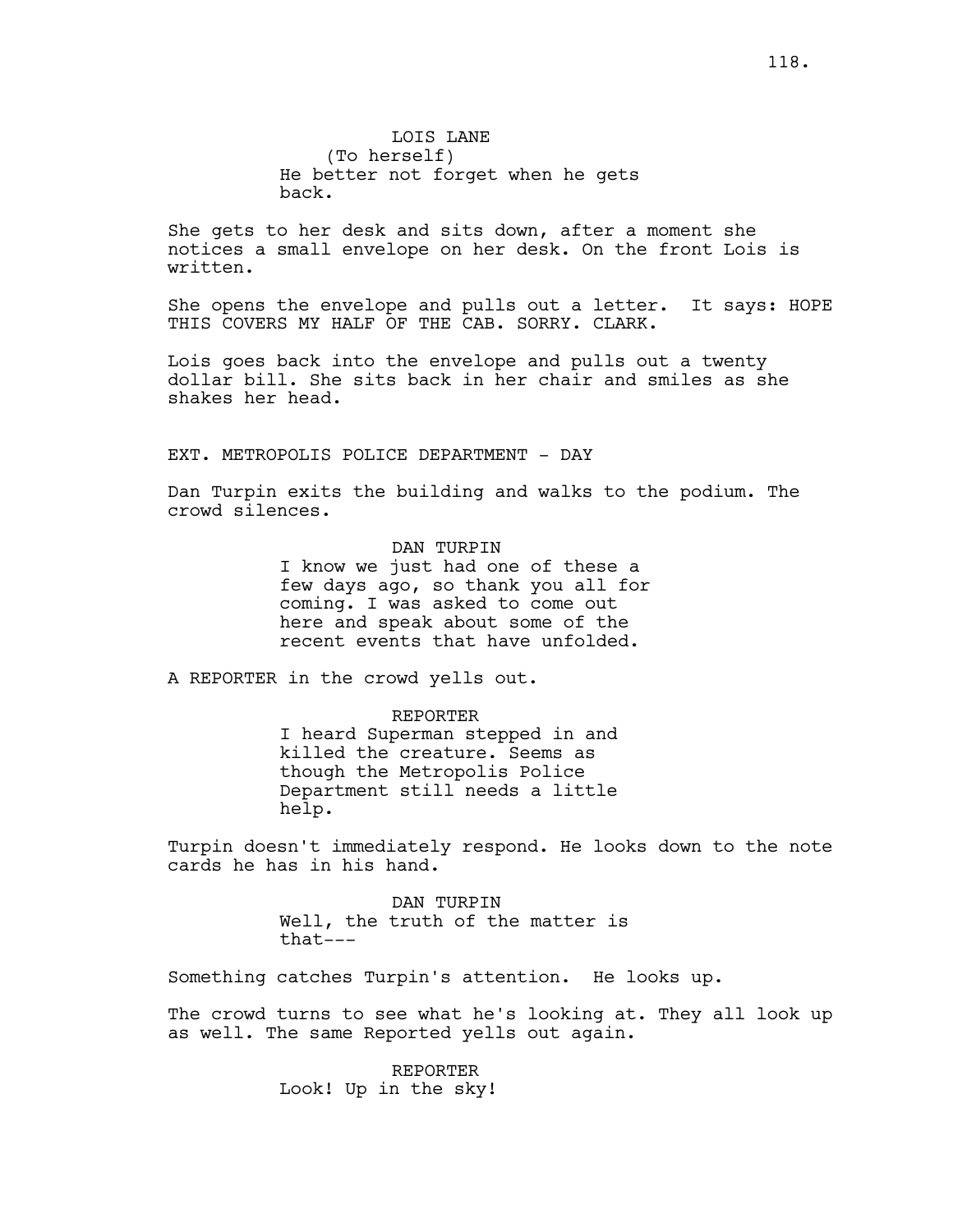Turpin too watches on as Superman lands next to him.

SUPERMAN (To Turpin) May I?

Turpin nods and steps away.

SUPERMAN The truth of the matter is that without the assistance of lieutenant-Detective Dan Turpin I wouldn't be here today. He saved my life.

Turpin looks to Superman. A smile forms.

# SUPERMAN I realize that some people are still unsure about me. They've read that I am from another planet. That I am an alien. Some have tried to exploit that and use it to turn the public against me.

## INT. MAXIMUM SECURITY PRISON, RECREATION AREA

The prisoner's watch the speech by Superman on the television set. Lex Luthor is one of them. In his hand is a paper cup. He clenches his fist, smashing the cup. The water pours out over his hand.

EXT. METROPOLIS POLICE DEPARTMENT

Superman continues his speech.

### SUPERMAN

While it's true I was born of another world, I was raised here on Earth. Raised with the same values that many of you share. I was taught to respect life, to cherish it. To use the gifts that were given to you, to do what you can to make the world a better place.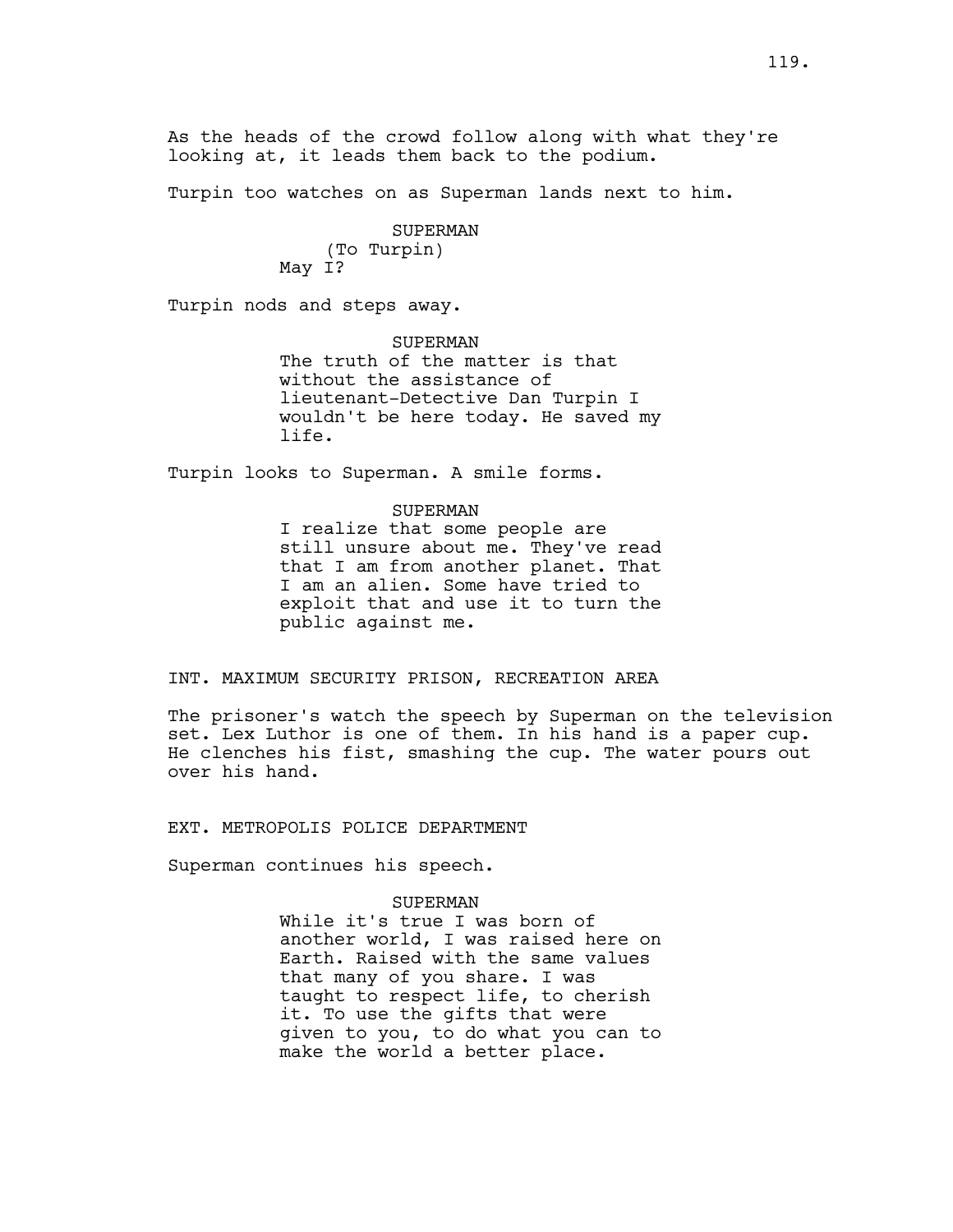Lois sits are her desk. She and the rest of The Daily Planet watch Superman on the television; a smile's on her face.

EXT. METROPOLIS POLICE DEPARTMENT

Superman continues.

**SUPERMAN** I was given a great gift. And I have decided that I will use that gift to help in any way that I'm needed.

## INT. AIRPORT, TERMINAL GATE

All televisions are turned to the Superman speech. All eyes are on the television.

Jonathan Kent sits at his gate awaiting his plane, watching his son speak. A smile on his face.

> SUPERMAN (V.O.) However, a great man once told me that not even I can save everyone.

EXT. METROPOLIS POLICE DEPARTMENT

Superman continues

#### SUPERMAN

With everything I can do, I can't be everywhere at once. Which is why I am announcing that I will be working with the SCU. Any information that I find I will pass on to Detective Turpin.

Turpin quickly walks to the podium and stands next to Superman. They shake hands. Many flashes go off as dozens of pictures are taken.

Superman steps to the side as Turpin takes the mic.

SUPERMAN Furthermore Superman is now an official deputized officer of the Metropolis police department.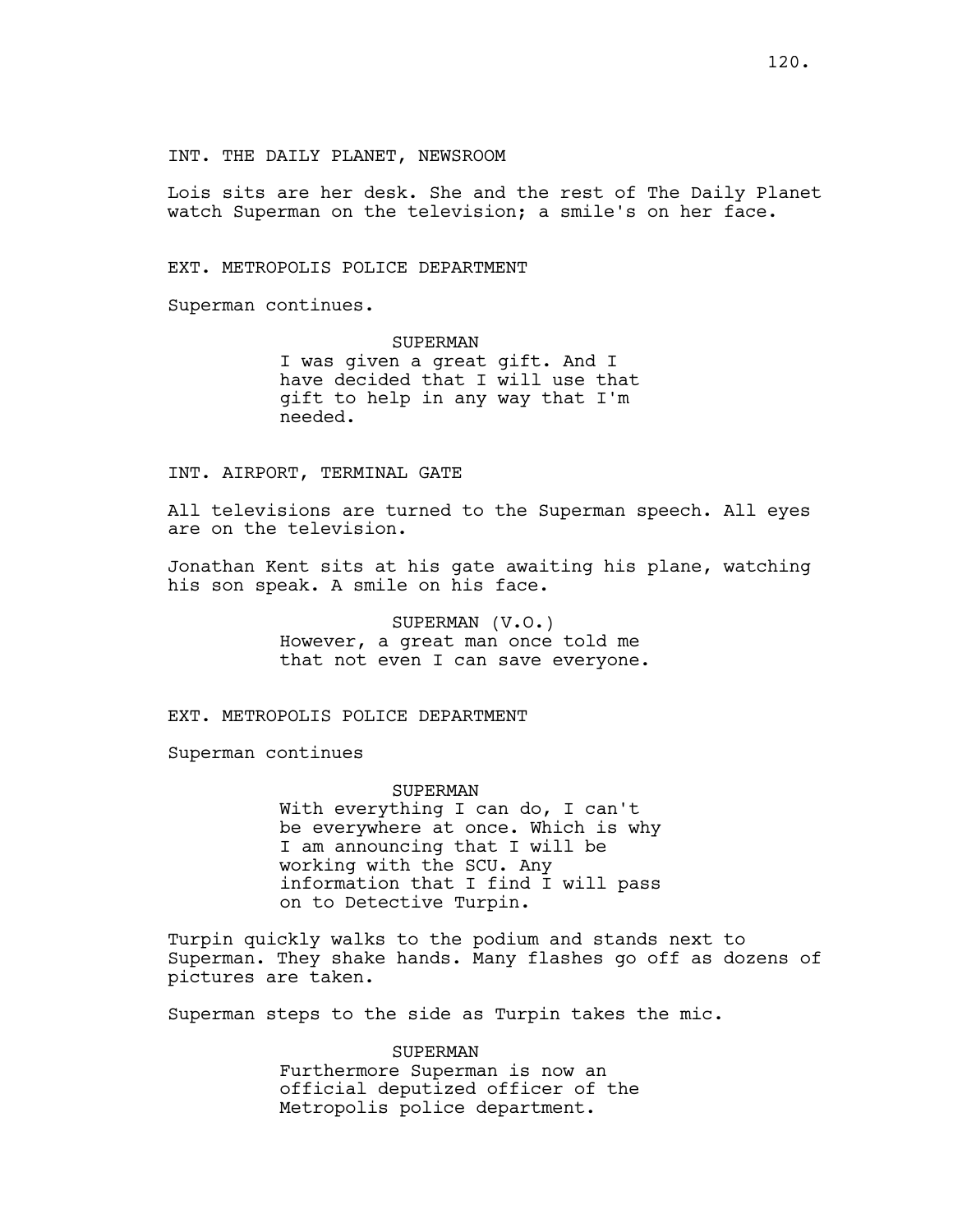The crowd claps heavily. Superman and Turpin shakes hands again. As the clapping subsides, one single strong applause remains.

An odd sounding clap. The sound of both flesh and metal smacking together.

Silence falls over the crowd. Superman and Turpin look out to the audience, their attention now captured by the sound. A familiar voice rings out.

> JOHN CORBEN (O.C.) Amazing speech Superman.

The crowd parts, revealing Corben.

JOHN CORBEN .. although the hand shakes were a bit corny. But I guess you have to get in those photo ops.

Superman immediately recognizes Corben. It takes a moment but eventually Turpin does as well.

> DAN TURPIN John Corben. Did the Intergang send you hear to scare us? Who's in charge now that Genolti is dead?

Corben chuckles.

JOHN CORBEN I'm no longer affiliated with Intergang. I'm working for myself now.

Superman leans over to Turpin and covers the mic.

SUPERMAN (whispers) That's the other man from STAR Labs.

DAN TURPIN (Confused) What? It can't be. They said the body they pulled out was mangled. (Looks to Corben) He seems fine.

SUPERMAN It's him. Trust me.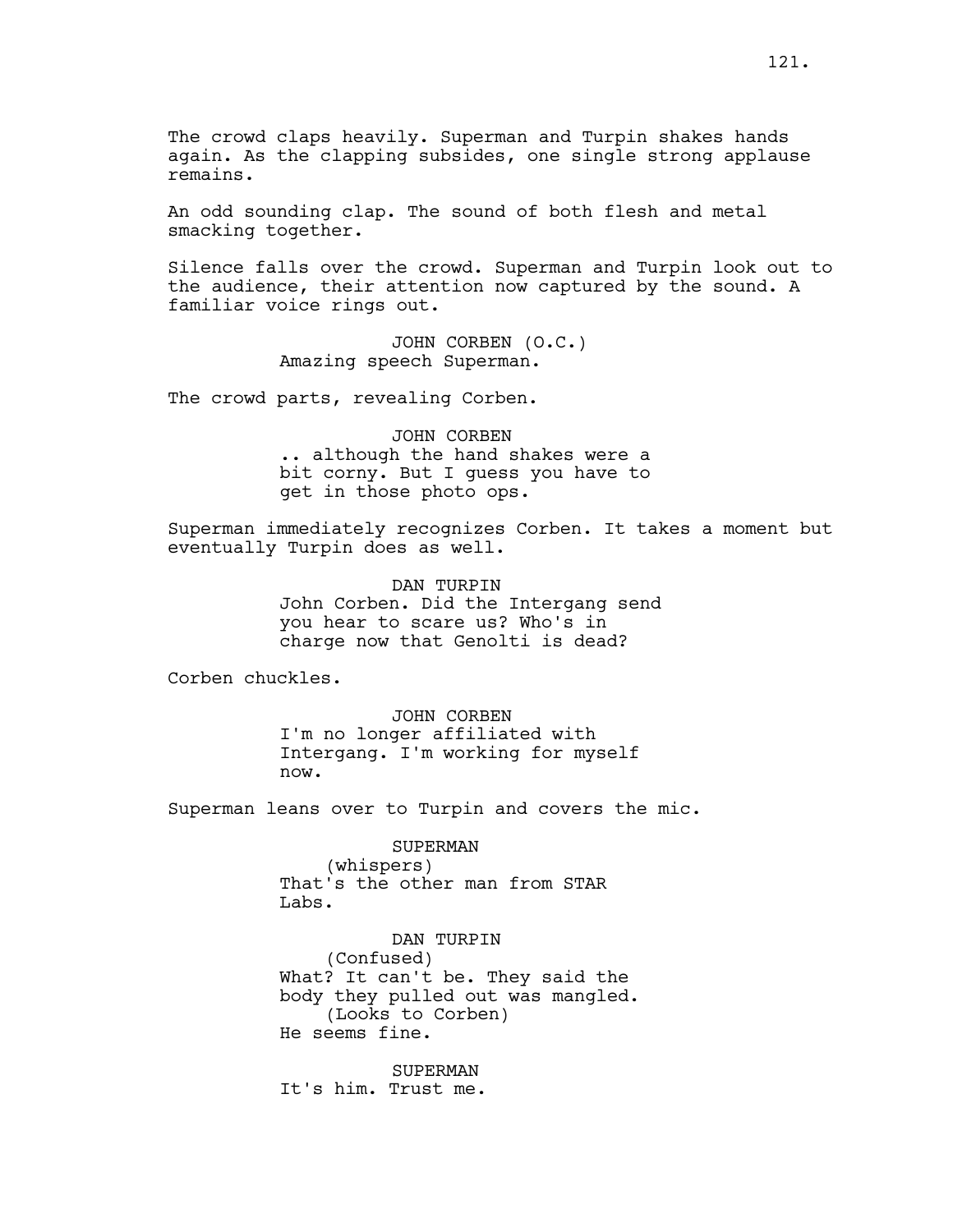JOHN CORBEN What's the matter Superman? Surprised to see me?

SUPERMAN What do you want Corben?

JOHN CORBEN Why, I just want to turn myself in.

Superman and Turpin look to each other. Turpin turns and nods to a couple police officers.

The police officers start to move.

JOHN CORBEN

No!

The officers stop. They look to Turpin.

JOHN CORBEN I will only surrender to Superman.

#### SUPERMAN

(To Turpin) It's your call.

Turpin nods. He turns back to the officers and calls them off.

Superman hovers toward Corben. Corben tightens his fist.

Just before Superman's feet touch down Corben suddenly unleashes a hard right hook straight to the shield on the chest of Superman.

Superman flies backwards toward the podium. The people all around dive out of the way just as Superman crashes through the podium. He continues backwards until he hits the framing of the station doors, bending them inwards.

The crowd gasps and backs away from Corben who now walks toward Superman.

The police officers all draw their weapons on Corben, as does Turpin who stands directly in front of him.

> DAN TURPIN Don't move! Hands in the air.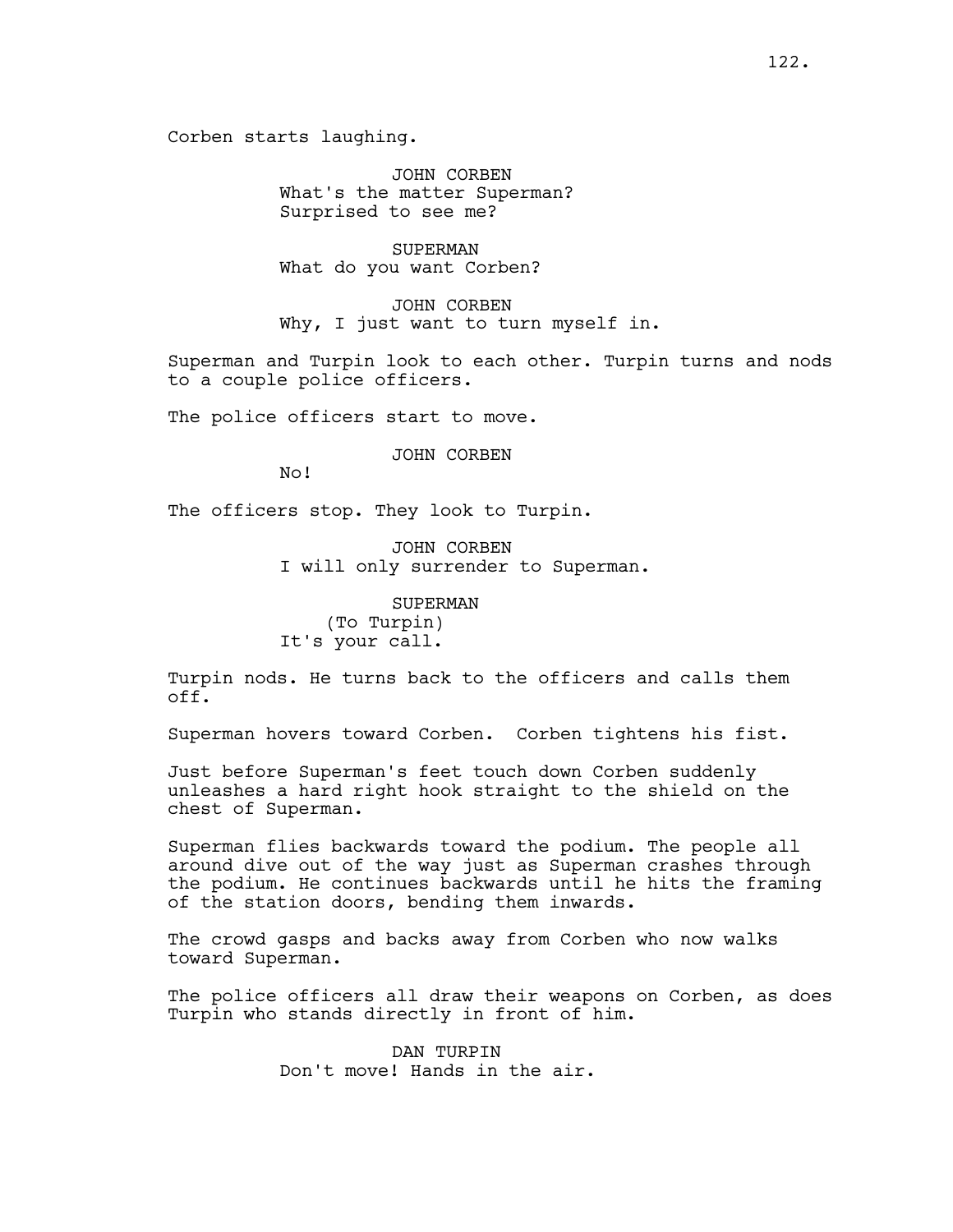Corben, still smiling, doesn't even respond. He back hands Turpin sending him flying a few feet sideways.

One of the officers pulls the trigger, the others follow suit and all begin to fire on Corben.

The bullets simply bounce off. Eventually they realize and cease fire.

Superman gets back to his feet as Corben nears him.

SUPERMAN I'm not sure how you managed to pull that one off, but it won't happen again.

Superman takes a swing at Corben, but Corben catches his fist.

# JOHN CORBEN Don't be so sure of yourself.

Corben grabs hold of Superman's arm and flings him toward the street.

Superman slams into a parked car, crushing it. He rolls off into the street.

The crowd begins to panic and flees the area.

INT. AIRPORT, TERMINAL GATE

Jonathan Kent comes out of the restroom and walks back toward his gate. He notices everyone still watching the televisions. He walks over to one.

His eyes widen in shock, at what he sees.

On the television they replay the scene of Corben flinging Superman into the street.

> ANCHORMAN (V.O) What you're seeing is true. Some unidentified man is brutally assaulting Superman. Authorities have tried to intervene, but so far have had no luck.

Corben quickly makes his way to Superman. He grabs a sign post and rips it out of the ground, then hits Superman over the back with it.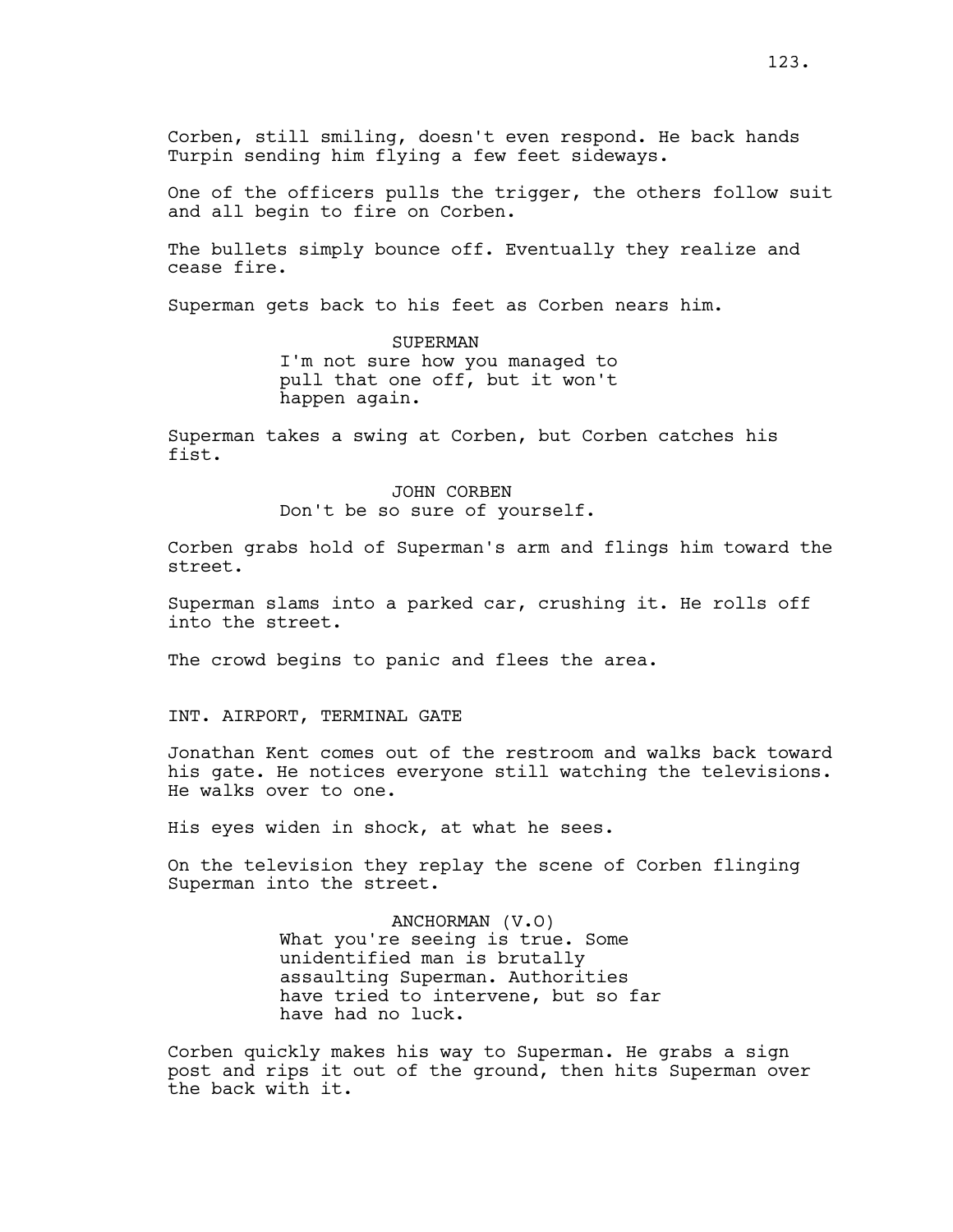#### JONATHAN KENT

Oh god!

He quickly turns and runs off.

### EXT. METROPOLIS, STREET

Corben throws the bent sign post to the side and begins to stalk Superman who's crawling along ground.

> JOHN CORBEN You left me to die Superman. You didn't even try to rescue me.

Superman makes his way to his feet, holding his ribs.

# SUPERMAN You're wrong. There wasn't enough time. Besides, you only brought it upon yourself.

Corben's smile fades. He swings at Superman once again, but this time Superman catches his fist. Superman grabs hold of Corben's arm and flings him down the street.

Corben slams into the pavement smashing into it and breaking it up as he slides along.

He gets to his feet and looks up only to see Superman flying directly toward him. Superman hits Corben and starts carrying him backward; but after a few feet Corben puts his feet down into the pavement. The pavement breaks into pieces, but successfully slows Superman.

Corben grasps his hands together then brings them down over Superman's back. With a forceful double axe handle blow, Superman falls to this knees.

Corben grabs hold of Superman's cape and lifts him up into a bear hug. He runs directly into the nearest building, smashing through the large plate glass window.

### INT. OFFICE BUILDING, LOBBY

The glass dances along the floor as Superman is able to get free of Metallo's grip with a strong head butt.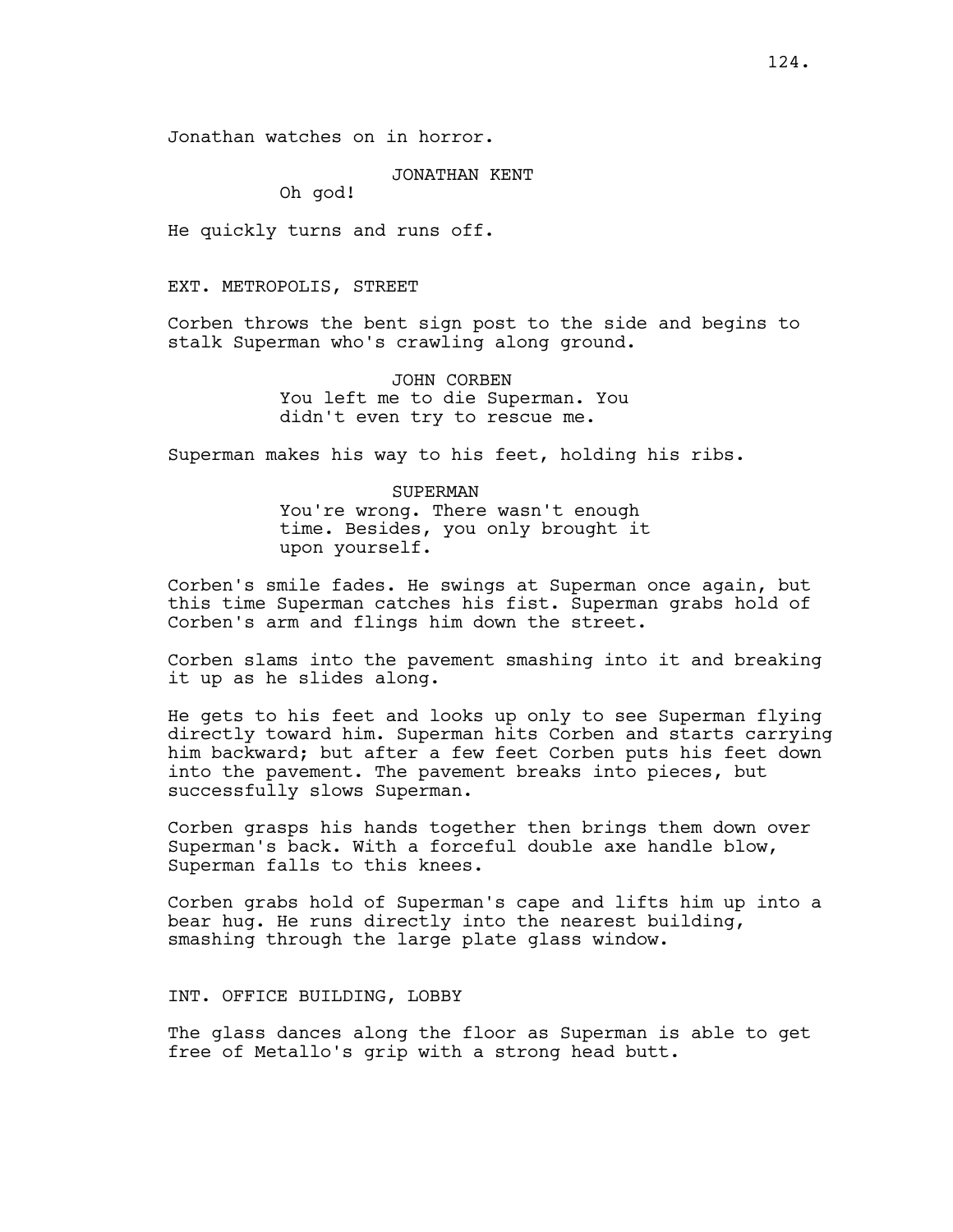The two continue to exchange blows inside the building. As one gets a good hit over the other, the other comes back with their own retaliation.

Eventually Corben gets thrown backward into the wall. Superman is quickly on top of him and throws a punch but Corben dodges it. Superman's hand rips through the wall like it was tissue paper.

Corben grabs Superman's head and smashes it repeatedly into the same wall until he's able to put his hand up to block. Superman elbows Corben in the face, catching him off guard and sending him flying backward.

Corben flies straight through one of the large glass windows on the side of the building and into an---

### EXT. ALLEYWAY

Corben slams into the side of the building across from the large alley.

Corben falls to his hands and knees as Superman flies through the window and lands across from him.

As Corben looks up, a look of shock comes over Superman's face.

The battle and the glass have taken it's toll on Corben's skin, especially the skin on his face. Large chunks have been torn off revealing the metal body underneath.

> JOHN CORBEN Now you see the truth Superman. John Corben is dead. Thanks to you all that remains is his brain and this---

Corben reaches up and tears half the flesh off of his face, revealing the cold hard metal skull underneath.

JOHN CORBEN

Metallo.

SUPERMAN So this is what Hamilton was talking about. Intergang's big secret project to take me out. Well I'm afraid you're going to have to do better that.

Corben smiles.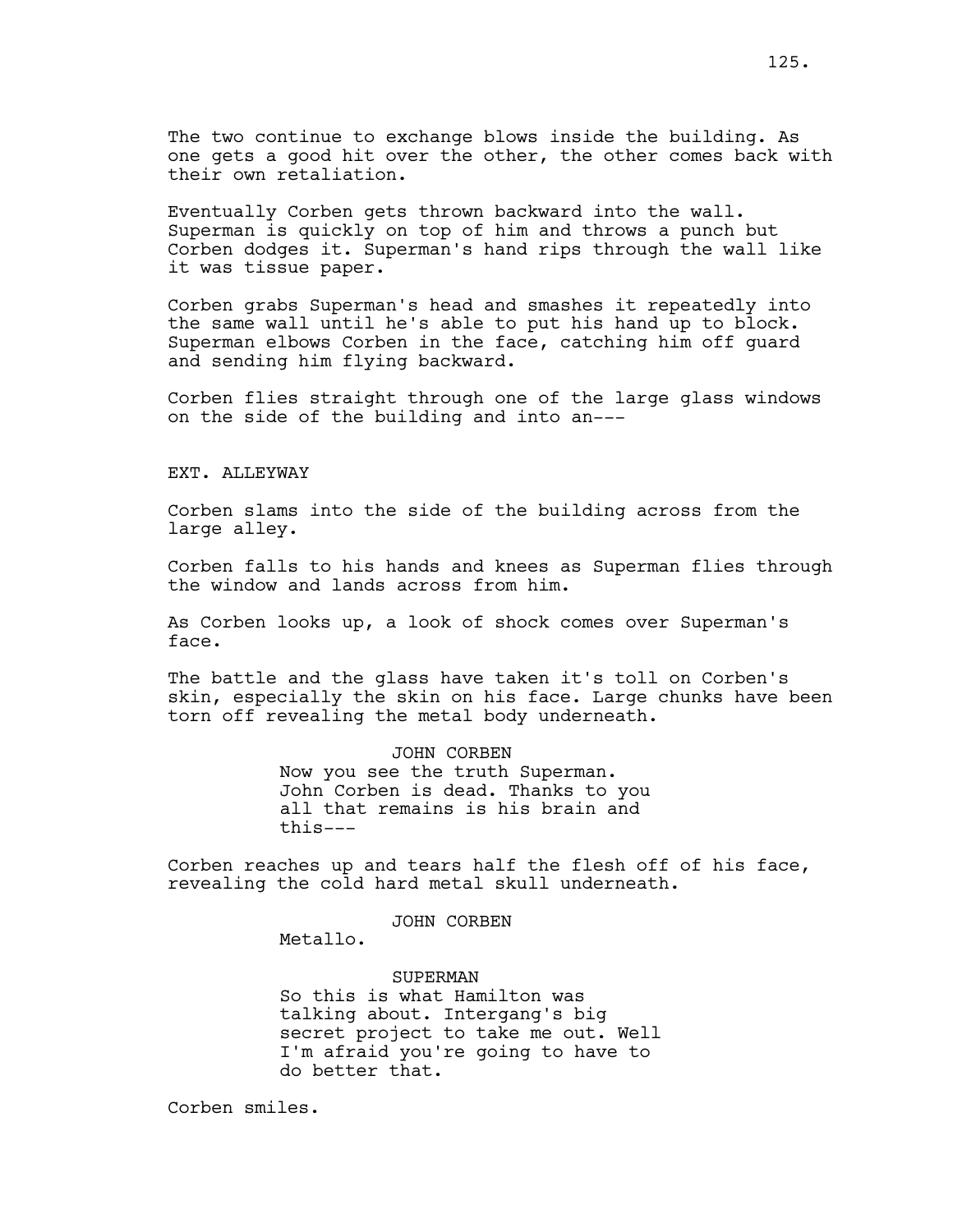Very well.

Corben rips his shirt away, his flesh torn off in some areas. In the middle of his chest a square trench is carved out of his skin, around the compartment that holds his kryptonite heart.

The compartment opens exposing the kryptonite. It glows brightly casting the green light over Superman.

Superman's eyes widen in shock as he begins to weaken from it's effects.

> JOHN CORBEN Does this look familiar to you Superman?

Corben runs forward and shoulder tackles Superman, sending him flying backward through the building and back out the front entrance.

INT. METROPOLIS, STREET

He slams into a street light post causing it to bend and fall over into street. It shatters upon impact sending fragments flying about.

A camera man who had stayed behind jumps out of the way at the last second from a piece of flying shrapnel.

After he lands he searches for his camera, it's just out of reach. He crawls for it, but just before he reaches it a foot comes down, crushing it.

The man looks up in fear at Corben standing above him.

JOHN CORBEN Get out of here!

The man quickly scrambles to his feet and runs off.

Corben suddenly leaps into the air and lands down hard right next to Superman.

Superman is just getting to his hands and knees. Corben increases the amount of light coming from the Kryptonite.

Superman groans in pain as Corben lifts him up by the throat then tosses him across the street into a car. The whole side of the car caves in form the impact.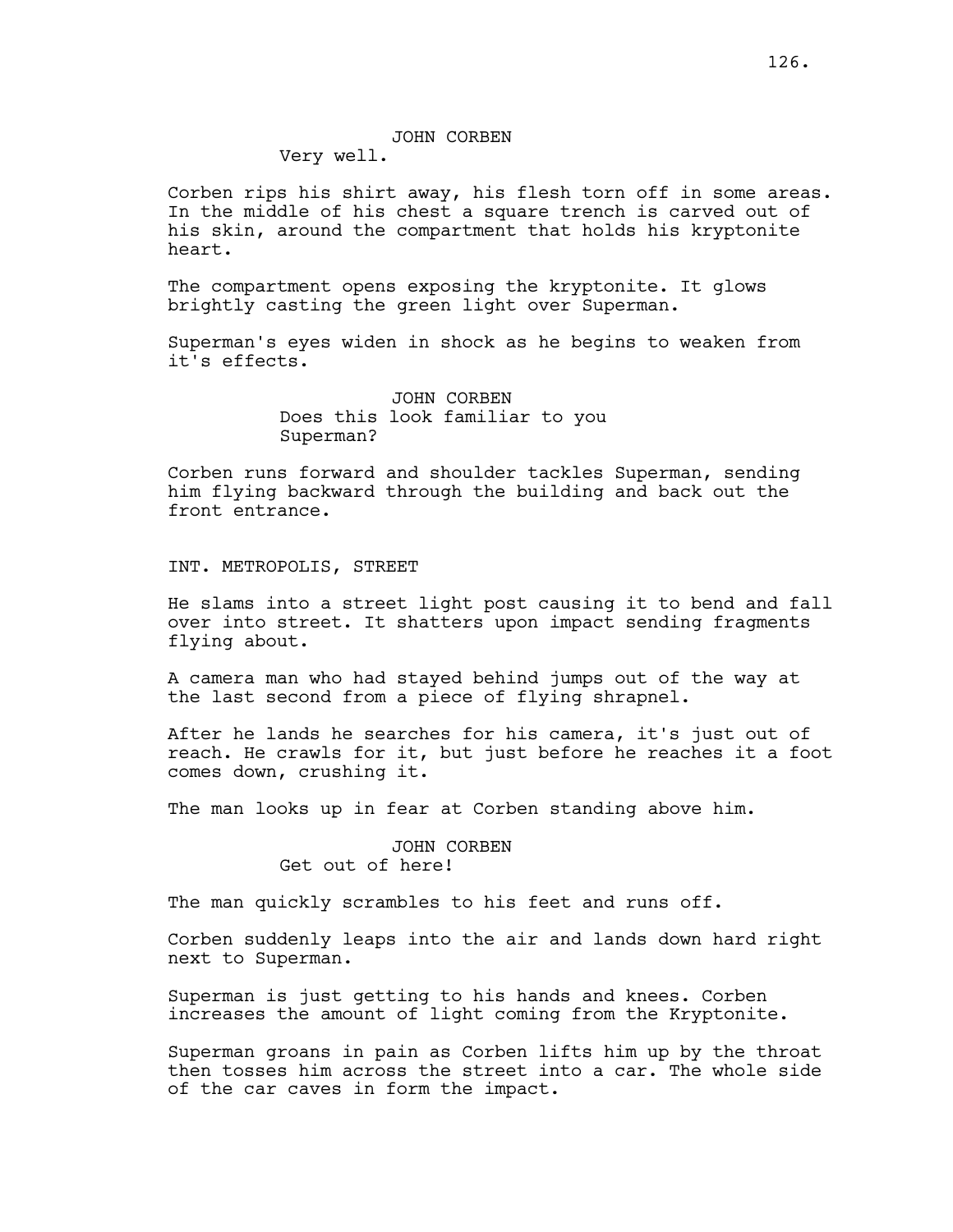Corben jumps over again. He grabs Superman and punches him right in the face. Then lifts him up and tosses him into a light post.

EXT. METROPOLIS, STREET, ANOTHER LOCATION

A taxi pulls up behind a large crowd that's gathered on the street. Jonathan gets of the cab and quickly makes his way forward.

At the front of the crowd is a police blockade. The people push to try and see anything. Jonathan taps a POLICE MAN on the shoulder and yells over the crowd.

> JONATHAN KENT Where's Superman? What's going on?

POLICE MAN He's still in there fighting. We got the area blocked off to keep everyone out.

A couple of people in the crowd start pushing each other. It distracts the police officer long enough for Jonathan to slip under the guard rail and past him. He cuts down an alley way.

#### EXT. METROPOLIS, STREET

Corben walks to Superman who's crawling along the ground.

Down the street Jonathan comes out from the alley way. He looks on in horror as he sees his son on the ground. He looks around the area then spots a trash truck.

He quickly runs to it. The keys are still in the ignition.

Superman crawls along the ground toward Corben, he tries to crawl up his legs as he's being bathed in the kryptonite glow.

> JOHN CORBEN You look sad? Is it because I'm the NEW Man of Steel.

Corben lets out a loud laugh just before he knocks Superman away. Superman hits the wall of a building hard and falls to the ground.

Suddenly the sound of a horn distracts Corben. He looks down the street and spots the garbage truck racing toward him. He braces himself as the truck slams into him head on.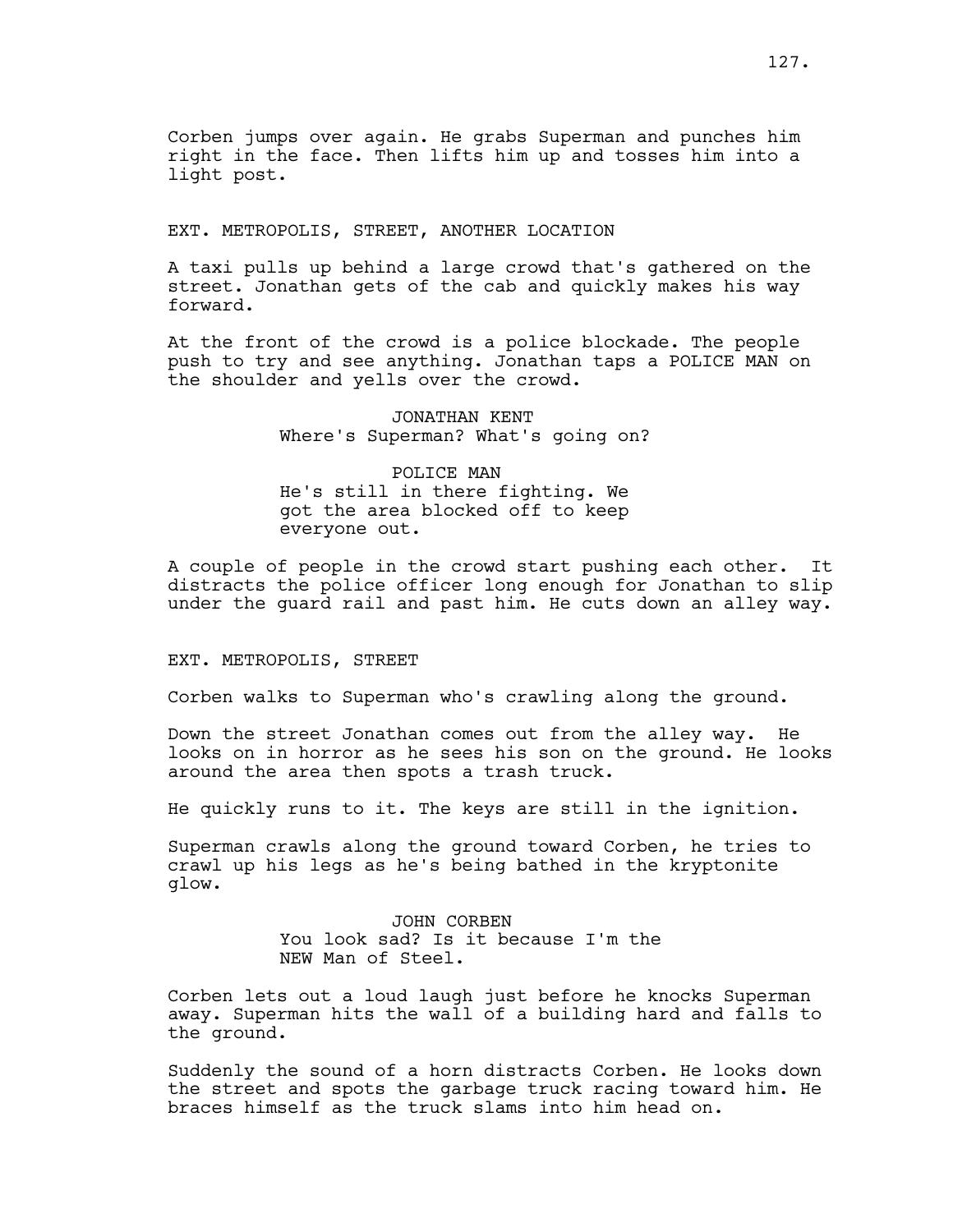## INT. TRASH TRUCK

Jonathan unbuckles his seat belt as he floors the gas pedal. He looks up ahead and spots a small self service gas station. He steers toward it.

### EXT. METROPOLIS, STREET

Corben, stuck to the grill of the truck, starts crawling up it. He looks over the hood and just as he does Jonathan jumps out of the truck.

Jonathan tucks and rolls along the pavement, then quickly looks back to watch the truck.

Corben turns to see where he's headed and spots the gas station. His mouth drops open.

The trash truck slams dead on into one of the pumps. The collision ignites the gasoline and the whole place explodes!

Superman, now clear of the Kryptonite, starts to regain his strength. He stumbles to his feet and looks on at the raging fire. He then notices Jonathan laying in the street.

With a single leap Superman lands next to Jonathan and helps him to his feet.

> SUPERMAN Dad? What are you doing?

JONATHAN KENT Helping you fight off those monsters again.

Jonathan looks back to the inferno.

JONATHAN KENT You think that did it?

Superman shakes his head. He looks back to the fire. His eyebrows narrow.

SUPERMAN

No, I don't.

From out of the inferno Corben walks. His cloths and skin now completely burned away. All that remains is the walking metal body, ominously walking toward them. The green glowing emotionless eyes staring on.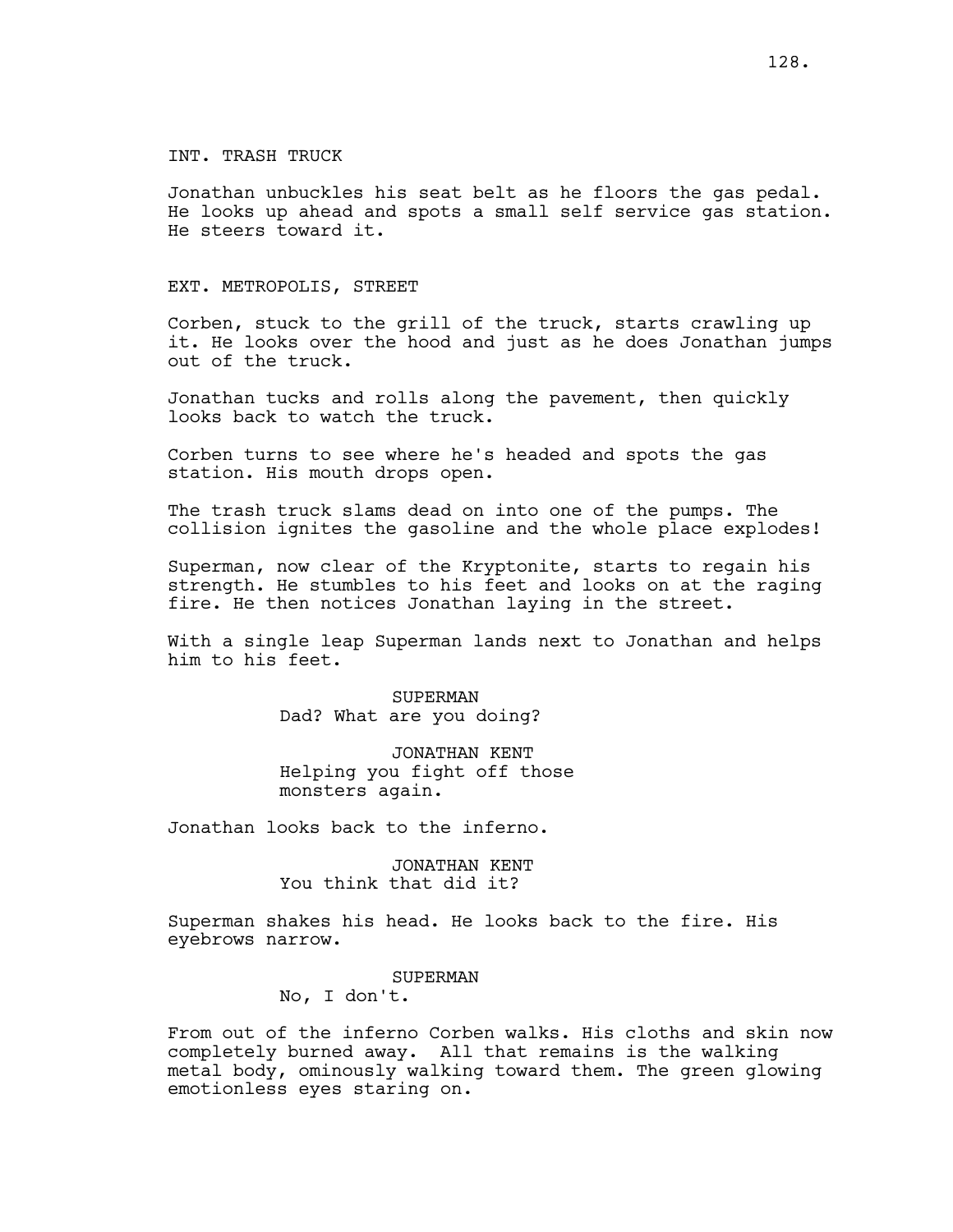Jonathan turns and starts to run off.

Corben suddenly leaps into the air. He lands in front of Jonathan. The compartment on his chest is closed.

> SUPERMAN (Furiously) Corben! You're fight is with me!

Corben opens the compartment on his chest exposing the kryptonite.

He grabs Jonathan by the shirt collar and brings him over to Superman.

> SUPERMAN I swear to you Corben if you hurt him.

CORBEN You'll what? You can't do anything Superman. You're weak. You're helpless.

Corben looks to Jonathan and lifts him into the air. Jonathan struggles to get free.

> CORBEN You can't even save this man.

Corben suddenly throws Jonathan across the street. He slams into the side of a car and falls to the ground.

# SUPERMAN

NOOOOOOOOO!!

Superman watches on as Jonathan's body lies still.

Corben begins to laugh uncontrollably.

Superman's fists tighten. His eyes become red as they start to heat up. The tears forming in them are evaporated and become a red colored steam. Every breath that Superman takes is seen in the air as the cold breath takes over. Superman's body shakes in rage.

Corben continues to laugh.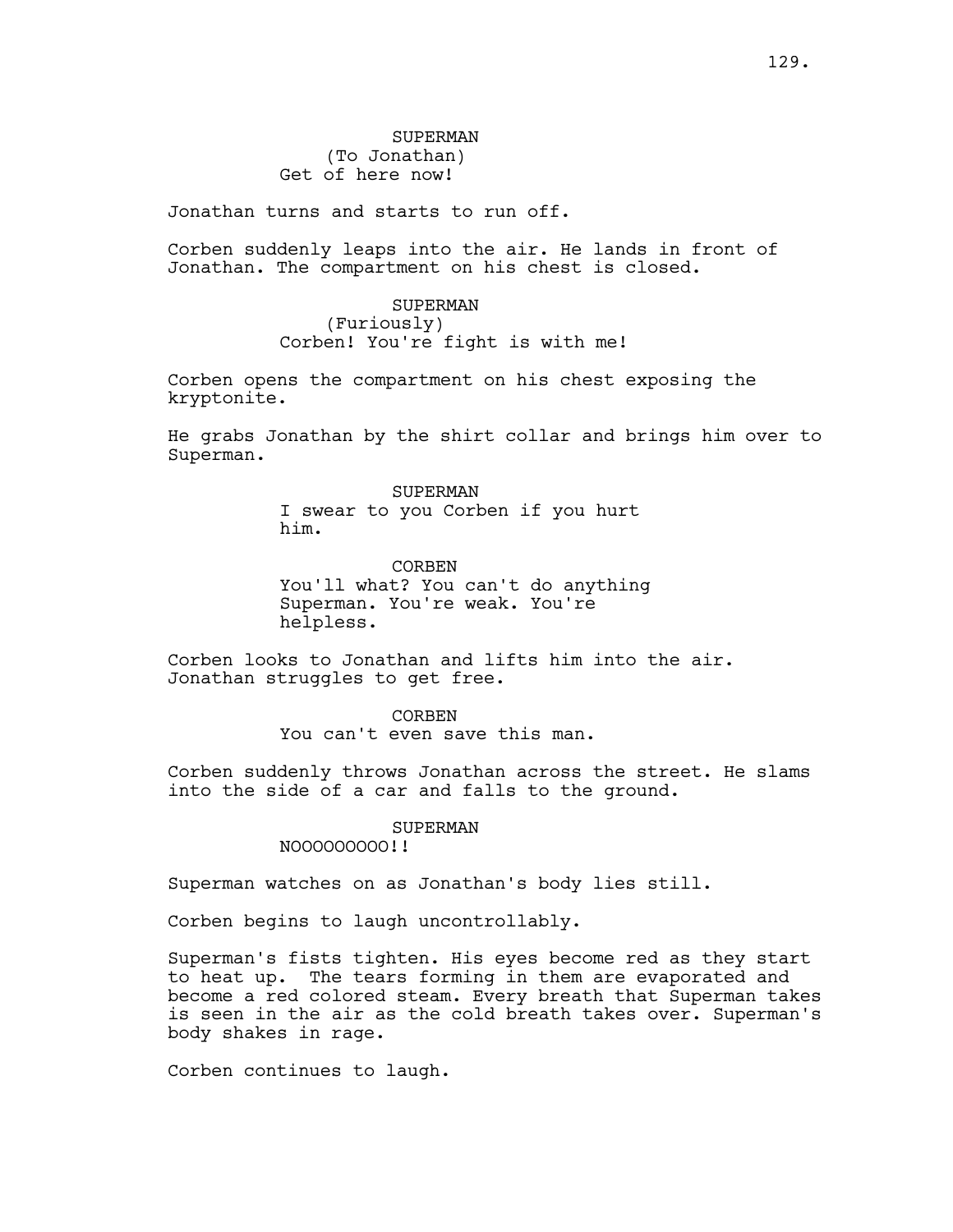# SUPERMAN (angrily) ARRRRRRRRRRHHHHH!!

Superman turns back to Corben and shoots out a blast of heat vision that knocks Corben backwards. The heat melts some of the metal on his chest.

In a flash Superman is right onto Corben. He wails on him, punching with lefts and rights. Knocking pieces of metal off his body.

Corben stumbles back just as Superman reaches forward into his chest. He grabs hold of the Kryptonite rock and rips it out of Corben's chest. The wires spark as the split from the rock.

> JOHN CORBEN Nooo! You can't do that!

Superman turns and chucks the rock of Kryptonite into space.

JOHN CORBEN I need that! I need that!

Superman grabs Corben by the throat.

SUPERMAN You want it? I'll take you to it.

Superman takes to the sky so quickly that it causes a crater to form beneath his feet.

EXT. SKY

Superman rockets upwards, dragging Corben along by the neck.

EXT. SPACE

Superman exits the atmosphere of earth. Using all his strength he tosses Metallo out into the darkness of space.

> JOHN CORBEN (Intermittently) NOO--Oooo--OoOOO

As the power begins to fail on Corben's body his speech fades in and out. His green eyes glow for just a few moments longer, but they soon slowly fade away as well.

He disappears into the darkness.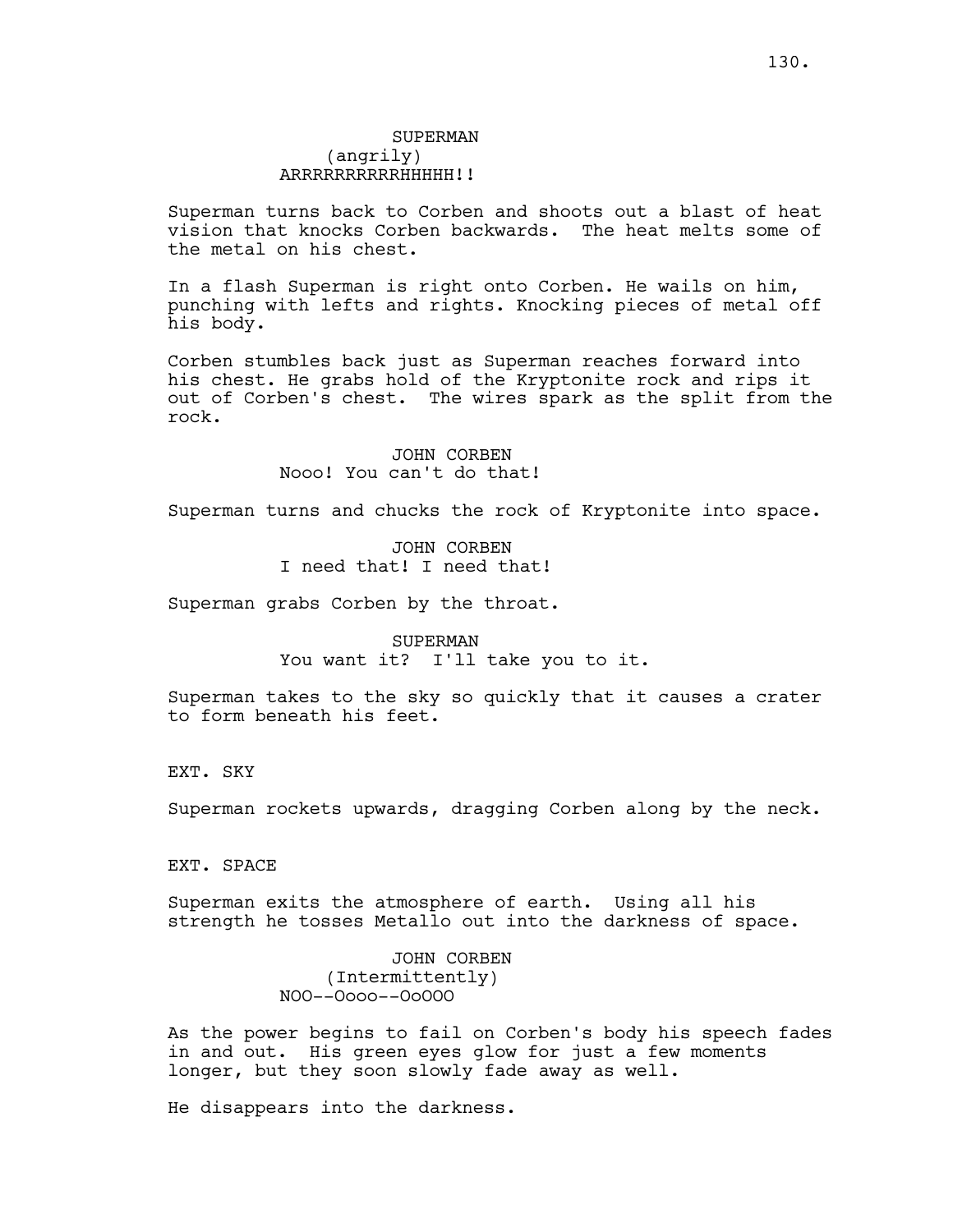EXT. METROPOLIS, STREET

Superman lands down hard in the street next to Jonathan. He quickly goes to him, holding him in his arms.

Jonathan, who's still alive, looks up to Superman and smiles.

JONATHAN KENT

Clark.

SUPERMAN Just hold on I'll get you to a hospital.

Jonathan reaches up and grabs Superman's arm.

JONATHAN KENT Is he gone?

SUPERMAN Yes he's gone. You saved me Dad. You saved everyone. It's all thanks to you. Now just hold on.

Jonathan smiles.

JONATHAN KENT All in days work son. Now go to sleep.

Jonathan's eyes close.

SUPERMAN

Dad?

Tears begin to fill Superman's eyes.

SUPERMAN

Father? No!

In the middle of all the destruction Superman pulls Jonathan close to his chest. He holds him tight and weeps.

EXT. SMALLVILLE, KANSAS, CEMETERY - EVENING

Clark Kent stands next to his mother as the last bit of dirt is shoveled onto Jonathan's grave.

As the man with the shovel walks away Martha turns, a slight smile comes over her face.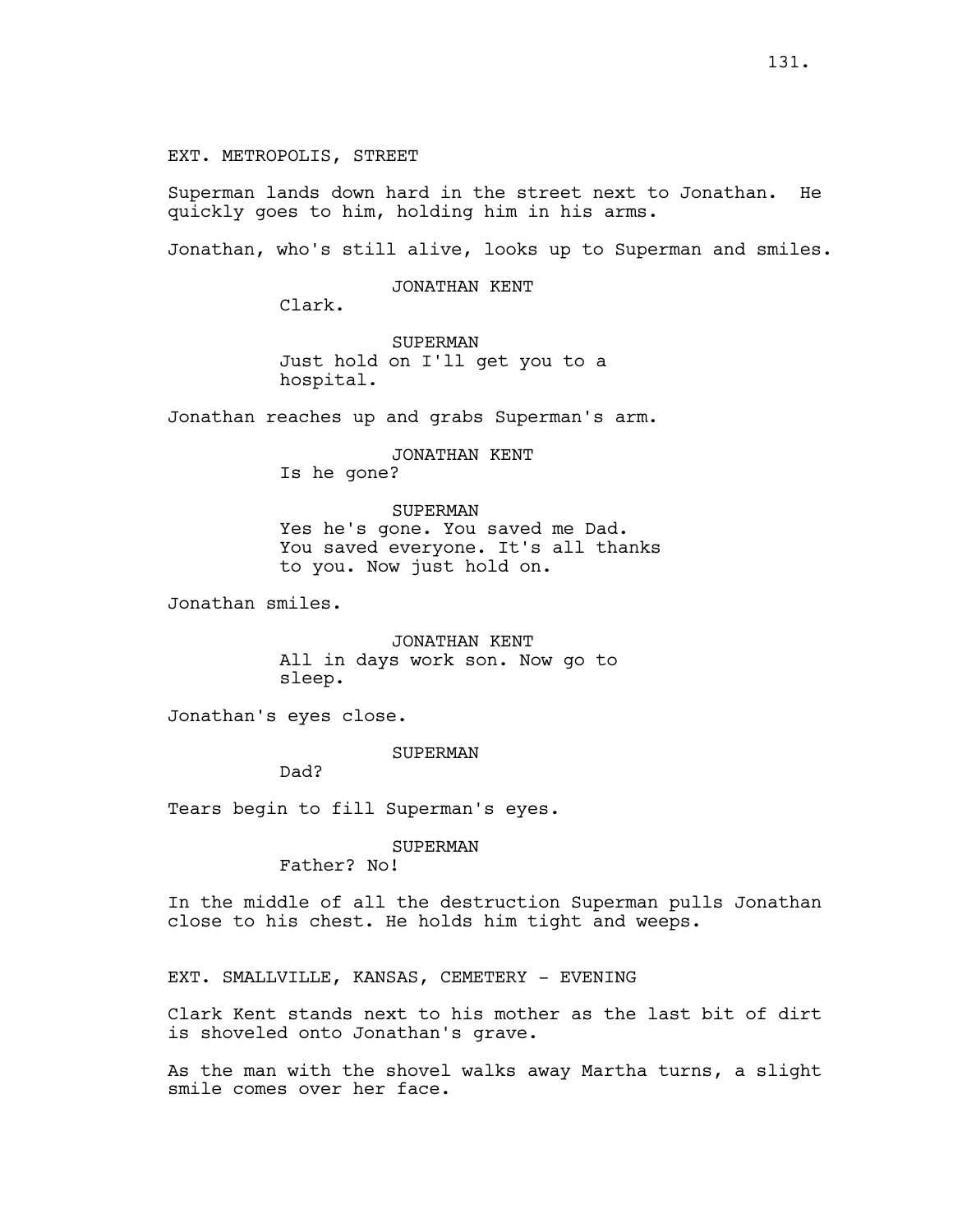# MARTHA KENT I'll be back at the house Clark.

Clark nods. He continues looking at the gravestone, when a familiar voice speaks behind him.

# LOIS LANE How you doing, Smallville?

Clark turns around as he spots Lois, he quickly turns away and then puts his glasses on. He turns back, a bit of confusion on his face.

> CLARK KENT Lois? What are you doing here?

Lois walks up to Clark.

LOIS LANE I heard about your dad. I wanted to come.

Clark smiles.

CLARK KENT Thank you. That means a lot.

LOIS LANE I also want to tell you about this new story I was working on.

> CLARK KENT (Confused)

Ok?

LOIS LANE I heard about this older man that stepped in and helped Superman defeat Corben. I wanted to do a story about him.

Clark turns away from Lois.

LOIS LANE I went to the hospital that Superman took him too. I used my sources to get the name of the man. (Beat) Jonathan Kent.

CLARK KENT He gave his life doing a very brave thing.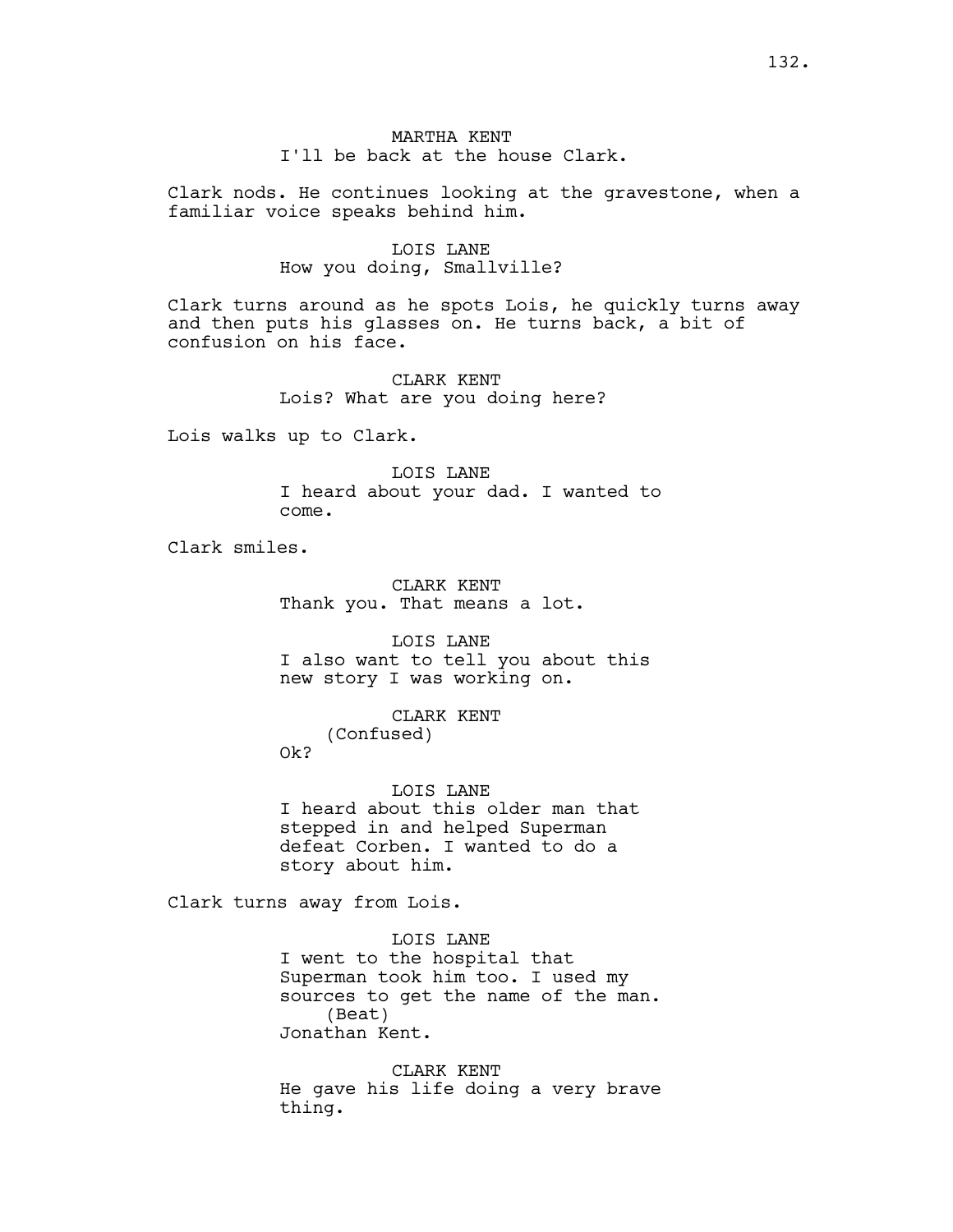Clark quickly turns back to Lois.

CLARK KENT (Irritated) What?

LOIS LANE Everyone loves Superman. But I thought honestly, how many people in today's world would give their lives to save his? (Beat) I know I would.

Clark's irritation fades as he looks back into Lois' eyes.

LOIS LANE Then I thought, if Superman had parent's they would too.

CLARK KENT What are you trying to say Lois?

Lois reaches up. She grabs hold of Clark's glasses. He quickly grabs her hand and starts to pull back. They look at each other for a moment, then he releases her hand.

She pulls his glasses off, then reaches up and ruffles his hair. She takes a step back. As she stares back into the bright blue eyes, tears begin to fill her's.

> LOIS LANE It's really you.

Clark nods, he looks to the ground.

### CLARK KENT

So what n...

Lois moves in and kisses Clark softly on the lips.

LOIS LANE Life moves on. You keep saving the world. Thanks to the sacrifice of a great father.

Clark looks to the sky for a moment, then looks back to Jonathan's grave stone.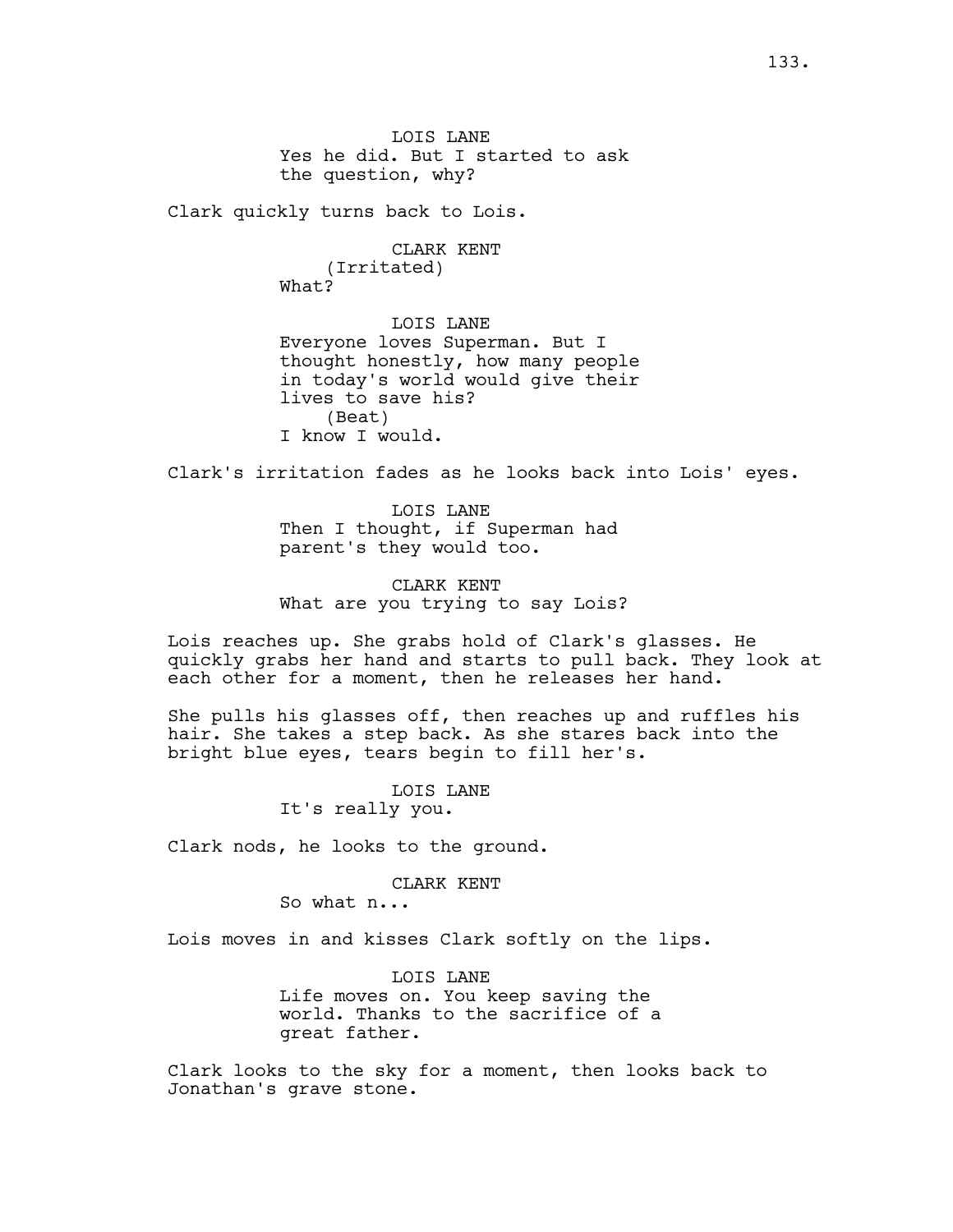Lois and Clark both walk away from the gravestones.

CLARK KENT You're not going to tell anyone I'm Superman are you?

LOIS LANE As long as you don't break up with me.

INT. INTERGANG PENTHOUSE - EVENING

On the television screen Dan Turpin is seen giving an interview on the news.

#### INTERVIEWER

Superman and SCU formed a partnership that was being talked about during the press conference, before that attack by John Corben. How are things progressing on that front.

### DAN TURPIN

Things are going great. Superman is sharing information with SCU and vice versa. With his help we've taken down several groups with ties to the Intergang. We're sure that we will win this war.

The television turns off. Bruno sits for a moment in silence then throws the remote across the room. The other members of Intergang remain silent as they watch Bruno stand and pace back and forth.

> BRUNO MANNHEIM This is ridiculous. I can't believe that Corben failed. We're going to have to start from scratch. Think of a new way to take out Superman.

A knock at the door interrupts Bruno. The door opens and a GUARD sticks his head in.

> GUARD Sorry to interrupt Mr. Mannheim, but there's a man here to see you.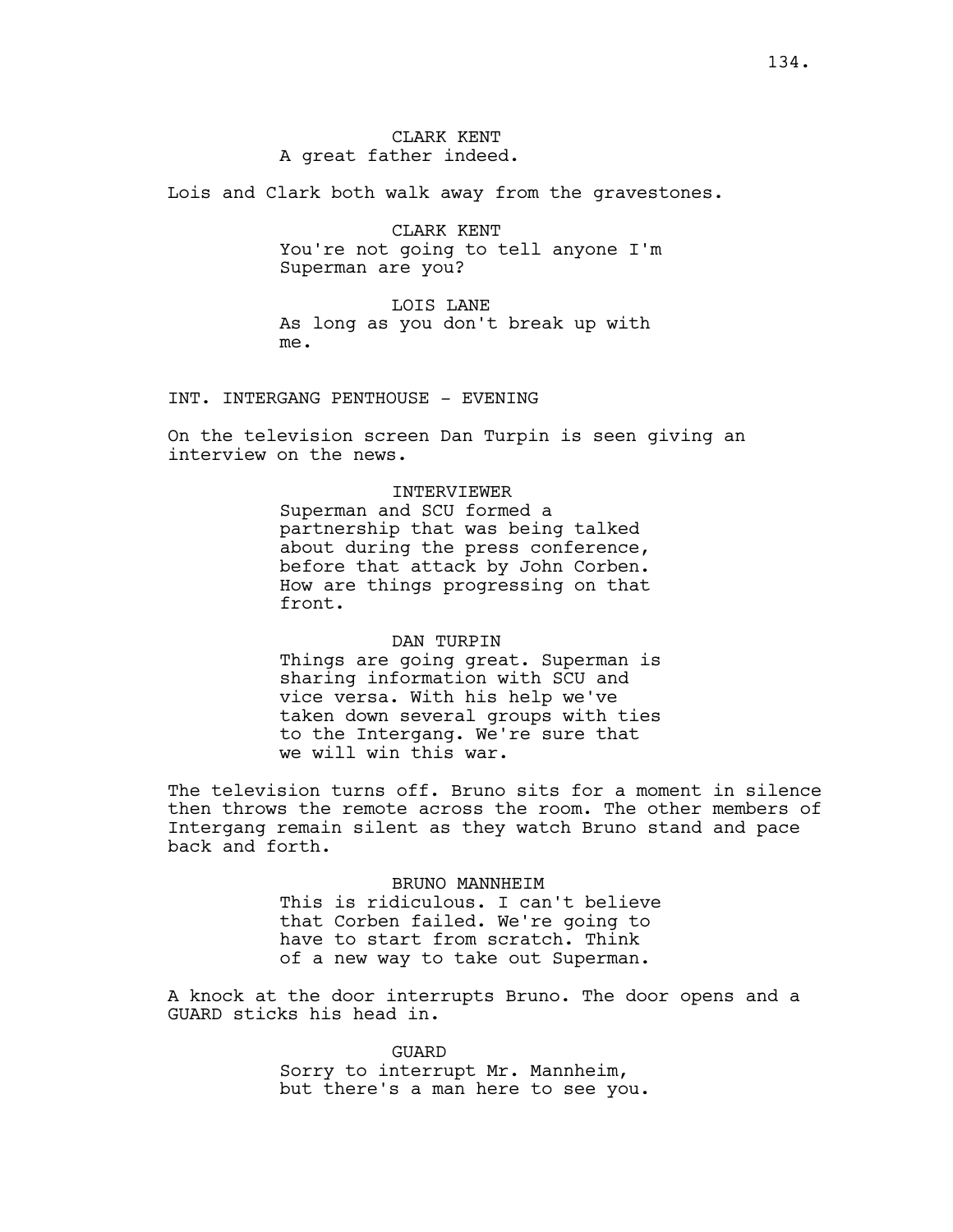BRUNO MANNHEIM What? Who the hell is it?

GUARD I'm not sure, but he has all the proper passes to get in.

Bruno thinks for a moment.

BRUNO MANNHEIM Send him in.

The Guard nods and speaks to someone off to the side.

GUARD

Ok, go in.

The Guard opens the door completely and Charles Welles walks into the room.

> BRUNO MANNHEIM So who the hell are you?

> CHARLES WELLES You may call me, Kanto.

BRUNO MANNHEIM Kanto? That name sounds familiar.

KANTO (CHARLES WELLES Yes, I was previously in contact with your former boss Mr. Genolti.

Bruno walks over to a large chair and has a seat.

BRUNO MANNHEIM That's right. I remember him talking about you now. Nice to finally meet you.

KANTO

Indeed.

BRUNO MANNHEIM So what brings you here Mr. Kanto?

KANTO Just Kanto. I merely am here representing my--- employer's interests in assisting your organizations agenda.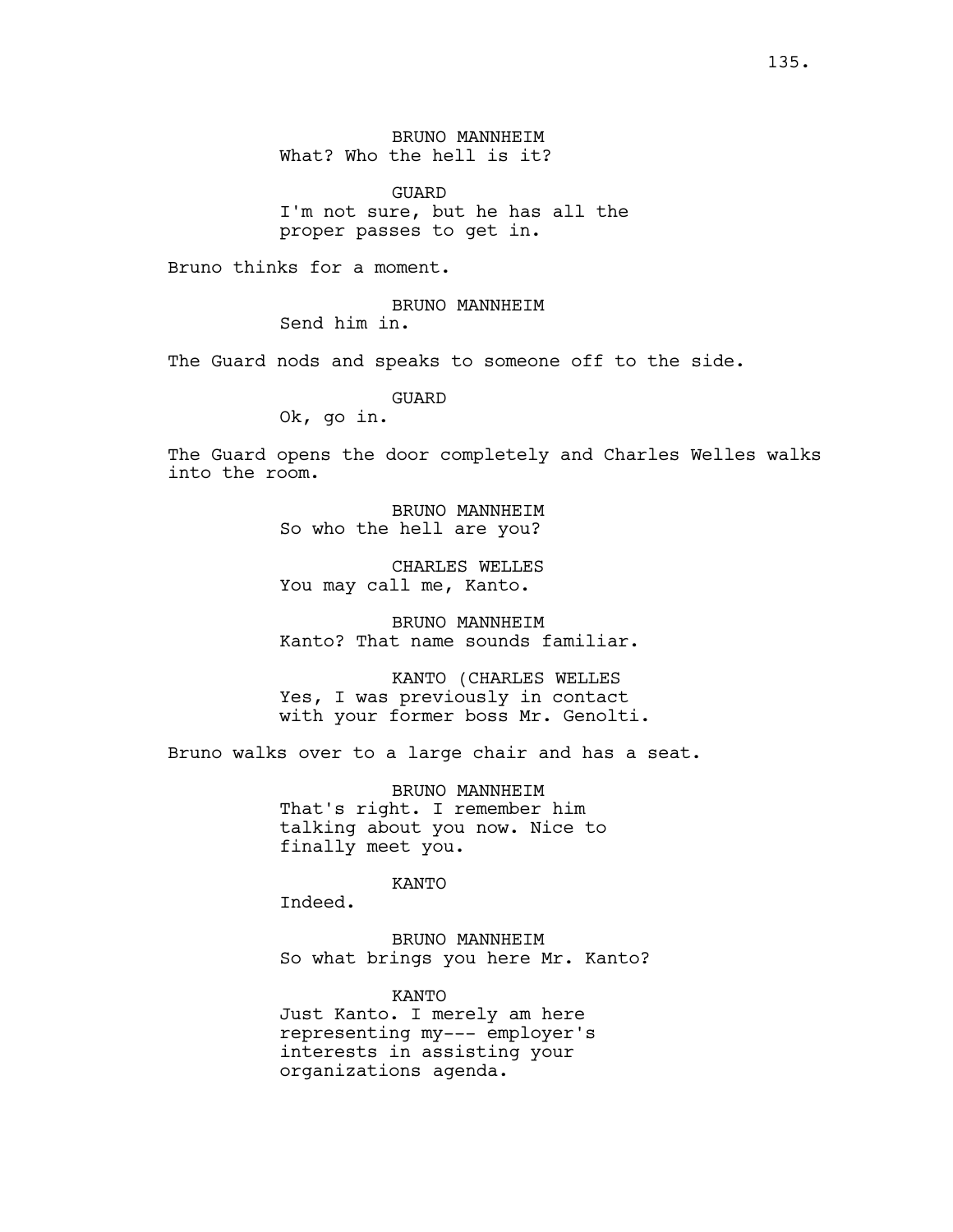KANTO

You will be contacted with information of the benefits to come, upon my employer's approval in the change in leadership that is.

Bruno sits back in his chair.

BRUNO MANNHEIM I see, and what if I refuse you and your employer's services?

KANTO

Well Mr. Mannheim, that decision alone will be yours to make. However, need I remind you that since our involvement, your organization has come much closer than ever to it's goal? Mr. Genolti was wise enough to accept our services; I can only hope that you are wise enough to do the same.

Bruno draws a gun and points it toward Kanto. Kanto doesn't seem impressed.

> BRUNO MANNHEIM This seems more like an ultimatum than an offering.

> > KANTO

I can assure you Mr. Mannheim it's nothing of the sort, but I must be perfectly clear, my employer will only extend his services once. It would be wise in the interest of leadership, and given the recent turn of events, to accept ongoing assistance.

Kanto's words seem to have an effect on Genolti. He lowers the gun.

> BRUNO MANNHEIM Alright Kanto, you got a deal.

Kanto smiles and bows. He turns to the door to leave.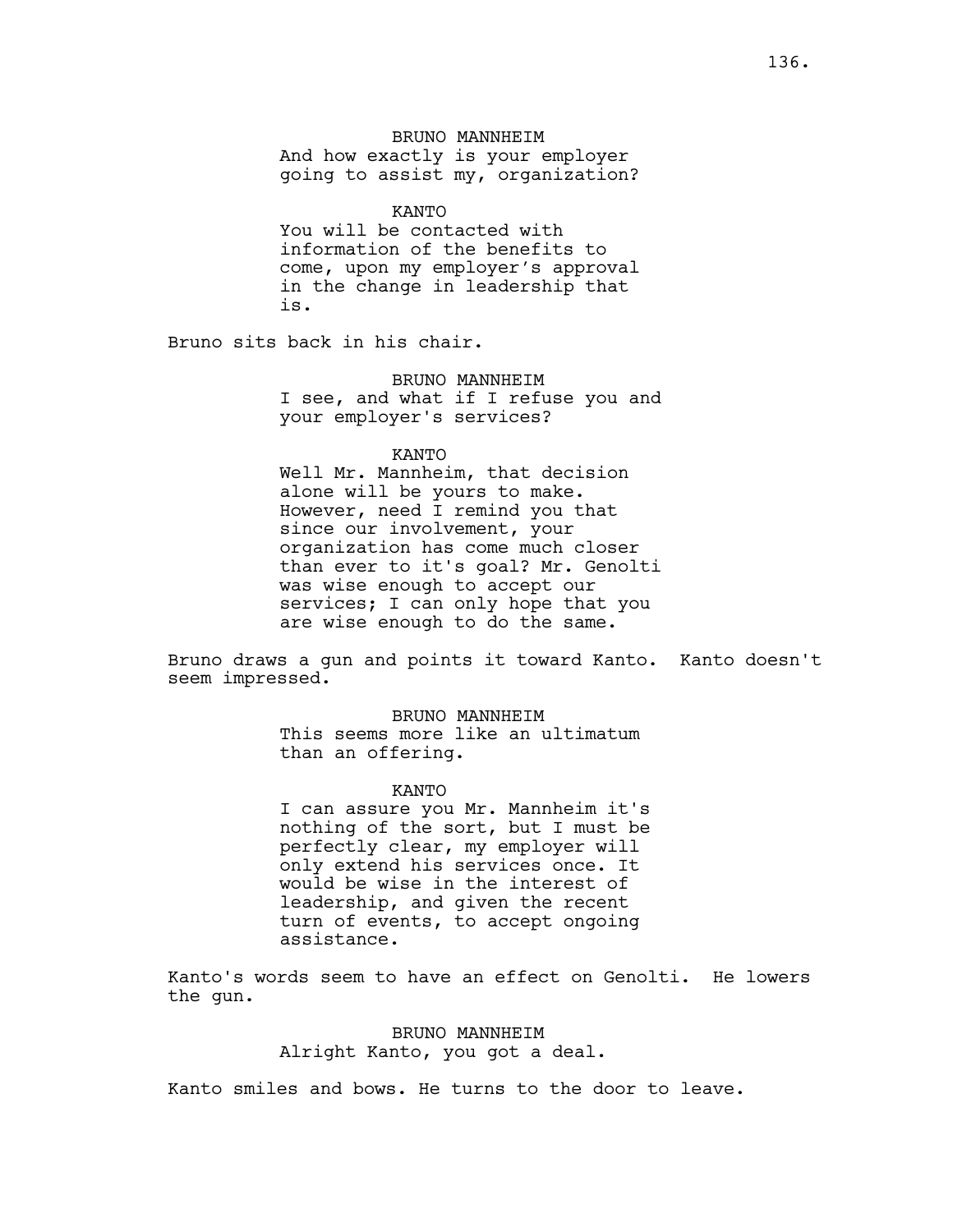# BRUNO MANNHEIM But one more thing, and listen because I'm only going to say this once. You tell your employer, whoever he is, that I don't like being threatened or controlled. It's a whole new ballgame around here now. I'm in charge regardless of whatever previous arrangement he had with Genolti. You got that?

Kanto remains facing the door, his only response to Bruno's statement is a smile.

The guards let him out.

# INT. INTERGANG'S BUILDING, BOTTOM FLOOR

The elevator doors open and Kanto exits, he walks straight out of the building.

### EXT. METROPOLIS DOWNTOWN

Kanto walks out onto the busy sidewalk in Metropolis. He continues walking for a bit and then turns down an alleyway.

### EXT. DEAD END ALLEYWAY

He walks down the alleyway, passing by several trash bags with a bum napping on top of them.

Kanto heads straight toward the dead end of the alley way. Without breaking stride he removes a small device from his pocket and presses a series of buttons.

Suddenly there is a bright flash of light followed by a large BOOM which startles the napping bum.

The bum quickly looks over to the dead end. No one is there.

### EXT. APOKOLIPS

This is not Earth. This place is closer to hell. This is the war torn planet Apokolips.

The everlasting fire pits rage as shrieks of despair seem to plague the air in a continuous echo. Ash blackened sky spans across the landscape in which enormous erected monuments and structures rise to meet it.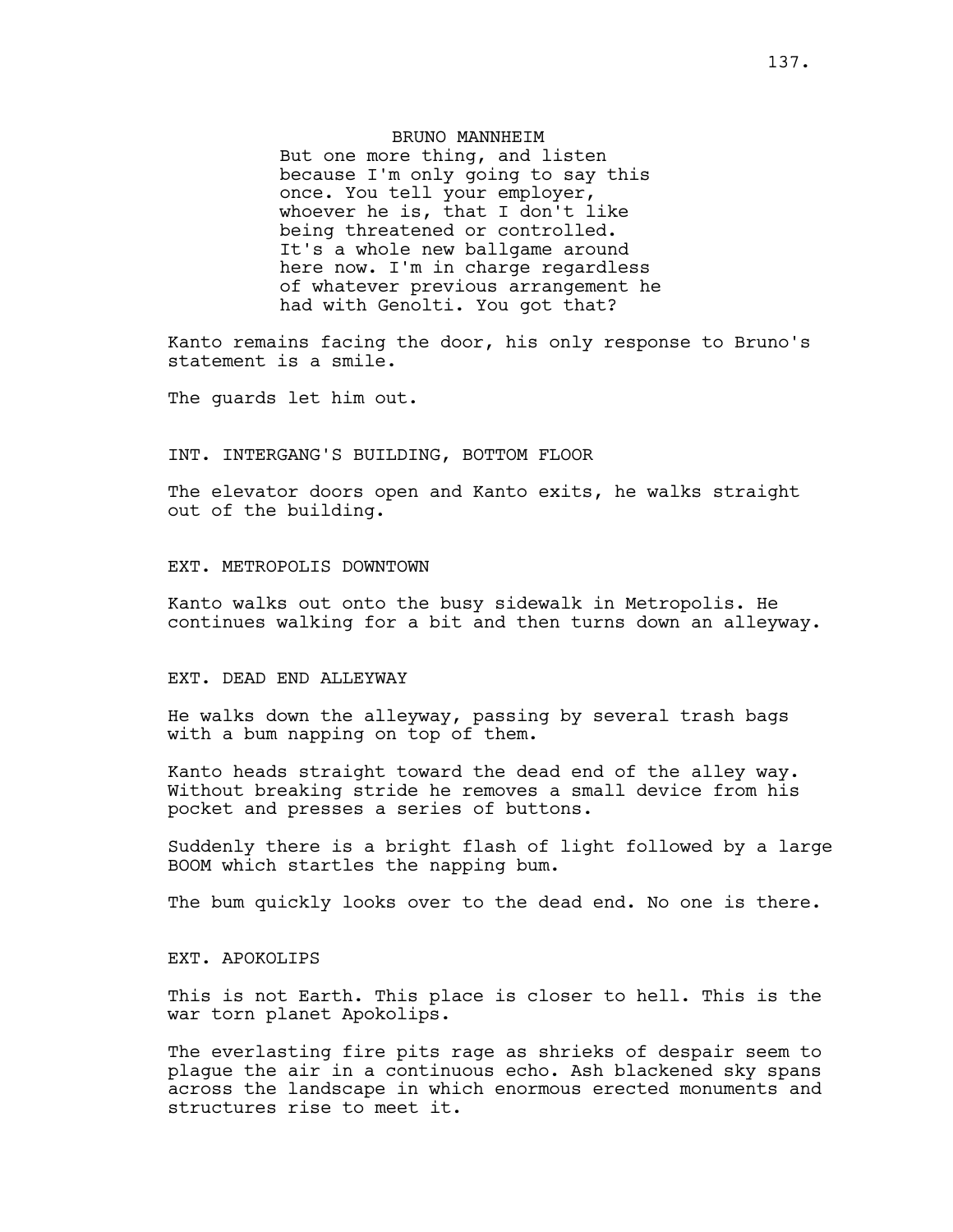Demon like creatures with devices that allow them to fly patrol the air with large sharp staff weapons in hand.

Ranks upon ranks of slaves can be seen chained together as they slowly make their way into one of the many rusted factories.

A bridge high above the scene below connects to a tall spiraled tower which seems to go upward forever. This is the tallest building in the land.

#### EXT. SPIRAL TOWER, BRIDGE

On the bridge there is a sudden burst of light that forms a type of tube, much like a worm hole of space and time. This is quickly followed by the same familiar boom.

From this Boom Tube emerges Kanto. He walks off the bridge and onto a---

## EXT. SPIRAL TOWER, STAIRWAY

As Kanto ascends the stairway, which is illuminated by torches, he passes by the cells of the condemned. Their hands reach out toward him, crying and begging as he continues his ascent. He does not acknowledge their pleas of mercy.

#### EXT. SPIRAL TOWER, TOP

Upon reaching the top of the tower Kanto comes to a large archway and proceeds inside.

#### INT. SPIRAL TOWER, THRONE ROOM

He enters into a a dimly lit cathedral like throne room. There are hooded figures that stand motionlessly through out the room as Kanto continues in.

Kanto walks to the center of the room, then drops to one knee and lowers his head.

> KANTO Sire, I have returned from Earth with surprising results.

Looking down upon Kanto there is a large balcony. On this balcony a massive FIGURE stands in the shadows with his back toward Kanto. All that can be seen are his huge arms held behind his back.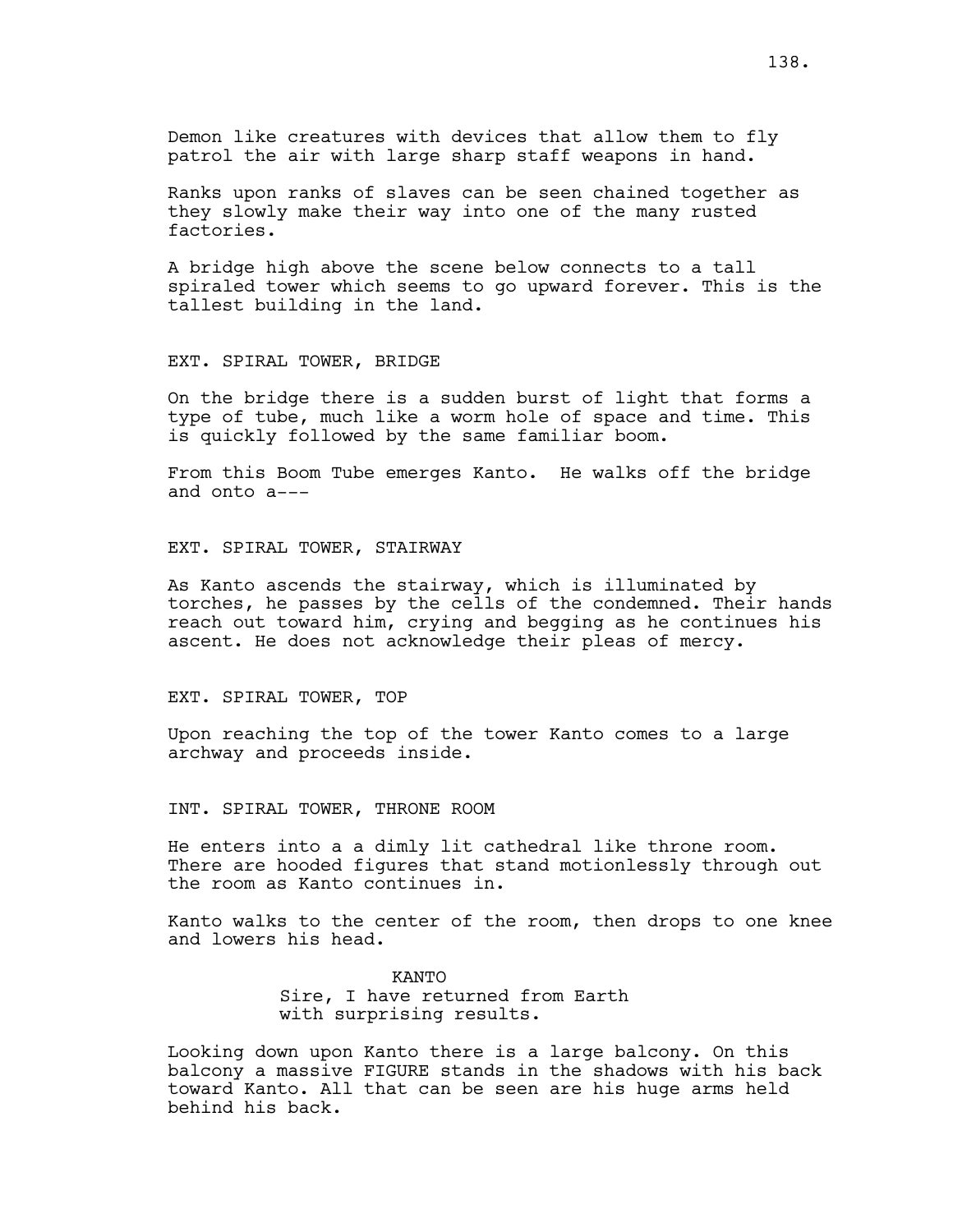The figure remains silent for a moment, the figure then speaks. A deep voice that pierces into the very soul of anyone who hears it.

> FIGURE I trust Mr. Genolti's problems have been solved.

#### KANTO

On the contrary milord, he is dead and the situation has evolved. His second in command has taken his place. One Bruno Mannheim.

### FIGURE

Interesting. Go on.

# KANTO

What's more milord is that the machine they build, even with the metals you provide was not enough. And, well-- he's...

# FIGURE Earth's champion is still alive.

Kanto lowers himself even more toward the ground. As if trying to grovel more.

### KANTO

Yes sire.

#### FIGURE

These chain of events were not completely unexpected. Although he seems to be more powerful than I previously anticipated.

## KANTO How shall I proceed milord?

For a moment the figure does not respond. All that is heard is a deep breath.

# **FIGURE** Tell Mr. Mannheim that Cadmus is still to proceed. We will continue to support Intergang and their activities for the time being.

Kanto nods.